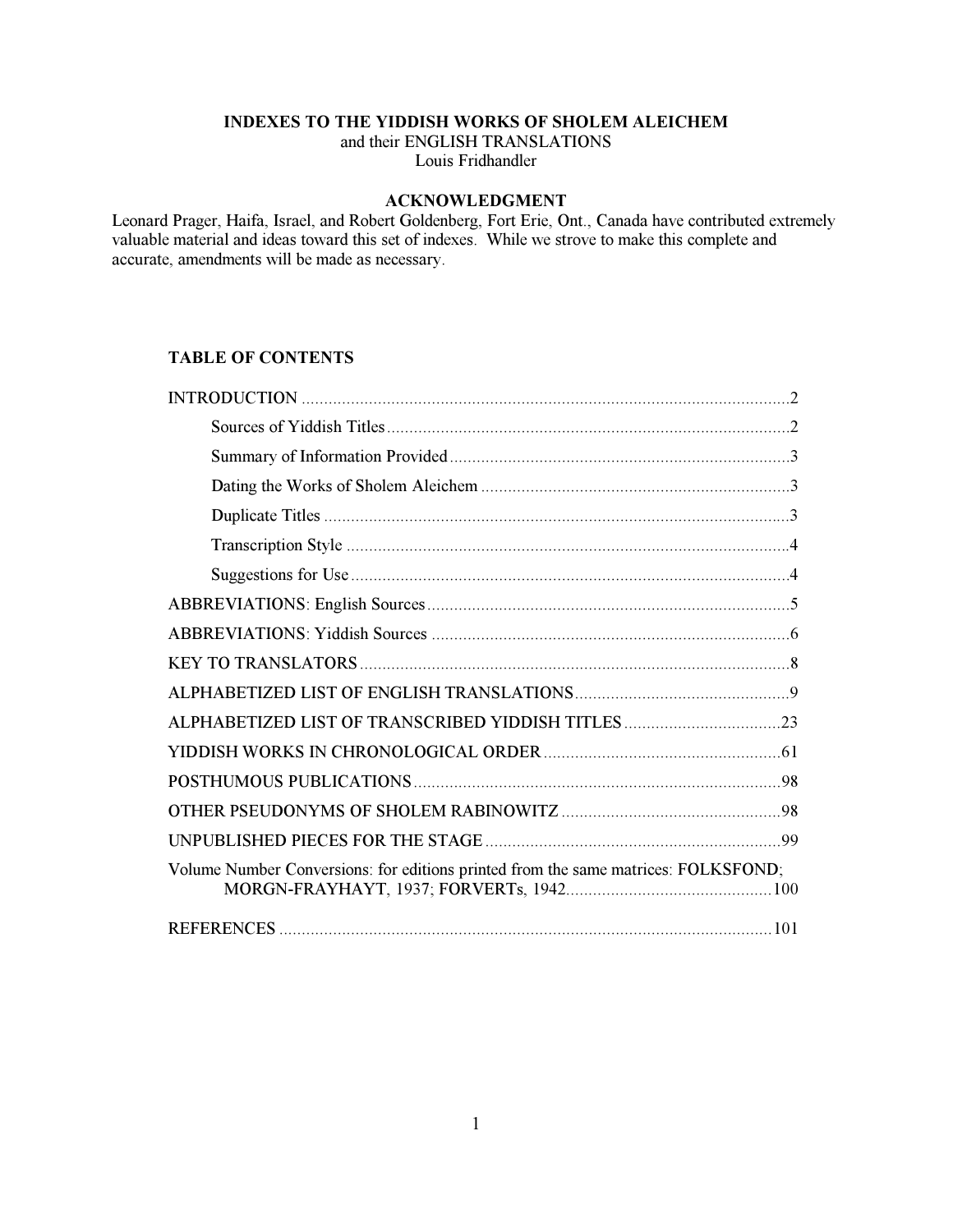### INTRODUCTION

<span id="page-1-0"></span>Weinreich's(1) index to accessible English translations of Sholem Aleichem was a landmark contribution. New translations called for Miller's(2) 1977 update, and these indexes offer a further update. The bilingual reader needs indexes not only to the original Yiddish of pieces in translation, but also to works not yet translated.

The indexes given here, therefore, offer useful features, e.g.:

1) English and Yiddish titles are in alphabetical order. Obeying custom, the definite or indefinite article is placed last. After the alphabetical arrangement, the Yiddish titles are again listed chronologically.

2) All Yiddish titles found are listed whether or not there is an English translation.

3) They locate the Yiddish originals in various versions, and in sources other than the FOLKSFOND OYSGABE (Peoples Edition, 1917-1923), the FORVERTs 1942 edition and DOS ShOLEM-ALEYKhEM BUKh (1926, 1958).

4) Even a cursory scan of the chronological list reveals eras of high productivity contrasted with those of rather low productivity. The correlation with personal biographical details and socioeconomic history is of interest.

 The bilingual reader will benefit most, but those who read no Yiddish should find the data of interest from various other viewpoints: historical, literary, bibliographical or biographical.

\* \* \*

### <span id="page-1-1"></span>SOURCES OF YIDDISH TITLES

 In addition to the FOLKSFOND OYSGABE (AV-F), ALE VERK, FORVERTs OYSGABE, 1942 (AV'42), and DOS ShOLEM-ALEYKhEM BUKh (DSAB), Yiddish sources consulted include:

1) The three volumes of selected pieces published by the I.L. Peretz Publishing House, Tel-Aviv:

 FELYETONEN (FEL), 1976. MENAKhEM-MENDL's 1913 letters (MM'13), 1976; OYF VOS BADARFN YIDN A LAND? (OVBYL), 1978;

2) The 1959 collection from Moscow, ShOLEM-ALEYKhEM: OYSGEVEYLTE VERK (SAOV), containing valuable notes and explanations in Yiddish, published by MELUKhE FARLAG.

3) Two volumes of the series from Argentina, MUSTERVERK FUN DER YIDIShER LITERATUR, edited by ShMUEL ROZhANSKI (with valuable notes and comments in Yiddish): Number 17: MENAKhEM-MENDL (MM'09), 1963; Number 27: TEVYE DER MILKhIKER (TDM), 1966.

4) The microfiche (MF) copies from "Yiddish Classics on Microfiche," Vol. 1, ed. Chone Shmeruk, New York: Clearwater Publishing Co., 1980. These are copies of rare publications, many of which appeared during Sholem Aleichem's lifetime, and include:

DI YUDIShE FOLKS-BIBLYOTEK (DYF), contributing editor, ShOLEM-ALEYKhEM, Kiev, Vol. 1, 1888; Vol. 2, 1889.

KOL MEVASER TsU DER YUDIShER FOLKS-BIBLYOTEK (KMYF), by ShOLEM-ALEYKhEM, Odessa, 1892.

ShOLEM-ALEYKhEM'S ALE VERK (AV'03-Warsaw), Vol. 1-4, Warsaw, 1903.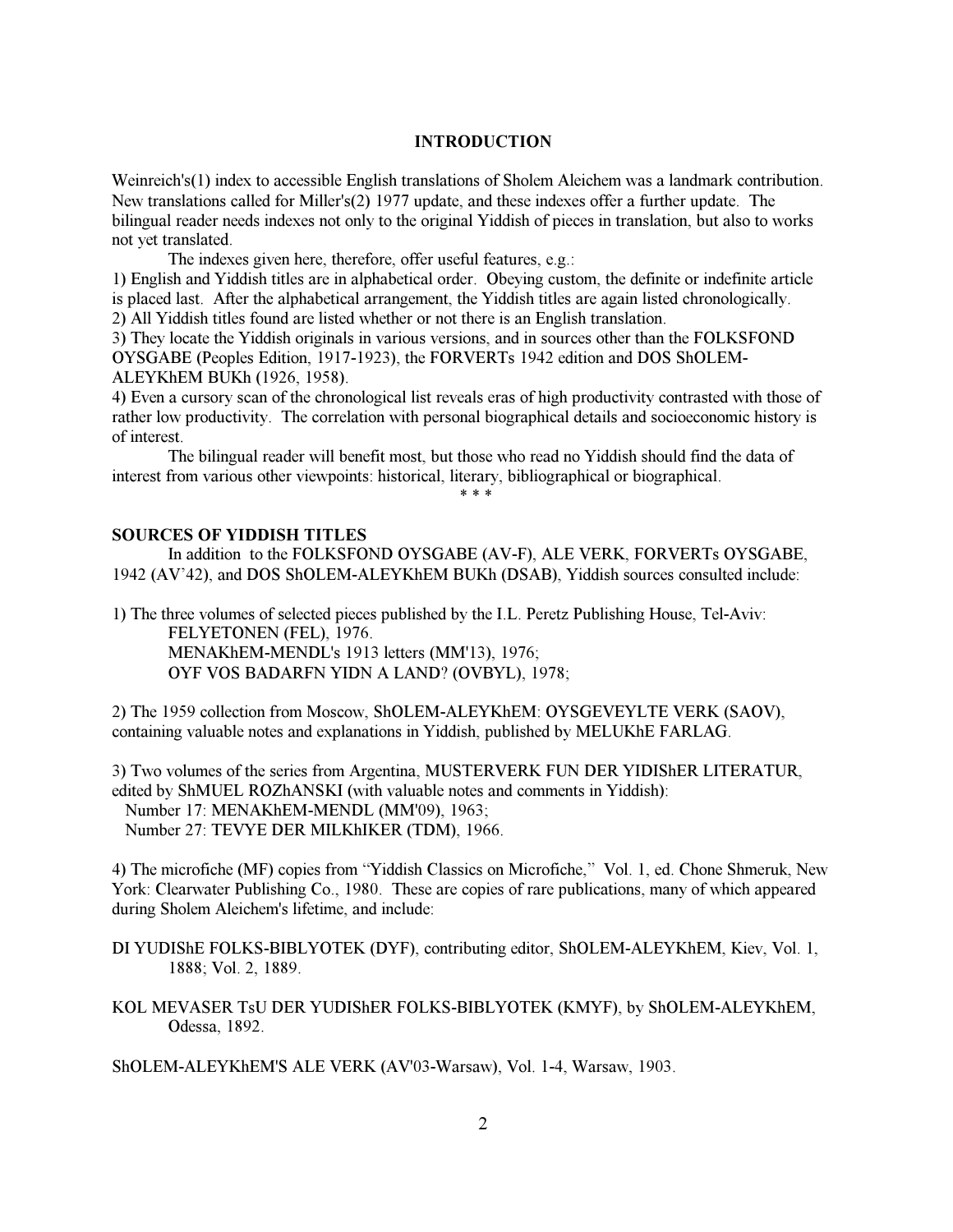Some copies of BIKhER FAR ALE (BFA), Warsaw, 1905-?

YUBILEUM OYSGABE (AVYO), Vol.1-16 (no Vol. 15), Warsaw, 1909-1915. First 3 vol. called: DI NAYESTE VERK FUN ShOLEM-ALEYKhEM. Remaining volumes are called: ALE VERK FUN ShOLEM-ALEYKhEM.

FARGESENE BLETLEKh (FB), ed. MITLMAN & NADEL, Kiev, 1939.

ALE VERK FUN ShOLEM-ALEYKhEM (AV'48-Moscow), Vol. 1-3 (with comments, explanations, and additional text that is absent from more familiar versions of some pieces), ed. OYSLENDER and FRUMKIN, Moscow, 1948.

SOVETISh HEYMLAND (SH), a Yiddish Journal of Soviet Russian origin.

\* \* \*

# <span id="page-2-0"></span>SUMMARY OF INFORMATION PROVIDED:

# THE ENGLISH TITLES INDEX PROVIDES:

1) the Yiddish title;

2) date of writing (or publication) of the Yiddish original;

3) initials of translator(s); and

4) location (in abbreviated form) of the English version.

### THE YIDDISH TITLES INDEXES (ALPHABETICAL & CHRONOLOGICAL) PROVIDE:

<span id="page-2-1"></span> 1) references to locations of the Yiddish works or to photocopies on microfiche of the Yiddish works, along with the source from which the copy was taken;

2) title and location of English translations;

3) date of writing (or publication).

#### \* \* \*

# DATING THE WORKS OF SHOLEM ALEICHEM:

 Dates of Yiddish versions are those ascribed by I.D. Berkowitz in the FOLKSFOND OYSGABE (AV-F) and in the 1942 FORVERTs OYSGABE (AV'42) or in DOS ShOLEM-ALEYKhEM BUKh (DSAB), pp. 361-369. In some cases, dates have been checked against Khone Shmeruk's article on Sholem Aleichem in LEKSIKON FUN DER NAYER YIDIShER LITERATUR (LNYL), Vol. 8, and UNDZERE RIShOYNIM by I.D. Berkowitz, Tel Aviv: HAMENORAH, 1966. In the chronological list, a work dated over a span of two or more years is listed within the earliest year. The first date may mark the first of several versions. He revised frequently, often extensively.

 Of special interest is a note by Berkowitz in DER TOG, New York (Nov. 4, 1923, page 10), which assigns writing of A BOYDEM to 1896, rather than 1899, as given in other sources. This information came too late for the FOLKSFOND OYSGABE. However, it was not even included in later publications such as DOS ShOLEM-ALEYKhEM BUKh (1926, 1958), nor in UNDZERE RIShOYNIM (1966).

### DUPLICATE TITLES:

 In at least one case, a revision is so thorough that the new version bears only marginal resemblance to the first. The two are then listed as separate pieces with the same title, e.g. LEGBOYMER, 1887 and LEGBOYMER, 1901. LONDON (1892) and LONDON (1909) are similar, but the revision is extensive enough to justify separate entries. Then there are other pairs of works with the same title (or virtually the same) of different years that bear no essential similarity in content. They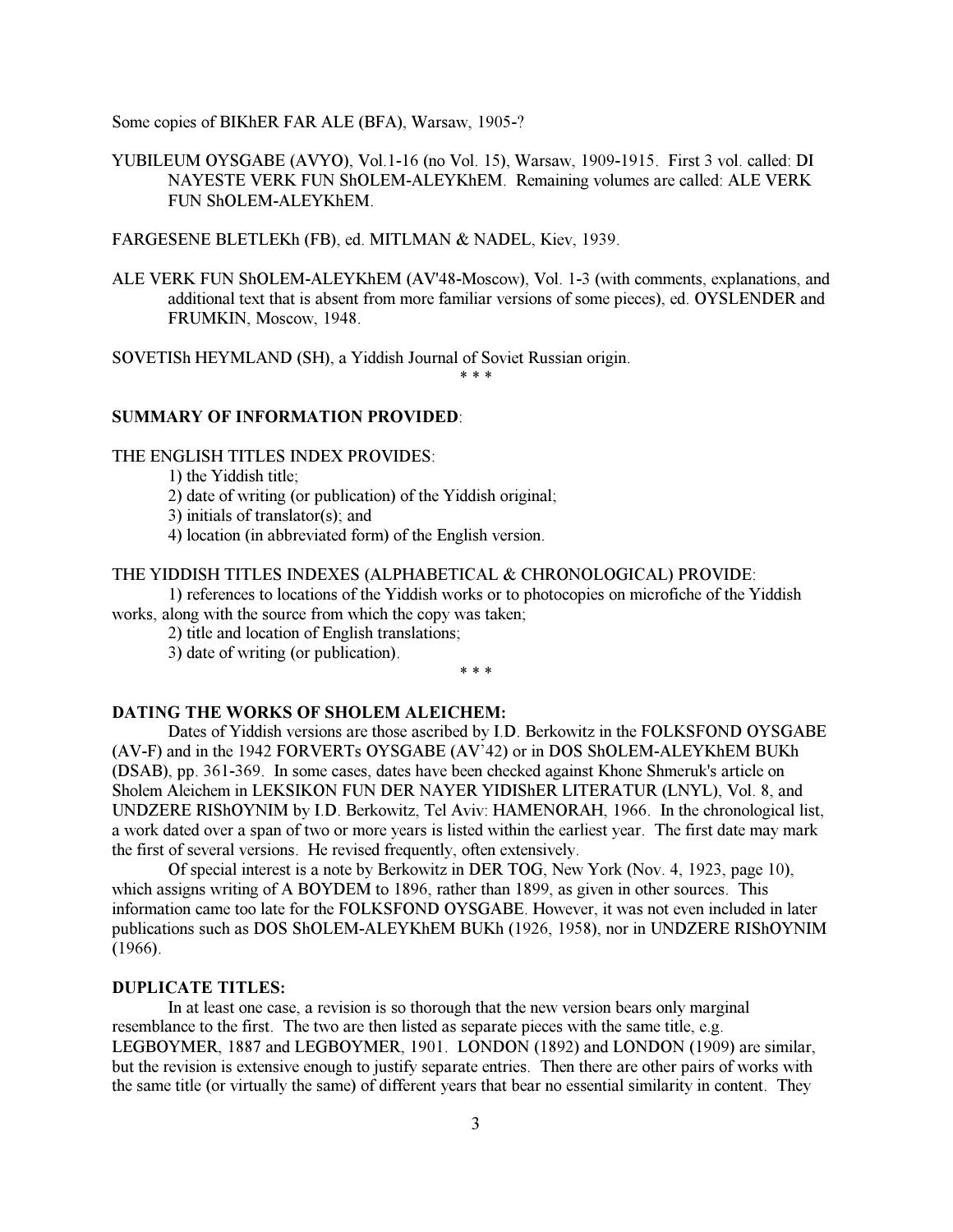are 1) ARBE KOYSES (1888) and ARBE KOYSES (1900); 2) DOS GROYSE GEVINS (1903) and DOS GROYSE GEVINS (1915); 3) KONKURENTN (1903) and KONKURENTN (1909); 4) OYLEM HABE (1904) and OYLEM-HABE (1915); 5) ShALEKhMONES (1908) and ShALEKh-MONES (1916). Berkowitz notes (DSAB 364) that Sholem Aleichem wrote AFIKOYMEN in 1902 which was eventually retitled BAShERT AN UMGLIK, but AFIKOYMEN of 1914 is entirely different. TEVYE DER MILKhIKER is the original title of the first Tevye story (1894). The 1915 stage adaptation of the Tevye stories, significantly altered, is also entitled TEVYE DER MILKhIKER.

<span id="page-3-0"></span> $* * *$ 

# TRANSCRIPTION STYLE:

 The style employed for transcription or romanization of Yiddish follows recommendations by Uriel Weinreich in College Yiddish, YIVO Institute for Jewish Research, New York, 1974, 5th edition, and in his Modern English-Yiddish Yiddish-English Dictionary, McGraw-Hill, New York, 1968. That is, upper case letters are used. Lower case letters occur only in certain combinations. This allows distinction between those occasions when S and H are together but sounded independently (e.g., OYSHERN: to hear out), and when they form the sound of sh in the English word, shine (e.g., MIShN: to mix). Further, the Yiddish transcriptions are thus more immediately distinguishable from the English. E.g., ShOLEM-ALEYKhEM is his Yiddish name. In English, the name is Sholem Aleichem.

\* \* \*

# <span id="page-3-1"></span>SUGGESTIONS FOR USE: STARTING WITH AN ENGLISH TITLE.

 For a searcher who knows only the English title, Advice, the English Titles Index provides the translator, the location of the English translation, the Yiddish title and date. Other information can be then be tracked. For example:

Advice (bi:- TBT 132). EYTSE, AN (1904).

 That is, the translator (bi) is Bernard Isaacs (see Key to Translators, p. 8). This English version (one of three) is in TBT. TBT 132 is the abbreviation for the book, The Bewitched Tailor, page 132 (see ABBREVIATIONS: ENGLISH SOURCES, p. 4). The Yiddish original is entitled AN EYTSE and was written in 1904. The list of Yiddish titles provides additional information. That is, the romanized Yiddish titles are alphabetized, and a search will locate the Yiddish sources and any other translations. For example:

EYTSE, AN (1904):-

 AV'42 BAND 3, DALED: 73-91. AV-F XXI: 73-91, 1921. MF S 2, Cd 40-41, pp. 85-99 [AVYO 13: 85-99, 1913]. MF S 43 [BFA, Warsaw, 1905, No. 11]. SAOV 215-235. E: A Consultation (msp:- SAP 113); E: Advice (bi:- TBT 132); E: A Bit of Advice (cl:- SLST 131).

That is, AN EYTSE is available in five Yiddish sources. The abbreviations are defined in ABBREVIATIONS: YIDDISH SOURCES (p. 6). As explained above, Key to Translators (p.8), and ABBREVIATIONS: ENGLISH SOURCES (below) will identify the translators, and show where each of the three translations may be found. The chronological list of Yiddish titles gives the same information, and shows what other works Sholem Aleichem wrote in that year, and in that era.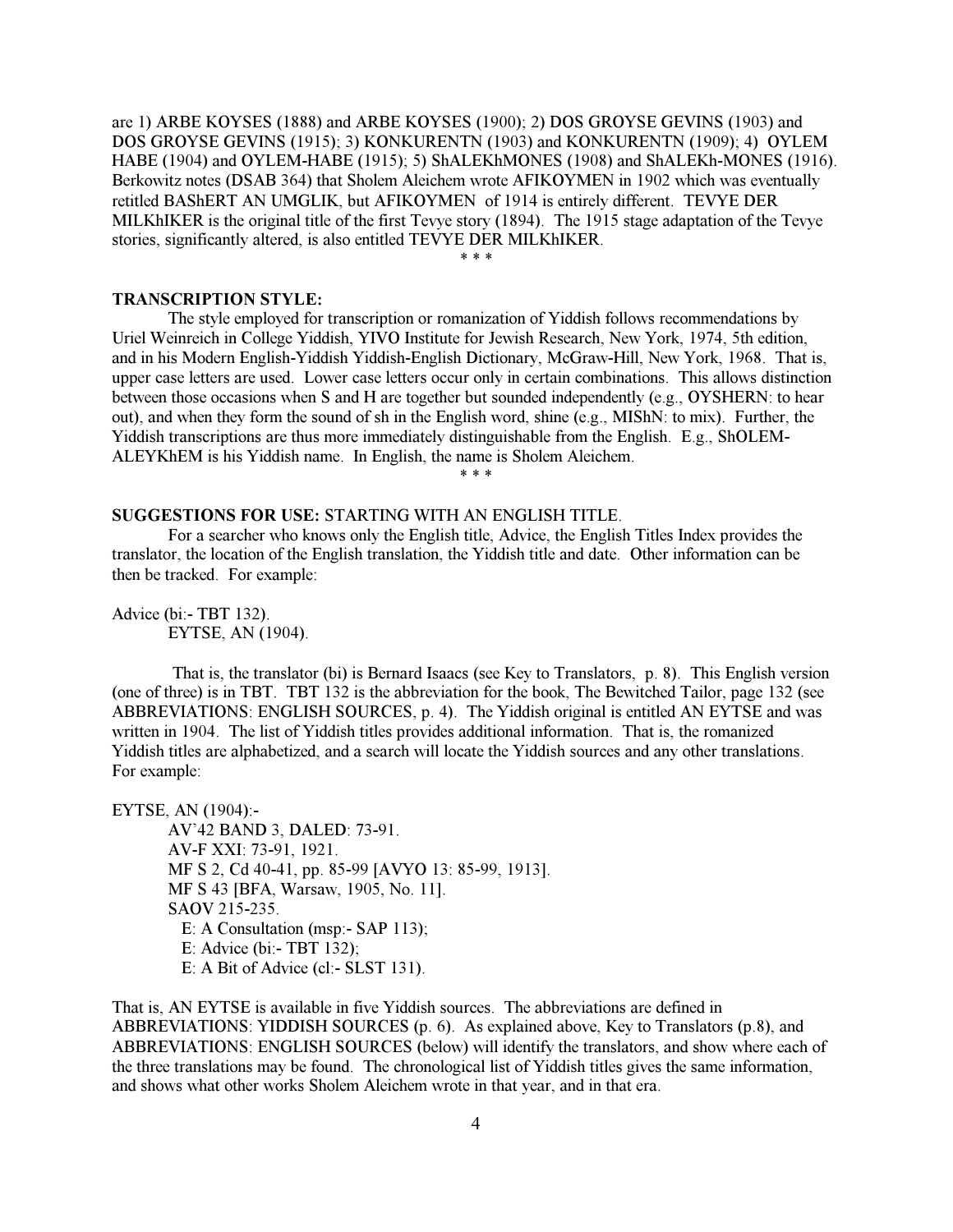# ABBREVIATIONS: ENGLISH SOURCES:

The lower case letters in parentheses identify the translators (see Key to Translators, p. 8).

- <span id="page-4-0"></span>ATJH: A Treasury of Jewish Humor, ed. Nathan Ausubel, New York: Doubleday, 1951.
- BBJH: Big Book of Jewish Humor, ed. and annotated William Novak and Moshe Waldoks, New York: Harper and Rowe, 1981.
- BOSA: The Best of Sholem Aleichem, ed. Irving Howe and Ruth Wisse, Washington, D.C.: New Republic Books, 1979.
- FTF: From the Fair, by Sholem Aleichem (cl) New York: Viking, 1985.
- FTSA: Favorite Tales of Sholem Aleichem, (j & fb) New York: Avenel Books, 1983, previously published as two books, namely, The Old Country (TOC), and Tevye's Daughters (TD).
- GJSS: Great Jewish Short Stories, ed. Saul Bellow, New York: Dell, 1963.
- HM: Hanukah Money, by Sholem Aleichem (us & es) New York, 1978.

HTSA: Holiday Tales of Sholem Aleichem (as) New York: Scribner's, 1979.

IK: Inside Kasrilevke, by Sholem Aleichem (ig) New York: Schocken, 1948.

ITS: In the Storm, by Sholem Aleichem (as) New York: Putnam, 1984.

- JC: Jewish Children, by Sholem Aleichem (hb) New York: Knopf, 1920, 1922, 1926; Bloch,1937.
- MB: Marienbad (as) New York: G.P. Putnam's Sons, 1982.
- MCS: The Adventures of Mottel, the Cantor's Son, by Sholem Aleichem (tk), New York: Schuman, 1953; Macmillan, 1961.

MM: The Adventures of Menahem-Mendl, by Sholem Aleichem (tk), New York: Putnam, 1969.

MMP: Memoirs of my People, ed. Leo W. Schwarz, Philadelphia: Jewish Publication Society, 1943.

Moment Magazine: Published by Jewish Educational Ventures, Boston.

OCT: Old Country Tales by Sholem Aleichem (cl), New York: Putnam, 1969.

SAP: Sholem Aleichem Panorama, ed. M. W. Grafstein, London (Ontario): 1948.

SAS: Stories and Satires, by Sholem Aleichem (cl) New York, London: Yoseloff, 1959.

SLST: Some Laughter, Some Tears, by Sholem Aleichem (cl) New York: Putnam, 1968.

SSSA: Selected Stories of Sholem Aleichem, ed. Alfred Kazin, New York: Modern Library, 1956.

ST: Stempenyu, by Sholem Aleichem (hb) authorized version, London: Methuen, 1913.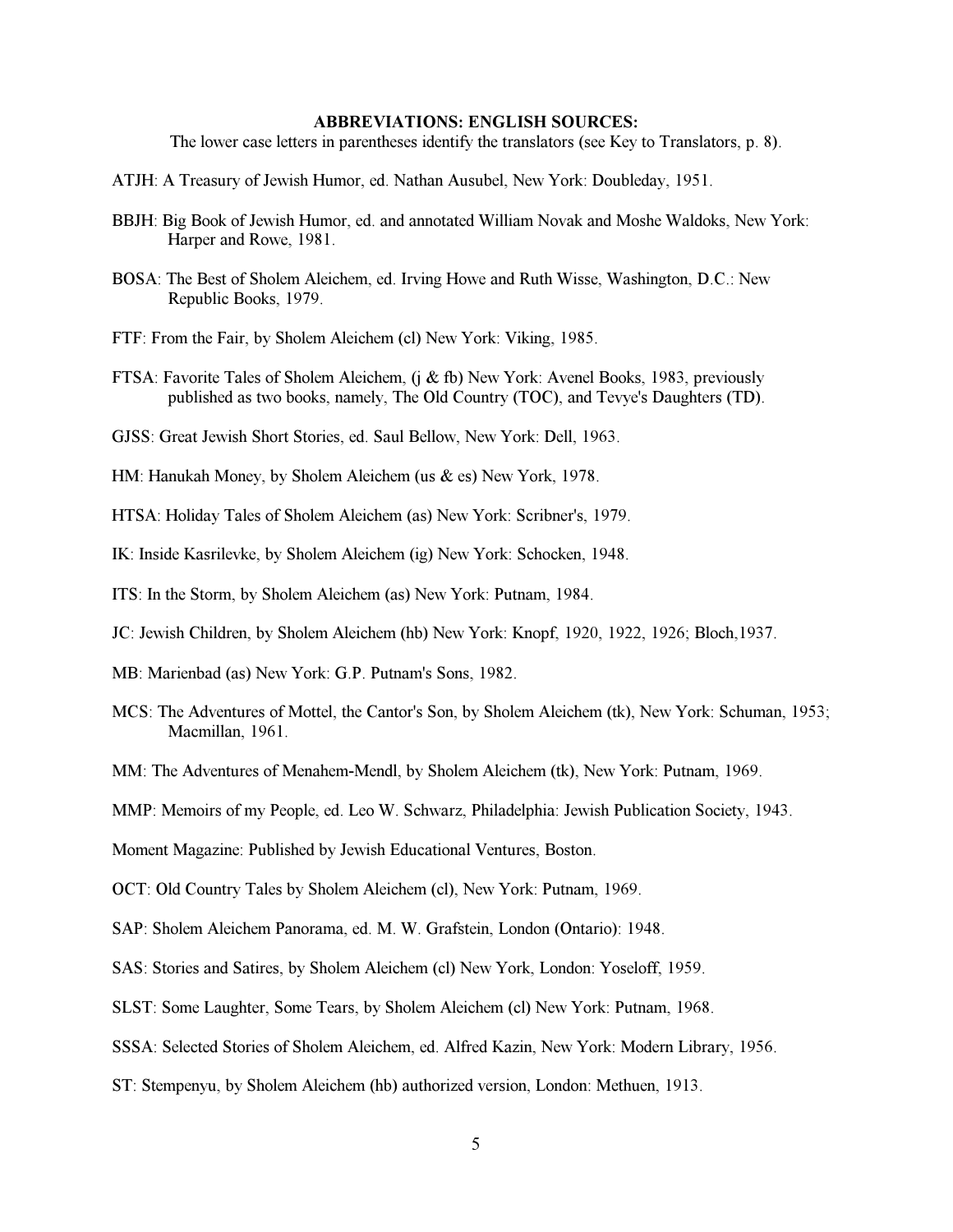TBH - The Bloody Hoax, by Sholem Aleichem (as) Bloomington: Indiana University Press, 1991.

TBT: The Bewitched Tailor, by Sholem Aleichem (bi) Moscow: Foreign Languages, 1958. TD: Tevye's Daughters, by Sholem Aleichem (fb) New York: Crown, 1949.

- TDRS Tevye the Dairyman and the Railroad Stories (hh) New York: Schocken, 1987.
- TGCYW The Three Great Classic Yiddish Writers of Modern Yiddish Literature, II. Sholem-Aleykhem, eds. Marvin Zuckerman & Marion Herbst. Pangloss Press, 1994.
- TGF: The Great Fair: Scenes from My Childhood, by Sholem Aleichem (tk) New York: Noonday, 1955, 1958.
- TNTSYS: The Nightingale: or The Saga of Yosele Solovey, by Sholem Aleichem (as) New York: Putnam, 1985.
- TOC: The Old Country, by Sholem Aleichem (j & fb) New York: Crown, 1946, 1953.
- TS: The Shtetl, translator and editor, Joachim Neugroschel (jn) New York: Perigee Books, G.P. Putnam's Sons, 1982.
- TYS: A Treasury of Yiddish Stories, ed. Irving Howe and Eliezer Greenberg, New York: Viking, 1954; Schocken Paperback Edition, 1973.
- <span id="page-5-0"></span>WS: Wandering Star, by Sholem Aleichem (fb) New York: Crown, 1952.
- WDJ: Why do the Jews Need a Land of Their Own?, by Sholem Aleichem (jl & msc) New York: Cornwall Books, 1984.
- YSON: Yiddish Stories Old and New, ed. Irving Howe and Eliezer Greenberg, New York: Avon, 1974.
- YT: Yiddish Tales (The Modern Jewish Experience), (hf). Reprint of the 1912 issue by the Jewish Publication Society of America. New York: Arno Press, 1975.

# ABBREVIATIONS: YIDDISH SOURCES:

- AV'03-Warsaw: ShOLEM-ALEYKhEM'S ALE VERK, Volumes 1-4, Warsaw: FOLKSBILDUNG, 1903.
- AV'42: ALE VERK FUN ShOLEM\_ALEYKhEM, FORVERTs OYSGABE, New York, 1942, BAND 1 to 5. Each BAND contains several volumes, each identified by a letter of the Hebrew alphabet. Forexample, BAND 1, ALEF, BEYS, etc. These were printed from the matrices used for the FOLKSFOND OYSGABE (See AV-F below), and the volumes were renumbered.
- AV'48-Moscow: ALE VERK [ShOLEM-ALEYKhEM], ed. N. OYSLENDER and A. FRUMKIN, Moscow: MELUKhE FARLAG "DER EMES," 1948. This contains many useful notes and comments inYiddish.
- AV-F: ALE VERK FUN ShOLEM-ALEYKhEM, FOLKSFOND OYSGABE, New York: Folksfond, 1917-1923.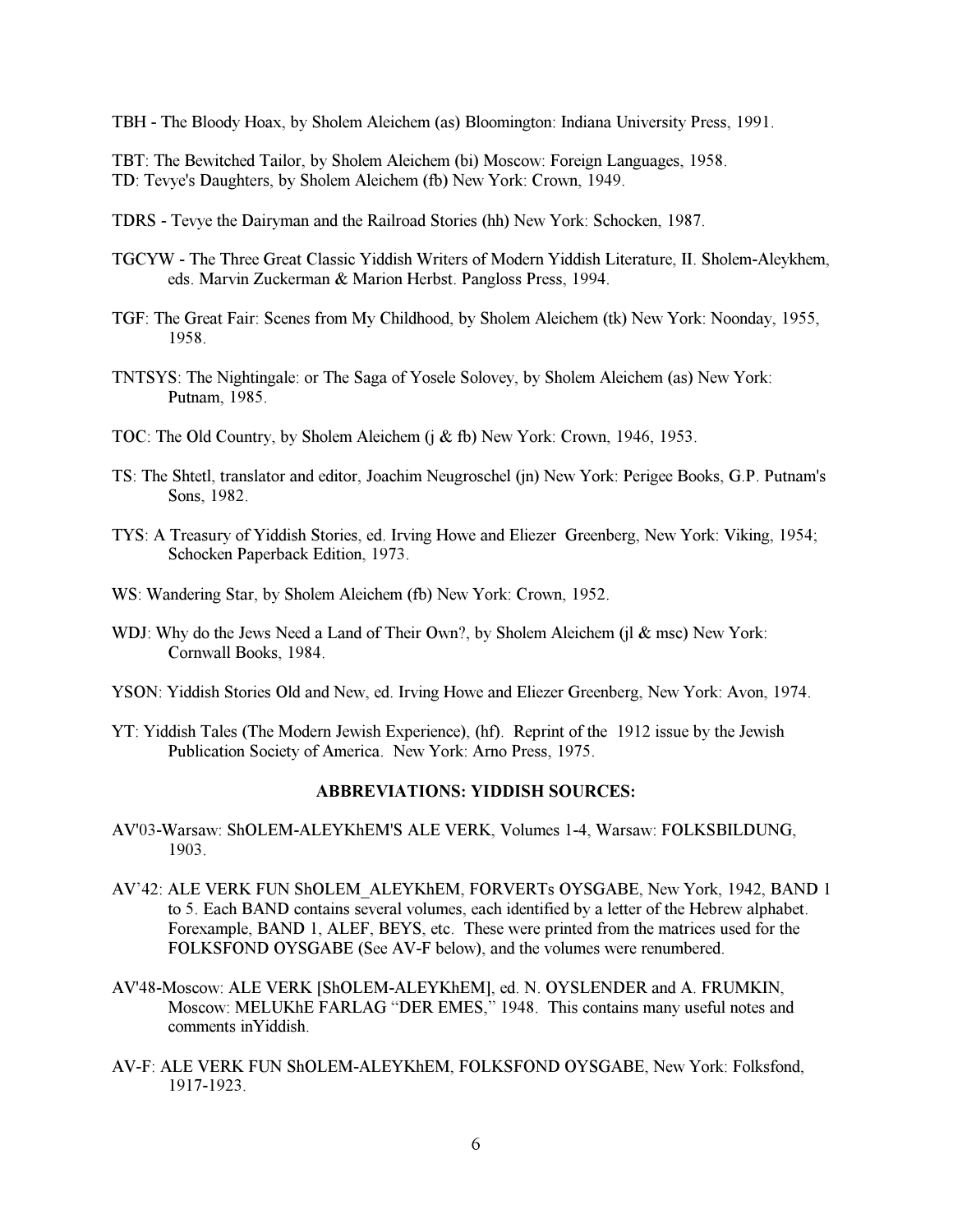- AVYO: ALE VERK, YUBILEUM OYSGABE, Volumes 1 to 16. [Vol. 15 never appeared due to World War I.] Warsaw: 1909-1915. N.B.: The first three of these volumes are called DI NAYESTE VERK, while the remaining volumes are called ALE VERK.
- BFA: BIKhER FAR ALE (books for all), series of booklets, Warsaw.
- DM: Sholem-Aleykhem's Dos Meserl (The Penknife). Prepared for Publication by Chone Shmeruk. Jerusalem-Cincinnati 1983, 24 pp. [Sample Text of the Complete Edition of Sholem Aleykhem's Works under the Editorship of Herbert H. Paper and Chone Shmeruk. Printed in Israel at "Daf-Chen" Press Ltd. , Jerusalem.]
- DSAB: DOS ShOLEM-ALEYKhEM BUKh, ed. I.D. Berkowitz, New York: FARLAG IKUF, 1926,1958.
- DYF: DI YUDIShE FOLKS-BIBLYOTEK, ed. and written in part by ShOLEM-ALEYKhEM, Kiev: Vol. 1, 1888; Vol. 2, 1889.
- FB: FARGESENE BLETLEKh, ed. Y. MITLMAN and Kh. NADEL, Kiev: MELUKhE FARLAG FAR DI NATsIONALE MINDERHAYTN IN USSR, 1939.
- FEL: FELYETONEN by ShOLEM-ALEYKhEM, Tel-Aviv: I.L. Peretz Publishing House, 1976.
- GK: DI GOLDENE KEYT, ed. Avrom Sutskever, Tel-Aviv (1949-1995), vols. 1-141.
- KMYF: KOL MEVASER TsU DER YUDIShER FOLKS-BIBLYOTEK, by ShOLEM-ALEYKhEM (including pieces under various pseudonyms), Odessa, 1892.
- LNYL: LEKSIKON FUN DER NAYER YIDIShER LITERATUR, Vol. 8, Article on ShOLEM-ALEYKhEM by KhONE ShMERUK, Columns 677-706, New York: ALVELTLEKhER YIDISh KULTUR-KONGRES, 1981.
- MF: Microfiche Copies from "Yiddish Classics on Microfiche Vol. 1," ed. Chone Shmeruk, New York: Clearwater Publishing Co., 1980.

These microfiche cards are copies of the Yiddish works of Sholem Aleichem arranged in sets labeled S 1 to S 56. Some sets contain only one card. In sets with more than one card, the set number is followed by the card number(s) and page number(s). The source of that copy is then given in brackets.

For example:

GETsL [Originally, A MAYSE MIT NIS] (1904).

 MF S 2, Cd 15-16, pp. 93-103 [AVYO 6: 93-103, 1913]. This locates GETsL in Microfiche set 2, spanning cards 15 and 16, on pages 93 to 103; and it is a copy of that work as it appeared in ALE VERK, YUBILEUM OYSGABE, Vol. 6, pages 93 to 103, published in 1913.

MM'09 - MENAKhEM-MENDL by ShOLEM-ALEYKhEM, [the "canonized" MENAKhEM-MENDL works revised by ShOLEM-ALEYKhEM in 1909, but published in their first form from 1892 to 1903] AND STUDIES IN YIDDISH LITERATURE. Ed. ShMUEL ROZhANSKI, Buenos Aires: Ateneo Literario en el IWO [YIVO], 1963. This contains many useful notes and comments inYiddish.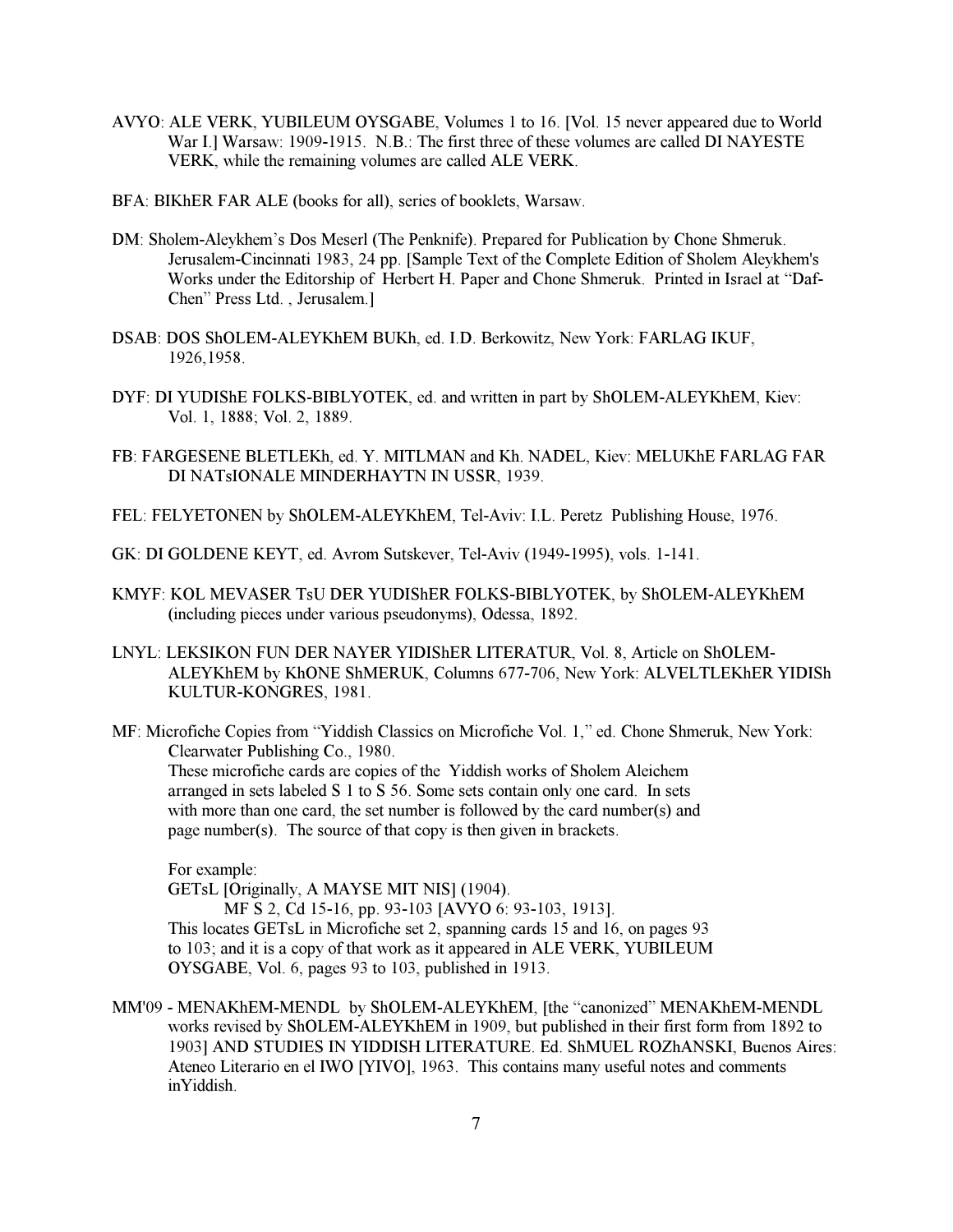- MM'13: MENAKhEM-MENDL [the 1913 series of letters] by ShOLEM-ALEYKhEM, Tel-Aviv: I.L. Peretz Publishing House, 1976.
- OVBYL: OYF VOS BADARFN YIDN A LAND? by ShOLEM-ALEYKhEM, Tel-Aviv: I.L. Publishing House, 1978.
- SAOV: ShOLEM-ALEYKhEM: OYSGEVEYLTE VERK, Moscow: MELUKhE FARLAG FUN KINSTLERIShER LITERATUR, 1959. This contains many useful notes and comments inYiddish.
- SH: SOVETISh HEYMLAND, Yiddish Journal Published in the Soviet Union.
- TDM: TEVYE DER MILKhIKER by ShOLEM-ALEYKhEM, AND STUDIES IN YIDDISH LITERATURE. Ed. ShMUEL ROZhANSKI, Buenos Aires: Ateneo Literario en el IWO [YIVO], 1966. These editions contain many useful notes and comments inYiddish.

# KEY TO TRANSLATORS

<span id="page-7-0"></span>aar - A.A. Roback ab - Adda Birman as - Aliza Shevrin bi - Bernard Isaacs cl - Curt Leviant eb - Etta Blum fb - Frances Butwin gf - Gershon Freidlin ha - Hilde Abel hb - Hannah Berman nh - Nathan Halper hf - Helena Frank hh - Hillel Halkin ig - Isidore Goldstick ign - Isaac Golding ir - Isaac Rosenfeld j & fb - Julius and Frances Butwin jb - Joan Bernick jcl - Joseph C. Landis jl & msc - Joseph Leftwich and Mordecai S. Chertoff jn - Joachim Neugroschel lf - Louis Fridhandler lw - Leonard Wolf mk - Miriam Katz msp - Moshe Spiegel msw - Mark Schweid mw - Miriam Waddington na - Nathan Ausubel ng - Norbert Guterman rb - Reuben Bercovitch sb - Saul Bellow sbe - Sacvan Bercovitch sk - Shlomo Katz sl - Seymour Levitan sw - Seth Wolitz tk - Tamara Kahana us & es - Uri Shulevitz and Elizabeth Shub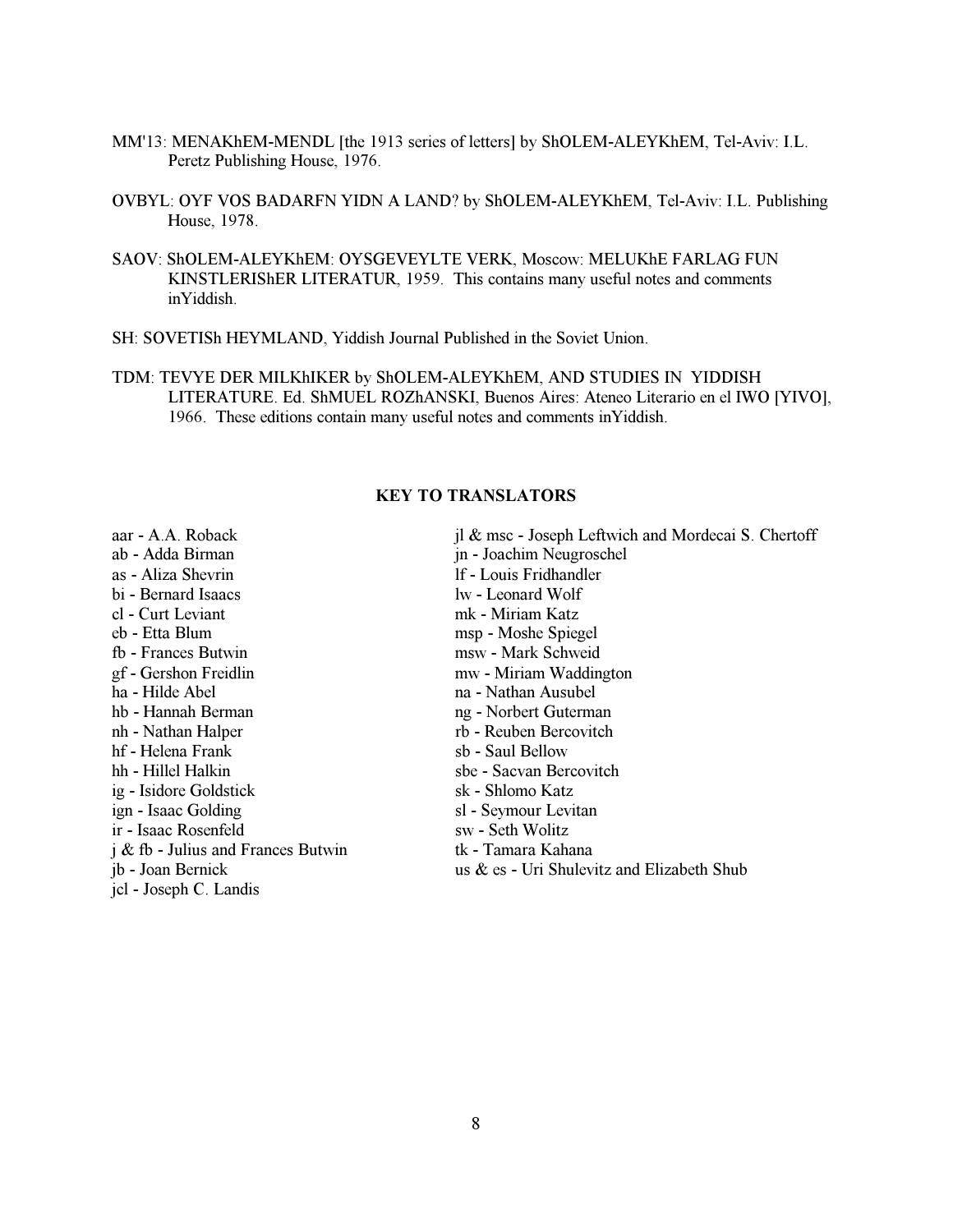## APHABETIZED LIST OF ENGLISH TRANSLATIONS

- <span id="page-8-0"></span>Accepted (Unnamed tr.:- International Literature, Moscow, Feb., 1939). TsUGENUMEN (1909).
- Adventures of Menahem-Mendl, The (tk:- MM; excerpts in TGCYW 378-396). MENAKhEM-MENDL (1892-1909).
- Adventures of Mottel, the Cantor's Son (tk:- MCS; excerpts in TGCYW 397-405). MOTL PEYSE DEM KhAZNS, ERShTER TEYL (1907) MOTL PEYSE DEM KhAZNS, TsVEYTER TEYL (1916).
- Advice (bi:- TBT 132). EYTsE, AN (1904).
- Agents: A One-Act Play (cl:- SAS 275). AGENTN (1905).
- Another Page from the "Song of Songs" (hb:- JC 89). Another Page from the Song of Songs (fb:- TD 46; FTSA 434). Segment of ShIR-HAShIRIM (1909-1911).
- At the Doctor's (cl:- SAS 175). BAYM DOKTOR (1904).
- Auto-Da-Fe (jb:- Moment 9(5): 42-44, May 1984). OYTO-DA-FE (1910).
- Automatic Exemption, The (hh:- TDRS 229). FUNEM PRIZEV (1902).
- Back from the Draft (cl:- OCT 247). FUNEM PRIZEV (1902).
- Bandits (sl:- BOSA 214). GAZLONEM (1909).
- Baranovich Station (hh:- TDRS 152). STANTsYE BARANOVITSh (1909).
- Benny's Luck (as:- HTSA 17). DOS DREYDL (1903).
- Berl Isaac and the Wonders of America (ig:- SAP 172). BERL-AYZIK (1915).
- Bewitched Tailor, The (bi:- TBT 65). FARKISHEFTER ShNAYDER, DER (1900).
- Birth (cl:- SAS 109). AN ONGELEGTER BRIS (1901).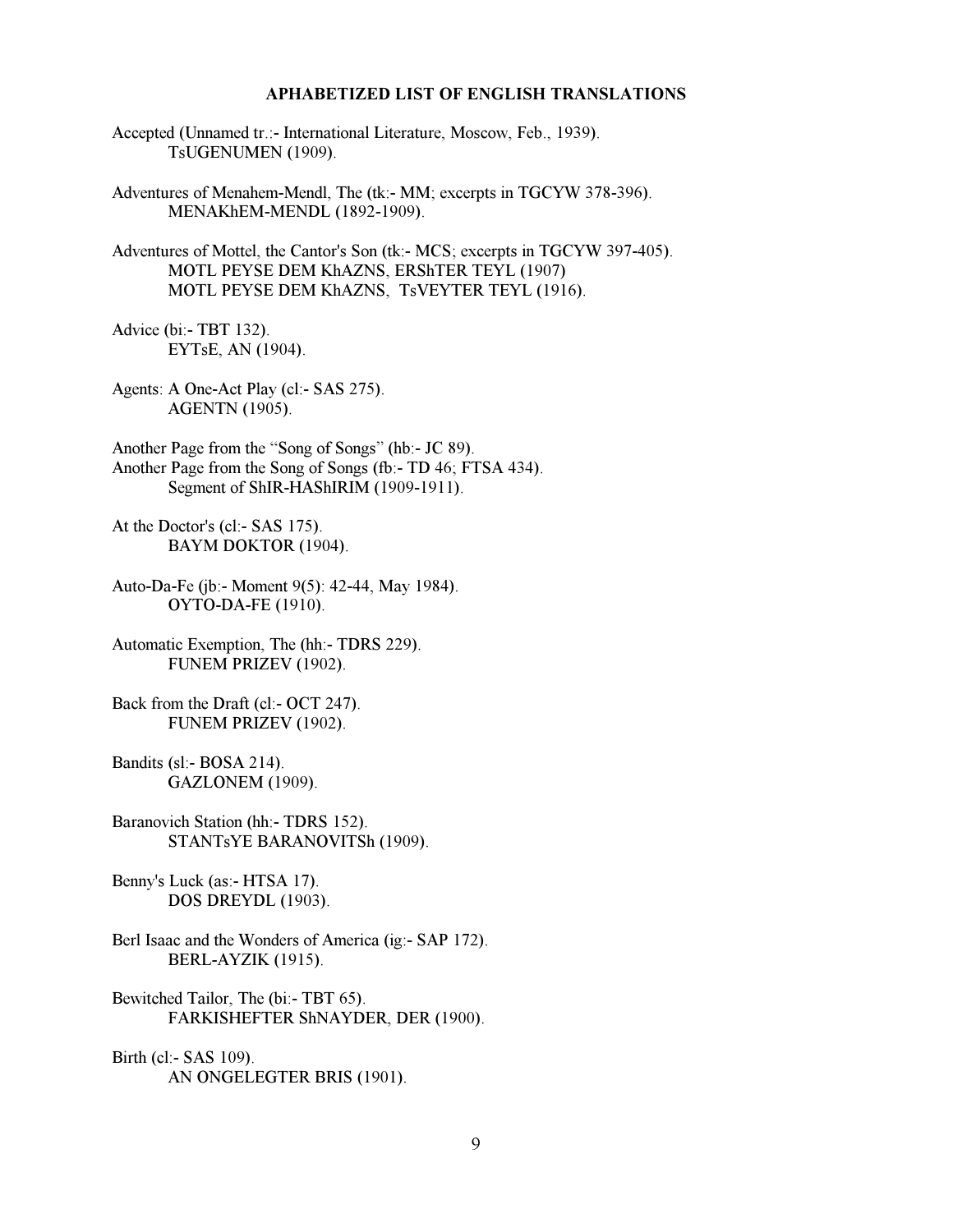Bit of Advice, A (cl:- SLST 131). EYTsE, AN (1904).

- Bloody Hoax, The (as:- TBH). BLUTIKER ShPAS, DER (1914).
- Boaz the Teacher (hb:- JC 143) and (cl:- SLST 161). Segment of OPGEShLOGENE HEShAYNES (1905).
- Bubble Bursts, The (fb:- TD 1; FTSA 389). BOYDEM, A (published 1899, but probably written 1896).

Burned Out (hh:- TDRS 247). Burnt Out (cl:- OCT 292). NISREF, A (1903).

- Chava (fb:- TD 93; BOSA 165; FTSA 481; hh:- TDRS 69; mk:- TGCYW 303-318). Chaveh--Tevyeh's Third Daughter (ig:- SAP 88). KhAVE (1906).
- Clock, The (hf:- YT 115). ZEYGER, DER (1900).
- Clock that Struck Thirteen, The (j & fb:- TOC 67; SSSA 89; BOSA 82; FTSA 67). ZEYGER, DER (1900).
- Cnards (j & fb:- TOC 412; SSSA 410; FTSA 372). KNORTN (1912).
- College (ig:- SAP 137). GIMENAZYE [Originally, TsU DER ShKhITE] (1902).
- Competitors (fb:- TD 38; FTSA 426; hh:- TDRS 136). KONKURENTN (1909).
- Consultation, A (msp:- SAP 113). EYTsE, AN (1904).
- Convoy, The (j & fb:- TOC 265; SSSA 274; FTSA 265). MITN ETAP (1903).
- Country Passover, A (j & fb:- TOC 336; SSSA 339; FTSA 336). PEYSEKh IN DORF, A (1910).
- Creature (jb:- Moment 8(5): 50-54, May 1983). BAShEFENISh (1903).
- Dad and Brat (ig:- SAP 132). PESELE DEM REBNS (1903).
- Daughter's Grave, A (j & fb:- TOC 402; SSSA 401; FTSA 218). KEYVER-OVES (1909).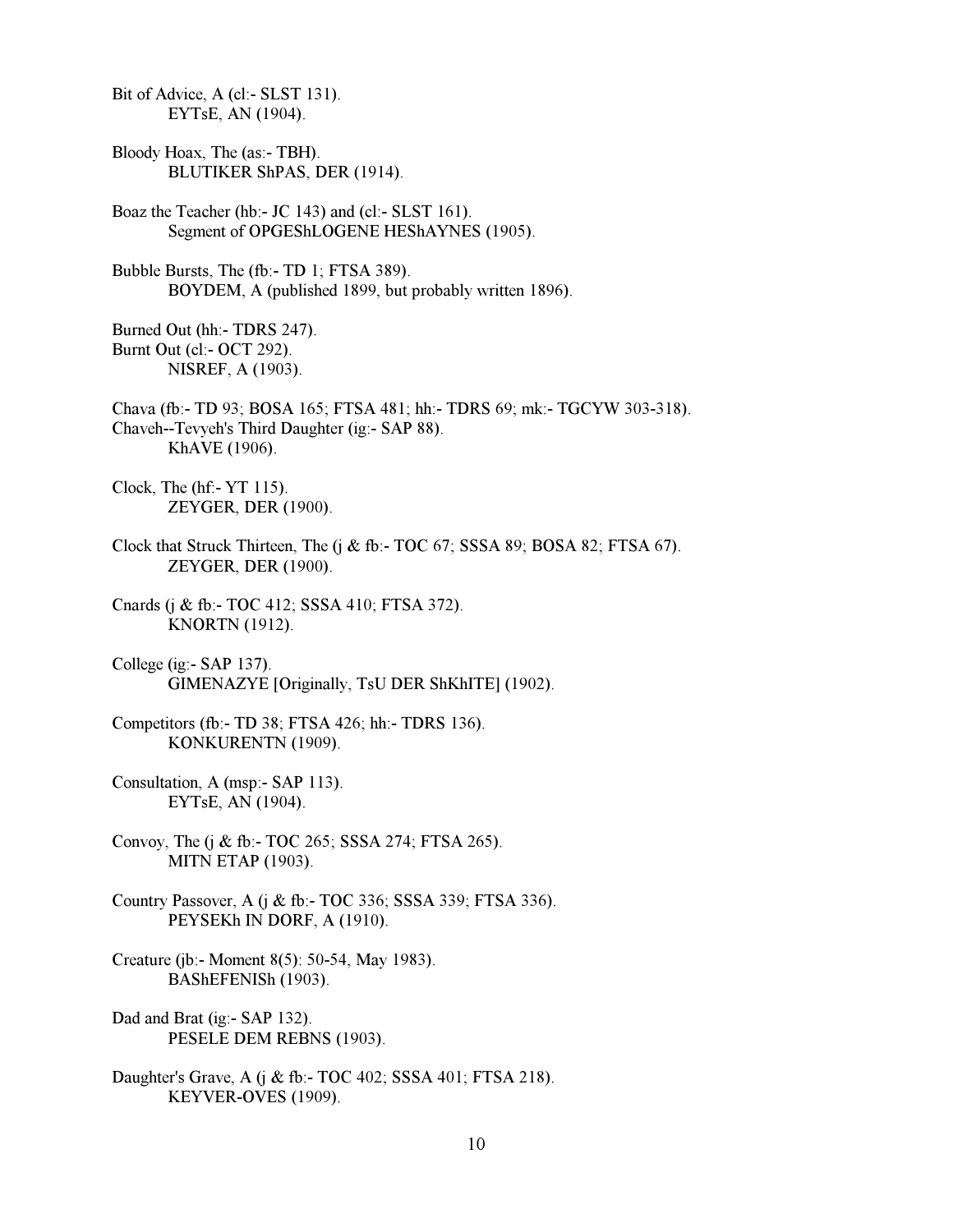David, King of Israel (cl:- OCT 272). DOVID MEYLEKh YISROEL (1904).

Day Before Yom Kippur, The (j & fb:- TOC 319; SSSA 324; FTSA 319). Segment of MEN IZ ZIKh MOYKhL (1911).

Dead Citron, The (hb:- JC 119). ESREG, DER (1902).

Doctors in Consultation (jl & msc:- WDJ 131). KONSILIUM FUN DOKTOYRIM, A (1903).

Dreydl, The (cl:- SLST 65). DREYDL, DOS (1903).

Dreyfus in Kasrilevke (j & fb:- TOC 260; SSSA 269; BOSA 111; FTSA 260; ha:- TYS 187). DREYFUS IN KASRILEVKE (1902).

Dr. Theodor Herzl (jl & msc:- WDJ 139). DOKTOR TEODOR HERTsL (1904).

Easy Fast, An (hf:- YT 143; fb:- TD 172; FTSA 560). GRINGER TONES, A (1903).

Eighteen from Pereschepena (hh:- TDRS 163). TsUGENUMEN (1909).

Election, The (lf:- TGCYW 77-80). VIBORES, DI [First use of the pseudonym Sholem-Aleykhem] (1883).

Elijah the Prophet (cl:- SLST 21) and (hb:- JC 33). ELYE HANOVE (1908).

Elul (hh:- TDRS 177). KEYVER-OVES (1909).

Enchanted Tailor (j & fb:- TOC 93; SSSA 114; FTSA 93). FARKIShEFTER ShNAYDER, DER (1900).

Epilogue: Reb Yozifil and the Contractor (ig:- IK 119). KASRILEVKER MOYShEV-SKEYNIM (1910).

Epitaph (ig:- SAP 183; editors:- TGCYW 484). EPITAFYE FUN ShOLEM-ALEYKhEM, DI (1905-?)

Esrog, The (cl:- SLST 26) and (as:- HTSA 69). ESREG, DER (1902).

Esther (cl:- SLST 93) and (hb:- JC 178). ESTER (1910).

Eternal Life (j & fb:- TOC 158; SSSA 173; FTSA 158; sb:- TYS 151; BOSA 43). OYLEM HABE (1904).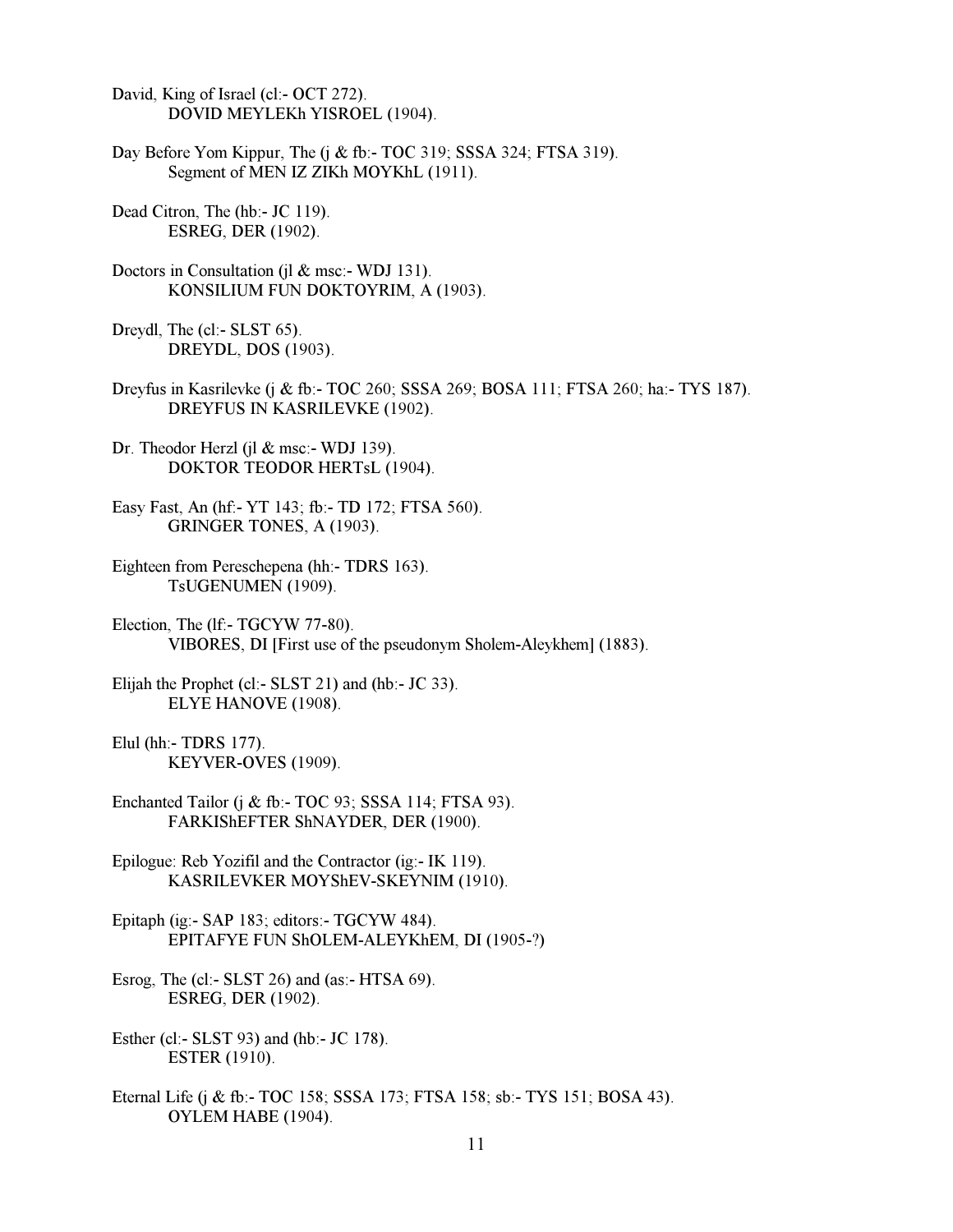Everybody's For Us (lf:- Moment 10(10): November, 1985) YEDER FAR UNDZ (1905).

- Fated for Misfortune (hh:- TDRS 259). BAShERT AN UMGLIK (1902).
- Fiddle, The (j & fb:- TOC 301; SSSA 307; FTSA 301). OYFN FIDL (1902).
- Final Pages from the Song of Songs (cl:- OCT 35). Segment of ShIR-HAShIRIM (1909-1911).
- First Commune, The (as:- HTSA 122). ERShTE KOMUNE, DI (1904).
- First Jewish Republic, The (jl & msc:- WDJ 168). ERShTE YIDIShE REPUBLIK, DI (1907).
- First Passover Night of the War (cl:- OCT 259). ERShTE NAKhT PEYSEKh OYF DER MILKhOME, DI (1904).
- Fishel the Teacher (hf:- YT 125). OYF PEYSEKh AHEYM (1903).
- Flag, The (cl:- OCT 73). FON, DI (1900).
- From Drayman to Dairyman (ig:- SAP 75). GROYSE GEVINS, DOS (1895).
- [From Menachem Mendel's Letters ...] (jl & msc:- WDJ 213). [FUN MENAKhEM-MENDLS BRIV] (1913).
- From Mottel the Cantor's Son (gf:- BOSA 194). Chapters VII through X of MOTL PEYSE DEM KhAZNS, ERShTER TEYL (1907).
- From Passover to Succos, Chess Player's Story (fb:- TD 247; FTSA 635). FUN PEYSEKh BIZ SUKES (1915).
- From the Riviera (cl:- SAS 303). FUN DER RIVYERE (1909).
- Game of Sixty-Six, A (hh:- TDRS 207). ZEKS-UN-ZEKhTsIK, A (1910).
- Geese (cl:- SAS 116). GENDZ (1902).
- German, The (fb:- TD 281; FTSA 669). DAYTSh, DER (1902).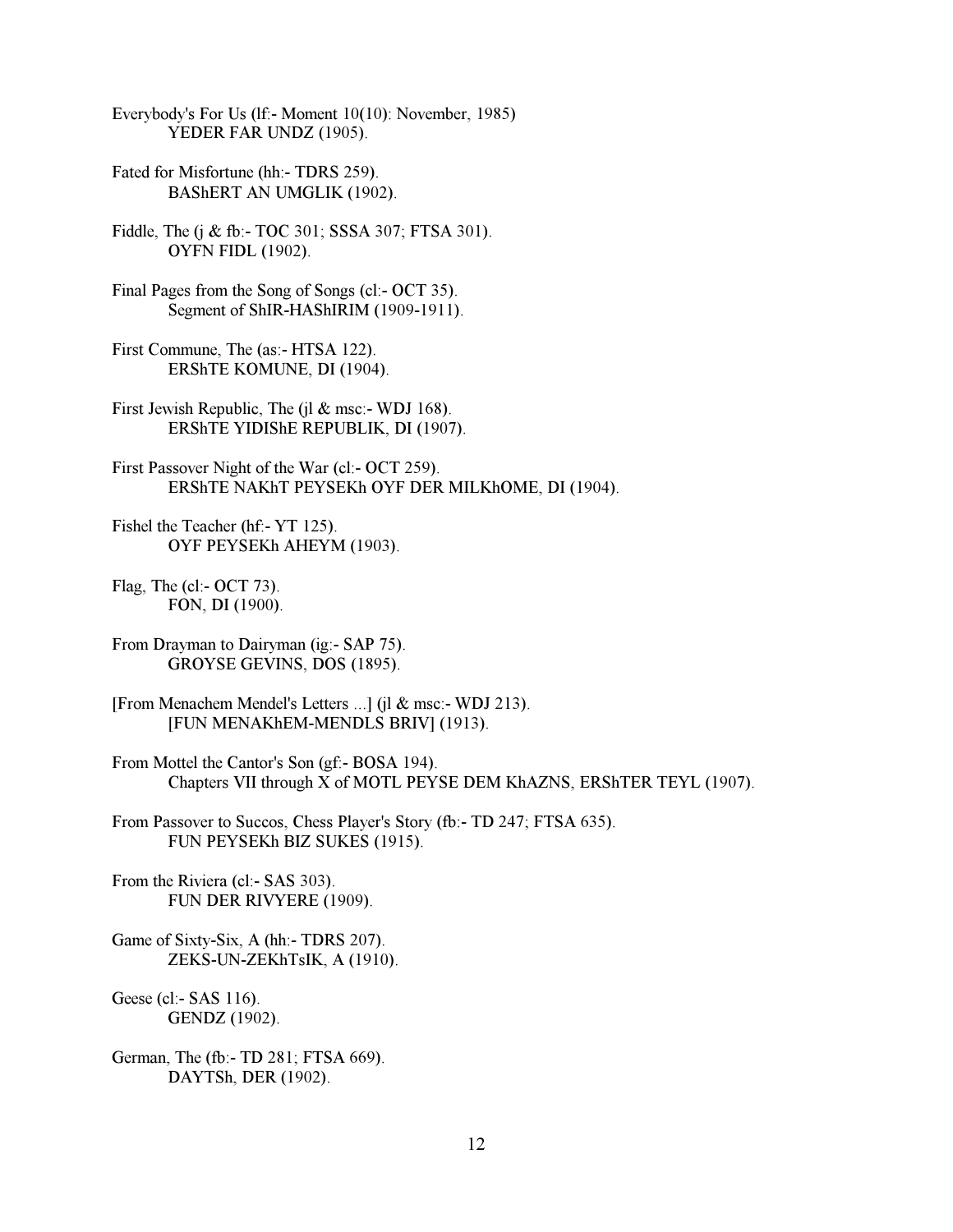Get Thee Out (fb:- TD 257; BOSA 179; FTSA 645; mk:- TGCYW 360-376). LEKh-LEKhO (1914).

Getzel (hb:- JC 38). GETsL (1904).

Gitl Purishkevitch (cl:- OCT 139). GITL PURIShKEVITSh (1911).

Go Climb a Tree If You Don't Like It (hh:- TDRS 269). RUF MIKh KNAKNISL (1911).

Going to the Country (aar:- SAP 136). A fragment of GOLES DATShE (1901).

Goldspinners, The (as:- HTSA 86). GOLDShPINERS, DI (1909).

Grand Prize, The (mk:- TGCYW 229-247). GROYSE GEVINS, DOS (1903).

Great Fair, The (tk:- TGF). FUNEM YARID (1913-1916).

Great Panic of the Little People, The (cl:- OCT 98). GROYSE BEHOLE FUN DI KLEYNE MENTShELEKh, DI (1904).

Greens for "Shevuos" (hb:- JC 79). GRINS OYF ShVUES (1903).

Guest, The (eb:- BOSA 223) and (cl:- SLST 37). OREYEKh, DER (1906).

Guide to Kasrilevke, A (ig:- IK 11). NAYE KASRILEVKE, DOS (1901).

Gy-Ma-Na-Si-A (fb:- TD 225; FTSA 613). GIMENAZYE [Originally, TsU DER ShKhITE] (1902).

Gymnasiye (hf:- YT 162) GIMENAZYE [Originally, TsU DER ShKhITE] (1902).

Hannukah Money (j & fb:- TOC 183; SSSA 196; FTSA 183). KhANIKE-GELT (1900).

Hanukah Money (lw:- YSON 11, contains only part of the original). Hanukah Money (us  $\&$  es:- HM). KhANIKE-GELT (1900).

Happiest Man in All Kodny, The (hh:- TDRS 143). Happiest Man in Kodno, The (fb:- TD 69; FTSA 457). GLIKLEKhSTER IN KODNE, DER (1909).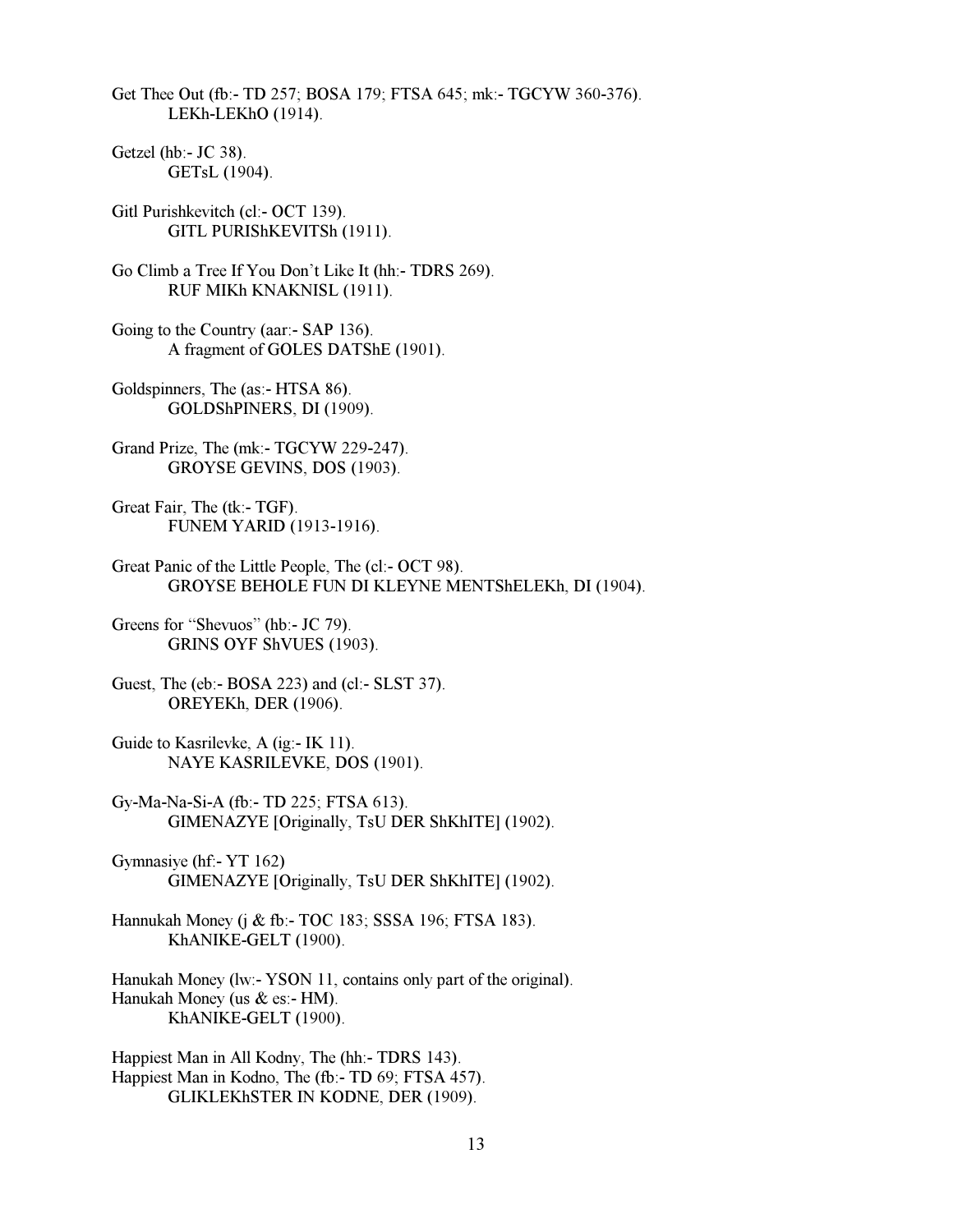Happy New Year! (cl:- SAS 160). LEShONE-TOYVE (1913-1915). Hard Luck (hh:- TDRS 255). NITO KEYN MAZL! (1910). Haunted Tailor, The (lw:- BOSA 2). FARKIShEFTER ShNAYDER, DER (1900). Heaven (msw:- SAP 226). OYLEM-HABE (1915). High School (hh:- TDRS 217). GIMENAZYE [Originally, TsU DER ShKhITE] (1902). Hodel (j & fb:- TOC 382; SSSA 383; TD 53; TYS 168; GJSS 106; FTSA 441; mk:- TGCYW 284-302). Hodl (hh:- TDRS 53). HODL (1904). Holiday Kiddush, The (cl:- OCT 65). KIDALTO VEKIDAShTO (1916). Home Away from Home, A (cl:- SAS 308). GOLES DATShE (1901). Home for Passover (j & fb:- TOC 75; SSSA 97; BOSA 89; FTSA 75). OYF PEYSEKh AHEYM (1903). Homesick (cl:- SAS 222), and (jl & msc:- WDJ 125). FARBEYNKT AHEYM (1902). I Am Lucky--I'm an Orphan (ig:- SAP 120). I'm Lucky--I'm an Orphan (j & fb:- TOC 254; SSSA 263; FTSA 254). Chapter II of MOTL PEYSE DEM KhAZNS, ERShTER TEYL (1907). If I Were Rothschild (fb:- TD 16; BOSA 129; FTSA 404; msp:- SAP 153; bi:- TBT 113). VEN IKh BIN ROYTShILD (1902). I Am Not Worthy (mk:- TGCYW 227-228). KOTOYNTI (1903). Impressions from a Zionist Congress (jl & msc:- WDJ 160). AYNDRUKN FUN TsIONISTIShN KONGRES (1907). In Haste (j & fb:- TOC 146; SSSA 162; FTSA 146). BEKhIPOZN (1900). Inheritors, The  $(i \& fb - TOC 8$ ; SSSA 35; FTSA 8). YORShIM, DI (1902). In the Storm (as:- ITS; excerpts in TGCYW 411-428). IN ShTUREM (1907).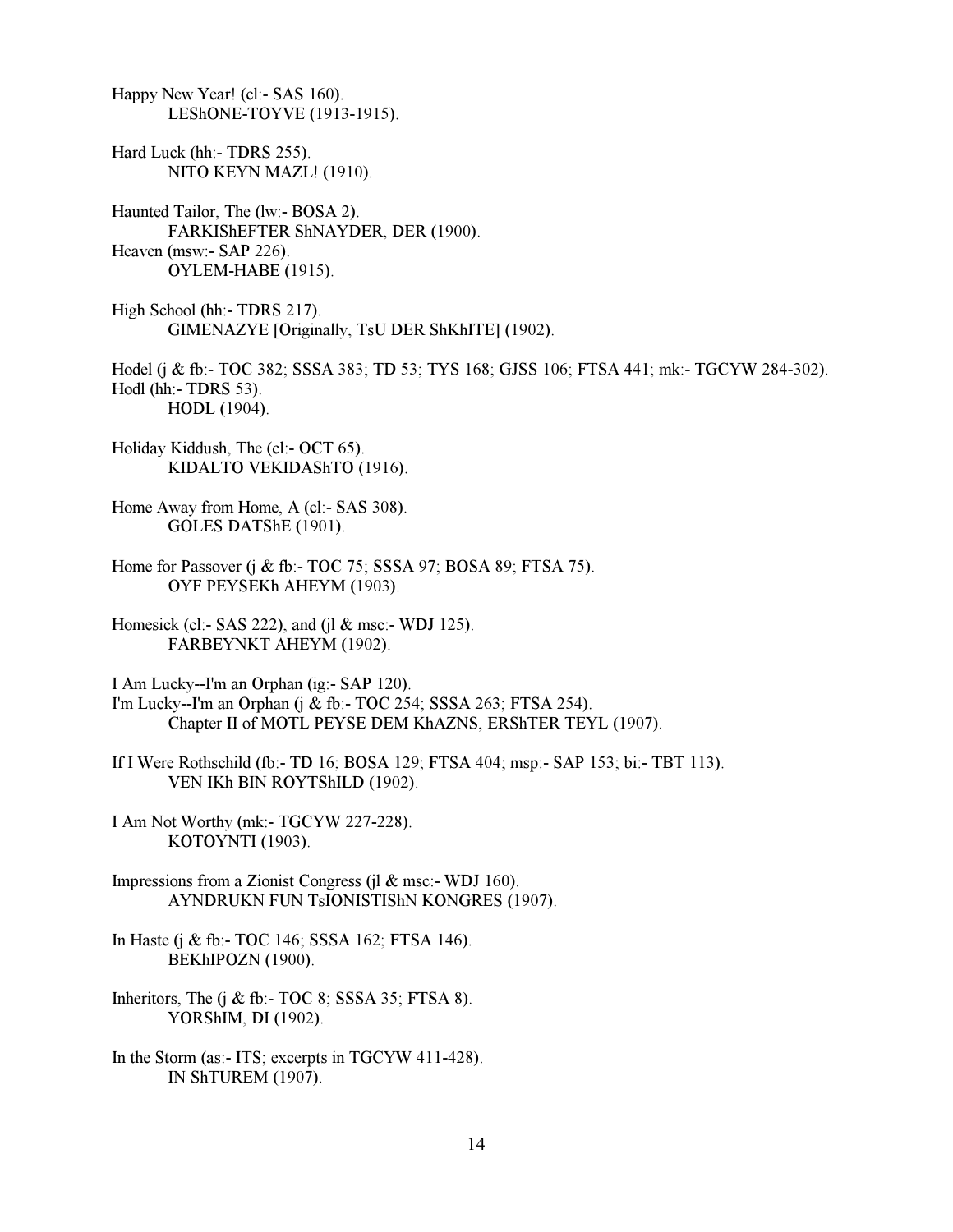Isser the Shamesh (cl:- SLST 178). Segment of OPGEShLOGENE HEShAYNES (1905).

Isshur the Beadle (hb:- JC 131). Segment of OPGEShLOGENE HEShAYNES (1905).

It Doesn't Pay to Be Good (hh:- TDRS 238). It Doesn't Pay to do Favors (cl:- OCT 179). ME TOR NIT ZAYN KEYN GUTER (1903).

It's a Lie (aar:- SAP 146) and (cl:- SLST 147). S'A LIGN (1906).

It's Hard to be a Jew (msw:- SAP 235). ShVER TsU ZAYN A YID (1914).

Jewish Congress in Basel, The (jl & msc:- WDJ 35). YIDIShER KONGRES IN BAZL, DER (1897).

Job as Easy as Pie, A (cl:- OCT 237). Chapter V of MOTL PEYSE DEM KhAZNS, ERShTER TEYL (1907).

Joys of Parenthood (fb:- TD 109; FTSA 497). NAKhES FUN KINDER (1901).

Krushniker Delegation, The (sb:- BOSA 232). Segment of MAYSES FUN TOYZNT EYN NAKhT (1915).

Last Will and Testament of Sholem-Aleykhem, The (editors:- TGCYW 481-484). TsVOE FUN ShOLEM-ALEYKHEM, DI (1915).

Legboymer (lf:- TGCYW 81-87). LEGBOYMER (1887).

Lekh-Lekho (hh:- TDRS 116). LEKh-LEKhO (1914).

Life of a Humorist (tk:- MMP 243). TsU MAYN BIOGRAFYE (1903).

Little Pot, The (fb:- TD 180; FTSA 568). TEPL, DOS (1901).

Little Redheaded Jews, The (cl:- SLST 191). ROYTE YIDLEKH, DI (1900).

Littlest of Kings, The (fb:- TD 114; FTSA 502). YUNGSTER FUN DI MLOKhIM, DER (1904).

Lost "L'ag Beomer," A (hb:- JC 50). FARShPILTER LEGBOYMER, A (1904).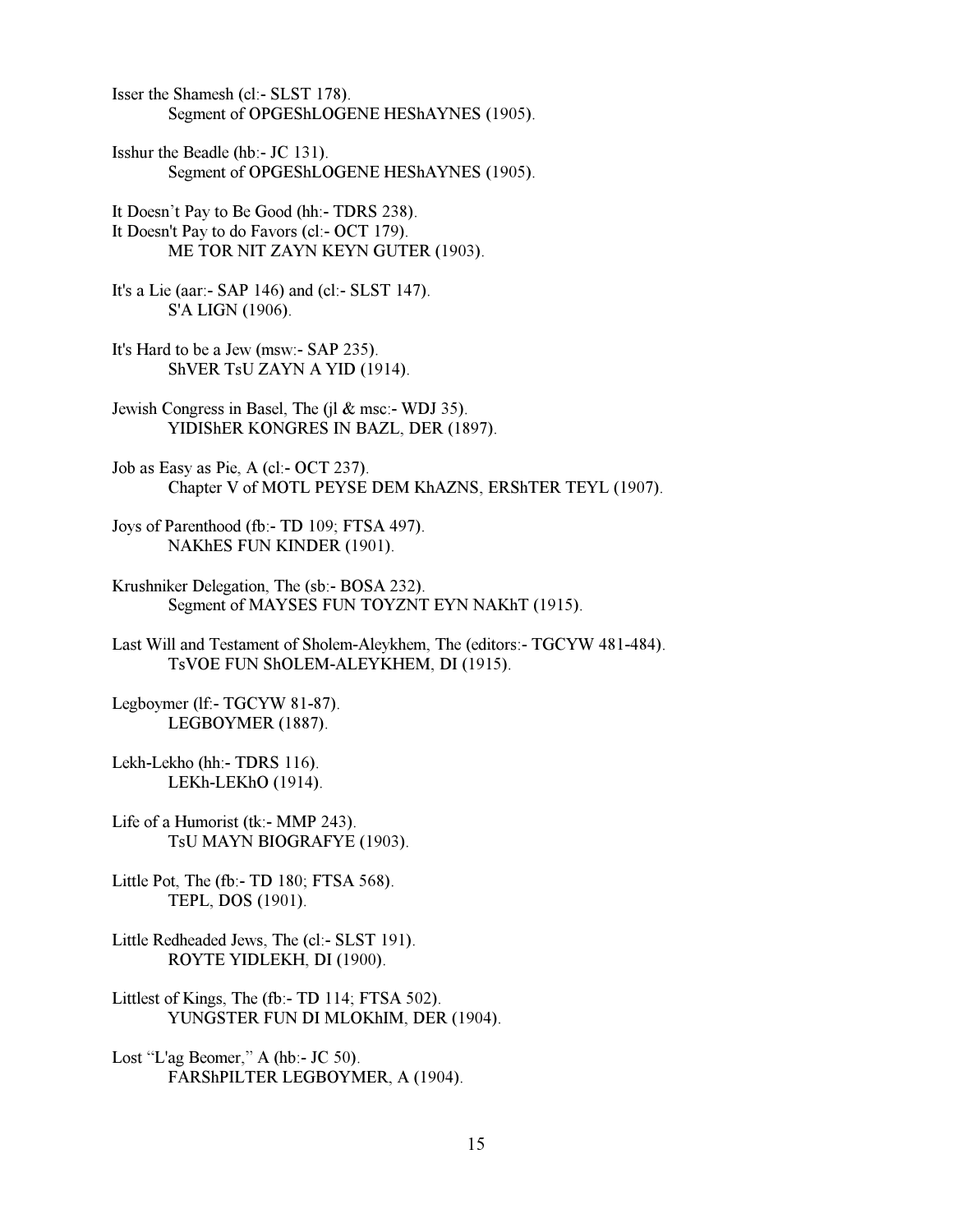Lost Lag B'omer, A (cl:- SLST 107). FARShPILTER LEGBOYMER, A (1904).

Lottery Ticket, The (abridged by j&fb:- TOC 347; SSSA 350; FTSA 347). VIGRISHNE BILYET, A (1902).

Luckiest Man in Kodno, The (bi:- TBT 147). GLIKLEKhSTER IN KODNE, DER (1909).

Lunatics (jl  $&$  msc:- WDJ 98). MEShUGOIM (1900).

Malicious Matza, The (cl:- OCT 278). GEFEYRLEKhE MATsE, DI (? posthumous).

Man from Buenos Aires, The (fb:- TD 128; FTSA 516; hh:- TDRS 166). MENTSh FUN BUENES-AYRES, DER (1909).

Man from Kodny, The (ig:- SAP 117). GLIKLEKhSTER IN KODNE, DER (1909).

Marienbad (as:- MB; excerpts in TGCYW 430-448). MARYENBAD (1911).

Match for Schprintzeh, A (ig:- SAP 93). ShPRINTsE (1907).

May God Have Mercy (fb:- TD 141; FTSA 529). NIShT FAR KEYN YIDN GEDAKhT (1902).

Menachem Mendel and Shayneh Shayndel (ig:- SAP 162). PAPIRLEKh (1896) a set MENAKhEM-MENDL letters (1892-1909).

Menachem-Mendel, Fortune Hunter (na:- ATJH 24). A fragment of PAPIRLEKh (1896).

Merrymakers, The (fb:- TD 162; FTSA 550). Segment of ME HULYET (1911).

Messianic Times: A Zionist Novel (jl & msc:- WDJ 58). MEShIEKhS TsAYTN (1898).

Methuselah (bi:- TBT 158). MESUShELEKh (1902).

Methuselah--a Jewish Horse (cl:- OCT 87). MESUShELEKh (1902).

Miracle of Hashono Rabo, The (j & fb:- TOC 371; SSSA 372; FTSA 228). Miracle of Hoshana Rabbah, The (ig:- SAP 158; hh: TDRS 186). NES FUN HEShAYNE-RABE, DER (1909).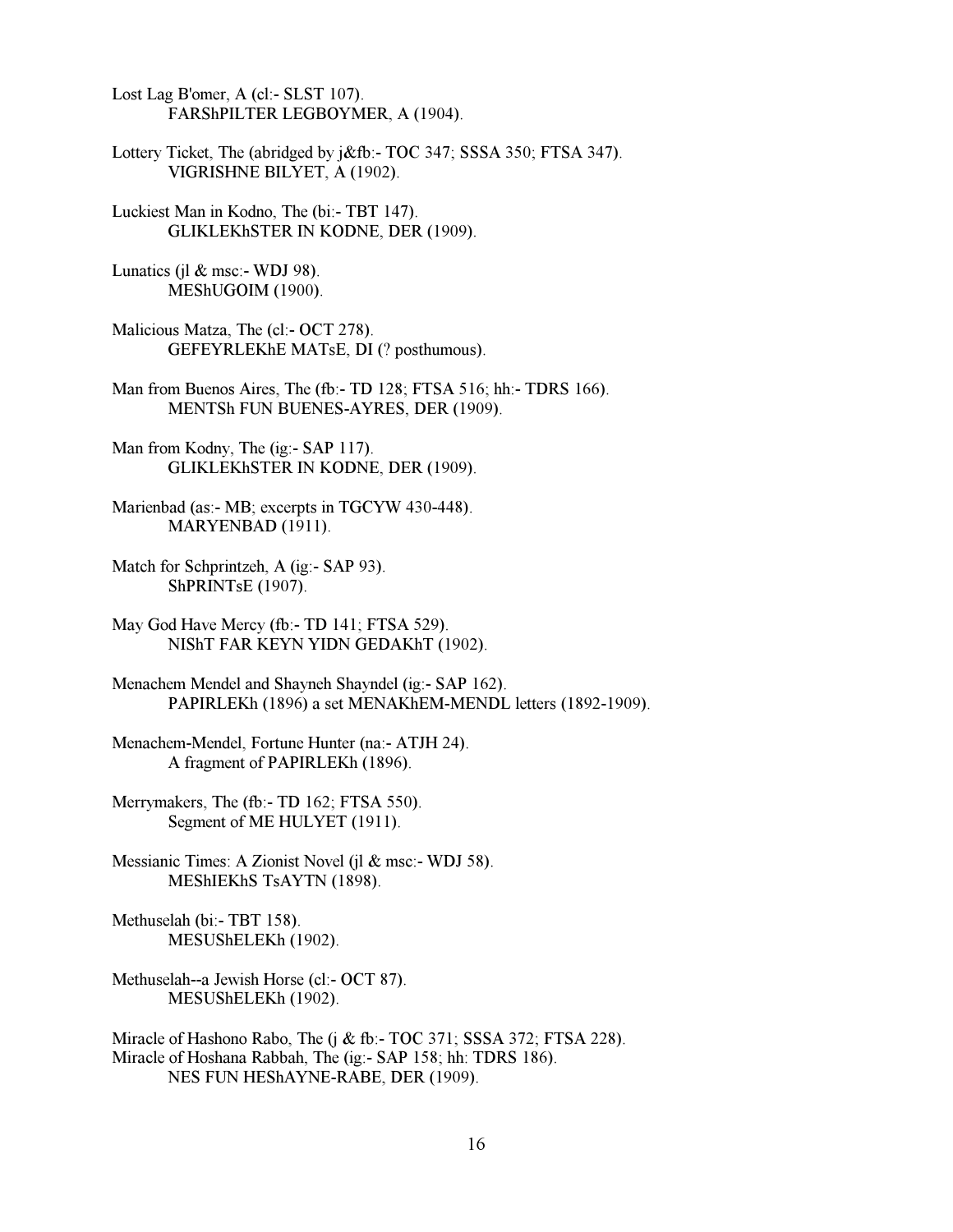Modern Children (j & fb:- TOC 218; TD 20; SSSA 229; FTSA 408). HAYNTIKE KINDER (1899).

Mr. Green Has a Job (cl:- SLST 233). MISTER GRIN HOT A DZhAB (1915).

Murderers (hb:- JC 58). GAZLONEM (1909).

- My Acquaintance with Chaim Nachman Bialik (jcl:- Yiddish, New York, 1(2): 75-77, Fall 1973). MAYN BAKANTShAFT MIT Kh.-N. BYALIK (1916).
- My Brother Elyeh is Getting Married (ig:- SAP 124). Chapter IV of MOTL PEYSE DEM KhAZNS, ERShTER TEYL (1907).
- My Brother Elyeh's Beverage (ig:- SAP 126).
- My Brother Elye's Drink (gf:- BOSA 194). Chapter VII of MOTL PEYSE DEM KhAZNS, ERShTER TEYL (1907).
- My First Love Affair (bi:- TBT 5) and (cl:- SAS 129). MAYN ERShTER ROMAN (1903).
- Nightingale, The: or The Saga of Yosele Solovey the Cantor (as:- TNTSYS; excerpts in TGCYW 181- 201). YOSELE SOLOVEY (1889).
- No Luck! (cl:- OCT 174). NITO KEYN MAZL! (1910).
- On Account of a Hat (ir:- TYS 111; SSSA 3; GJSS 97; YSON 31;BOSA 103; BBJH 8). IBER A HITL (1913).
- On America (cl:- SAS 230). BERL-AYZIK (1915).
- On the Fiddle (hb:- JC 210). OYFN FIDL (1902).
- Once There Were Four (eb:- BOSA 254). Segment of FIR ZENEN MIR GEZESN (1908).

One Hundred and One (cl:- OCT 283). HUNDERT EYNS (1903).

- One in a Million (sw:- BOSA 245). EYNER FUN TOYZNT (1903).
- Otherwise, There's Nothing New (cl:- SLST 237). NIShTO KEYN NAYES [2 letter and glossary] (1907).
- Our Chum Pinny (ig:- SAP 129). Chapter XI of MOTL PEYSE DEM KhAZNS, ERShTER TEYL (1907).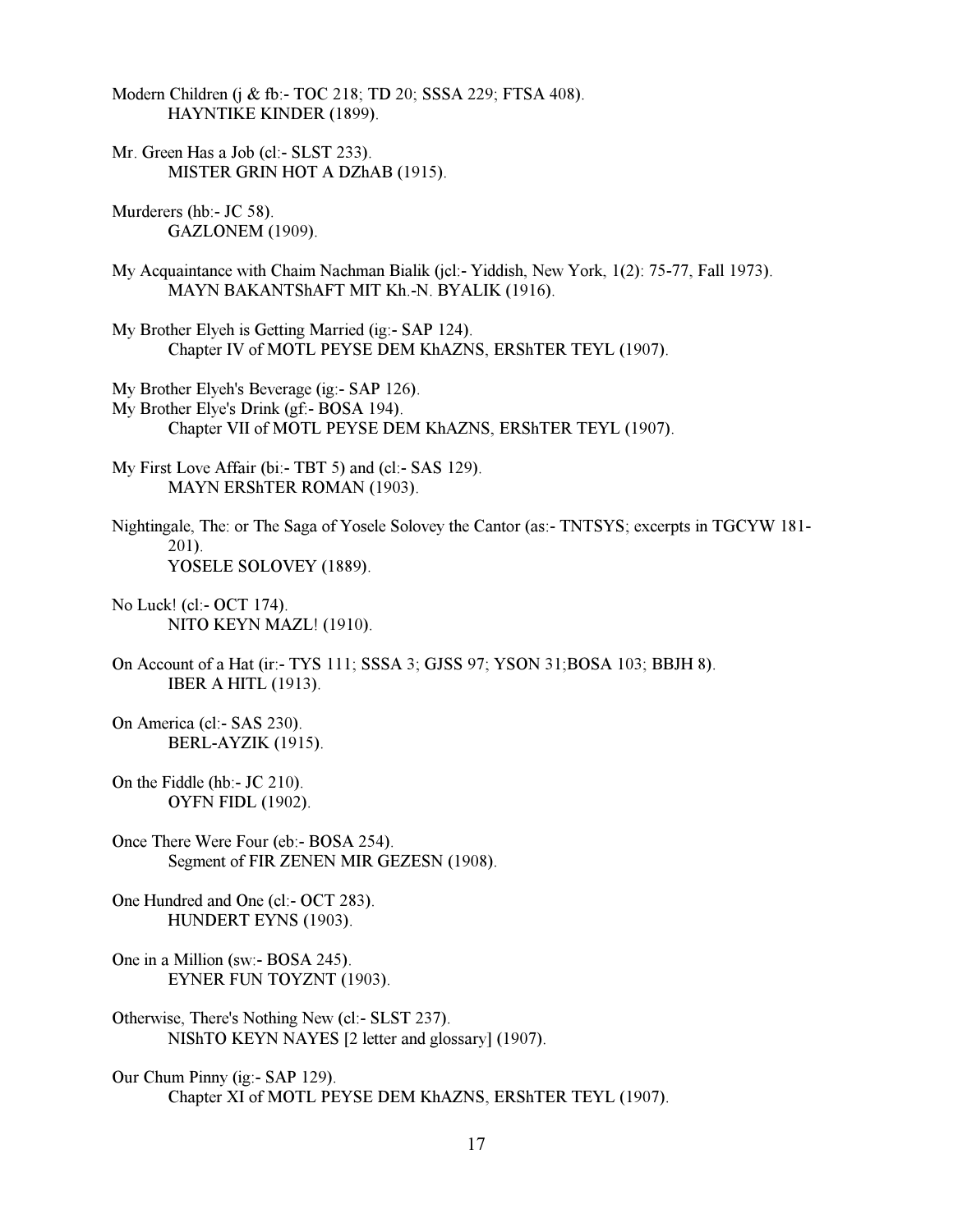Page from the Song of Songs, A (hb:- JC 9; j & fb:- TOC 42; SSSA 66; TYS 421; FTSA 42). Pages from the Song of Songs: This Night (cl:- SLST 47). Segment of ShIR-HAShIRIM (1909-1911).

Pair, The (sk:- TYS 192; SSSA 12). PORFOLK, DOS (1909).

Passover Expropriation, A (nh:- BOSA 122). Passover Expropriation, The (fb:- TD 273; FTSA 661). PEYSEKhIKE EKSPROPRIATsYE, A (1908).

Passover Eve Vagabonds, The (cl:- SAS 214). Passover Exiles, The (as:- HTSA 109). EREV-PEYSEKhIKE EMIGRATsYE, DI (1903).

Passover Guest, The (hf: - YT 153). OREYEKh, DER (1906).

Passover in a Village. An Idyll (hb:- JC 20). PEYSEKh IN DORF, A (1910).

Penknife, The (cl:- SLST 113). MESERL, DOS (1886).

Pity for Living Creatures (cl:- SLST 101). Pity for the Living (hb:- JC 99). TsAR BALEY-KhAYIM (1903).

Pocket-Knife, The (hb:- JC 187). Pocketknife, The (fb:- SAP 99). MESERL, DOS (1886).

Poor and the Rich, The (ig:- IK 71). KASRILEVKER NISROFIM (1903-1910).

Pot, The (bi:- TBT 118) and (sbe:- BOSA 71). TEPL, DOS (1901).

Predestined Disaster, A (cl:- OCT 149). BAShERT AN UMGLIK (1902).

Premature Passover, A (ab:- SAP 109). FRIER PEYSEKh, A (1908).

Progress in Kasrilevke (cl:- SAS 17). KASRILEVKER PROGRES (1914-1915).

Purim Feast, The (fb:- TD 239; FTSA 627). TsU DER SUDE (1906).

Purim Sweet-Platters (cl:- OCT 269). ShALEKh-MONES (1916).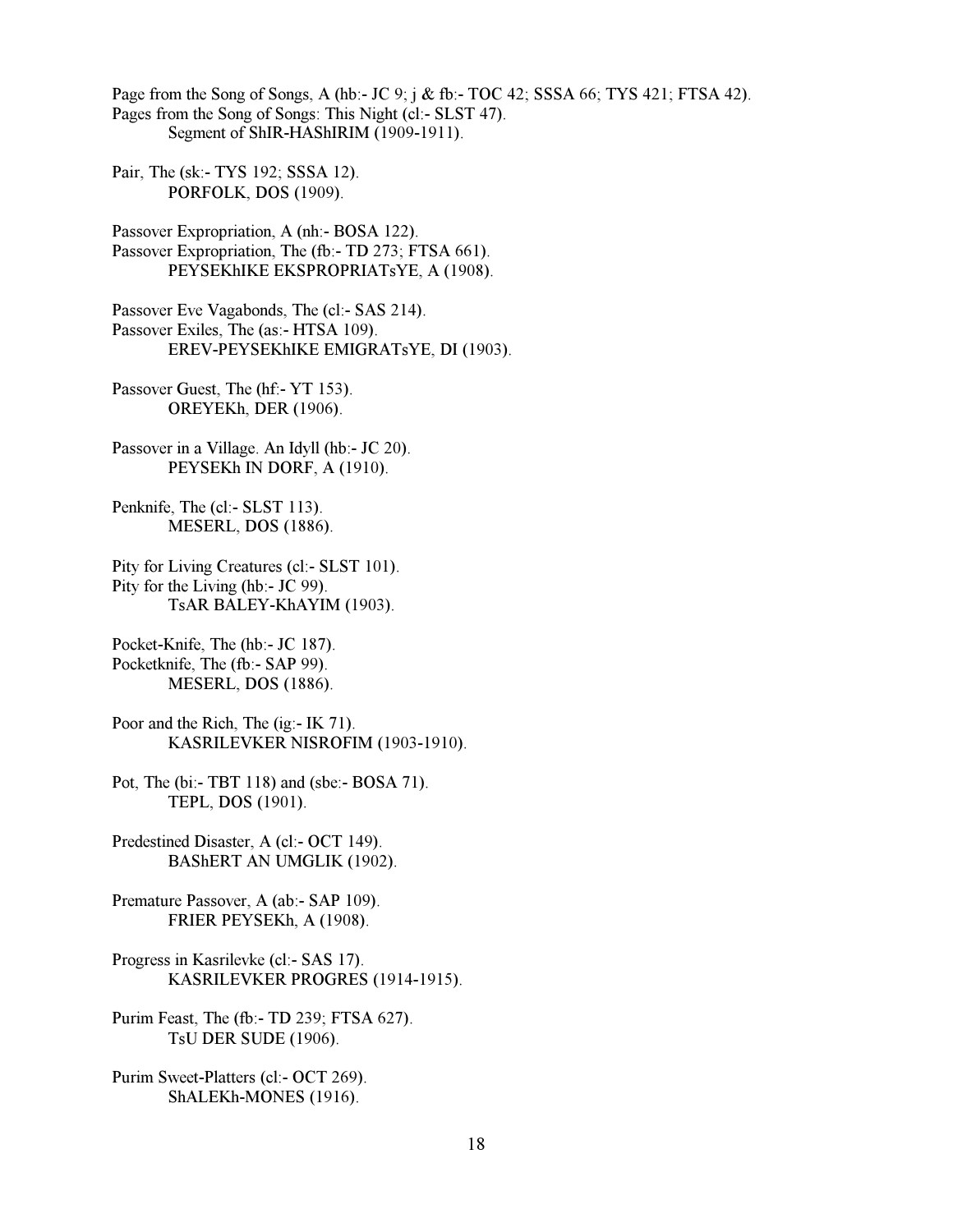Rabchik (na:- ATJH 489). ROBTShIK (1901).

Rabchik, a Jewish Dog (lw:- YSON 18). ROBTShIK (1901).

Really a Sukkah! (as:- HTSA 3). ShOYN EYN MOL A SUKE (1903).

Reb Yozifil and the Contractor (see Epilogue: Reb Yozifil and ...).

Red Little Jews, The (jl & msc:- WDJ 90). ROYTE YIDLEKH, DI (1900).

Ritual Fringes (cl:- OCT 226). TALES-KOTN, DER (1910).

Robbers! (cl:- SLST 83). GAZLONEM (1909).

Ruined Passover, A (as:- HTSA 45). Ruined Passover, The (cl:- SAS 287). FARShTERTER PEYSEKh, A (1901).

Schprintze (fb:- TD 145; FTSA 533). ShPRINTsE (1907).

Search, The (ng:- TYS 182). OYSGETREYSLT (1902).

Selig Mechanic (jl & msc:- WDJ 21). ZELIK MEKhANIK (1890).

75,000 (cl:- SAS 235). FINF-UN-ZIBETsIK TOYZNT (1902).

She Must Marry a Doctor (ign:- SAP 230). DOKTOR, A (1907).

Shprintze (hh:- TDRS 82; mk:- TGCYW 320-336). ShPRINTsE (1907).

Sixty-Six (ig:- SAP 143) and (cl:- OCT 214). ZEKS-UN-ZEKhTsIK, A (1910).

Sleep My Child (editors:- TGCYW 90) ShLOF MAYN KIND (1892).

Slowpoke Express, The (hh:- TDRS 184). LEYDIKGEYER, DER (1909).

Soap Bubble, The (mk:- TGCYW 249-264). BOYDEM, A (published 1899, but probably written 1896).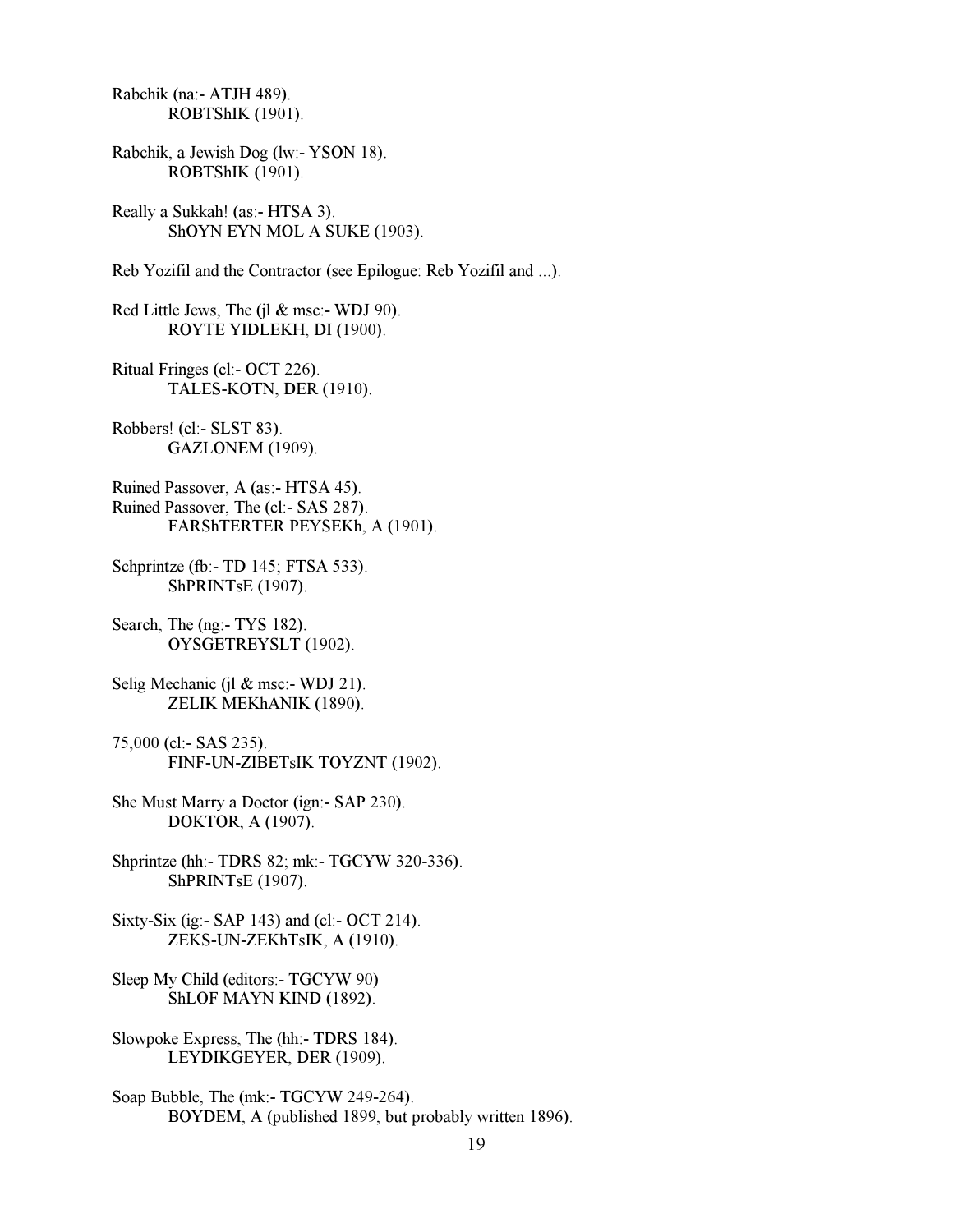Someone to Envy (cl:- SAS 171). IM MEG MEN MEKANE ZAYN (1902).

Song of the Kheyder (editors:- TGCYW 93-94). LIDER FUNEM KhEYDER: VINTER [Pseudonym, ShLUMIEL] (1888).

Spinning-Top, The (hb:- JC 153). DREYDL, DOS (1903).

Station at Baranovitch, The (cl:- OCT 193). Station Baranovich (rb:- BOSA 61). STANTsYE BARANOVITSh (1909).

Stempeniu: A Jewish Romance (jn:- TS 287; TGCYW 97). Stempenyu (hb:- ST). STEMPENYU (1888).

Sticks and Stones May Break My Bones (cl:- OCT 168). RUF MIKh KNAKNISL (1911).

Story of a Greenhorn, The (cl:- SLST 243). MAYSE MIT A GRINHORN, A (1916).

Street Sneezes, A (gf:- BOSA 208). Chapter X of MOTL PEYSE DEM KhAZNS, ERShTER TEYL (1907).

Summer Romances (cl:- SAS 68). ZUMERDIKE ROMANEN (1914-1915).

Sweets for Purim (lf:- Moment, 11(3): 56-57, 1986). ShALEKhMONES (1908).

Tabernacle, The (hb:- JC 106). ShOYN EYN MOL A SUKE (1903).

Tallis Koton, The (hh:- TDRS 199). TALES-KOTN, DER (1910).

Tenth Man, The (cl:- SLST 153; hh:- TDRS 274). TsENTER, DER (1910).

Tevye Blows a Small Fortune (hh:- TDRS 20). BOYDEM, A (published 1899, but probably written 1896).

Tevye Goes to Palestine (fb:- TD 203; FTSA 591; mk:- TGCYW 360-376). TEVYE FORT KEYN ERETs-YISROEL (1909).

Tevye Leaves for the Land of Israel (hh:- TDRS 97). TEVYE FORT KEYN ERETs-YISROEL (1909).

Tevye Reads the Psalms (cl:- OCT 27). VAKhALAKLAKES (1914-1916).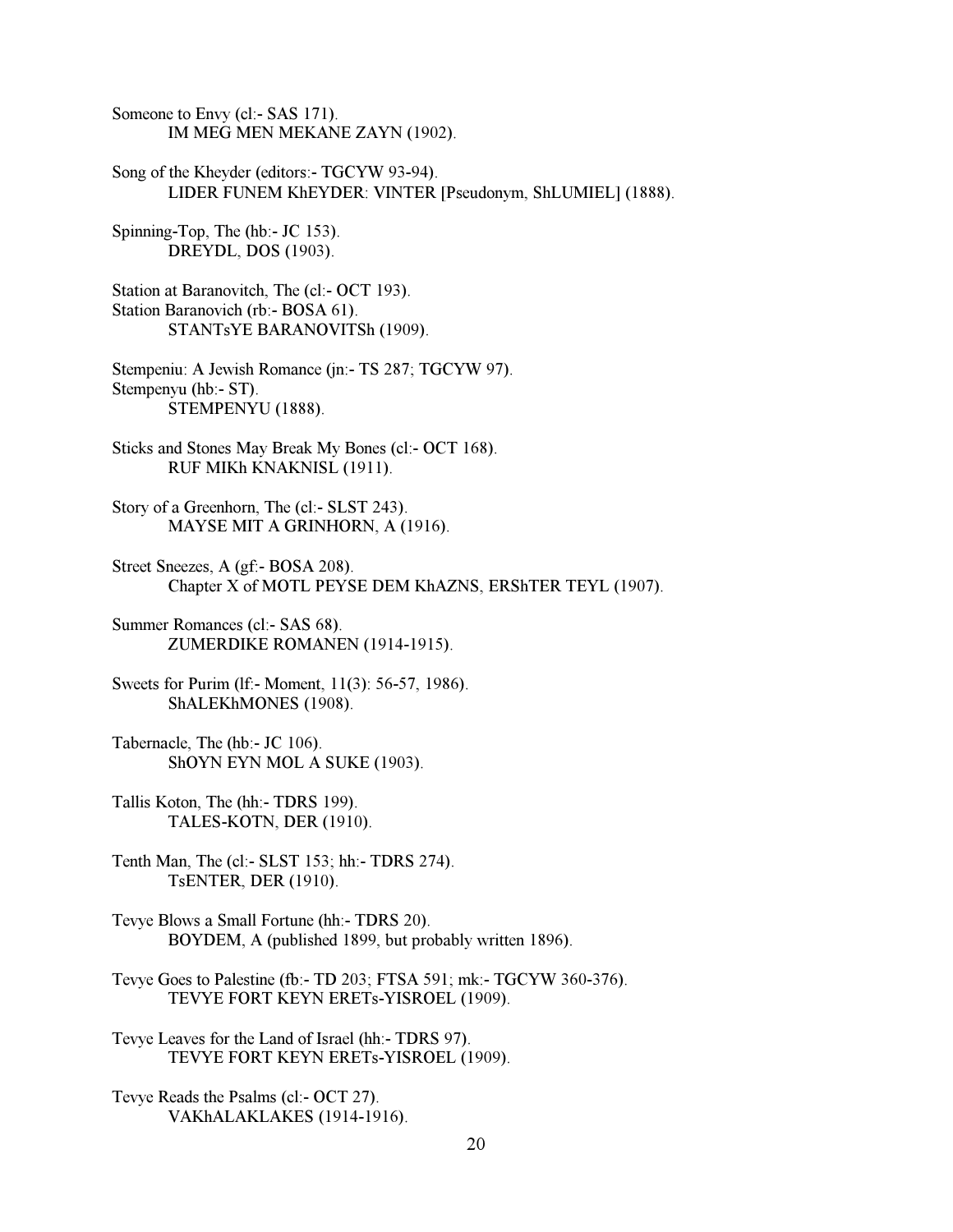Tevye Strikes it Rich (hh:- BOSA 134; TDRS 3). GROYSE GEVINS, DOS (1895).

- Tevye Wins a Fortune (j & fb:- TOC 21; SSSA 47; FTSA 21). GROYSE GEVINS, DOS (1895).
- There's No Dead (cl:- SAS 156). NIShTO KEYN MEYSIM (1902).
- Third Class (fb:- TD 292; FTSA 680; hh:- TDRS 279). DRITE KLAS (1902).
- This Night (hb:- JC 241). Segment of ShIR-HAShIRIM (1909-1911).
- Three Calendars (cl:- SAS 147). DRAY LUKhES (1913).
- Three Little Heads (hb:-JC 71) and (j&fb:-TOC 329; SSSA 333; FTSA 329). DRAY KEPLEKh (1908).
- Three Widows (bi:- TBT 28) and (cl:- SAS 182). DRAY ALMONES (1907).
- Tit for Tat (j & fb:- TOC 200; SSSA 212; FTSA 200) and (ig:- SAP 148). VORT FAR A VORT, A (1915).
- To Our Sisters in Zion (jl  $\&$  msc:- WDJ 83). TsU UNDZERE ShVESTER IN TsION (1898).
- To the Hot Springs (cl:- SAS 350). IN DI VAREMBEDER (1903).
- To the Reader (hh:- TDRS 135). TsU DI LEZER (StY LEYENERS) (1911).
- Today's Children (hh:- TDRS 35; mk:- TGCYW 265-283). HAYNTIKE KINDER (1899).

Town of the Little People, The (j & fb:- TOC 1; SSSA 28; FTSA 1). Town of Tiny Folk, The (ig:- SAP 154). ShTOT FUN DI KLEYNE MENTShELEKh, DI (1901).

Two Anti-Semites (mw:- BOSA 115). Two Antisemites (cl:- OCT 206). TsVEY ANTISEMITN (1905).

Two Dead Men (j & fb:- TOC 51; SSSA 74; FTSA 51). TsVEY TOYTE (1909).

Two Shalachmones, or a Purim Scandal (fb:- TD 192; FTSA 580). TsVEY ShALEKhMONESN (1902).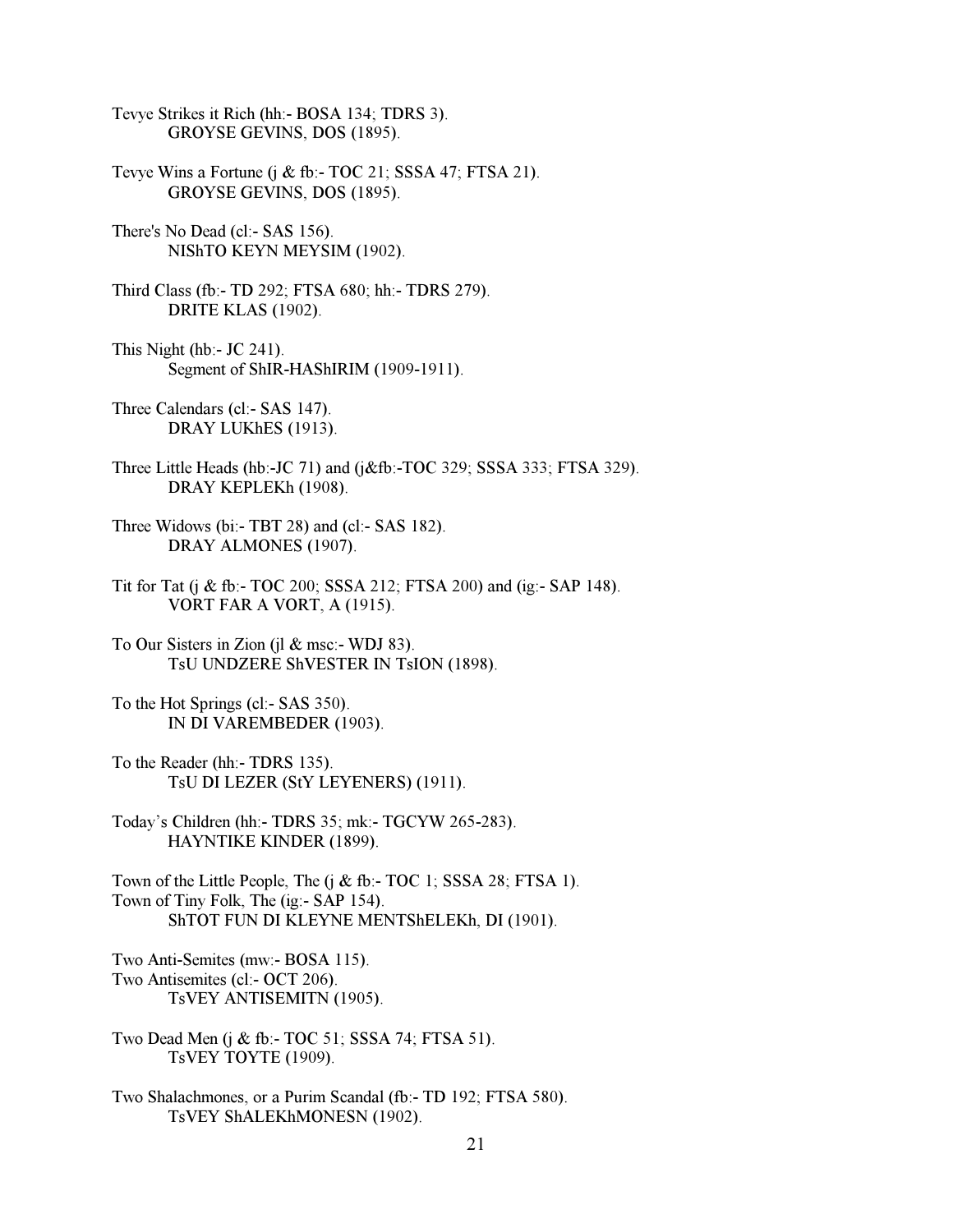Ugandaade (j $\ell$  & msc:- WDJ 154). UGANDIADA (1905).

- Velvel Gambetta (cl:- SLST 169). VELVL GAMBETA (1903).
- Village of Habne, The (cl:- OCT 302). KhABNE (1905).
- Visiting with King Ahasuerus (cl:- OCT 51). BAYM KENIG AKhAShVERES (1901).
- Wandering Star (fb:- WS; excerpts in TGCYW 205-222). BLONDZhENDE ShTERN (1909-1910).
- Warshawsky's Songs (jb:- MOMENT 5(5): 57-59, 1980). M.-M. VARShAVSKI UN ZAYNE LIDER (1900).
- Wedding that Came Without its Band, The (hh:- TDRS 194). Wedding Without Musicians, A (fb:- TD 78; FTSA 466). KhASENE ON KLEZMER, A (1909).
- We Flood the World with Ink (gf:- BOSA 199). Chapter VIII of MOTL PEYSE DEM KhAZNS, ERShTER TEYL (1907).
- We're Off to America (ig:- SAP 130). Chapter XII of MOTL PEYSE DEM KhAZNS, ERShTER TEYL (1907).
- Western Wall, The (il  $&$  msc:- WDJ 20). KOYSEL MAROVI (1888).
- What Kind of Rabbi We Have  $(i \& fb$ :- BBJH 202). Excerpt from Tit for Tat: VORT FAR A VORT, A (1915).
- What Will Become of Me? (fb:- TD 83; FTSA 471). What'll Become of Me? (ig:- SAP 122). Chapter III of MOTL PEYSE DEM KhAZNS, ERShTER TEYL (1907).
- White Bird, A (cl:- OCT 161). VAYSE KAPORE, A (1904).

Who is Itsik? (aar:- SAP 104). FUNEM PRIZEV (1902).

- Why Do the Jews Need a Land of Their Own? (il & msc:- WDJ 49; TGCYW 470-480). OYF VOS BADARFN YIDN A LAND? (1898).
- Yom Kippur Scandal, A (j & fb:- TOC 138; SSSA 155; BOSA 37; FTSA 138). OYSGETREYSLT (1902).
- You Mustn't Weep--It's Yom-Tev (j & fb:- TOC 239; SSSA 249; FTSA 239). Chapter I of MOTL PEYSE DEM KhAZNS, ERShTER TEYL (1907).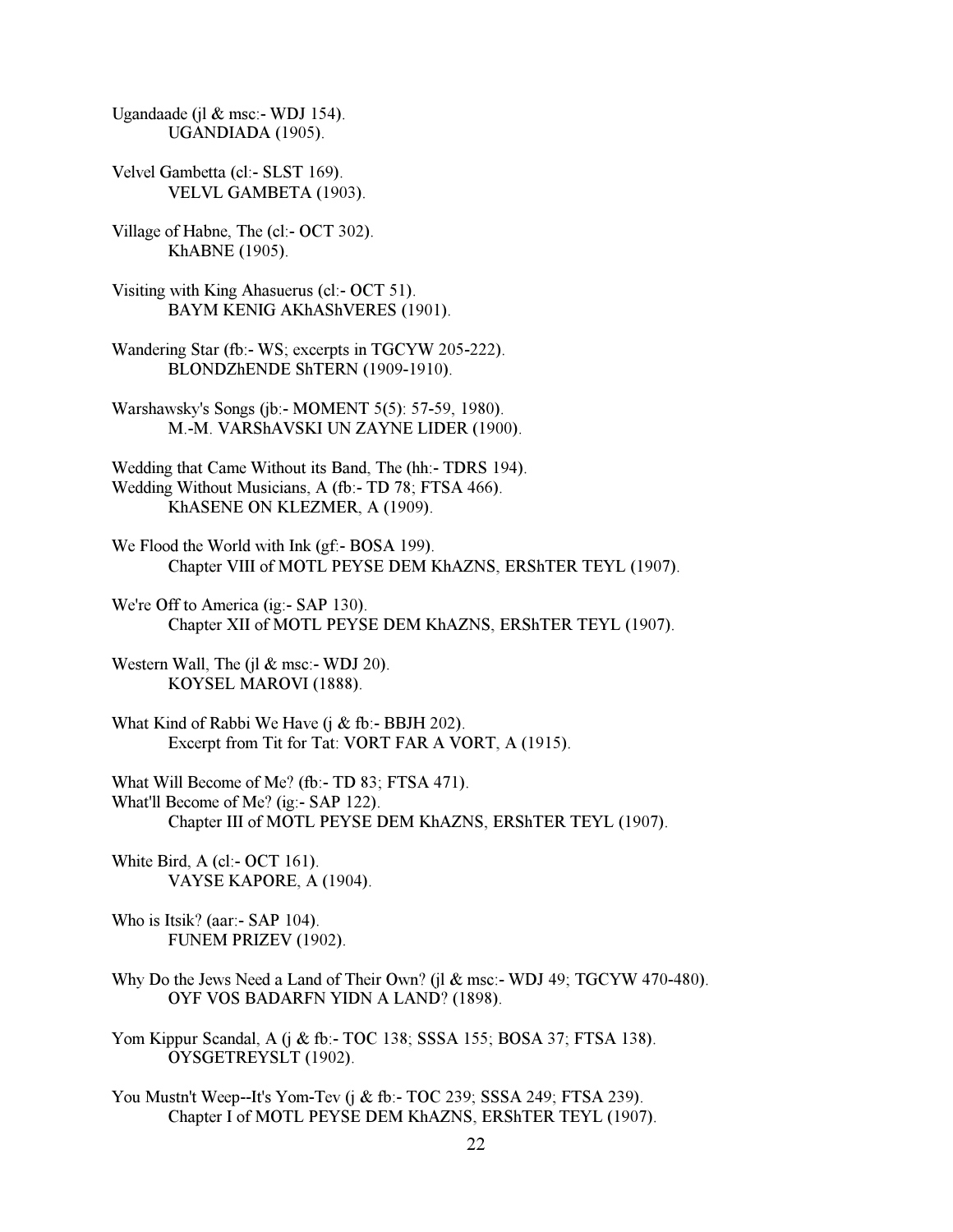<span id="page-22-0"></span>Younger Generation, The (ig:- SAP 81). HAYNTIKE KINDER (1899).

\* \* \*

# ALPHABETIZED LIST OF TRANSCRIBED YIDDISH TITLES

ADIE [Features MENAKhEM-MENDL. Content similar to material in KEYN AMERIKE] (1903):- MM'13, pp. 23-28.

AF PEYSEKh AHEYM (See OYF PEYSEKh AHEYM)

AF VOS BADARFN YIDN A LAND? (See OYF VOS BADARFN YIDN A LAND?)

AF YIShEV ERETs-YISROEL (See OYF YIShEV ERETs-YISROEL)

AFIKOYMEN (1914):- AV'42 BAND 5, ALEF: 153-171. AV-F II: 153-171, 1917.

AFN FIDL (See OYFN FIDL) AFN HIML A YARID (See OYFN HIML A YARID)

## AFN LITERARIShN MARK (See OYFN LITERARIShN MARK)

AFORIZMEN (1903):- FEL 86-93.

AGENT, AN [Same as DI FARVOGLTE NEShOME, ODER AN AGENT FUN YIDIShE GAZETN]  $(1904)$ :-

 MF S 2, Cd 8, pp. 99-104 [AVYO 3: 99-104, 1909]. FEL 119-122. E: Two Stories (lf:- MOMENT 11(7): 47-48, 1986).

AGENTN [Features MENAKhEM-MENDL] (1905):- AV'42 BAND 3, BEYS: 199-218. AV-F XXIV: 199-218, 1921. MF S 5 [BFA, Warsaw, 1908]. E: Agents--a One-Act Play (cl:- SAS 275).

AKDOMES (1904):- AV'42 BAND 1, GIML: 121-131. AV-F XXII: 121-131, 1921. MF S 2, Cd 9, pp. 217-225 [AVYO 3: 217-225, 1909].

ALEMEN GLAYKh [Originally, NOKh DER KhALUKE] (1903):- MF S 2, Cd 8, pp. 157-182 [AVYO 3: 157-182].

ARBE KOYSES (1888):- AV'42 BAND 1, GIML: 9-16. AV-F XXII: 9-16, 1921. MF S 4, Cd 9, pp. 202-207 [AV'48-Moscow 2:202-207].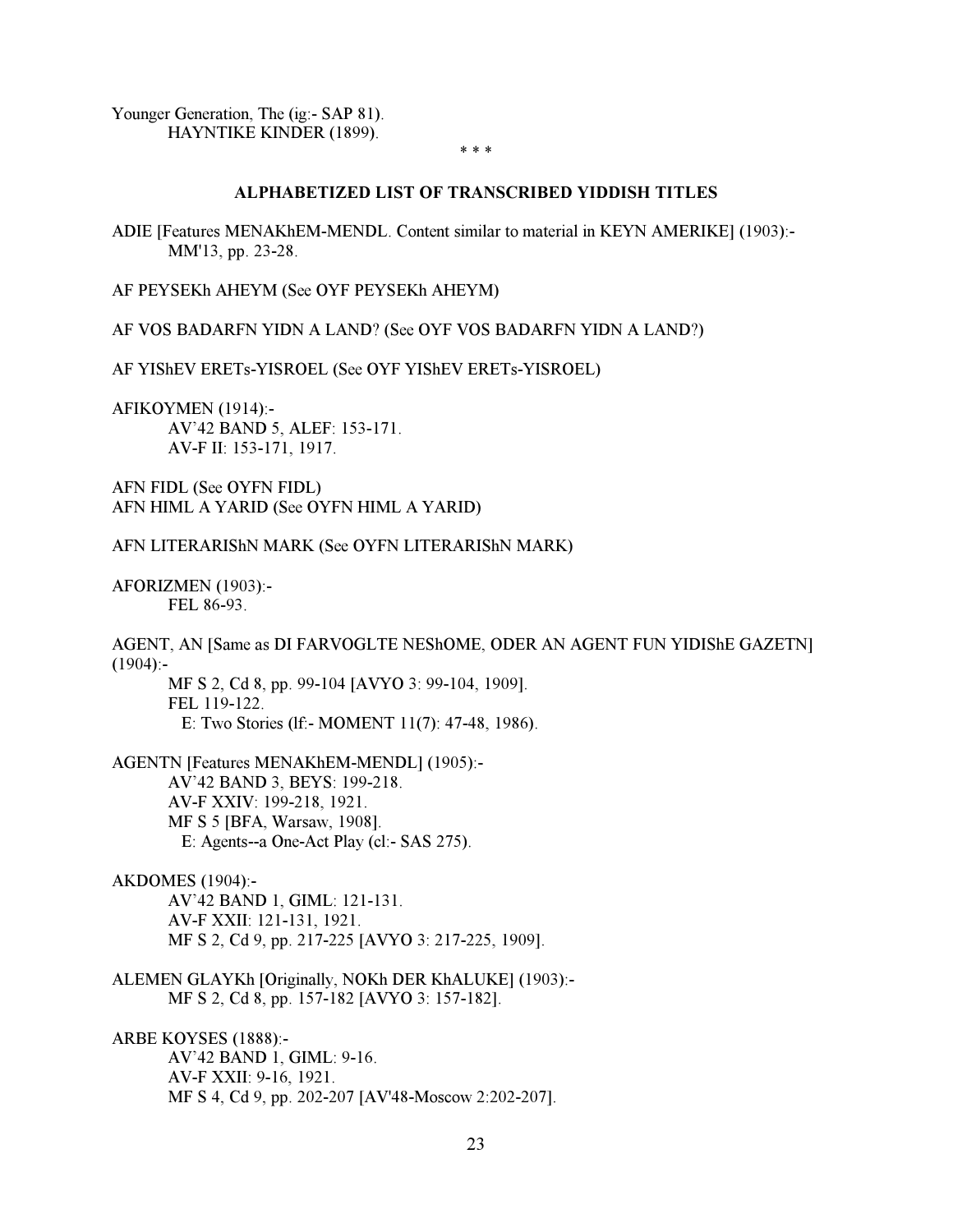ARBE KOYSES (1900):- AV'42 BAND 5, ALEF: 223-239. AV-F II: 223-239, 1917.

ASEYFE, DI [pseudonym ShULAMIS] (1889):- AV'42 BAND 3, BEYS: 9-28. AV-F XXIV: 9-28, 1921. MF S 55, Cd 10, pp. 205-220 [DYF 2: 205-220, 1889].

ASEYFE FUN YIKO IN PARIZ, AN (1903):- MF S 3, Cd 3, pp. 198-205 [FB 198-205]. FEL 67-73.

AUTO-DA-FE (See OYTO-DA-FE)

AYNDRUKN FUN TsIONIShTIShN KONGRES (1907) [This is probably the same piece to which Berkowitz refers in DOS ShOLEM-ALEYKhEM BUKh as KONGRES BILDER]:- OVBYL 243-258. E: Impressions from a Zionist Congress (jl & msc:- WDJ 160).

AYNGEMAKhTs (1908):- MF S 3, Cd 3, pp. 272-277 [FB 272-277]. FEL 141-145.

AZ GOT VIL, ShIST A BEYZIM (1908):- AV'42 BAND 1, DALED: 127-131. AV-F XXIII: 127-131, 1921.

BAShEFENISh (1903):- AV'42 BAND 1, HEY: 173-189. AV-F VIII: 173-189, 1918. E: Creature (jb:- Moment, 8(5): 50-54, May 1983).

BAShERT AN UMGLIK [Originally, AFIKOYMEN] (1902):- AV'42 BAND 5, HEY: 255-271. AV-F XXVIII: 255-271, 1923. MF S 2, Cd 22, pp. 223-238 [AVYO 8: 223-238, 1911]. MF S 9 [BFA, Warsaw, 1905, No. 8]. E: Fated for Misfortune (hh:- TDRS 259); E: A Predestined Disaster (cl:- OCT 149).

BAYM DOKTOR [Originally, A MENTSh MIT A MOGN] (1904):- AV'42 BAND 3, DALED: 95-103. AV-F XXI: 95-103, 1921. MF S 2, Cd 41, pp. 129-135 [AVYO 13: 129-135, 1913]. MF S 10 [BFA, Warsaw, 1905, No. 12]. E: At the Doctor's (cl:- SAS 175).

BAYM KENIG AKhAShVERES (1901):- AV'42 BAND 1, VOV: 53-71. AV-F IX: 53-71, 1918. MF S 1, Cd 4, pp. 25-44 [AV'03-Warsaw 2: 25-44, 1903]. E: Visiting with King Ahasuerus (cl:- OCT 51).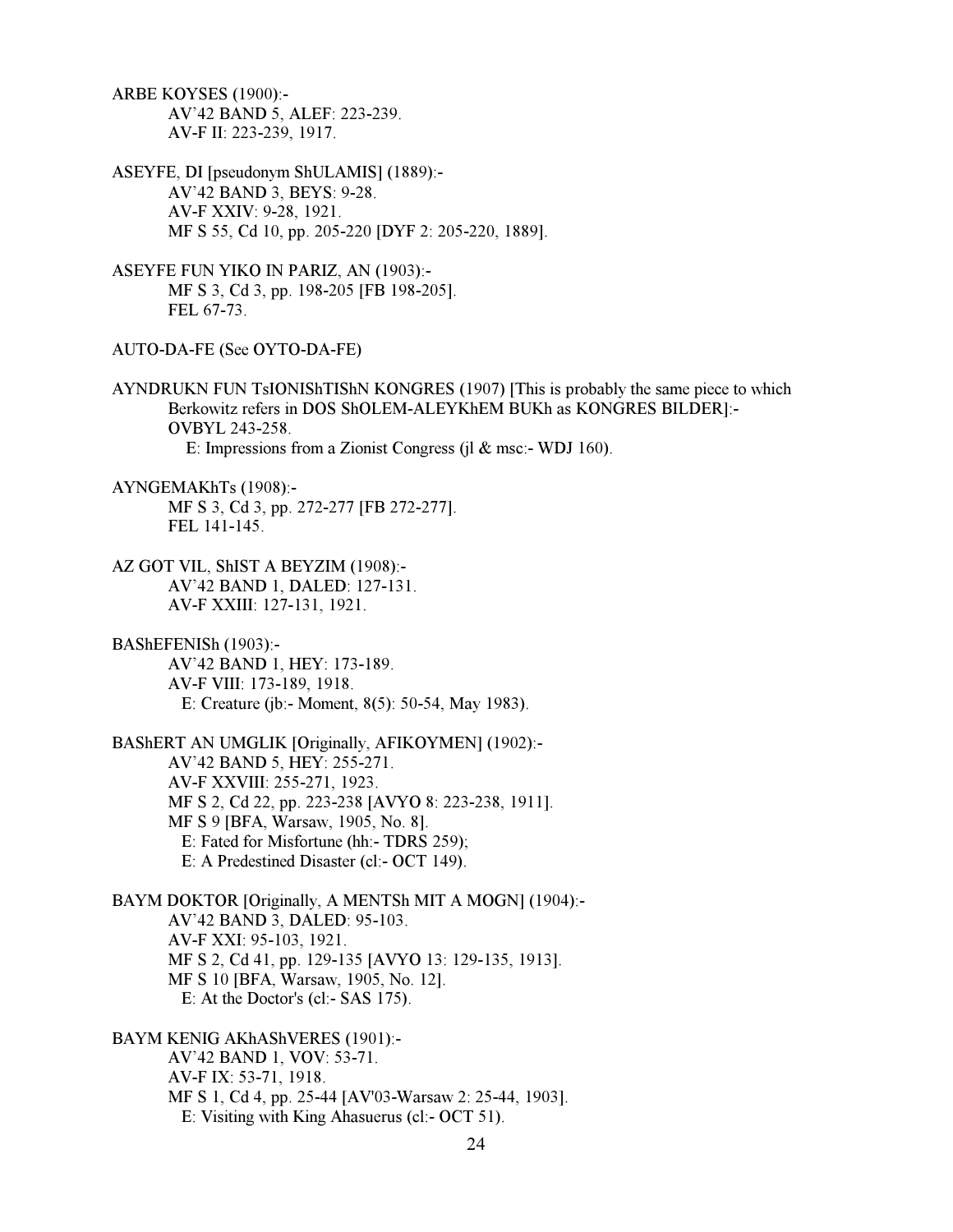BEKhIPOZN [KhAPENDIK, features MENAKhEM-MENDL returning home] (1900):- AV'42 BAND 1, GIML: 19-31. AV-F XXII: 19-31, 1921. SH 9: 79-84, 1969. E: In Haste (j & fb:- TOC 146; SSSA 162; FTSA 146). BEKOVEDE PARNOSE, A [Originally, A NAYE PARNOSE, 1903] (SeeMENAKhEM-MENDL,  $1909$ :- AV'42 BAND 5, DALED: 157-179. AV-F X: 157-179, 1918. MM'09 155-172. BERELE (1908):- AV'42 BAND 5, ALEF: 91-105. AV-F II: 91-105, 1917. BERL-AYZIK (1915):- AV'42 BAND 5, BEYS 247-254. AV-F VI: 247-257, 1918. E: Berl Isaac and the Wonders of America (ig:- SAP 172); E: On America (cl:- SAS 230). BESTE YORN, DI (1887) [Part 2 of DI VELT-RAYZE]:- MF S 4, Cd 4, pp. 343-367 [AV'48-Moscow 1: 343-367]. MF S 26, Cd 2 [YUDIShES FOLKS-BLAT, St. Petersburg, Jan, 1887]. BESTE YORN, DI (1887) [Part 3 of DI VELT-RAYZE]:- MF S 4, Cd 4-5, pp. 368-407 [AV'48-Moscow 1: 368-407]. MF S 26, Cd 3 [YUDIShES FOLKS-BLAT, St. Petersburg, Feb, 1887]. BEYNAShMOShES (See NITO VER S'ZOL LAKhN) BEYZIM UN DI BARShT, DI (1908):- MF S 3, Cd 3, pp. 267-271 [FB 267-271]. FEL 138-140. BIBLIOGRAFYE (See REGISTER VEGN ALE ZhARGONIShE BIKhER...) BILDER FUN DER BERDITShEVER GAS (1886-1887):- MF S 4, Cd 5, pp. 409-467 [AV'48-Moscow 1: 409-467]. BILDER FUN DER ZhITOMIRER GAS (1888):- MF S 4, Cd 5, pp. 473-486 [AV'48-Moscow 1: 473-486]. BINTL BLUMEN, A [See later revised, shortened version, BLUMEN, 1903] (1888):- MF S 11 [a pamphlet, Berdichev, 1888]. INHALT............................................ ..........................4 I. TsVEY NEShOMELEKh...................................5 II. NEKhTN UN HAYNT......................................8 III. A HOZE A BISL.............................................10 IV. Okh LETsORO................................................12 V. DER MALKhAMOVES..................................14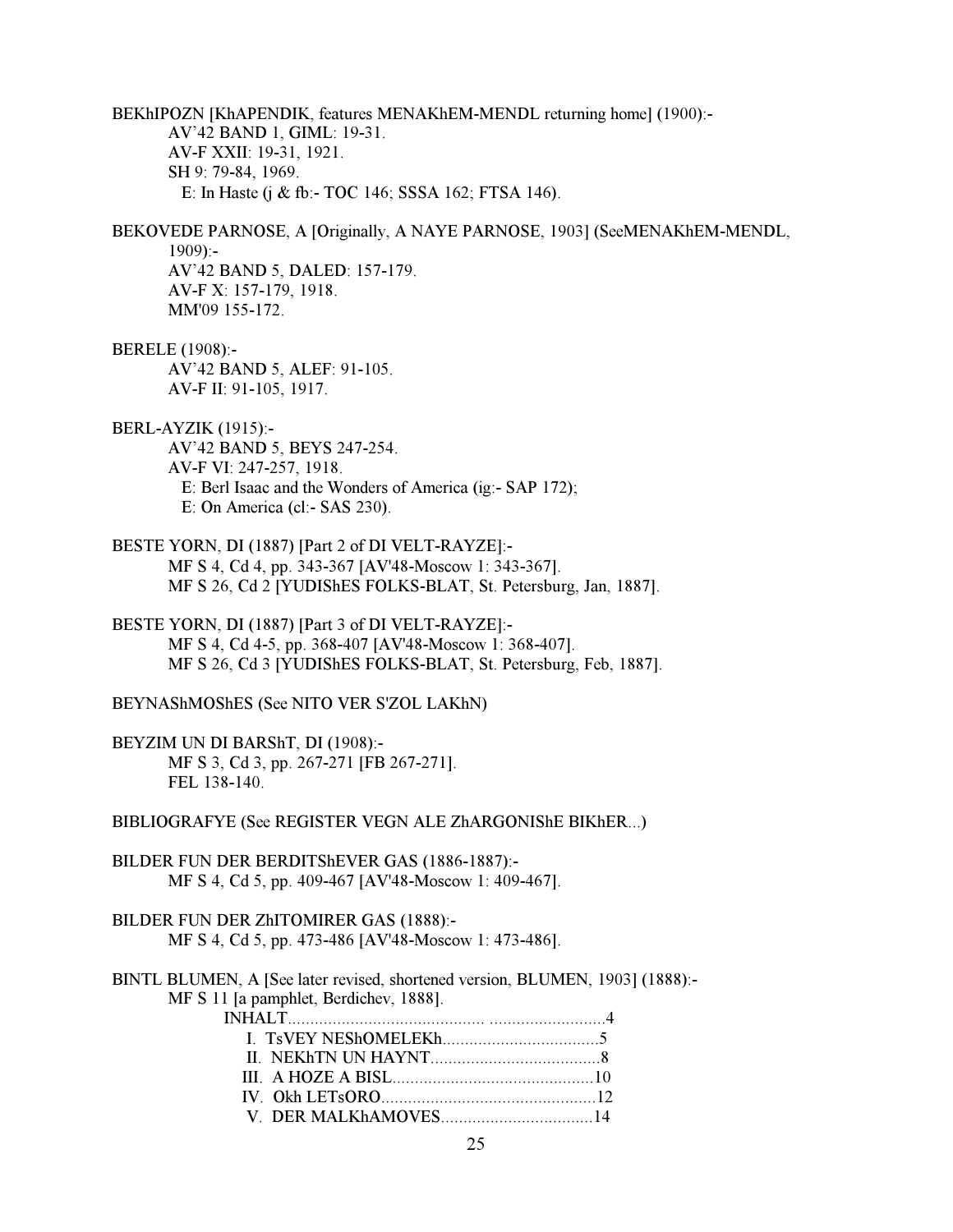| X. IKh VEL ZIKh ON DIR NOYKEM ZAYN!25 |  |
|---------------------------------------|--|
| XI YOSL PATRIOT 25                    |  |
|                                       |  |
|                                       |  |
|                                       |  |
| XV KOYSEL MAROVI 36                   |  |
|                                       |  |
|                                       |  |
| XVIII DI NAYE VELT-FIRER 43           |  |
|                                       |  |

BLETLEKh ShIR-HAShIRIM (1909-1911): (see also ShIR-HAShIRIM) MF S 2, Cd 15, pp. 9-66 [AVYO 6: 9-66, 1913].

# BLINTsES (1909):-

 AV'42 BAND 1, GIML: 171-197. AV-F XXII: 171-197, 1921. MF S 2, Cd 43, pp. 31-52 [AVYO 14: 31-52, 1913].

# BLONDZhENDE ShTERN (1909-1910):-

 New York: Hebrew Publishing Co., 1920, 489 pp. MF S 12, Cd 1-5 [New York: Jewish Press Publishing Co., 1912]. (Part one) MF S 2, Cd 27-30 [ AVYO 10: 9-336, 1914]. (Part two) MF S 2, Cd 31-35 [ AVYO 11: 7-398, 1914]. E: Wandering Star (fb:- WS; excerpts in TGCYW 205-222).

BLUMEN [Shortened, revised 1903 version of A BINTL BLUMEN of 1888]:-

 AV'42 BAND 1, HEY: 203-223 (Pagination below applies equally to AV-F VIII: 203-223). AV-F VIII: 203-223, 1918.

| <b>FUNEM BARG-SINAY205-207</b> |                          |
|--------------------------------|--------------------------|
|                                | KOYSEL MAROVI208         |
|                                |                          |
|                                | <b>DER OYTSER</b> 212    |
|                                |                          |
|                                | AYNGETEYLT ZIKh214       |
|                                | TsVEY NEShOMELEKh215-217 |
|                                | Ikh ShEM ZIKh218-219     |
|                                |                          |
|                                | MALKhAMOVES222-223       |

MF S 1, Cd 7, pp. 57-79 [AV'03-Warsaw 3: 57-79].

 MF S 4, Cd 9, pp 239-252 [AV'48-Moscow 2: 239-252; [Details of changes, additions and parts excluded from the later edition are found in AV'48-Moscow 2: 338-345]. SH 24 (3): 34-38, 1984

BLUTIKER ShPAS, DER [Later dramatized as ShVER TsU ZAYN A YID] (1914):-

MF S 2, Cd 47-51, pp. 7-422 [AVYO 16: 7-422, 1915].

SH Vol 29 (7 to 12) and Vol 30 (1 to 12), 1988-1989.

E: The Bloody Hoax (as:- TBH; excerpts in TGCYW 451-465).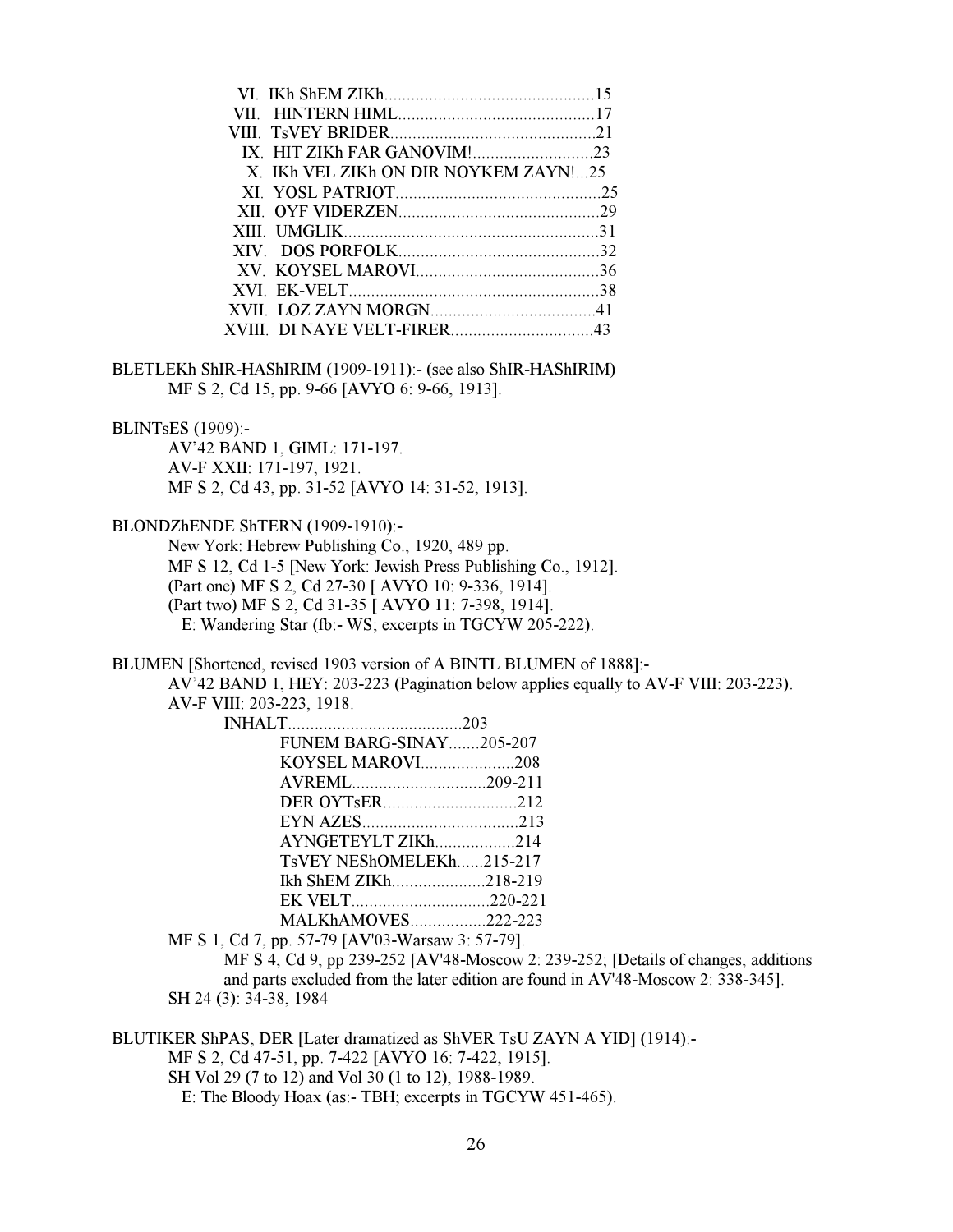BOYDEM, A (1899 according to the FOLKSFOND OYSGABE, but Berkowitz, DER TOG (New York), Nov. 4,1923, page 10, notes that A BOYDEM was written 1896):- AV'42 BAND 5, GIML: 43-63. AV-F V: 43-63, 1918. MF S 1, Cd 2, pp. 125-143 [AV'03-Warsaw 1: 125-143]. MF S 2, Cd 18, pp. 33-49 [AVYO 7: 33-49, 19-?]. TDM 45-66. E: The Bubble Bursts (fb:- TD 1; BOSA 151; FTSA 389). E: Tevye Blows a Small Fortune (hh:- TDRS 20). E: The Soap Bubble (mk:- TGCYW 249-264). BRIF TsU A GUTN FRAYND, A (1889):- MF S 55, Cd 11, pp. 304-310 [DYF 2: 304-310, 1889]. BRIV FUN A LITVAK (1884):-

- MF S 4, Cd 6, pp. 496-500 [AV'48-Moscow 1: 496-500].
- [BRIV FUN A LITVAK]-[Title assigned by editors of AV'48-Moscow] (1884):- MF S 4, Cd 6, pp. 491-495 [AV'48-Moscow 1: 491-495].
- BRIV-OYSTAYTSh TsVIShN MENAKhEM-MENDLEN UN ShOLEM-ALEYKhEMEN (1900-1904):- [Contains material included in MM'13. MENAKhEM-MENDL'S home shtetl is uniformly MAZEPEVKE wherever mentioned. In MM'13, KASRILEVKE is also inserted.] SH 9 (2): 73-94, 1969
- BRIVL TsUM HERN ShOLEM-ALEYKhEM, A (1884):- MF S 4, Cd 5-6, pp. 487-489 [AV'48-Moscow 1: 487-489].

DAYTSh, DER (1902):- AB'42 BAND 4, GIML: 133-147. AV-F XVI: 133-147, 1920. MF S 2, Cd 5, pp. 111-124 [ From AVYO 2: 111-224, 1909]. E: The German (fb:- TD 281; FTSA 669).

DOKTOR, A (1907 revision of A KhOSN A DOKTOR of 1887):- AV'42 BAND 3, ALEF: 101-115. AV-F IV: 101-115, 1917. MF S 20 [BFA, Warsaw, 1907, No. 63-64]. E: She Must Marry a Doctor (ign:- SAP 230).

- DOKTOR TEODOR HERTsL (1904):- MF S 21 [a separate booklet, Odessa, 1904]. OVBYL 209-234. E: Dr. Theodor Herzl (jl & msc:- WDJ 139).
- DOKTOYRIM (1912):- AV'42 BAND 3, DALED: 237-241. AV-F XXI: 237-241, 1921.
- DOVID BEN DOVID, A DRAME IN FIR AKTN, FINF BILDER (1906):- GK 34 (1959) 18-xx.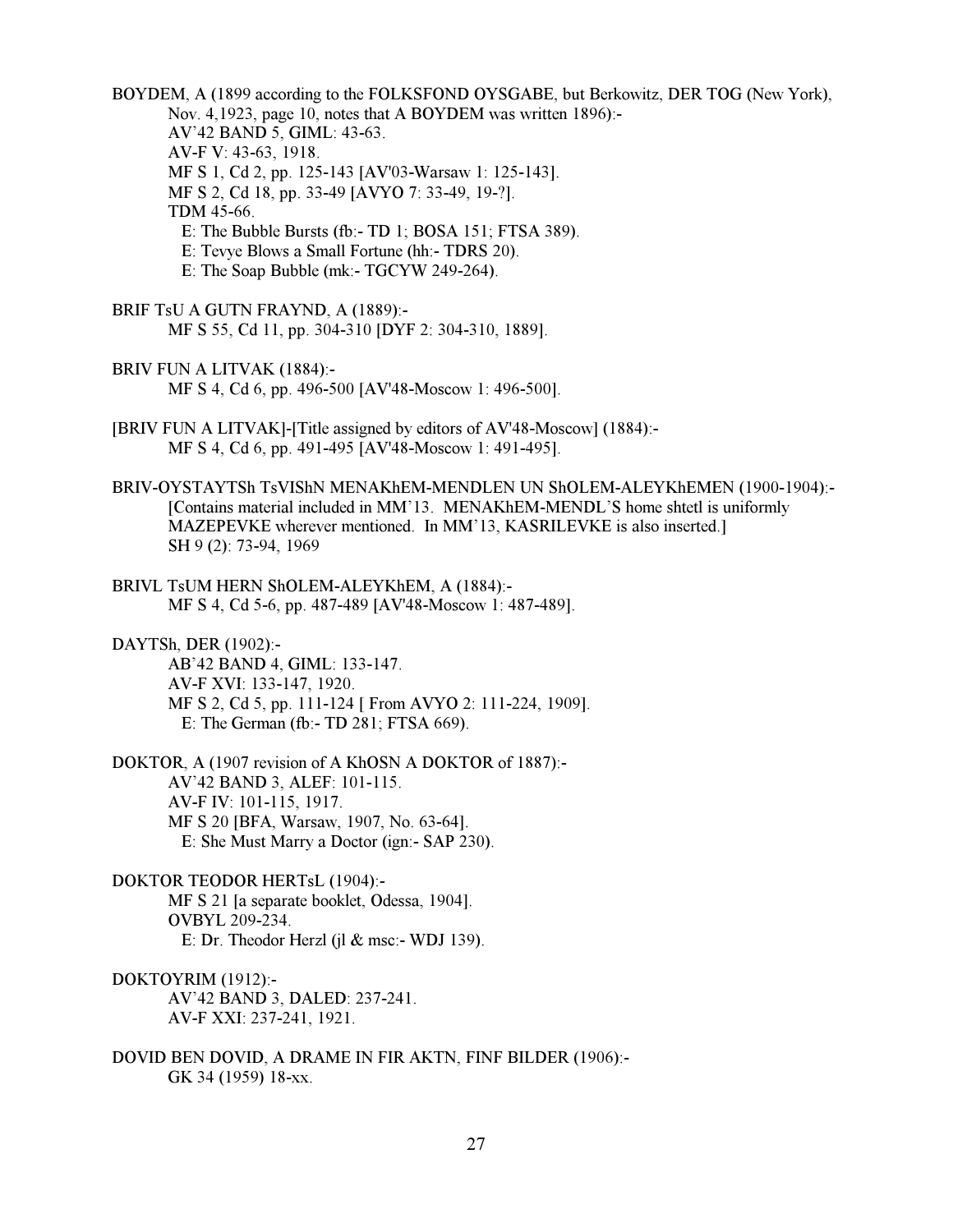DOVID MEYLEKh YISROEL (1904):- AV'42 BAND 5, ALEF: 175-183. AV-F II: 175-183, 1917. E: David, King of Israel (cl:- OCT 272). DRAY ALMONES (1907):- AV'42 BAND 3, DALED: 165-212. AV-F XXI: 165-212, 1921. MF S 2, Cd 4-5, pp. 67-102 [AVYO 2: 65-102, 1909]. E: The Three Widows (bi:- TBT 28); E: Three Widows (cl:- SAS 182). DRAY KEPLEKh (1908):- AV'42 BAND 1, DALED: 135-143. AV-F XXIII: 135-143, 1921. MF S 2, Cd 16, pp. 131-137 [AVYO 6: 131-137, 1913]. E: Three Little Heads (hb:- JC 71); E: Three Little Heads (j & fb:- TOC 329; SSSA 333; FTSA 329). DRAY LUKhES (1913):- AV'42 BAND 5, ALEF: 109-119. AV-F II: 109-119, 1917. E: Three Calendars (cl:- SAS 147). DREYDL, DOS (1903):- AV'42 BAND 1, VOV: 177-203. AV-F IX: 177-203, 1918. MF S 2, Cd 17, pp. 213-234 [AVYO 6: 213-234, 1913]. E: The Spinning-Top (hb:- JC 153); E: The Dreydl (cl:- SLST 65); E: Benny's Luck (as:- HTSA 17). DREYFUS IN KASRILEVKE [Originally, ES KON NIT ZAYN!] (1902):- AV'42 BAND 5, BEYS 61-68. AV-F VI: 61-68, 1918. MF S 1, Cd 8, pp. 117-124 [AV'03-Warsaw 3: 117-124]. E: Dreyfus in Kasrilevka (j&fb:-TOC 260; SSSA 269; BOSA 111; FTSA 260) E: Dreyfus in Kasrilevke (ha:- TYS 187). DRITE KLAS [Originally, BRIV FUN VEG] (1902):- AV'42 BAND 5, HEY: 295-303. AV-F XXVIII: 295-303, 1923. MF S 2, Cd 22, pp. 255-262 [AVYO 8: 255-262, 1911]. E: Third Class (fb:- TD 292; FTSA 680; hh:- TDRS 279). DZhEK (See FINF OYSYES) EFENTLEKhER ANTVORT (1887):- MF S 4, Cd 9, p. 266 [AV'48-Moscow 2: 266]. ELYE HANOVE (1908):- AV'41 BAND 1, DALED: 119-124. AV-F XXIII: 119-124, 1921.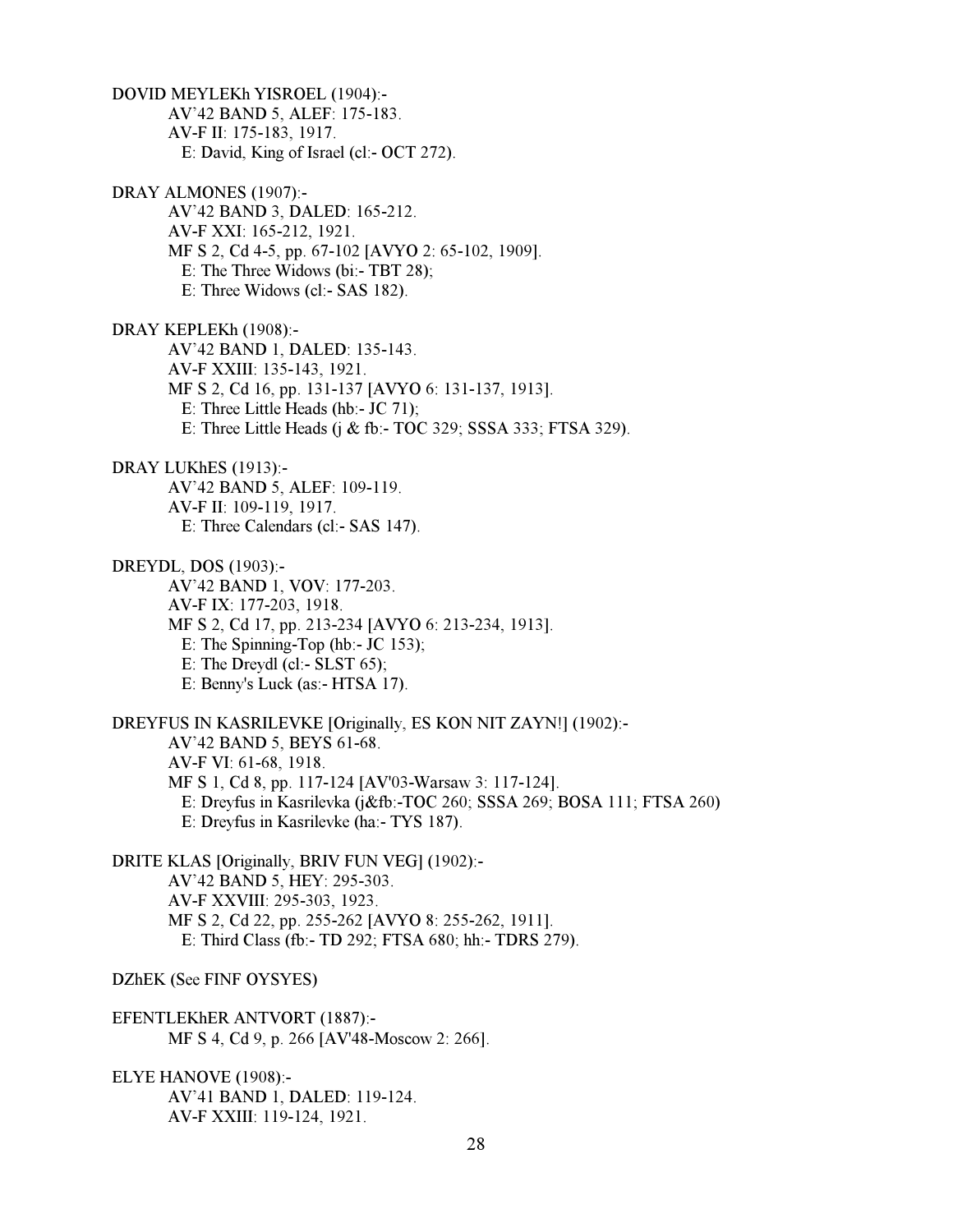MF S 2, Cd 15, pp. 85-89 [AVYO 6: 85-89, 1913]. E: Elijah the Prophet (hb:- JC 33); E: Elijah the Prophet (cl:- SLST 21).

ENTFER DEM VARShEVER LITVAK, AN (1884):- MF S 4, Cd 2, pp. 147-150 [AV'48-Moscow 1: 147-150]. EPITAFYE FUN ShOLEM-ALEYKhEM, DI (1905-1915):- AV'42 BAND 2, VOV: 293. AV-F XXVII: 293, 1923. MF S 4, Cd 9, p. 284 [AV'48-Moscow 2: 284]. E: Epitaph (ig:- SAP 183; editors:- TGCYW 484). EREV-PEYSEKhIKE EMIGRATsYE, DI (1903):- AV'42 BAND 1, VOV: 219-231. AV-F IX: 219-231, 1918. MF S 2, Cd 3, pp. 219-230 [AVYO 1: 219-230, 1909]. E: The Passover Eve Vagabonds (cl:- SAS 214); E: The Passover Eve Exiles (as:- HTSA 109). EREV PEYSEKh IBERN BUG (see OYF PEYSEKh AHEYM, 1903) EREV ShABES (1884; 1883 according to LNYL, Column 696):- MF S 4, Cd 9, p. 258 [AV'48-Moscow 2: 258].

ERShTE KOMUNE, DI (1904):- AV'42 BAND 1, VOV: 153-174. AV-F IX: 153-174, 1918. MF S 2, Cd 3, pp. 191-209 [AVYO 1: 191-209, 1909]. E: The First Commune (as:- HTSA 122). ERShTE NAKhT PEYSEKh OYF DER MILKhOME, DI (1904):- AV'42 BAND 1, GIML: 107-117. AV-F XXII: 107-117, 1921. MF S 2, Cd 42, pp. 187-195 [AVYO 13: 187-195, 1913]. E: The First Passover Night of the War (cl:- OCT 259).

ERShTE YIDIShE REPUBLIK, DI (1907):- MF S 2, Cd 5-6, pp. 125-211 [AVYO 2: 125-211, 1909]. OVBYL 259-337 E: The First Jewish Republic (jl  $&$  msc:- WDJ 168).

ERShTER AROYSFOR, DER (The 1903 revision of part one of DI VELT-RAYZE):- MF S 1, Cd 1, pp. 3-74 [AV'03-Warsaw 1: 3-74].

ES FIDLT NIShT [Originally, DREYFUS DER TsVEYTER, 1901] (See MENAKhEM-MENDL, 1909):- AV'42 BAND 5, DALED: 183-204. AV-F X: 183-204, 1918. MM'09 173-196.

ES KON NIT ZAYN (See DREYFUS IN KASRILEVKE)

ESREG, DER [Also titled A TOYTER ESREG] (1902):- AV'42 BAND 1, DALED 21-38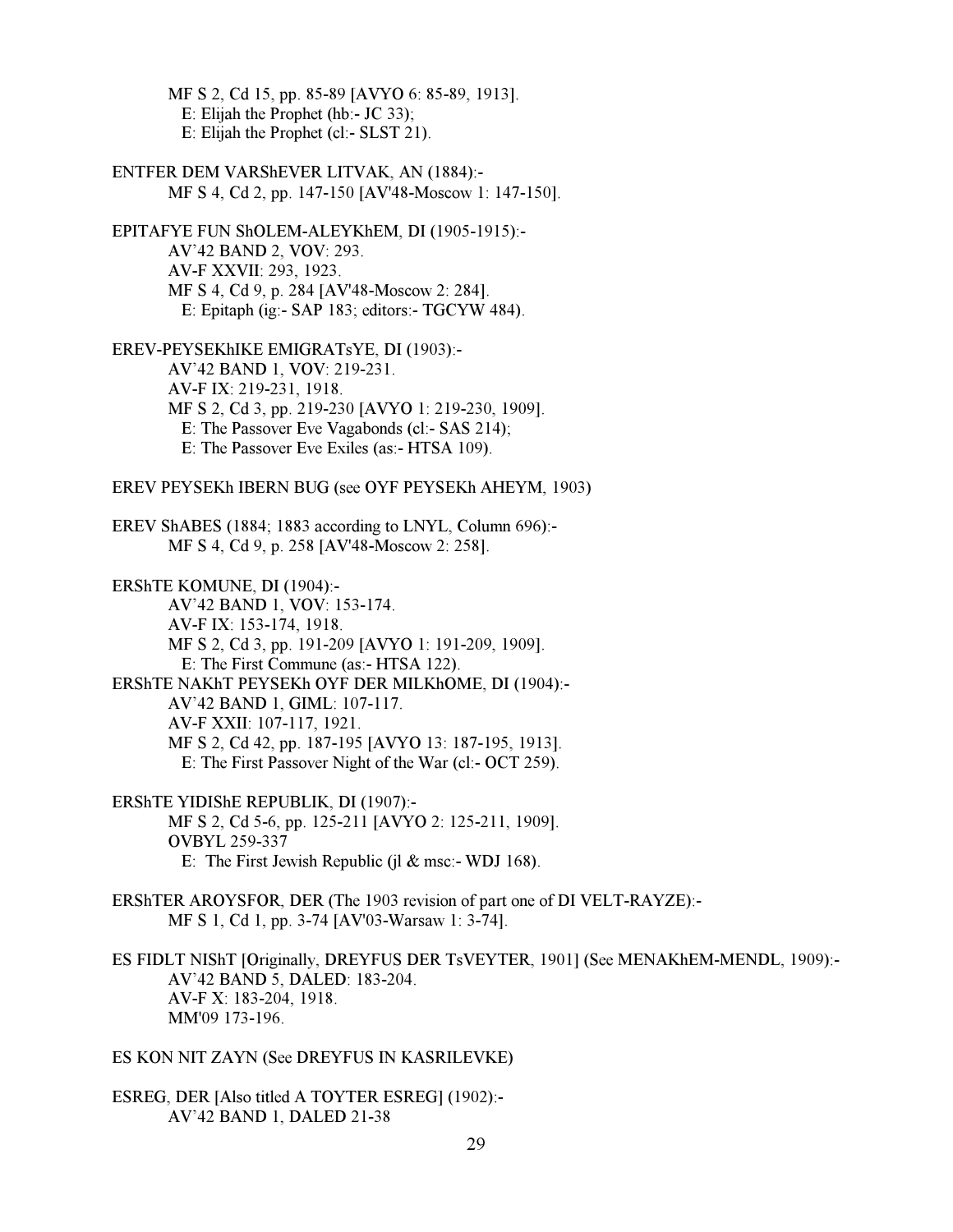AV-F XXIII: 21-38, 1921. E: The Dead Citron (hb:- JC 119); E: The Esrog (cl:-  $SLST 26$ ); E: The Esrog (as:- HTSA 69).

ESTER (1910):-

 AV'42 BAND 1, VOV: 207-215. AV-F IX: 207-215, 1918. MF S 2, Cd 17, pp. 237-244 [AVYO 6: 237-244, 1913]. E: Esther (hb:- JC 178); E: Esther (cl:- SLST 93).

ETLEKhE VERTER VEGN ZhARGON OYSLEGE [Pseudonym, HEROYSGEBER] (1888):- MF S 55, Cd 6, pp. 474-476 [DYF 1: 474-476, 1888].

EYNER FUN TOYZNT (1903):- AV'42 BAND 3, HEY: 235-251. AV-F III: 235-251, 1917. E: One in a Million (sw:- BOSA 245).

EYTsE, AN (1904):-

 AV'42 BAND 3, DALED: 73-91. AV-F XXI: 73-91, 1921. MF S 2, Cd 40-41, pp. 85-99 [AVYO 13: 85-99, 1913]. MF S 43 [BFA, Warsaw, 1905, No. 11]. SAOV 215-235. E: A Consultation (msp:- SAP 113); E: Advice (bi:- TBT 132); E: A Bit of Advice (cl:- SLST 131).

FARBEYNKT AHEYM (1902):-

 AV'42 BAND 5, BEYS 115-126. AV-F VI: 115-126, 1918. MF S 1, Cd 8, pp. 155-168 [AV'03-Warsaw 3: 155-168]. OVBYL 189-197 E: Homesick (cl:- SAS 222). E: Homesick (jl  $&$  msc:- WDJ 125).

FARBITN DI YOYTsRES (1906-1915):- AV'42 BAND 3, BEYS: 171-196. AV-F XXIV: 171-196, 1921.

FARKIShEFTER ShNAYDER, DER (1900 according to FOLKSFOND OYSGABE; 1901 according to DSAB, p. 364. The first version was entitled A MAYSE ON AN EK. Its publication under the original title is dated 1901.):- AV'42 BAND 4, GIML: 9-68. AV-F XVI: 9-68, 1920. MF S 2, Cd 40, pp. 3-51[AVYO 13: 3-51, 1913]. SAOV 7-75. E: The Enchanted Tailor (j & fb:- TOC 93; SSSA 114; FTSA 93); E: The Bewitched Tailor (bi:- TBT 65); E: The Haunted Tailor (lw:- BOSA 2).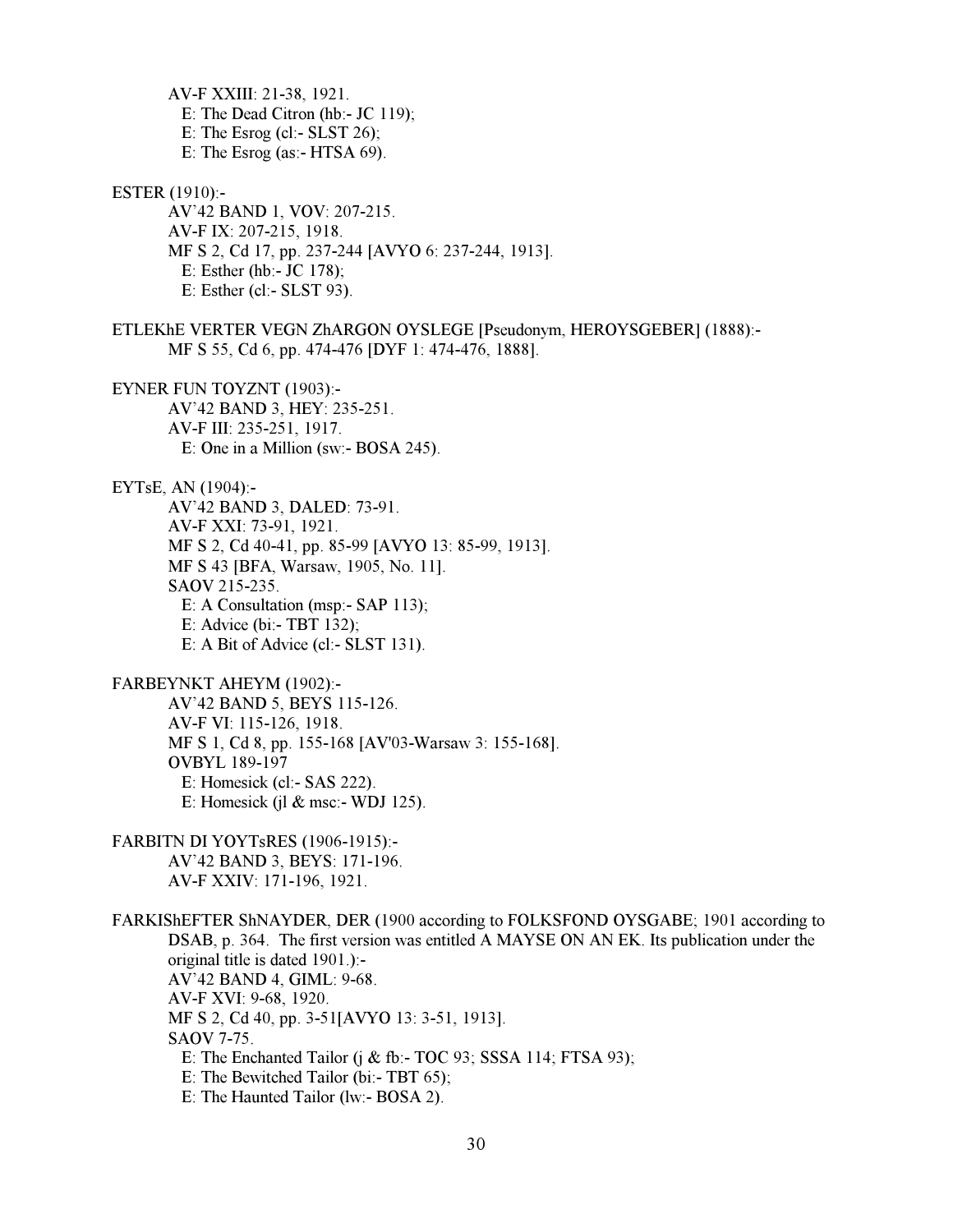FARShPILTER LEGBOYMER, A (1904):- AV'42 BAND 1, DALED: 9-88. AV-F XXIII: 79-88, 1921. MF S 2, Cd 16, pp. 107-114 [AVYO 6: 107-114, 1913]. MF S 45 [BFA, Warsaw, 1905, No. 5]. E: A Lost "L'ag Beomer" (hb:- JC 50); E: A Lost Lag B'omer (cl:- SLST 107).

FARShTERTER KhASENE, A (1902):- AV'42 BAND 5, BEYS 43-49. AV-F VI: 43-49, 1918. MF S 1, Cd 8, pp. 105-111 [AV'03-Warsaw 3: 105-111].

FARShTERTER PEYSEKh, A (1901):- AV'42 BAND 1, VOV: 75-97. AV-F IX: 75-97, 1918. MF S 1, Cd 4, pp. 45-68 [AV'03-Warsaw 2: 45-68]. E: The Ruined Passover (cl:- SAS 287); E: A Ruined Passover (as:- HTSA 45).

FARVALGERT BRIVL FUN DI IBERGEKhAPTE BRIV FUN ShOLEM-ALEYKhEM, A [First letter from MENAKhEM-MENDL] (1887):- MF S 4, Cd 2, pp. 151-155 [AV'48-Moscow 1: 151-155].

FARVOGLTE NEShOME, ODER AN AGENT FUN YIDIShE GAZETN, DI [Same as AN AGENT]  $(1904)$ :- MF S 56 pp. 16-18 [Der Tog, St. Petersburg 1904] E: Two Stories (lf:- MOMENT 11(7): 47-48, 1986).

FARVOS IKh GIB NIT AROYS KEYN TsAYTUNG (See IBER A NOMEN)

FETER PINYE MIT DER MUME REYZE, DER [Banned by Czarist censor] (1905):- MF S 48 [BFA, Warsaw, 1905, No. 2]. MF S 3, Cd 3, pp. 256-266 [FB 256-266].

FINF OYSYES [Also in a New York paper, entitled DZhEK] (1908):- FEL 146-148

FINF-UN-ZIBETsIK TOYZNT (1902):- AV'42 BAND 4, GIML: 71-130. AV-F XVI: 71-130, 1920. MF S 47 [BFA, Warsaw, 1905]. MF S 2, Cd 1-2, pp. 51-111 [AVYO 1: 51-111, 1909]. E: 75,000 (cl:- SAS 235).

FIR KAShES FUN AN "AMERIKAN BOY," DI [Variant of MA NIShTANE] (1916):- AV'42 BAND 1, DALED: 15-17. AV-F XXIII: 15-17, 1921.

FIR ZENEN MIR GEZESN (1908):-

 AV'42 BAND 3, VOV: 111-186. [pp.111-153 were translated into English by eb:- BOSA 254). AV-F XV: 111-186, 1919. [pp.111-153 were translated into English by eb:- BOSA 254). MF S 2, Cd 42, pp. 211-254 [AVYO 13: 211-254, 1913].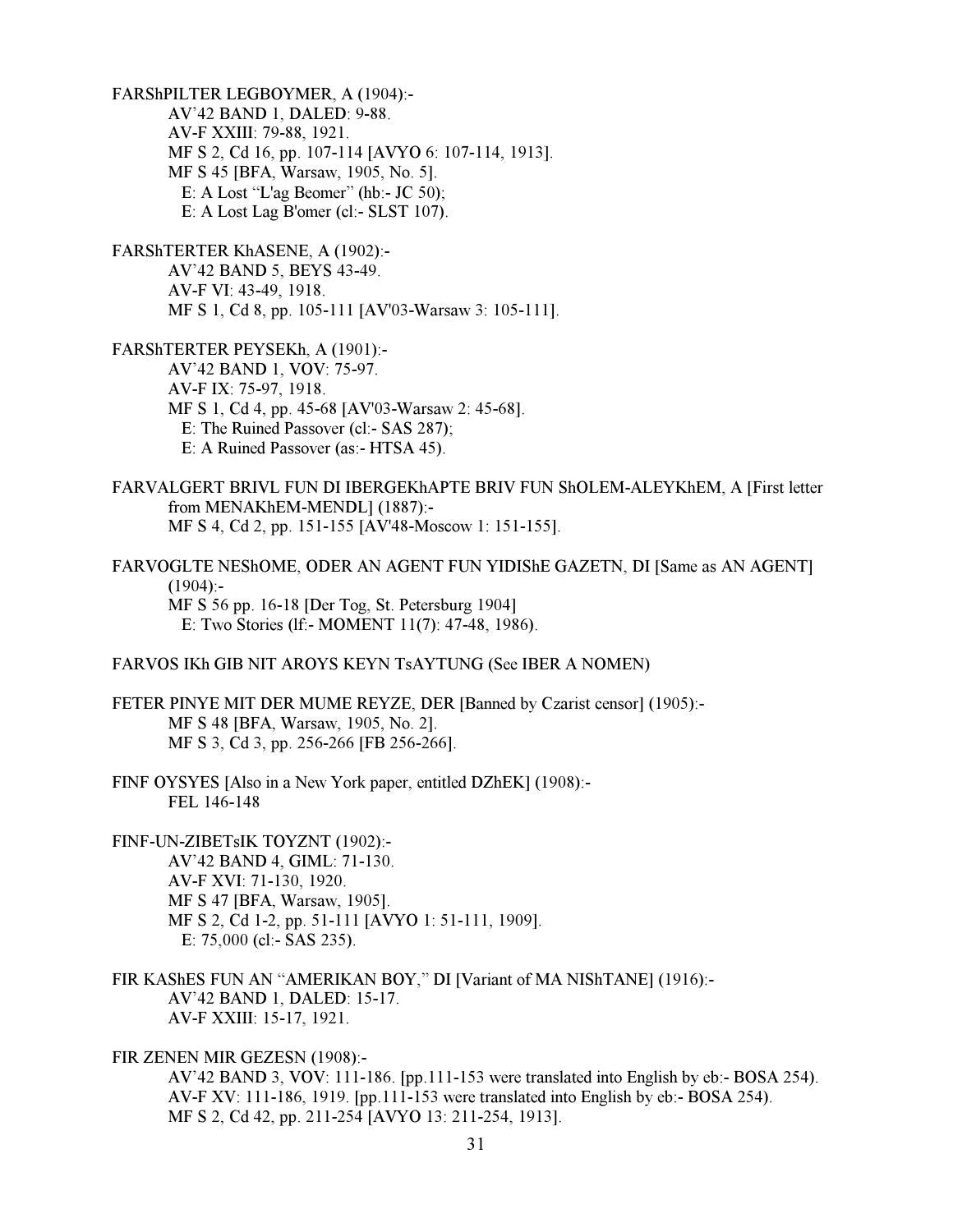E: Once There Were Four (eb:- BOSA 254).

FIR-PENIMDIKER RABINER, DER (1904):- MF S 3, Cd 3, pp. 230-241 [FB 230-241]. FEL 105-114. E: Two Stories (lf:- MOMENT 11(7): 49-51, 1986).

FIShL DER MELAMED (see OYF PESEKh AHEYM, 1903)

FON, DI (1900):- AV'42 BAND 1, VOV: 9-26. AV-F IX: 9-26,1918. MF S 1, Cd 4-5, pp. 89-107 [AV'03-Warsaw 2: 89-107]. E: The Flag (cl:- OCT 73).

FREYLEKhE KOMPANYE, DI [Originally, DRAY ShKhEYNIM UN EYNER A BALEBOS] (1903):- AV'42 BAND 4, GIML: 151-209. AV-F XVI: 151-209, 1920. MF S 2, Cd 7-8, pp. 49-98 [AVYO 3: 49-98, 1909]. SAOV 91-157.

FRIER PEYSEKh, A (1908):- AV'42 BAND I, GIML: 151-168. AV-F XXII: 151-168, 1921. MF S 2, Cd 44, pp. 163-176 [AVYO 14: 163-176, 1913]. E: A Premature Passover (ab:- SAP 109).

FRIShMAN TsU GAST BAY ShOLEM-ALEYKhEM (1914):- AV'42 BAND 3, VOV: 91-98. AV-F XV: 91-98, 1919.

FUN DER RIVYERE [Also published in a New York paper as ITALIE] (1909):- AV'42 BAND 3, DALED: 215-220. AV-F XXI: 215-220, 1921. E: From the Riviera (cl:- SAS 303). FUN NALEVKIS BIZ MARYENBAD (See MARYENBAD)

[FUN MENAKhEM-MENDLS BRIV] (1913):- OVBYL 341-389 [A selection from the 1913 series of letters]. E: From Menachem Mendel's Letters to His Wife Sheine Sheindel (jl & msc:- WDJ 213).

FUN PEYSEKh BIZ SUKES (1915):- AV'42 BAND 4, ALEF: 187-199. AV-F I: 187-199, 1917. E: From Passover to Succos, or The Chess Player's Story (fb:- TD 247; FTSA 635).

FUN VAYTE MEDINES [Precursor of MARYENBAD] (1887):- MF S 4, Cd 2, pp. 156-164 [AV'48-Moscow 1: 156-164].

FUNEM PRIZEV (1902):- AV'42 BAND 5, HEY: 197-211. AV-F XXVIII: 197-211, 1923. MF S 2, Cd 21, pp. 173-185 [AVYO 8: 173-185, 1911].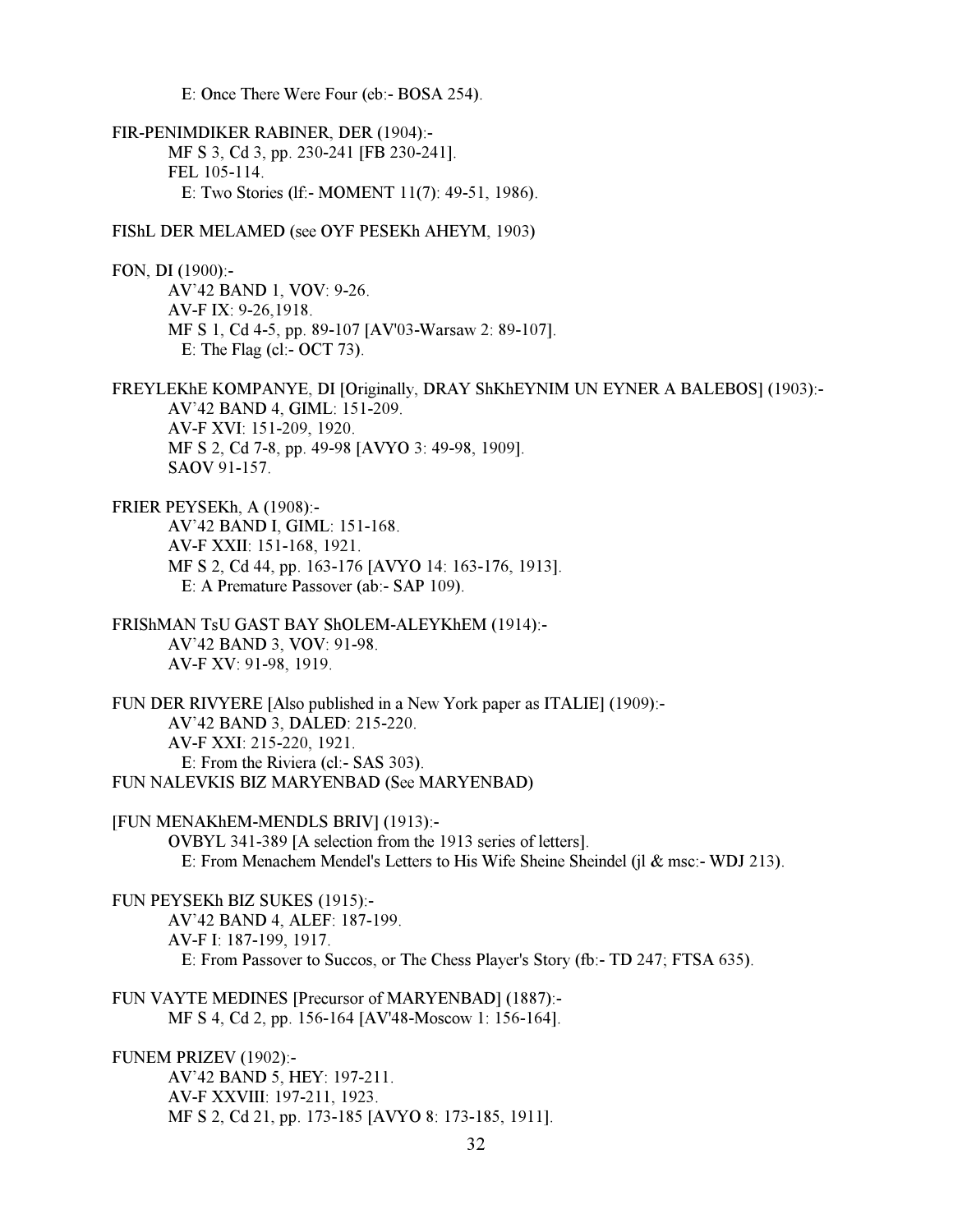MF 46 [BFA, Warsaw, 1905, No. 1]. E: The Automatic Exemption (hh:- TDRS 229); E: Who is Itsik? (aar:- SAP 104);

E: Back from the Draft (cl:- OCT 247).

FUNEM VEG (1888-1889):- MF S 4, Cd 9, pp. 208-233 [AV'48-Moscow 2: 208-233].

FUNEM YARID VOL. 1 and 2 (1913-1916):- AV-F XXVI: 1923. AV-F XXVII: 1923. E: The Great Fair (tk:- TGF [Part III not translated]). E: From the Fair (cl:- FTF [Complete translation]; excerpts in TGCYW 35-71).

GAS NIST, A (see MOTL PEYSE DEM KhAZNS, ERShTER TEYL)

GAZLONEM (1909):-

 AV'42 BAND 1, DALED: 147-160. AV-F XXIII: 147-160, 1921. MF S 2, Cd 16, pp. 117-128 [AVYO 6: 117-128, 1913]. MF S 14 [a booklet, Odessa, 1909]. E: Murderers (hb:- JC 58); E: Robbers! (cl:- SLST 83); E: Bandits (sl:- BOSA 214).

GEBENTShT LAND, A [Features MENAKhEM-MENDL] (1904):- MF S 3, Cd 3, pp. 222-229 [FB 222-229]. SH 9: 90-94, 1969. MM'13, pp. 29-34.

GEFEYRLEKhE MATsE , DI (? posthumous):- AV'42 BAND 1, DALED: 201-204. AV-F XXIII: 201-204, 1921. E: The Malicious Matza (cl:- OCT 278).

GEKOYFT OYLEM-HABE! (1912):- FEL 201-204.

GENDZ (1902):-

 AV'42 BAND 3, DALED: 29-44. AV-F XXI: 29-44, 1921. MF S 2, Cd 45, pp. 243-255 [AVYO 14: 243-255, 1913]. E: Geese (cl:- SAS 116).

GET, DER (1887):-

 AV'42 BAND 3, ALEF: 9-39 AV-F IV: 9-39, 1917. MF S 15 [BFA, Warsaw, 1905, No. 13-14]. HOYZ-FRAYND (ed. MORTKhE SPEKTOR) Vol.1, 1888, reprinted Warsaw, 1909: 45-62.

GETsL [Originally, A MAYSE MIT NIS] (1904):- AV'42 BAND 1, DALED: 55-67. AV-F XXIII: 55-67, 1921.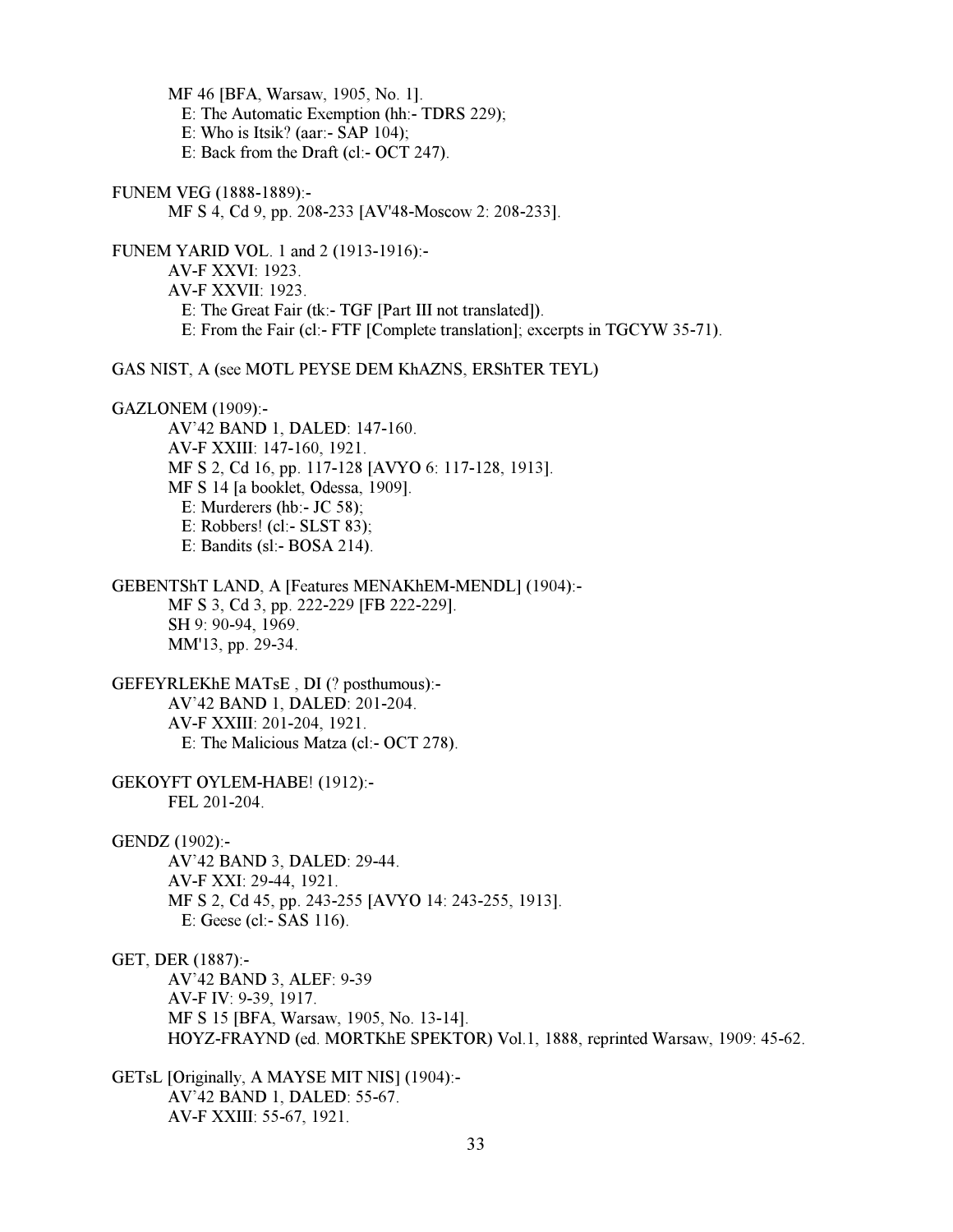MF S 2, Cd 15-16, pp. 93-103 [AVYO 6: 93-103, 1913]. MF S 17 [BFA, Warsaw, 1905, No. 13-14]. E: Getzel (hb:- JC 38)

GIMENAZYE [Originally, TsU DER ShKhITE] (1902):- AV'42 BAND 5, HEY: 175-193. AV-F XXVIII: 175-193, 1923. MF S 2, Cd 21, pp. 155-170 [AVYO 8: 155-170, 1911]. MF S 16 [BFA, Warsaw, 1905, No. 4]. E: College (ig:- SAP 137); E: High School (hh:- TDRS 217); E: Gymnasiye (hf:- YT 162); E: Gy-Ma-Na-Si-A (fb:- TD 225; FTSA 613).

GITL PURIShKEVITSh (1911):- AV'42 BAND 3, DALED: 223-234. AV-F XXI: 221-234, 1921. MF S 2, Cd 41, pp. 139-148 [AVYO 13: 139-148, 1913]. E: Gitl Purishkevitch (cl:- OCT 139).

GLIKLEKhE RAYZE, A (1905):- FEL 123-128.

GLIKLEKhSTER IN KODNE, DER (1909):- AV'42 BAND 5, HEY: 25-38. AV-F XXVIII: 25-38, 1923. SAOV 311-325. E: The Man from Kodny (ig:- SAP 117); E: The Happiest Man in Kodno (fb:- TD 69; FTSA 457); E: Happiest Man in All Kodny, The (hh:- TDRS 143);

E: The Luckiest Man in Kodno (bi:- TBT 147).

GOLDGREBER, DI [Originally entitled DER OYTsER] (1908):- DI TsUKUNFT (1927) October, pp. 555-568; November, pp. 618-623; December, pp. 682-687.

GOLDShPINERS, DI (1909):-

 AV'42 BAND 5, BEYS 225-244. AV-F VI: 225-244, 1918. MF S 2, Cd 44, pp. 143-160 [AVYO 14: 143-160, 1913]. MF S 13 [a booklet, St. Petersburg, 1909]. E: The Goldspinners (as:- HTSA 86).

GOLES DATShE [Originally, IN BOYBERIK] (1901):- AV'42 BAND 4, HEY: 9-72. AV-F XII: 9-72, 1918. MF S 2, Cd 38-39, pp. 241-296 [AVYO 12: 241-296, 1912]. E: Going to the Country (aar:- SAP 136 [a fragment]). E: A Home Away from Home (cl:- SAS 308).

GRINGER TONES, A (1903):- AV'42 BAND 4, BEYS: 167-177. AV-F XIII: 167-177, 1918. MF S 2, Cd 43, pp. 55-63 [AVYO 14: 55-63, 1913].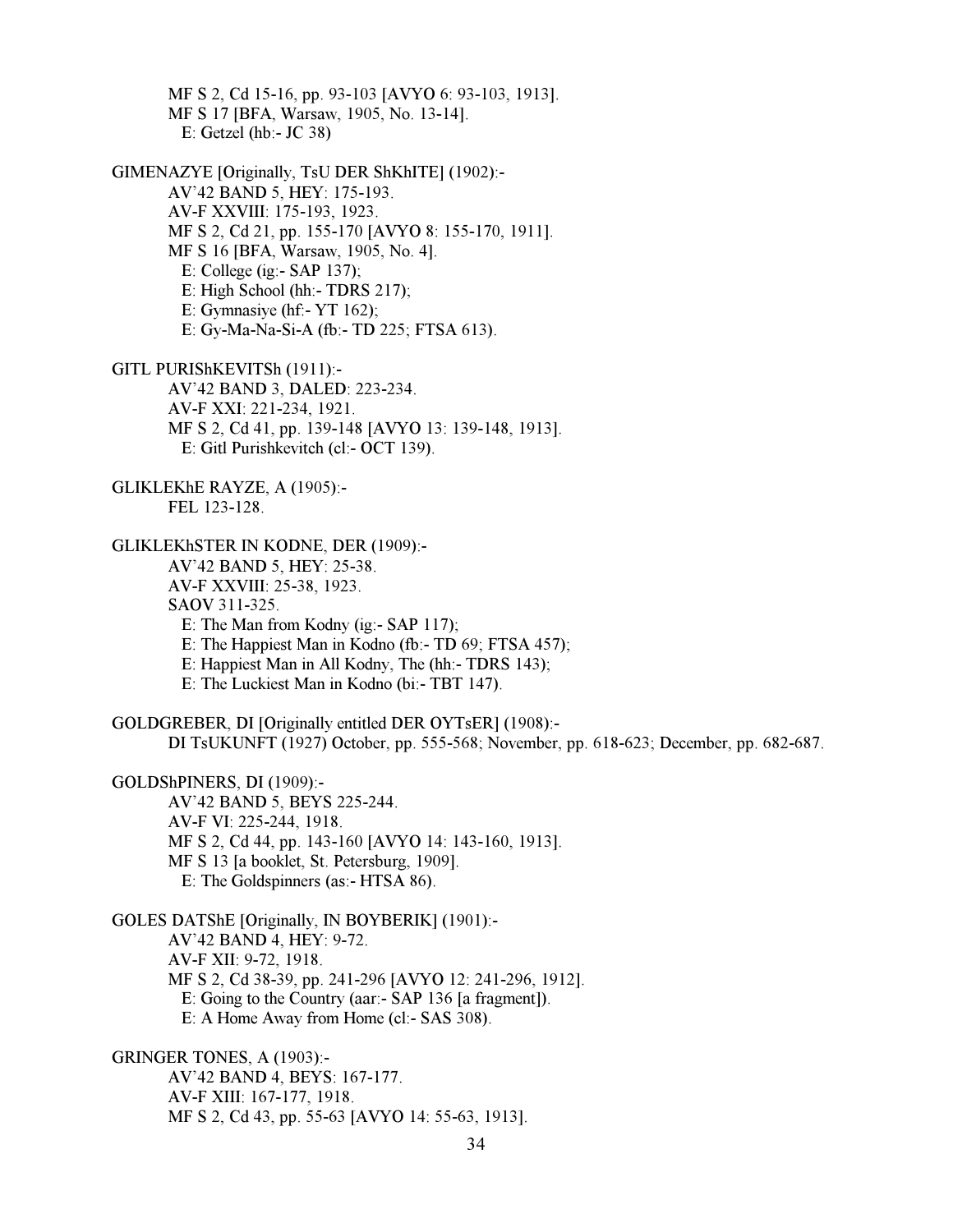MF S 18 [BFA, Warsaw, 1905, No. 15]. E: An Easy Fast (hf:- YT 143) E: An Easy Fast (fb:- TD 172; FTSA 560).

GRINS OYF ShVUES (1903):- AV'42 BAND 1, VOV: 123-133. AV-F IX: 123-133, 1918. MF S 2, Cd 16, pp. 141-149 [AVYO 6: 141-149, 1913]. MF S 19 [BFA, Warsaw, 1905, No. 6]. E: Greens for "Shevuos" (hb:- JC 79).

GROYSE BEHOLE FUN DI KLEYNE MENTShELEKh, DI (1904):- AV'42 BAND 5, BEYS 157-210. AV-F VI: 157-210, 1918. MF S 2, Cd 7, pp. 3-48 [AVYO 3: 3-48, 1909]. E: The Great Panic of the Little People (cl:- OCT 98).

GROYSE GEVINS, DOS [stage play] (1915):- AV'42 BAND 3, ALEF: 153-256. AV-F IV: 153-256, 1917. DI TsUKUNFT (1916) January, pp.117-127; March, 223-236; April, 307-319; May, 393-400.

GROYSE GEVINS, DOS [1903 revision of TEVYE DER MILKhIKER (1895)]:- AV'42 BAND 5, GIML: 15-40. [TEVYE's KOTOYNTI, included]. AV-F V: 15-40, 1918 [TEVYE's KOTOYNTI, included]. MF S 1, Cd 2, pp. 99-124 [AV'03-Warsaw 1: 99-124; KOTOYNTI omitted]. MF S 2, Cd 18, pp. 9-30 [AVYO 7: 9-30, 19-?; KOTOYNTI omitted]. TDM 19-45. E: The Grand Prize (mk:- TGCYW 229-247).

E: Tevye Wins a Fortune (j & fb:- TOC 21; SSSA 47; FTSA 21);

E: Tevye Strikes it Rich (hh:- BOSA 134; TDRS 3).

E: From Drayman to Dairyman (ig:- SAP 75).

GRUS FUN DER HEYM, A (1893-1894):- FEL 34-46.

GUT MORGN! (1910):-

 MF S 3, Cd 4, pp. 294-296 [FB 294-296]. FEL 191-193.

HAYNE UN BERNE UN ZEYERE GEDANKEN IBER YIDN [Pseudonym ShULAMIS] (1888):- MF S 55, Cd 5, pp. 435-444 [DYF 1: 435-444, 1888].

HAYNT IZ YONTEF--ME TOR NIShT VEYNEN (see MOTL PEYSE DEM KhAZNS, ERShTER TEYL)

HAYNTIKE KINDER (1899):-

 AV'42 BAND 5, GIML: 67-91. AV-F V: 67-91, 1918. MF S 1, Cd 2, pp. 144-167 [AV'03-Warsaw 1: 144-167]. MF S 2, Cd 18, pp. 53-72 [AVYO 7: 53-72, 19-?]. TDM 67-94. E: Modern Children (j & fb:-TOC 218; TD 20; SSSA 229; FTSA 408) E: The Younger Generation (ig:- SAP 81).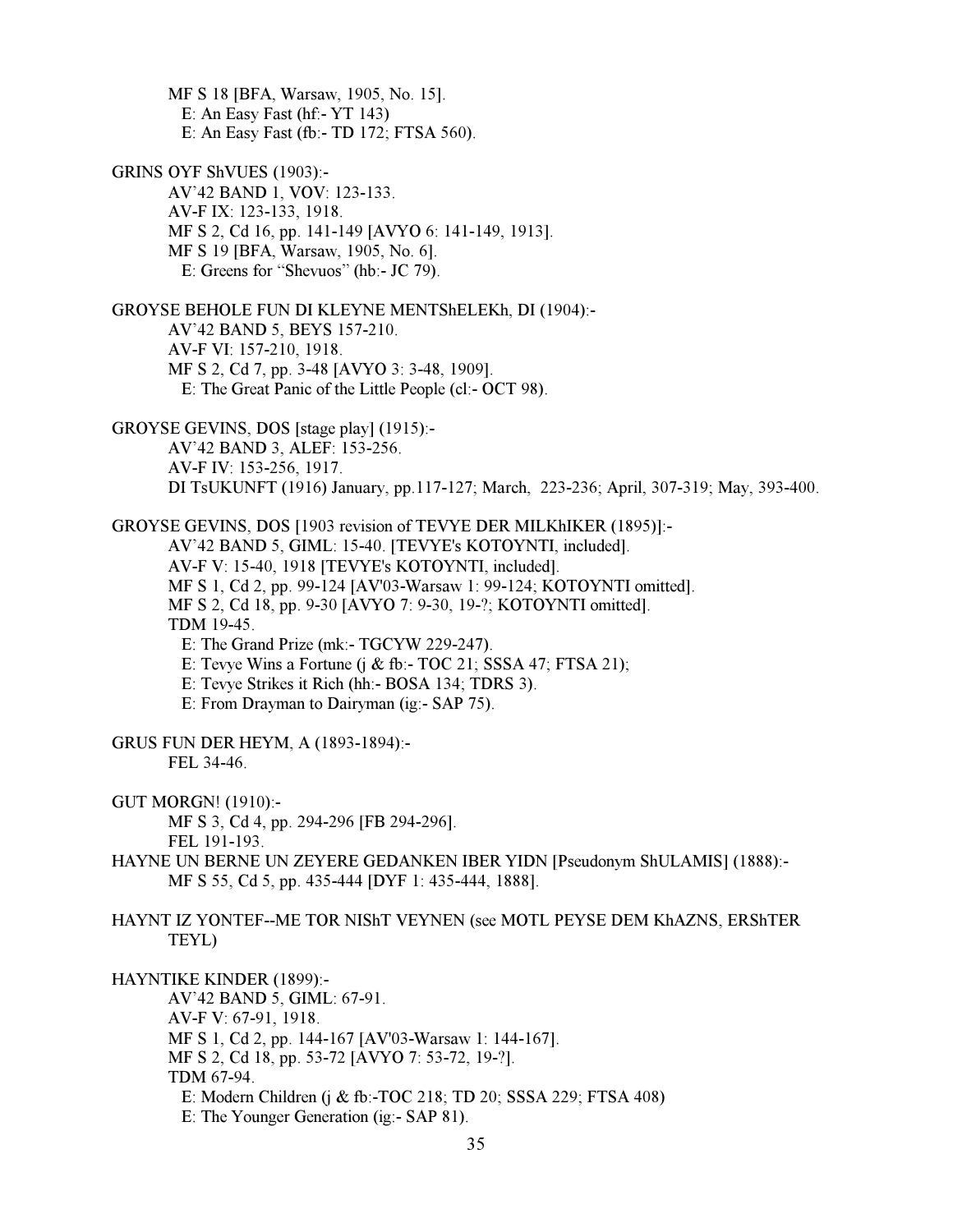E: Today's Children (hh:- TDRS 35; mk:- TGCYW 265-283). HEKhER UN NIDRIKER [The 1903 revision] (1884):- MF S 1, Cd 7, pp. 35-56 [AV'03-Warsaw 3: 35-56]. MF S 4, Cd 3, pp. 233-249 [AV'48-Moscow 1: 233-249]. HODL (1904):- AV'42 BAND 5, GIML: 95-118. AV-F V: 95-118, 1918. MF S 2, Cd 18, pp. 75-93 [AVYO 7: 75-93, 19-?]. MF S 23 [BFA, Warsaw, 1905, No. 9-10]. TDM 94-120. E: Hodel (j & fb:- TOC 382; SSSA 383; TD 53; TYS 168; GJSS 106; FTSA 441). E: Hodel (mk:- TGCYW 284-302). E: Hodl (hh:- TDRS 53). HOFENUNG (1887):- MF S 4, Cd 9, pp. 234-238 [AV'48-Moscow 2: 234-238]. HOMEN UN MORTKhE (1905-1916):- AV'42 BAND 1, GIML: 225-237. AV-F XXII: 225-237, 1921. HOMEN UN ZAYNE TEKhTER (1903):- AV'42 BAND 1, DALED: 41-51. AV-F XXIII: 41-51, 1921. MF S 2, Cd 42, pp. 199-207 [AVYO 13: 199-207, 1913]. HUNDERT EYNS (1903):- AV'42 BAND 4, DALED: 103-115. AV-F XVII: 103-115, 1920. MF S 2, Cd 2-3, pp. 179-190 [AVYO 1: 179-190, 1909]. E: One Hundred and One (cl:- OCT 283). IBER A HITL (1913):- AV'42 BAND 5, ALEF: 243-254. AV-F II: 243-254, 1917. E: On Account of a Hat (ir:- TYS 111; SSSA 3; GJSS 97; YSON 31; BOSA 103; BBJH 8). IBER A NOMEN (1909) [This is the same piece to which Berkowitz refers in DOS ShOLEM-ALEYKhEM BUKh as FARVOS IKh GIB NIT AROYS KEYN TsAYTUNG (See Berkowitz's UNDZERE RIShOYNIM, 3: 253]. FEL 149-175. IBERGEKhAPTE BRIV OYF DER POST, DI (1883-1884):- MF S 4, Cd 1-2, pp. 54-146 [AV'48-Moscow 1: 54-146]. IBERShRAYBUNG TsVIShN TsVEY ALTE KhAVERIM, AN (1884):- MF S 4, Cd 2-3, pp. 165-194 [AV'48-Moscow 1: 165-194]. [IKh BIN KRANK] - Title assigned by the editors of AV'48-Moscow - (1900):-

MF S 4, Cd 9, p. 278 [AV'48-Moscow 2: 278].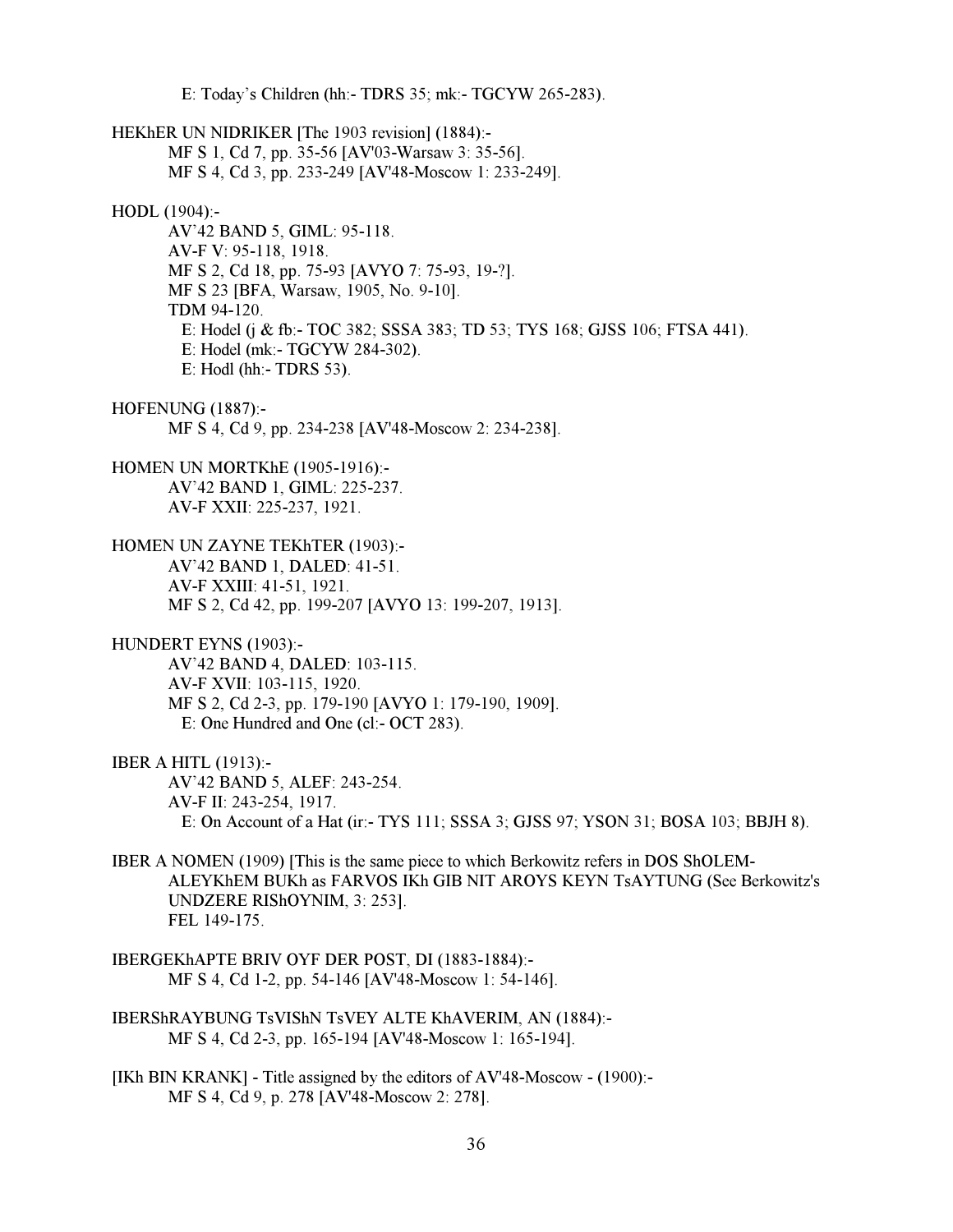#### IKh HOB A RAYKhE ShTELE (see MOTL PEYSE DEM KhAZNS, ERShTER TEYL)

IM MEG MEN MEKANE ZAYN (1902):- AV'42 BAND 5, BEYS 79-84. AV-F VI: 79-84, 1918. MF S 1, Cd 8, pp. 130-134 [AV'03-Warsaw 3: 130-134]. E: Someone to Envy (cl:-SAS 171).

IN BEYS-HAMIDRASh [Variant of unfinished poem PROGRES SIVILIZATsYE (1892)] DER TOG (New York), 1924].

IN DI VAREMBEDER (1903):- AV'42 BAND 4 HEY: 75-118. AV-F XII: 75-118, 1918. MF S 2, Cd 38, pp. 201-237 [AVYO 12: 201-237, 1912]. E: To the Hot Springs (cl:- SAS 350).

IN ShTUREM; A ROMAN IN TsVEY TEYL [Originally, DER MABL] (1907):- AV'42 BAND 2, GIML: 7-100 (ERShTER TEYL) AV'42 BAND 2, GIML: 103-221 (TsVEYTER TEYL) AV-F VII: 7-100, 1918. (ERShTER TEYL) AV-F VII: 103-221, 1918 (TsVEYTER TEYL). SH 31 (1 to 5), 1991 E: In the Storm (as:- ITS; excerpts in TGCYW 411-428).

IN SFORIM KLEYTL (1899):-

 MF S, 3, Cd 2, pp. 99-109 [FB 99-109; includes the prologue]. FEL 47-53 (The prologue is omitted leaving the parody's target unnamed.)

IN TsVEYEN A ZEKS-UN-ZEKhTsIK (1916):- AV'42 BAND 3, BEYS: 293-303. AV-F XXIV: 293-303, 1921.

ITALIE (See FUN DER RIVYERE)

KANTOR GEShEFT (1885):- MF S 4, Cd 3, pp. 250-278 [AV'48-Moscow 1: 250-278].

KAPORES (1903):- (see also VAYIVREKh) AV'42 BAND 1, HEY: 115-126. AV-F VIII: 115-126, 1918. MF S 2, Cd 41, pp. 175-184 [AVYO 13: 175-184, 1913]. MF S 32 [Lemberg, 1906].

KASRILEVKER BANDITN, 1901 (Part VII of NAYE KASRILEVKE, DOS)

KASRILEVKER HOTELN, 1901 (Part II of NAYE KASRILEVKE, DOS)

KASRILEVKER MOYShEV-SKEYNIM [UN FAR MAYNE OREMELAYT?, 1902, revised] (1910):- AB'42 BAND 4, BEYS: 131-140. AV-F XIII: 131-140, 1918. MF S 2, Cd 42, pp. 119-126 [AVYO 13: 119-126, 1913]. E: Epilogue: Reb Yozifil and the Contractor (ig:- IK 119).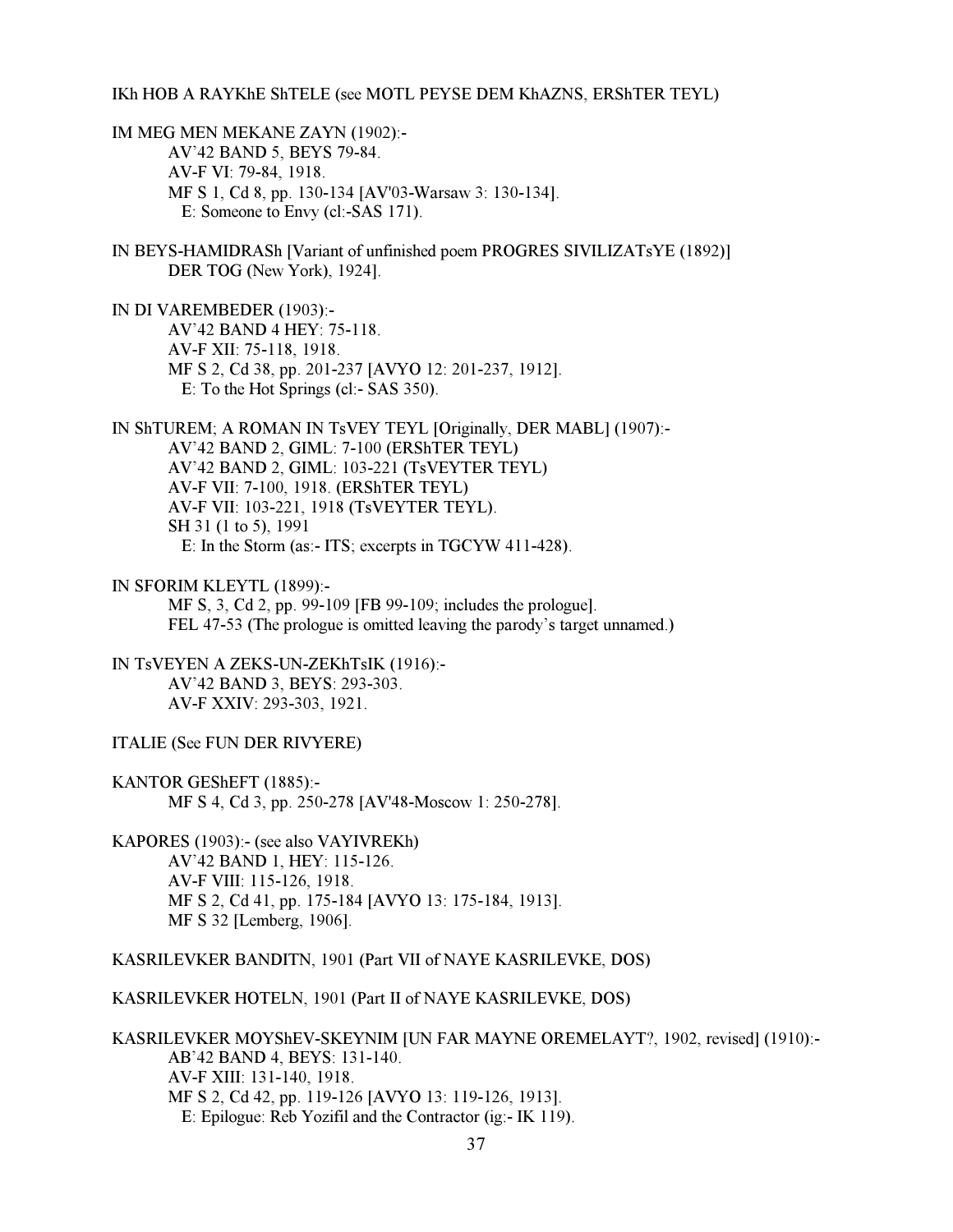KASRILEVKER NISROFIM [Originally, DI GROYSE DEPUTATsYE FUN DI KLEYNE MENTShELEKh; in 1910, revised and retitled KASRILEVKE IN YEHUPETs; finally, KASRILEVKER NISROFIM] (1903-1910):- AV'42 BAND 4, BEYS: 9-60. AV-F XIII: 9-60, 1918. MF S 2, Cd 37-38, pp. 155-198 [AVYO 12: 155-198, 1912]. E: The Poor and the Rich (ig:- IK 71).

KASRILEVKER PROGRES [Originally, DOS MODERNE KASRILEVKE] (1914-1915):- AV'42 BAND 4, ALEF: 11-84 AV-F I: 11-84, 1917. E: Progress in Kasrilevke (cl:- SAS 17).

KASRILEVKER RESTORANEN, 1901 (Part III, NAYE KASRILEVKE, DOS)

KASRILEVKER SREYFES, 1901 (VI of NAYE KASRILEVKE, DOS)

KASRILEVKER TEATER, 1901 (V of NAYE KASRILEVKE, DOS)

KASRILEVKER TRAMVAY, 1901 (I of NAYE KASRILEVKE, DOS)

KASRILEVKER VAYN UN KASRILEVKER ShIKIRIM, 1901 (IV, NAYE KASRILEVKE, DOS)

KOTOYNTI (1903):-

 AV'42 BAND 5, GIML: 9-11. AV-F V: 9-11. TDM 16-18. E: I Am Not Worthy (mk:- TGCYW 227-228).

KENIG PIK (1910):- AV'42 BAND 3, BEYS: 221-235. AV-F XXIV: 221-235, 1921.

KEYN AMERIKE [Features MENAKhEM-MENDL. Content similar to two other works: AN AGENT, and ADIE, which also feature MENAKhEM-MENDL] (1903):- MF S 3, Cd 3, pp. 206-221 [FB 206-221]. DI TsUKUNFT 8(20): 414-420, 1903. SH 9: 84-90, 1969.

KINEHORE NIT (1902):- AV'42 BAND 5, BEYS 71-76. AV-F VI: 71-76, 1918. MF S 1, Cd 8, pp. 125-129 [AV'03-Warsaw 3: 125-129].

KEYVER-OVES (1909):- AV'42 BAND 5, HEY: 91-101. AV-F XXVIII: 91-101, 1923. MF S 2, Cd 20, pp. 83-91 [AVYO 8: 83-91, 1911]. E: A Daughter's Grave (j & fb:- TOC 402; SSSA 401; FTSA 218); E: Elul (hh:- TDRS 177).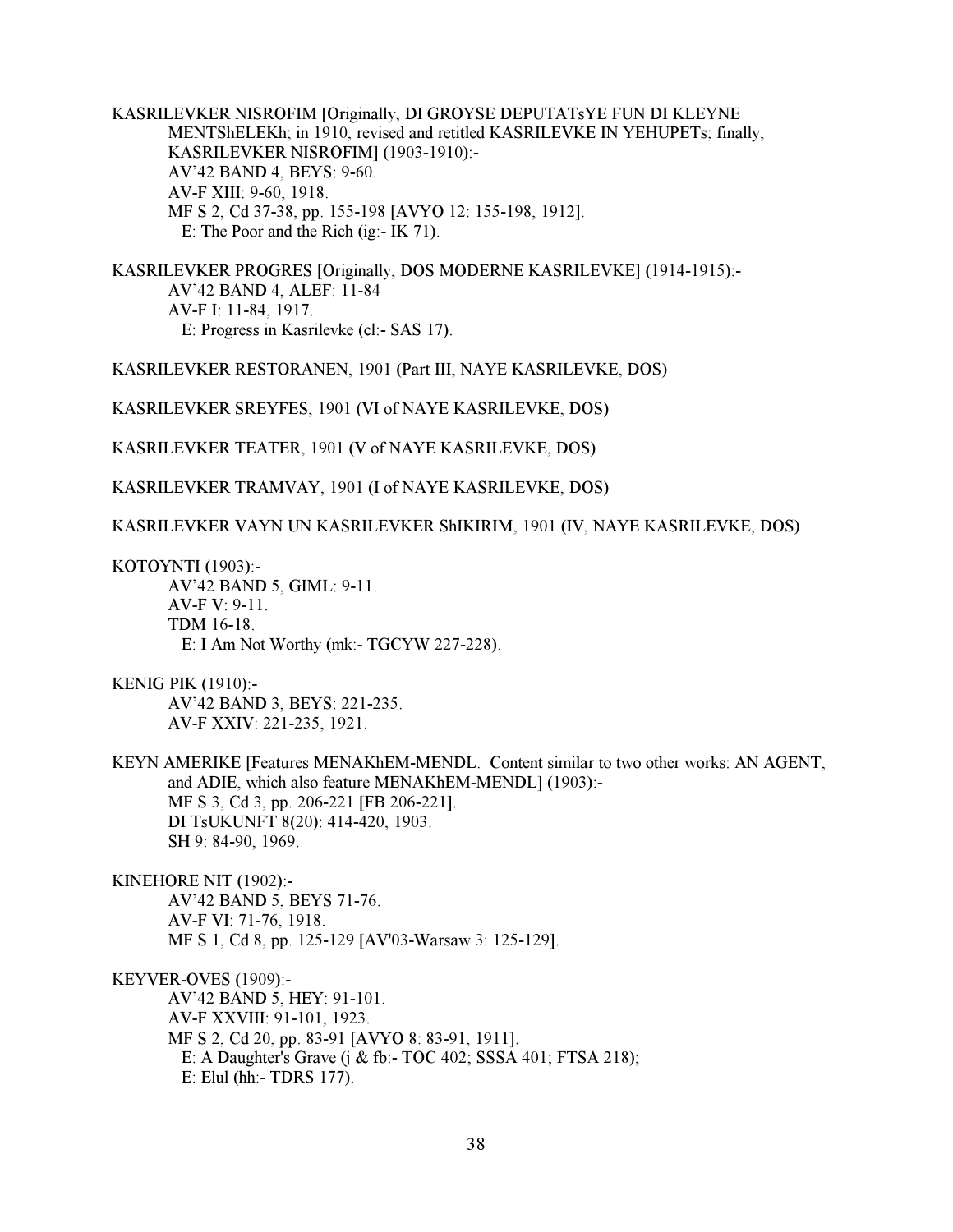39 KhABNE (1905):- AV'42 BAND 3, DALED: 137-151. AV-F XXI: 137-151, 1921. E: The Village of Habne (cl:- OCT 302). KhANIKE-GELT (1900):- AV'42 BAND 1, VOV: 29-50. AV-F IX: 29-50, 1918. MF S 1, Cd 4, pp. 1-23 [AV'03-Warsaw 2: 1-23]. E: Hannukah Money (j & fb:- TOC 183; SSSA 196; FTSA 183); E: Hanukah Money (lw:- YSON 11 [A fragment]); E: Hanukah Money (us & es:- HM). KhAROYSES (1909):- AV'42 BAND 4, BEYS: 203-221. AV-F XIII: 203-221, 1918. MF S 2, Cd 45-46, pp. 279-294 [AVYO 14: 279-294, 1913]. KhASENE ON KLEZMER, A (1909):- AV'42 BAND 5, HEY: 129-137. AV-F XXVIII: 129-137, 1923. MF S 2, Cd 21, pp. 117-124 [AVYO 8: 117-124, 1911]. E: A Wedding without Musicians (fb:- TD 78; FTSA 466); E: The Wedding that Came Without its Band (hh:- TDRS 194). KhAVE (1906):- AV'42 BAND 5, GIML: 121-140. AV-F V: 121-140, 1918. MF S 2, Cd 1, pp. 1-18 [AVYO 1: 1-18, 1909]. MF S 2, Cd 19, pp. 97-112 [AVYO 7: 97-112, 19-?]. E: Chaveh--Tevyeh's Third Daughter (ig:- SAP 88); E: Chava (fb:- TD 93; BOSA 165; FTSA 481; hh:- TDRS 69; mk:- TGCYW 303-318). KhOSN A DOKTOR, A (1887) [see also A DOKTOR]:- MF 27 [a booklet, St. Petersburg, 1887]. KIDALTO VEKIDAShTO (1916):- AV'42 BAND 1, HEY: 249-256. AV-F VIII: 249-256, 1918. E: The Holiday Kiddush (cl:- OCT 65). KINDER-ShPIL (1886):- AV'42 BAND 2, BEYS: 61-202. [revised]. AV-F XX: 61-202, 1920 [revised]. MF S 52 [St. Petersburg, 1887]. MF S 2, Cd 25-26, pp. 217-327 [AVYO 9: 217-327; revised]. MF S 4, Cd 7-8, pp. 5-107 [AV'48-Moscow 2: 5-107; revised]. KNORTN (1912):- AV'42 BAND 1, GIML: 201-222. AV-F XXII: 201-222, 1921. MF S 2, Cd 44, pp. 123-140 [AVYO 14: 123-140, 1913]. E: Cnards (j & fb:- TOC 412; SSSA 410; FTSA 372).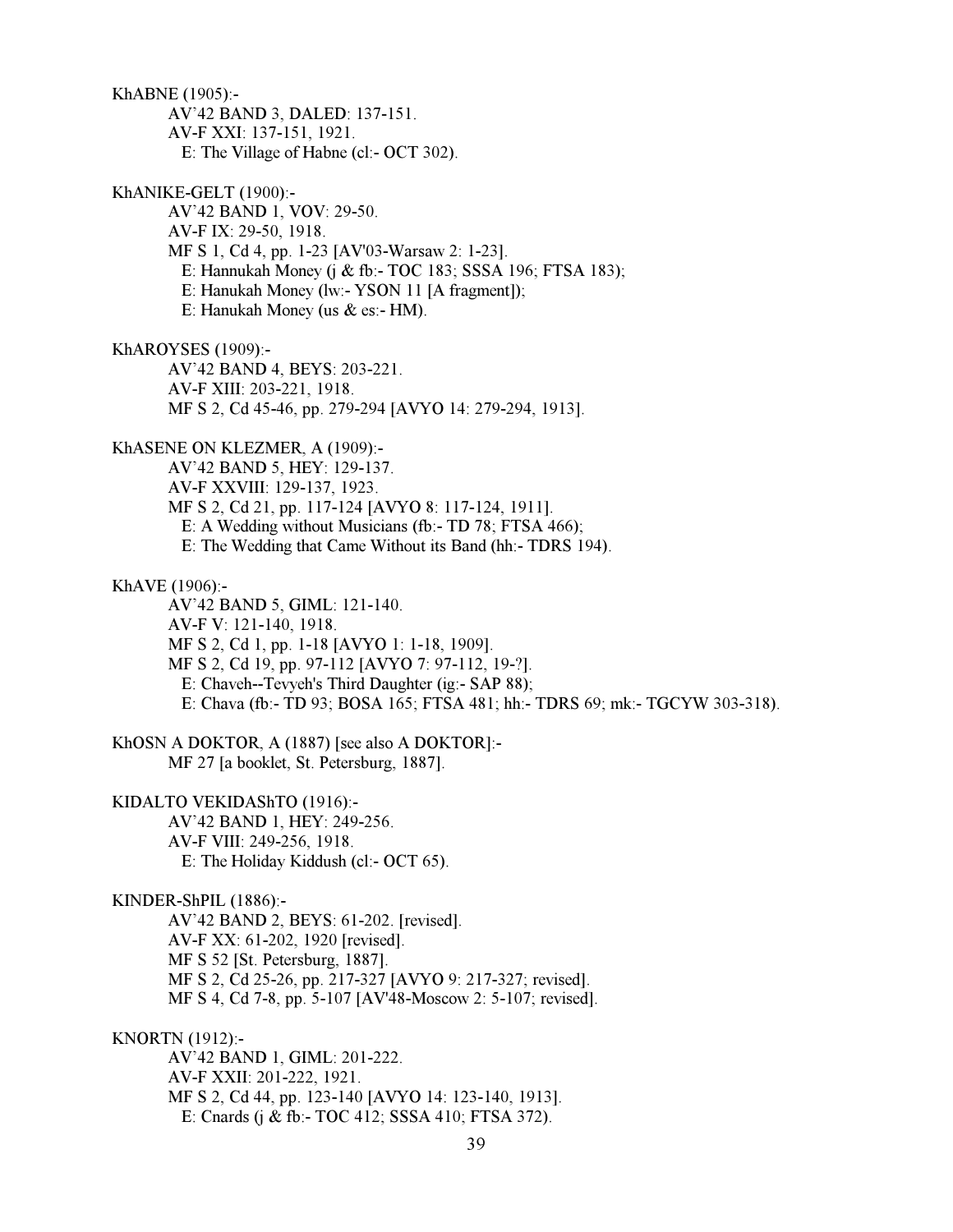KOL MEVASER TsU DER YUDIShER FOLKS-BIBLYOTEK (1892):- MF S 57 [KMYF, Odessa, 1892].

KOL NIDRE [FARLORENE NEShOMES] (1903):- AV'42 BAND 1, GIML: 61-91. AV-F XXII: 61-91, 1921. MF S 2, Cd 43-44, pp. 77-101 [AVYO 14: 77-101, 1912].

KOMEDI-BRAK (1912):- MF S 3, Cd 4, pp. 297-304 [FB 297-304]. FEL 194-200.

KONGRES BILDER (See AYNDRUKN FUN TsIONIShTIShN KONGRES)

KONKURENTN (1903):- AV'42 BAND 5, ALEF: 139-150. AV-F II: 139-150, 1917.

KONKURENTN (1909):- AV'42 BAND 5, HEY: 11-21. AV-F XXVIII: 11-21, 1923. MF S 2, Cd 20, pp. 13-21 [AVYO 8: 13-21, 1911].

E: Competitors (fb:- TD 38; FTSA 426; hh:- TDRS 136).

KONSILIUM FUN DOKTOYRIM, A (1903):- OVBYL 198-208 FEL 74-85 E: Doctors in Consultation (jl & msc:- WDJ 131).

KOYSEL MAROVI [Segment of BLUMEN or A BINTL BLUMEN] (1888):- OVBYL 13. E: The Western Wall (jl  $&$  msc:- WDJ 20).

KRITIK: Y.L. PERETs, POEZIE (?) (1892):- MF S 57 [KMYF, Column 31].

KURTsE ANTVORTN OYF LANGE FRAGN (1887):- MF S 4, Cd 5, pp. 470-472 [AV'48-Moscow 1: 470-472].

LEGBOYMER (1887):-

 MF S 33 [YUDIShES FOLKS-BLAT, St. Petersburg, 1887]. E: Legboymer (lf:- TGCYW 81-87). Note: The two versions of LAG-BOYMER deal with the same theme, but differ regarding place and character names as well as mood. LEGBOYMER (1901):- AV'42 BAND 1, VOV: 101-120. AV-F IX: 101-120, 1918. MF S 1, Cd 4, pp. 69-88 [AV'03-Warsaw 2: 69-88]. Note: See LEGBOYMER (1887)

LATKES ShEL KhANIKE (1903):- AV'42 BAND 5, ALEF: 123-136.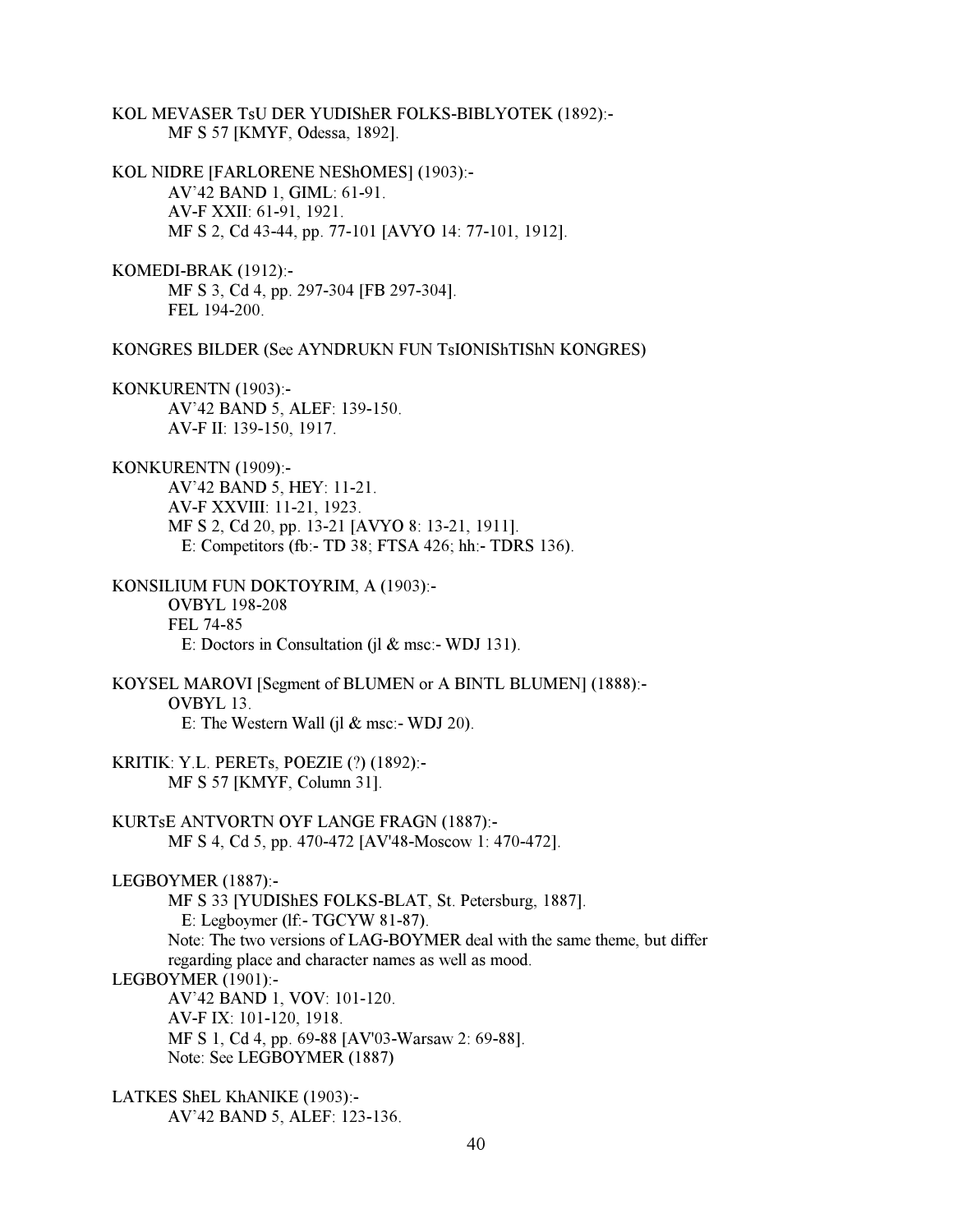AV-F II: 123-136, 1917.

LEKh-LEKhO (1914):- AV'42 BAND 5, GIML: 199-220. AV-F V: 199-220, 1918. TDM 195-218. E: Get Thee Out (fb:- TD 257; BOSA 179; FTSA 645). E: Lekh-Lekho (hh:- TDRS 116).

LEYENYU; A BILD (1904):- AV'42 BAND 1, DALED: 71-76. AV-F XXIII: 71-76, 1921.

LEShONE-TOYVE (1913-1915):- AV'42 BAND 4, ALEF: 171-183. AV-F I: 171-183, 1917. E: Happy New Year! (cl:- SAS 160).

LETsONES (1903):- FEL 60-66.

LEYDIKGEYER, DER (1909):- AV'42 BAND 5, HEY: 105-109 AV-F XXVIII: 105-109, 1923. MF S 2, Cd 20-21, pp. 95-98 [AVYO 8: 95-98, 1911]. E: The Slowpoke Express (hh:- TDRS 184).

LIDER FUNEM KhEYDER: VINTER [Pseudonym, ShLUMIEL] (1888):- MF S 55, Cd 3, pp. 241-243 [DYF 1: 241-243]. E: Song of the Kheyder (editors:- TGCYW 93-94).

LONDON (1892):- [The 1892 version. In the original MENAKhEM-MENDL letters, the home ShTETL is MAZEPEVKE, not KASRILEVKE.]. MF S 57, Column 7-24 [KMYF, Column 7-24].

LONDON (1909):-

 AV'42 BAND 5, DALED: 11-42. [the 1909 "canonized" variant]. AV-F X: 11-42, 1918 [the 1909 "canonized" variant]. MM'09 34-62 [the 1909 "canonized" variant].

MA NIShTANE? (1902):- AV'42 BAND 1, DALED: 9-17. AV-F XXIII: 9-17, 1921.

MABL, DER (See IN ShTUREM)

MARYENBAD [Originally, FUN NALEVKIS BIZ MARYENBAD] (1911):- AV'42 BAND 4, HEY: 121-292. AV-F XII: 121-292, 1918. MF S 2, Cd 36-37, pp. 3-51 [AVYO 12: 3-51, 1912]. E: Marienbad (as:- MB; excerpts in 430-448)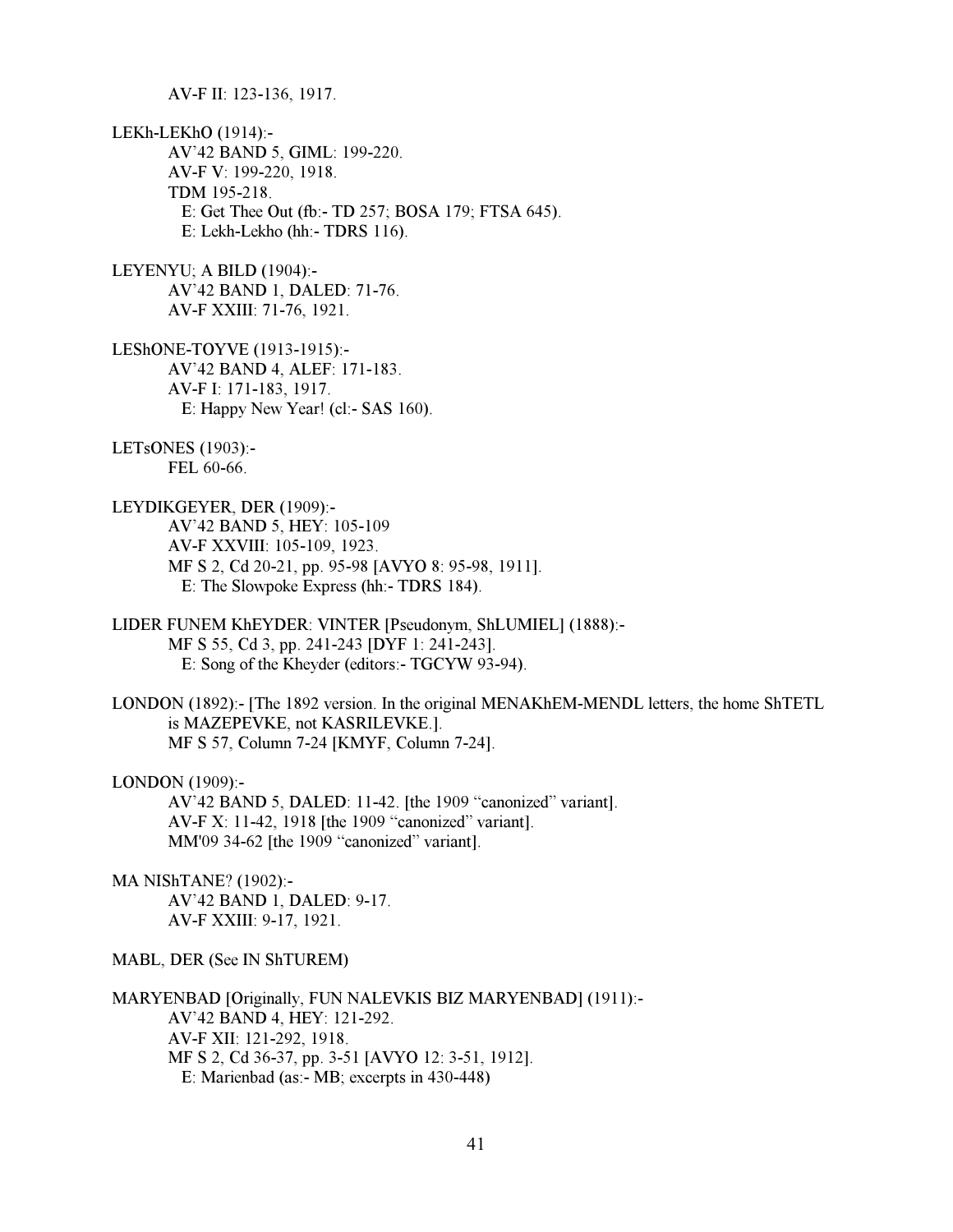MAYN BAKANTShAFT MIT A.-L. LEVINSKI (1910):- AV'42 BAND 3, VOV: 43-50. AV-F XV: 43-50, 1919.

MAYN BAKANTShAFT MIT Kh.-N. BYALIK (1916):- AV'42 BAND 3, VOV: 101-107. AV-F XV: 101-107, 1919.101. E: My Acquaintance with Chaim Nachman Bialik (jcl:- Yiddish, New York, 1(2): 75- 77, Fall 1973).

MAYN BRUDER ELYE HOT KhASENE (see MOTL PEYSE DEM KhAZNS, ERShTER TEYL)

MAYN BRUDER ELYE'S GETRANK (see MOTL PEYSE DEM KhAZNS, ERShTER TEYL)

MAYN ERShTER ROMAN (1903):- AV'42 BAND 4, DALED: 119-148. AV-F XVII: 119-148, 1920. MF S 2, Cd 9, pp. 229-253 [AVYO 3: 229-253, 1909]. SAOV 158-192. E: My First Love Affair (bi:- TBT 5); E: My First Love Affair (cl:- SAS 129).

MAYN KhASID [Part of LETsONES] (1903):- MF S 2, Cd 9, pp. 267-270 [AVYO 3: 267-270, 1909]. FEL 61-64.

MAYNE BRIV TsU MAYN FRAYND ShOLEM-ALEYKhEM [Pseudonym, BARON PIPERNOTER]  $(1884):$ MF S 4, Cd 6, pp. 501-511 [AV'48-Moscow 1: 501-511].

MAYSE MIT A GRINHORN, A (1916):-

 AV'42 BAND 3, DALED: 253-259. [FARENGLIShTE VERTER 260-261] AV-F XXI: 253-259, 1921. . [FARENGLIShTE VERTER 260-261] E: The Story of a Greenhorn (cl:- SLST 243).

MAYSE ON AN EK, A (1901):- MF S 39 [Warsaw, 1901]. See DER FARKIShEFTER ShNAYDER, for translations.

MAYSES FUN TOYZNT EYN NAKhT (1915):- AV'42 BAND 3, HEY: 137-232. AV-F III: 137-232, 1917. E: The Krushniker Delegation (sb:- BOSA 232 [A segment]).

MAZLTOV! (1899):-

 AV'42 BAND 3, BEYS: 137-167. AV-F XXIV: 137-167, 1921. MF S 36 [BFA, Warsaw, 1907, No. 61-62].

ME FREGT MIKh VOS IKh VEYN [Dedicated to Mordecai Spector] (1884):- GK 34 (1959) 102. MF S 4, Cd 9, pp. 256 [AV'48-Moscow 2: 256].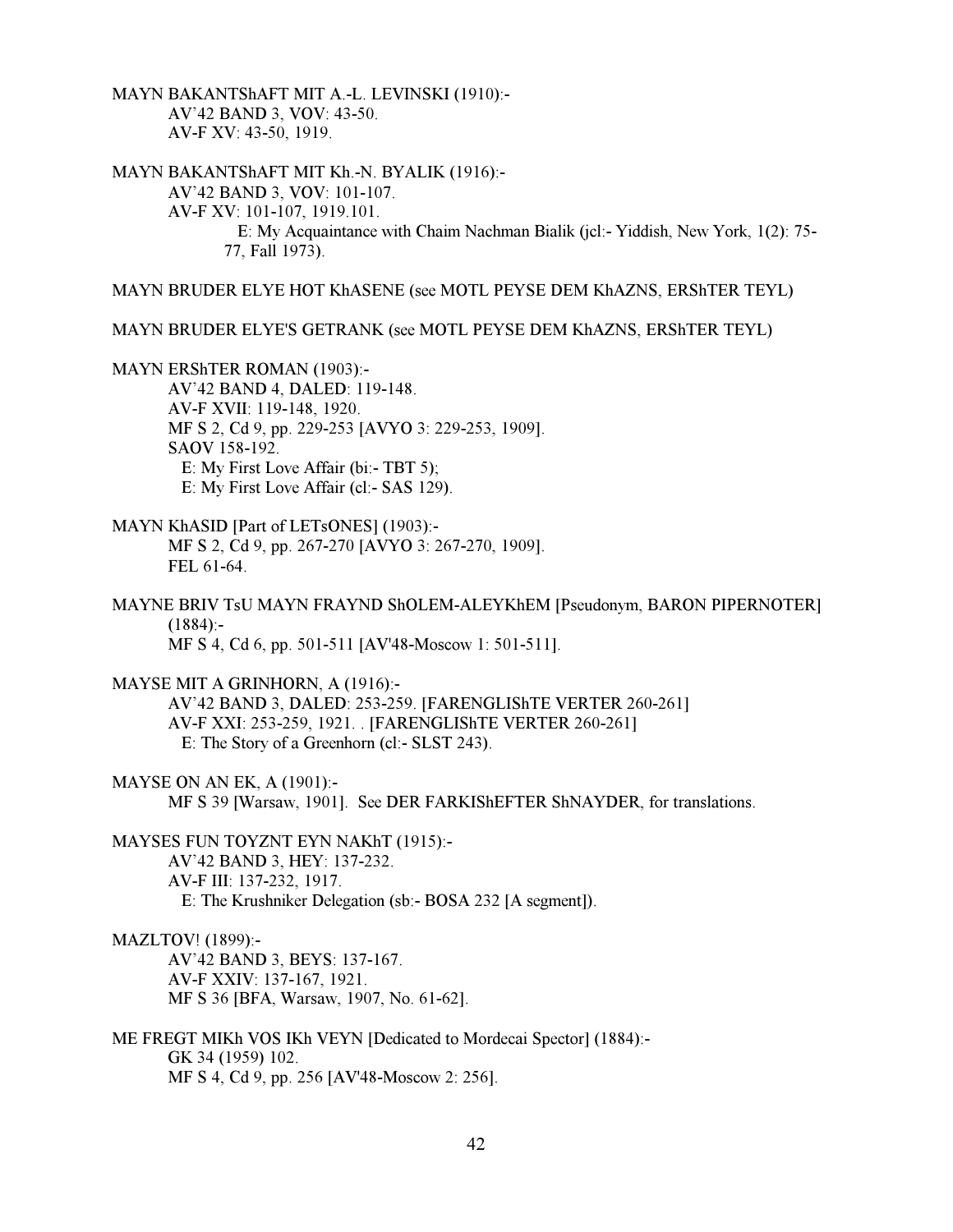ME HULYET (1911):- AV'42 BAND 4, DALED: 227-259. AV-F XVII: 227-259, 1920. MF S 2, Cd 45, pp. 215-239 [AVYO 14: 215-239, 1913]. E: The Merrymakers (fb:- TD 162; FTSA 550 [A segment]). ME TOR NIT ZAYN KEYN GUTER (1903):- AV'42 BAND 5, HEY: 215-228. AV-F XXVIII: 215-228, 1923. MF S 2, Cd 21-22, pp. 189-200 [AVYO 8: 189-200, 1911]. SAOV 295-310. E: It Doesn't Pay to Be Good (hh:- TDRS 238); E: It Doesn't Pay to do Favors (cl:- OCT 179). MEN IZ ZIKh MOYKhL (1911):- AV'42 BAND 4, DALED: 193-223 (Introduction p. 193). AV-F XVII: 193-223, 1920 (Introduction p. 193). MF S 2, Cd 44-45, pp. 191-212 [AVYO 14: 191-212, 1913]. E: The Day Before Yom Kippur (j & fb:- TOC 319; SSSA 324; FTSA 319 [Not fully translated]). MENAKhEM-MENDL [TsVEYTER OYFLAGE - The "Canonized" edition] (1909):- AV'42 BAND 5, DALED: 11-219. AV-F X: 11-219, 1918. MF S 2, Cd 10-11, pp. 7-178 [AVYO 4: 7-178, 1910]. MM'09 Pagination below refers to AV-F X or AV'42 BAND 5, DALED. TsU DER TsVEYTER OYFLAGE....I-II LONDON.......................................11-42 PAPIRLEKh...................................45-80 MILYONEN................................83-153 A BEKOVEDE PARNOSE.......157-179 ES FIDLT NIShT.......................183-204 ShLIM-ShLIM-MAZL...............207-219

E:Menachem Mendel and Shayneh Shayndel (ig:- SAP 162 [PAPIRLEKh].

E: Menachem-Mendel, Fortune Hunter (na:- ATJH 24 [Fragment of PAPIRLEKh].

E: The Adventures of Menahem-Mendl (tk:- MM; excerpts in TGCYW 378-396).

MENAKhEM-MENDL [DER TsVEYTER] (1913):- MM'13

MENAKhEM-MENDL: The character of MENAKhEM-MENDL appears not only in the works listed in the two entries above, but also in other works. See these titles:

> ADIE AGENTN BEKhIPOZN BOYDEM, A FARVALGERT BRIVL FUN DI IBERGEKhAPTE BRIV, A GEBENTShT LAND, A KEYN AMERIKE VOS TUT MEN? YAKNEHOZ See also a letter in DSAB pages 292-295.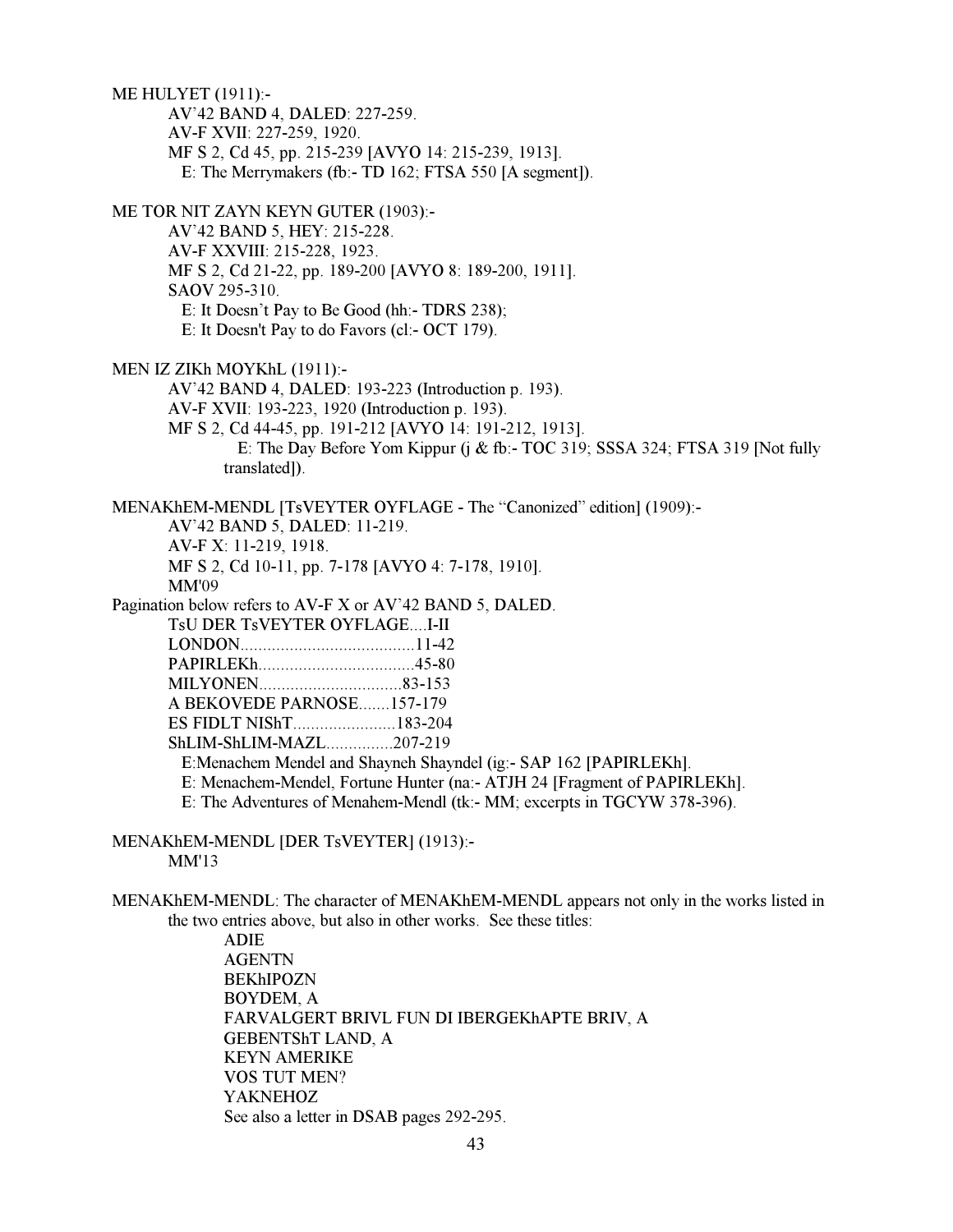MENTSh FUN BUENES-AYRES, DER (1909):- AV'42 BAND 5, HEY: 71-88. AV-F XXVIII: 71-88, 1923. MF S 2, Cd 20, pp. 65-79 [AVYO 8: 65-79, 1911]. E: The Man from Buenos Aires (fb:- TD 128; FTSA 516; hh:- TDRS 166). MENTShN (Dated 1907 in FOLKSFOND OYSGABE, 1908 in DSAB):- AV'42 BAND 3, ALEF: 119-150. AV-F IV: 119-150, 1917. MESERL, DOS (1886):- AV'42 BAND 1, HEY: 9-32. AV-F VIII: 9-32, 1918. DM 24 pp. 1983. MF S 1, Cd 1-2, pp. 75-98 [AV'03-Warsaw 1: 75-98]. MF S 38 [YUDIShES FOLKS-BLAT, St. Petersburg, 1887]. E: The Pocket-Knife (hb:- JC 187); E: The Pocketknife (fb:- SAP 99); E: The Penknife (cl:- SLST 113). MEShIEKhS TsAYTN (1898):- MF S 40 [Berdichev, 1898]. OVBYL 80-118 E: Messianic Times: A Zionist Novel (jl & msc:- WDJ 58). MEShUGOIM (1900):- AV'42 BAND 3, HEY: 71-134. AV-F III: 71-134, 1917. OVBYL 145-188. E: Lunatics (jl  $&$  msc:- WDJ 98). MESUShELEKh; A YIDISh FERDL (1902):- AV'42 BAND 1, HEY; 97-111. AV-F VIII: 97-111, 1918. MF S 1, Cd 5, pp. 127-142 [AV'03-Warsaw 2: 127-142]. E: Methuselah (bi:- TBT 158); E: Methuselah--a Jewish Horse (cl:- OCT 87). MEYLEKh MIT DER MALKE, DER (1902):- AV'42 BAND 5, ALEF: 77-88. AV-F II: 77-88, 1917. MF S 37 [BFA, Warsaw, 1905, No. 37 (A MEYLEKh MIT TsVEY MALKES)]. MEYLEKh MIT TsVEY MALKES, A (See DER MEYLEKh MIT DER MALKE) MILKhIKS [Originally, DI MILKhIKE SUDE] (1903 in AV-F or AV'42; 1904 in DSAB):- AV'42 BAND 4, BEYS: 157-164. AV-F XIII: 157-164, 1918. MF S 2, Cd 9, pp. 257-263 [AVYO 3: 257-263, 1909].

SAOV 82-90.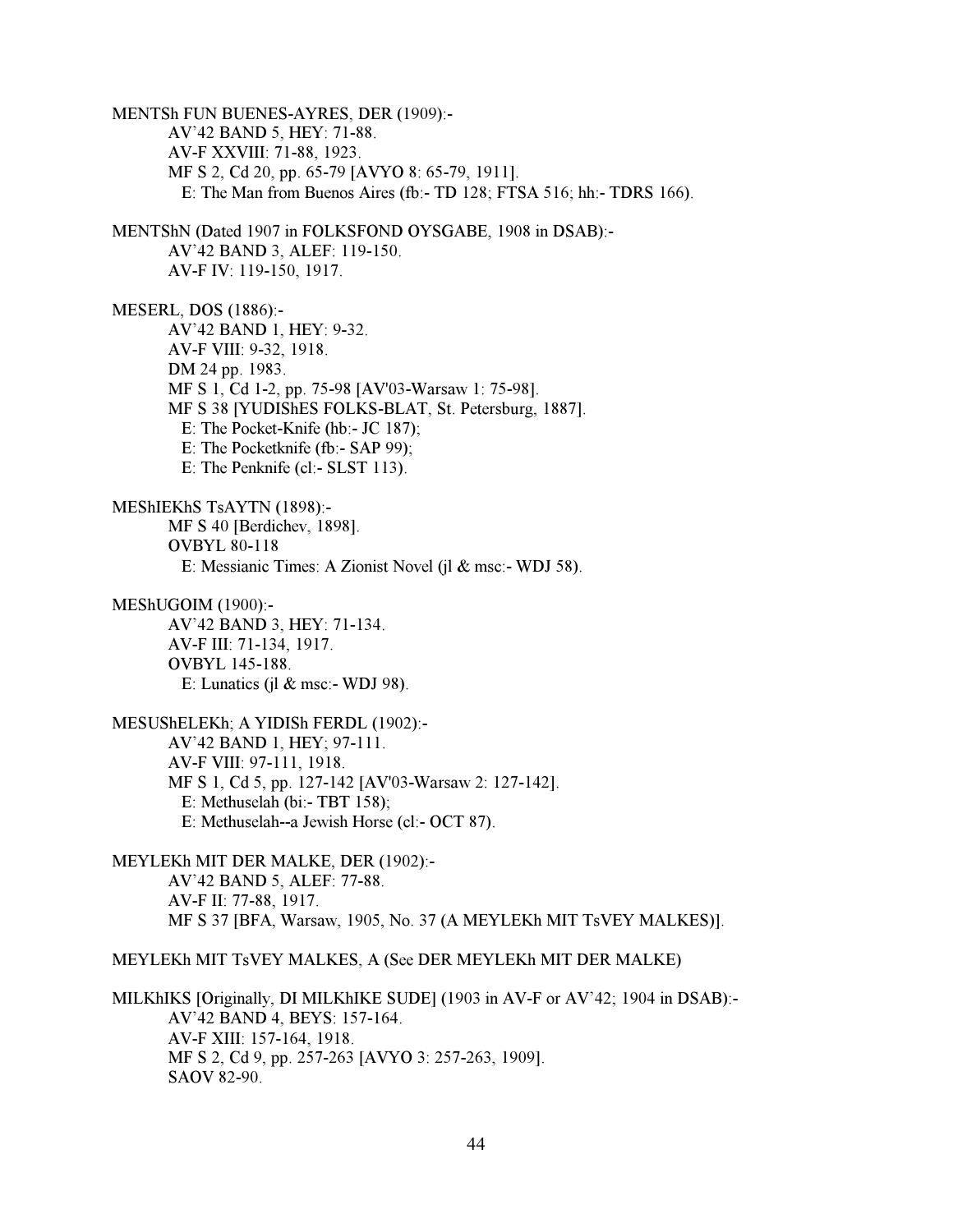MILYONEN (1899) [See MENAKhEM-MENDL (1909)]:- AV'42 BAND 5, DALED: 83-153. AV-F X: 83-153, 1918. MM'09 97-154

# MIR FARFLEYTsN DI VELT MIT TINT (see MOTL PEYSE DEM KhAZNS, ERShTER TEYL)

MIR IZ GUT--IKh BIN A YOSEM (see MOTL PEYSE DEM KhAZNS, ERShTER TEYL)

MISTEYK, DER (1915)

 SH 1 (2): 91-107, 1961 (Part One) SH 1 (3): 89-102, 1961 (Part Two)

MISTER BOYM IN KLAZET (1915):-

 AV'42 BAND 3, BEYS: 283-289. AV-F XXIV: 283-289, 1921.

MISTER GRIN HOT A DZhAB (1915):-

 AV'42 BAND 3, DALED: 245-249. [FARENGLIShTE VERTER 260-261] AV-F XXI: 245-249, 1921. [FARENGLIShTE VERTER 260-261] E: Mr. Green Has a Job (cl:- SLST 233).

MITN ETAP (1903):-

 AV'42 BAND 4, DALED: 53-100. AV-F XVII: 53-100, 1920. MF S 2, Cd 6, pp. 213-250 [AVYO 2: 213-250, 1909]. E: The Convoy (j& fb:- TOC 265; SSSA 274; FTSA 265).

M.-M. VARShAVSKI UN ZAYNE LIDER (1900):- AV'42 BAND 3, VOV: 53-58. AV-F XV: 53-58, 1919. E: Warshawsky's Songs (jb:- MOMENT 5(5): 57-59, 1980).

MONUMENT FAR HERTsL, A (1911):- OVBYL 338-340.

MOShKELE GANEV [A variant, IN YENE TEG, posthumously published] (1903):- GK 113 (1984), 5-33. MF S 34 [Warsaw, (1913)].

MOTL PEYSE DEM KhAZNS, ERShTER TEYL (1907):-

 AV'42 BAND 1, ALEF: 9-292. (pagination of chapters below are for this edition) AV-F XVIII: 9-292, 1920. (pagination of chapters below are for this edition, as well) MF S 2, Cd 12-14, pp. 5-220 [AVYO 5: 5-220, 1911; see article by Chone Shmeruk in SIMAN KRI'A 12/13, pp. 310-326, Feb. 1981 re: various versions of MOTL.] E: The Adventures of Mottel the Cantor's Son (tk:- MCS; excerpts in TGCYW 397-405 [Tamara Kahana (tk) appears to have based her translation on the FOLKSFOND edition (AV-F XVIII), except for her omission of the chapter, IKh HOB A RAYKhE ShTELE, which is also absent from the 1911 edition]).

 List of chapters tr. by others. Pages refer to AV-F XVIII or AV'42 BAND 1 ALEF I. HAYNT IZ YONTEF--ME TOR NIShT VEYNEN (pp. 9-30) E: You Mustn't Weep--It's Yom-Tev (j & fb:- TOC 239; SSSA 249; FTSA 239).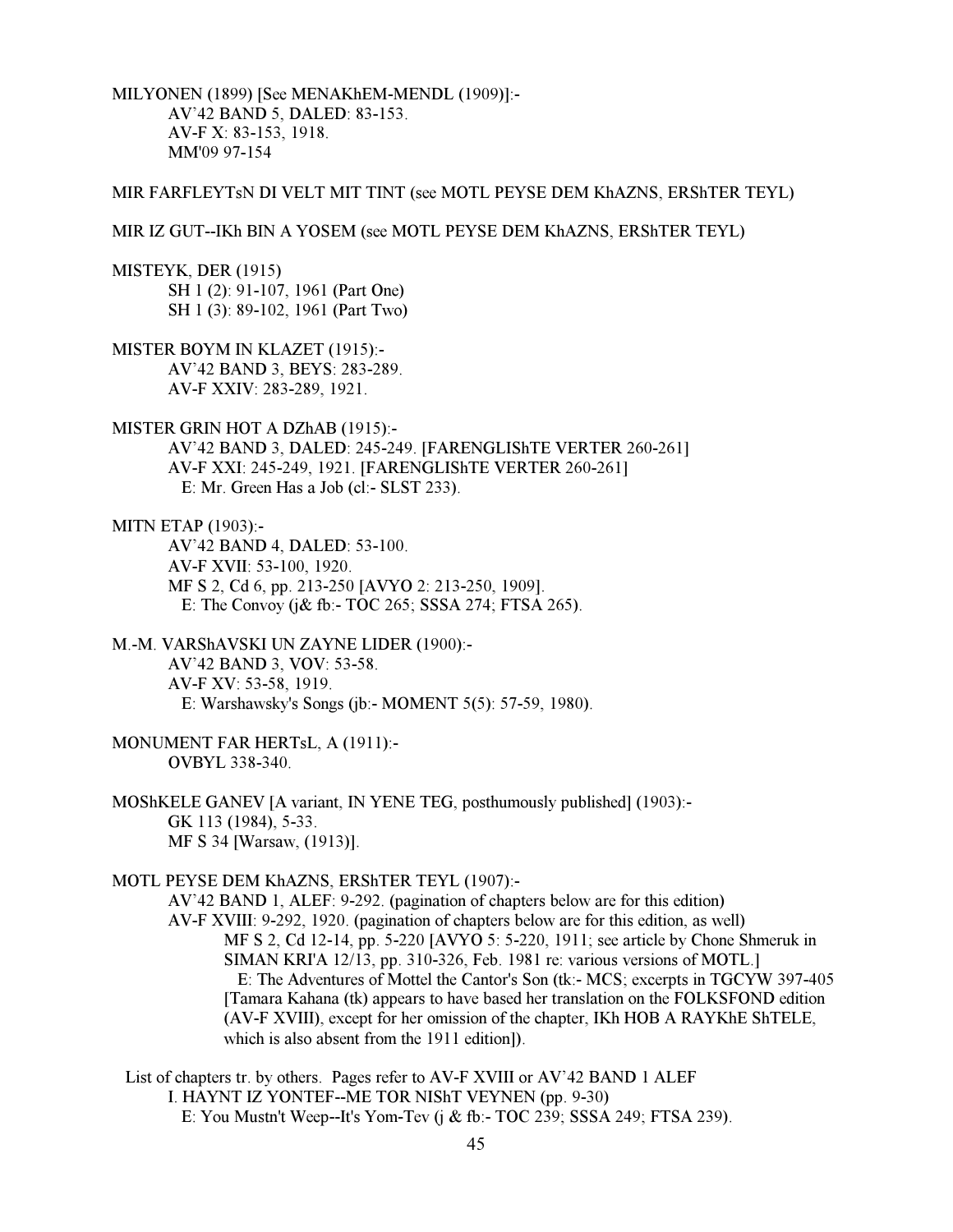II. MIR IZ GUT-- IKh BIN A YOSEM (pp. 31-40) E: I'm Lucky-I'm an Orphan (j & fb:- TOC 254; SSSA 263; FTSA 254); E: I Am Lucky--I'm an Orphan (ig:- SAP 120). III. VOS VET ZAYN FUN MIR? (pp. 41-58) E: What'll Become of Me? (ig:- SAP 122); E: What Will Become of Me? (fb:- TD 83; FTSA 471). IV. MAYN BRUDER ELYE HOT KhASENE (pp. 59-70) E: My Brother Elyeh is Getting Married (ig:- SAP 124). V. IKh HOB A RAYKhE ShTELE (pp. 71-82) E: A Job As Easy As Pie (cl:- OCT 237). VII. MAYN BRUDER ELYE'S GETRANK (pp. 93-104) E: My Brother Elyeh's Beverage (ig:- SAP 126); E: My Brother Elye's Drink (gf:- BOSA 194). VIII. MIR FARFLEYTsN DI VELT MIT TINT (pp. 105-117) E: We Flood the World With Ink (gf:- BOSA 199). IX. NOKhVEYENIShN FUN DI TINT-FARFLEYTsUNG (pp. 119-125) E: Aftermath of the Ink-Flood (gf:- BOSA 206). X. A GAS NIST (pp. 127-138) E: A Street Sneezes (gf:- BOSA 208). XI. UNDZER KhAVER PINYE (pp. 139-150) E: Our Chum Pinny (ig:- SAP 129). XII. ShAT, MIR FORN KEYN AMERIKE (pp. 151-164) E: We're Off to America (ig:- SAP 130). MOTL PEYSE DEM KhAZNS, TsVEYTER TEYL (1916):- AV'42 BAND 1, BEYS: 9-228.

 AV-F XIX: 9-228, 1920. E: The Adventures of Mottel the Cantor's son (tk:- MCS).

NAKhES FUN KINDER (1901):-

 AV'42 BAND 5, BEYS 33-40. AV-F VI: 33-40, 1918. MF S 1, Cd 8, pp. 98-104 [AV'03-Warsaw 3: 98-104]. E: The Joys of Parenthood (fb:- TD 109; FTSA 497).

NATAShA (See TAYBELE)

NAYE KASRILEVKE, DOS [Originally, GANTs BERDITShEV] (1901):- AV'42 BAND 4, BEYS: 63-128. AV-F XIII: 63-128, 1918. PART I: KASRILEVKER TRAMVAY, 65-74 PART II: KASRILEVKER HOTELN, 75-85 PART III: KASRILEVKER RESTORANEN, 86-93 PART IV: KASRILEVKER VAYN UN KASRILEVKER ShIKIRIM, 94-99 PART V: KASRILEVKER TEATER, 100-112 PART VI: KASRILEVKER SREYFES, 113-119 PART VII: KASRILEVKER BANDITN, 120-128 MF S 2, Cd 8, pp. 105-155 [AVYO 3: 105-155, 1909]. E: A Guide to Kasrilevke (ig:- IK 11).

NAYER NIGUN, DER (1905):-

MF S 2, Cd 42, pp. 257-263 [AVYO 13: 257-263, 1913].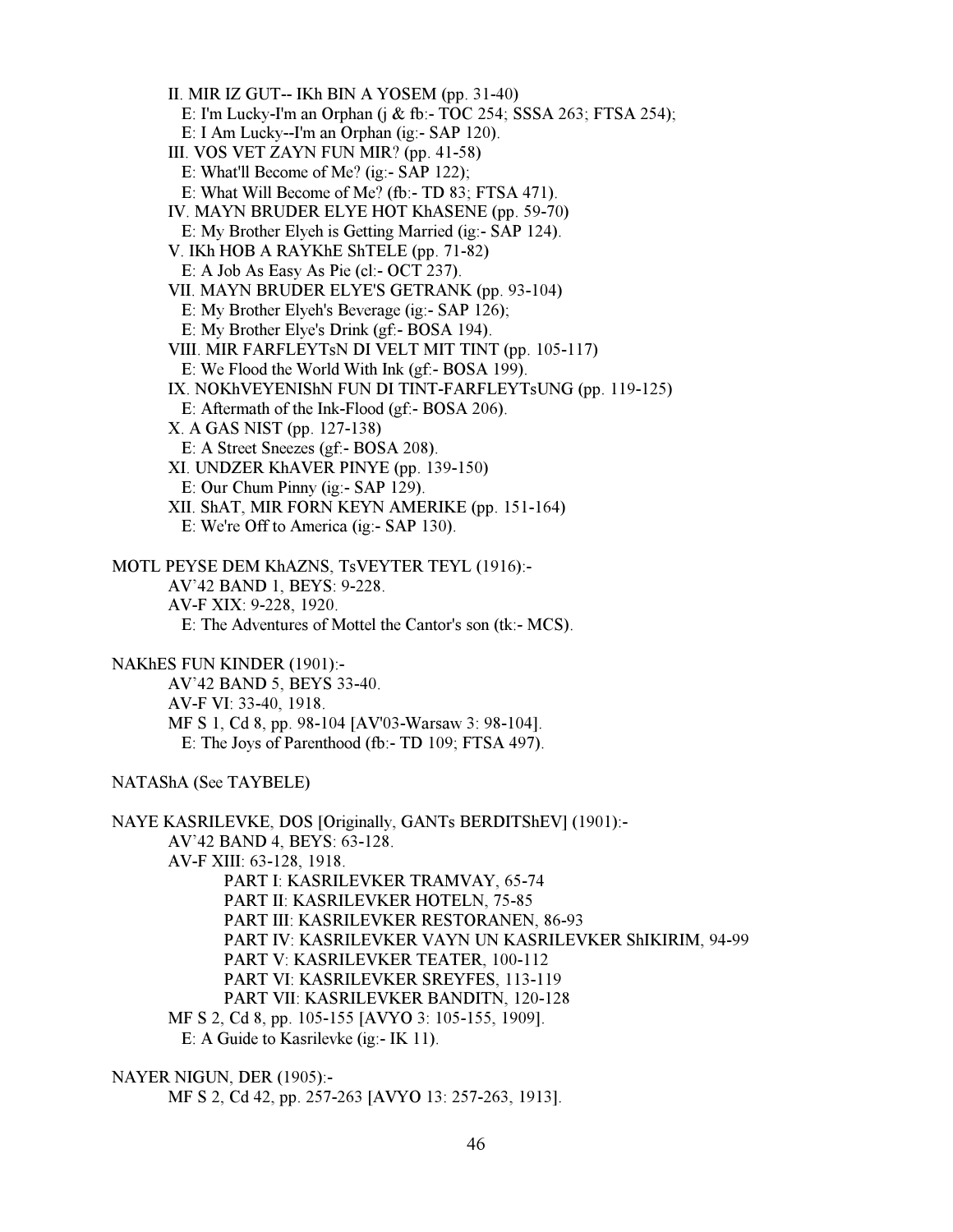NAY-GEBORENE ODER RASL, DOS (1903):- MF S 3, Cd 3, pp. 247-255 [FB 247-255]. FEL 94-101 NEGIDIShE PREZhENITsE, A (1904):- AV'42 BAND 3, DALED: 67-69. AV-F XXI: 67-69, 1921. NEKROLOG: DOS "YUDIShE FOLKS-BLAT" IZ GEShTORBN (1892):- MF S 57 [KMYF, Column 37]. NES FUN HOYShANE-RABE, DER (1909):- AV'42 BAND 5, HEY: 113-126. AV-F XXVIII: 113-126, 1923. MF S 2, Cd 21, pp. 101-114 [AVYO 8: 101-114, 1911]. E: The Miracle of Hashono Rabo (j & fb:- TOC 371; SSSA 372; FTSA 228); E: The Miracle of Hoshana Rabbah (ig:- SAP 158; hh: TDRS 186). NIShT FAR KEYN YIDN GEDAKhT (1902):- AV'42 BAND 5, BEYS 53-58. AV-F VI: 53-58, 1918. MF S 1, Cd 8, pp. 112-116 [AV'03-Warsaw 3: 112-116]. E: May God Have Mercy (fb:- TD 141; FTSA 529). NIShTO KEYN MEYSIM (1902):- AV'42 BAND 5, BEYS 107-111. AV-F VI: 107-111, 1918. MF S 1, Cd 8, pp. 150-154 [AV'03-Warsaw 3: 150-154]. E: There's No Dead (cl:- SAS 156). NIShTO KEYN NAYES [2 letters and glossary][Originally, TsVEY LEShONE TOYVE BRIVLEKh]  $(1907)$ :- AV'42 BAND 1, GIML: 141-148. AV-F XXII: 141-148, 1921. MF S 2, Cd 1, pp. 43-50 [AVYO 1: 43-50, 1909]. E: Otherwise, There's Nothing New (cl:- SLST 237). NISREF, A (1903):- AV'42 BAND 5, HEY: 231-242. AV-F XXVIII: 231-242, 1923. MF S 2, Cd 22, pp. 203-212 [AVYO 8: 203-212, 1911]. MF S 42 [BFA, Warsaw. 19-?, No. ?]. E: Burned Out (hh:- TDRS 247); E: Burnt Out (cl:- OCT 292). NITO KEYN MAZL! (1910):- AV'42 BAND 5, HEY: 245-251. AV-F XXVIII: 245-251, 1923. MF S 2, Cd 22, pp. 215-219 [AVYO 8: 215-219, 1911]. SAOV 345-351. E: Hard Luck (hh:- TDRS 255); E: No Luck! (cl:- OCT 174).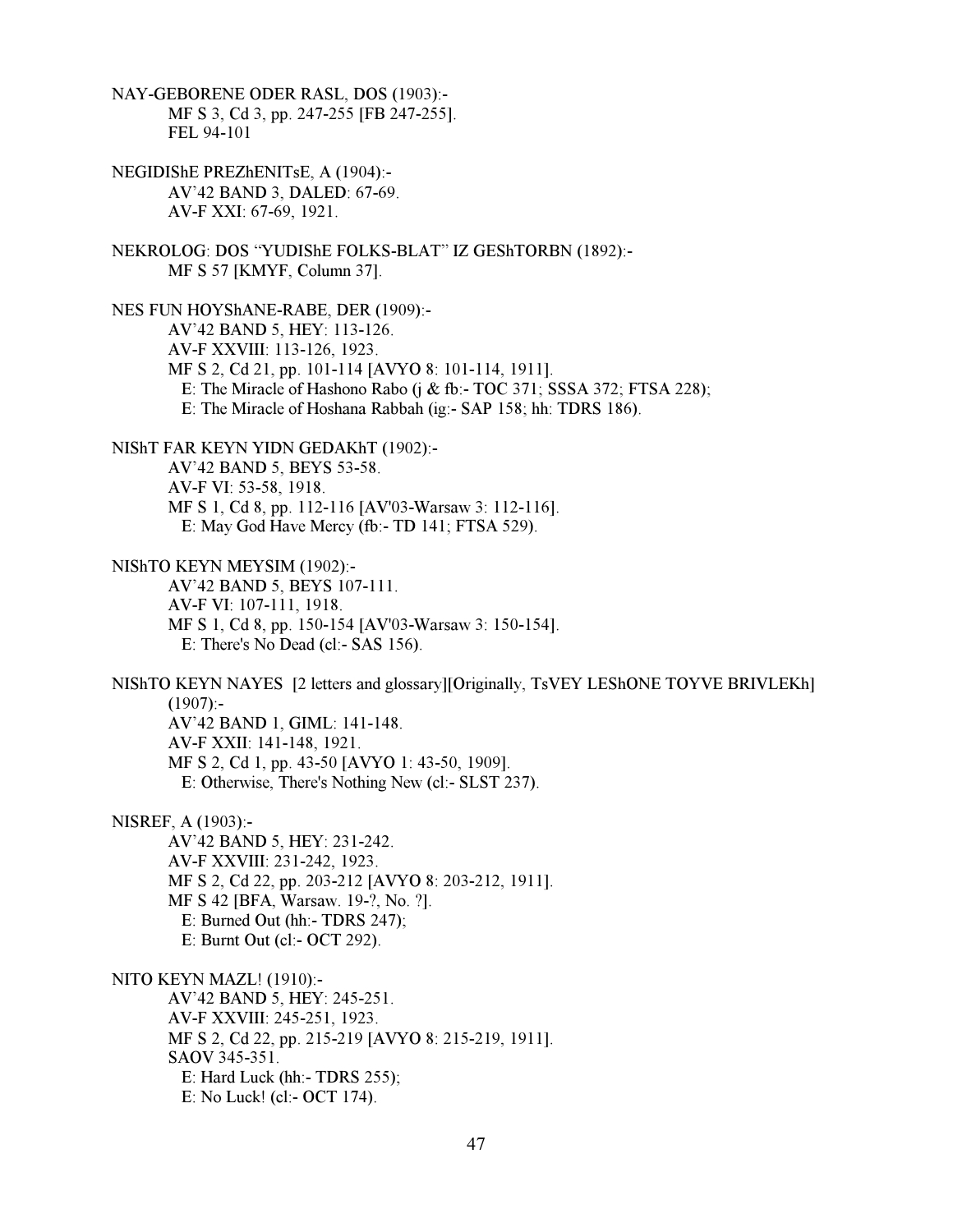NITO VER S'ZOL LAKhN [Simultaneously published in New York paper under title BEYNAShMOShES] (1909):- FEL 176-179.

NOKhVEYENIShN FUN DI TINT-FARFLEYTsUNG (See MOTL PEYSE DEM KhAZNS, ERShTER TEYL)

ONGELEGTER BRIS, AN (1901):- AV'42 BAND 5, BEYS 21-29. AV-F VI: 21-29, 1918. MF S 1, Cd 7-8, pp. 89-97 [AV'03-Warsaw 3: 89-97]. E: Birth (cl:- SAS 109).

OPGEShLOGENE HEShAYNES (1905):- AV'42 BAND 4, DALED: 165-189. AV-F XVII: 165-189, 1920. MF S 2, Cd 16-17, pp. 191-209 [AVYO 6: 191-209, 1913]. E: Isshur the Beadle, pp. 163-177 (hb:- JC 131); E: Isser the Shamesh, pp. 163-177 (cl:- SLST 179); E: Boaz the Teacher, pp. 178-189 (hb:- JC 143); E: Boaz the Teacher, pp. 178-189 (cl:- SLST 161).

OYF PEYSEKh AHEYM [Originally, EREV PEYSEKh IBERN BUG] (1903):- AV'42 BAND 1, GIML: 35-57. AV-F XXII: 35-57, 1921. MF S 2, Cd 43, pp. 9-28 [AVYO 14: 9-28, 1913]. MF S 8 [BFA, Warsaw, 1905, No. 3]. E: Fishel the Teacher (hf:- YT 125). E: Home for Passover (j & fb:- TOC 75; SSSA 97; BOSA 89; FTSA 75).

OYF VOS BADARFN YIDN A LAND? (1898):- MF S 6 [Warsaw, 1898]. OVBYL 64-79. E: Why Do the Jews Need a Land of Their Own? (jl & msc:- WDJ 49; TGCYW 470-480).

OYF YIShEV ERETs-YISROEL (1890):- (see also ZELIK MEKhANIK) MF S 7 [Kiev, 1890].

OYFN FIDL (1902):-

 AV'42 BAND 1, HEY: 35-61. AV-F VIII: 35-61, 1918. MF S 1, Cd 2-3, pp. 169-195 [AV'03-Warsaw 1: 169-195]. E: On the Fiddle (hb:- JC 210); E: The Fiddle (j & fb:- TOC 301; SSSA 307; FTSA 301).

OYFN HIML A YARID (1911):-

 MF S 3, Cd 4, pp. 305-317 [FB 305-317]. FEL 180-190.

OYFN LITERARIShN MARK [Pseudonym, S. BIKhERFRESER] (1888):- MF S 55, Cd 4, pp. 351-378 [DYF 1: 351-378, 1888].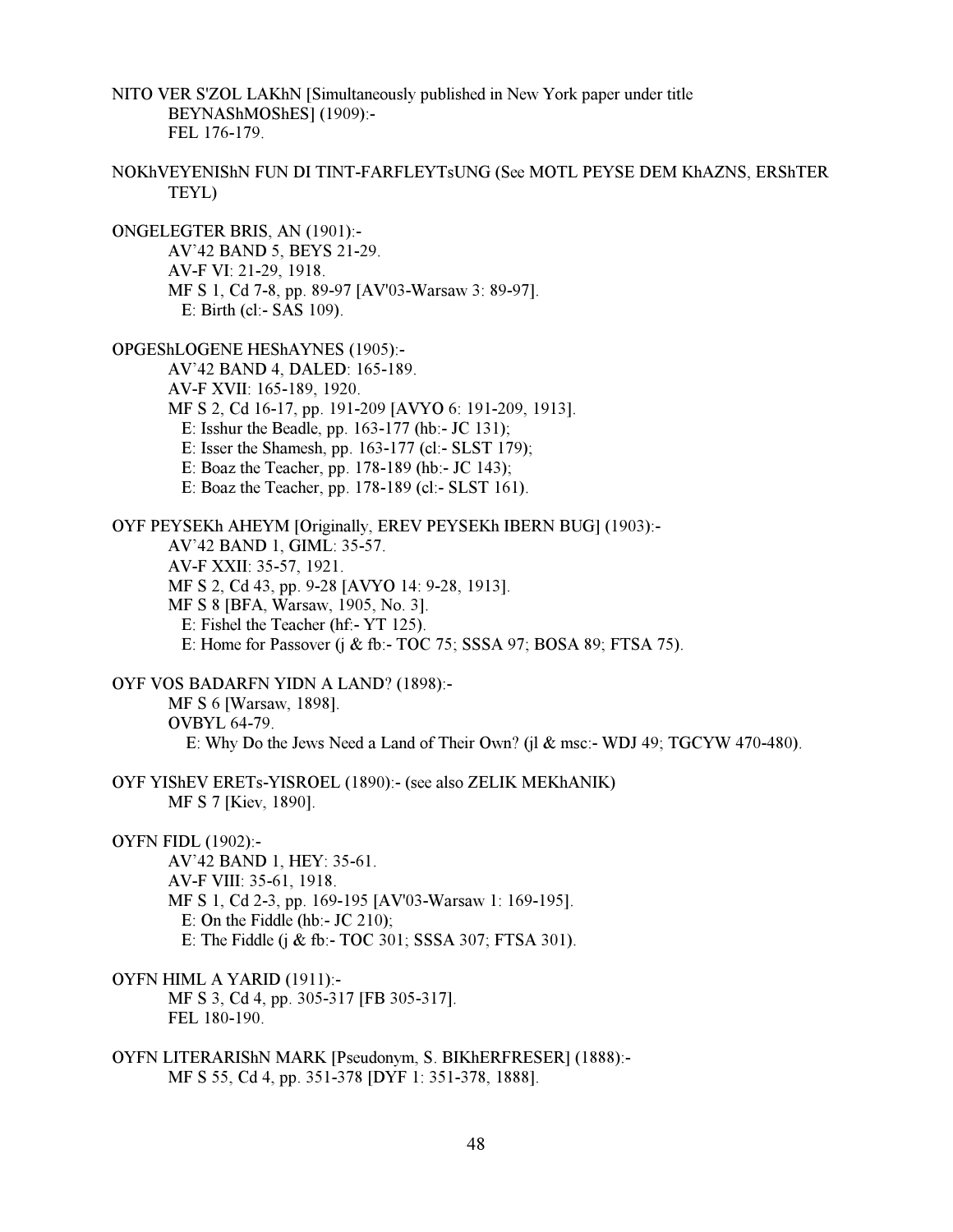OYLEM HABE [story] (1904):- AV'42 BAND 4, GIML: 213-245. AV-F XVI: 213-245, 1920. MF S 2, Cd 2, pp. 112-139 [AVYO 1: 112-139, 1909]. E: Eternal Life (j & fb:- TOC 158; SSSA 173; FTSA 158); E: Eternal Life (sb:- TYS 151; BOSA 43). OYLEM-HABE [one-act play] (1915):- AV'42 BAND 3, BEYS: 265-280. AV-F XXIV: 265-280, 1921. E: Heaven (msw:- SAP 226). OREYEKh, DER (1906):- AV'42 BAND 1, DALED: 105-115. AV-F XXIII: 105-115, 1921. MF S 2, Cd 4, pp. 55-64 [AVYO 2: 55-64, 1909]. E: The Passover Guest (hf:- YT 153). E: The Guest (cl:- SLST 37). E: The Guest (eb:- BOSA 223). OYSGETREYSLT (1902):- AV'42 BAND 5, BEYS 213-221. AV-F VI: 213-221, 1918. MF S 2, Cd 44, pp. 105-111 [AVYO 14: 105-111, 1913]. E: A Yom Kippur Scandal (j&fb:-TOC 138; SSSA 155; BOSA 37; FTSA 138) E: The Search (ng:- TYS 182). OYTO-DA-FE (1910):- AV'42 BAND 3, VOV: 31-40. AV-F XV: 31-40, 1919. E: Auto-Da-Fe (jb:- Moment 9(5): 42-44, May 1984). OYTsER, DER (See DI GOLDGREBER) PAPIRLEKh (MENAKhEM-MENDL) [1896 in the FOLKSFOND OYSGABE; 1895 in DSAB with a continuation in1900; Shmeruk in LNYL dates it 1896]. AV'42 BAND 5, DALED: 45-80. AV-F X: 45-80, 1918. MM'09 63-96. HOYZ-FRAYND (ed. MORTKhE SPEKTOR) Vol. IV, reprinted Warsaw, 1909:pp 97-122. E:Menachem Mendel and Shayneh Shayndel (ig:- SAP 162 [PAPIRLEKh]. E: Menachem-Mendel, Fortune Hunter (na:- ATJH 24 [Fragment of PAPIRLEKh]. PESELE DEM REBNS (1903):- AV'42 BAND 1, HEY: 157-170. AV-F VIII: 157-170, 1918. E: Dad and Brat (ig:- SAP 132). PEYSEKh IN DORF, A (1910):-

 AV'42 BAND 1, DALED: 163-178. AV-F XXIII: 163-178, 1921. MF S 2, Cd 15, pp. 69-81 [AVYO 6: 69-81, 1913]. E: Passover in a Village. An Idyll (hb:- JC 20);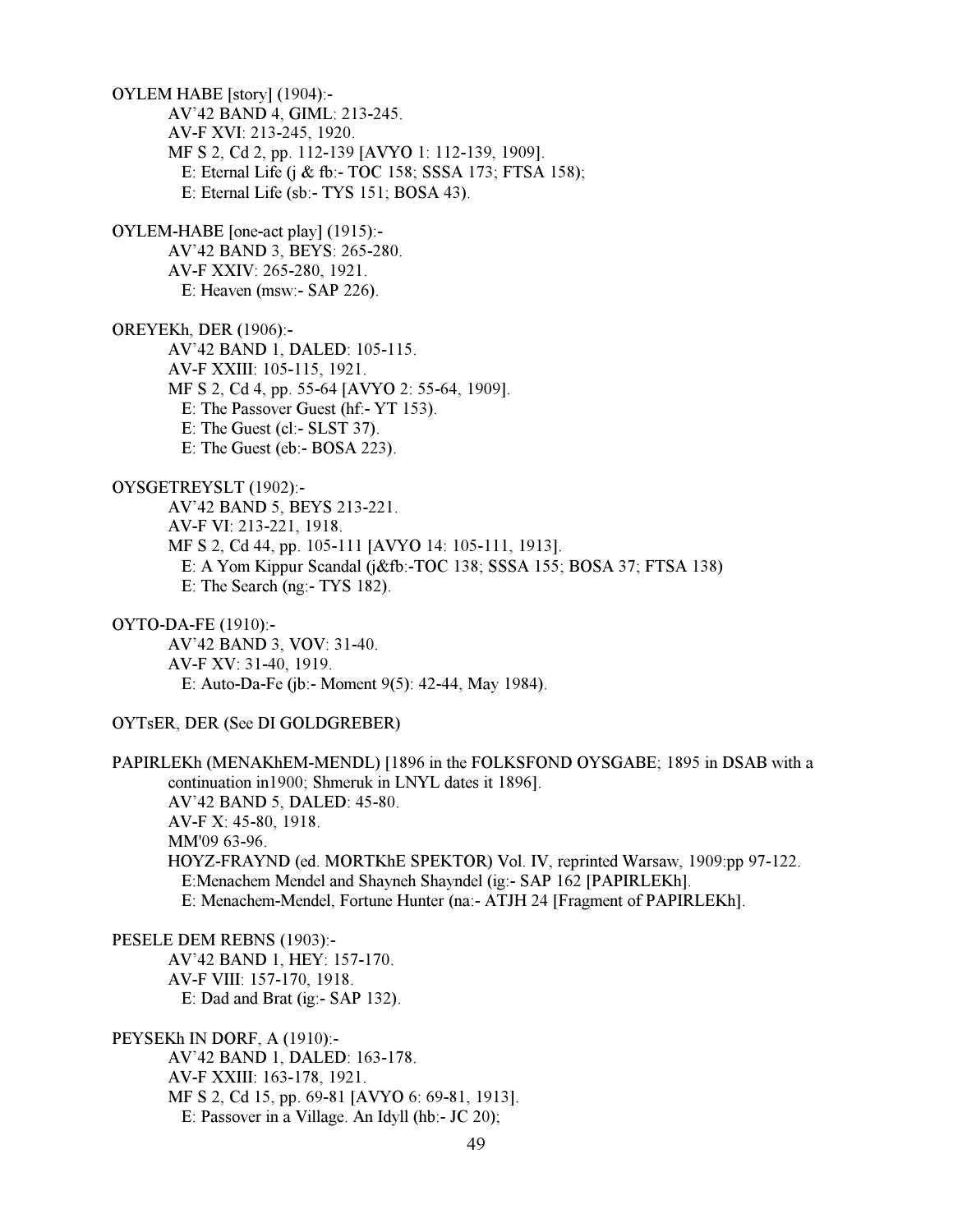E: A Country Passover (j & fb:- TOC 336; SSSA 339; FTSA 336).

PEYSEKh MIT A KAL-VOKhOYMER (1912):- AV'42 BAND 1, DALED: 181-184. AV-F XXIII: 181-184, 1921.

PEYSEKhIKE EKSPROPRIATsYE, A (1908):- AV'42 BAND 4, BEYS: 143-153. AV-F XIII: 143-153, 1918. MF S 2, Cd 44, pp. 179-188 [AVYO 14: 179-188, 1913]. E: The Passover Expropriation (fb:- TD 273; FTSA 661); E: A Passover Expropriation (nh:- BOSA 122).

POR VERTER VEGN UNDZER BAL-MELOKhE, A [Pseudonym, A BAKANTER] (1889):- MF S 55, Cd 12, pp. 103-111 [DYF 2: 103-111, 1889; This is part of VISNShAFTLEKhE which begins a second page 1 (?) ]. FEL 11-20.

PORFOLK, DOS [Same as DOS PORFOLK OYF PEYSEKh] (1909):- AV'42 BAND 1, HEY: 129-153. AV-F VIII: 129-153, 1918. MF S 2, Cd 41, pp. 151-172 [AVYO 13: 151-172, 1913]. MF S 44 [YONTEF BIBLYOTEK 2, Odessa, (1909)]. E: The Pair (sk:- TYS 192; SSSA 12).

PROGRES SIVILIZATsYE (1892):- MF S 4, Cd 9, pp. 270-278 [AV'48-Moscow 2: 270-278]. MF 57 [KMYF, Column 3].

PURIM (1900):-

 AV'42 BAND 5, ALEF: 211-220. AV-F II: 211-220, 1917.

PURIM KOYLETSh, DER (1904):- MF S 56 [St. Petersburg, 1904].

R' SENDER BLANK UN ZAYN FULGEShETsTE FAMILIE (1888):- (see also SENDER BLANK UN ZAYN GEZINDL) MF S 53, Cd 1-2 [St. Petersburg, 1888].

ROBTShIK; A YIDIShER HUNT (1901):- AV'42 BAND 1, HEY: 79-94.

AV-F VIII: 79-94, 1918.

MF S 1, Cd 5, pp. 109-125 [AV'03-Warsaw 2: 109-125].

E: Rabchik (na:- ATJH 489);

E: Rabchik, a Jewish Dog (lw:- YSON 18).

# REGISTER VEGN ALE ZhARGONIShE BIKhER VOS ZENEN OPGEDRUKT GEVORN INEM YOR 5648 [Pseudonym, SALOMON ESBIKhER] (1888):-

MF S 55, Cd 5-6, pp. 469-473 [DYF 1: 469-473, 1888].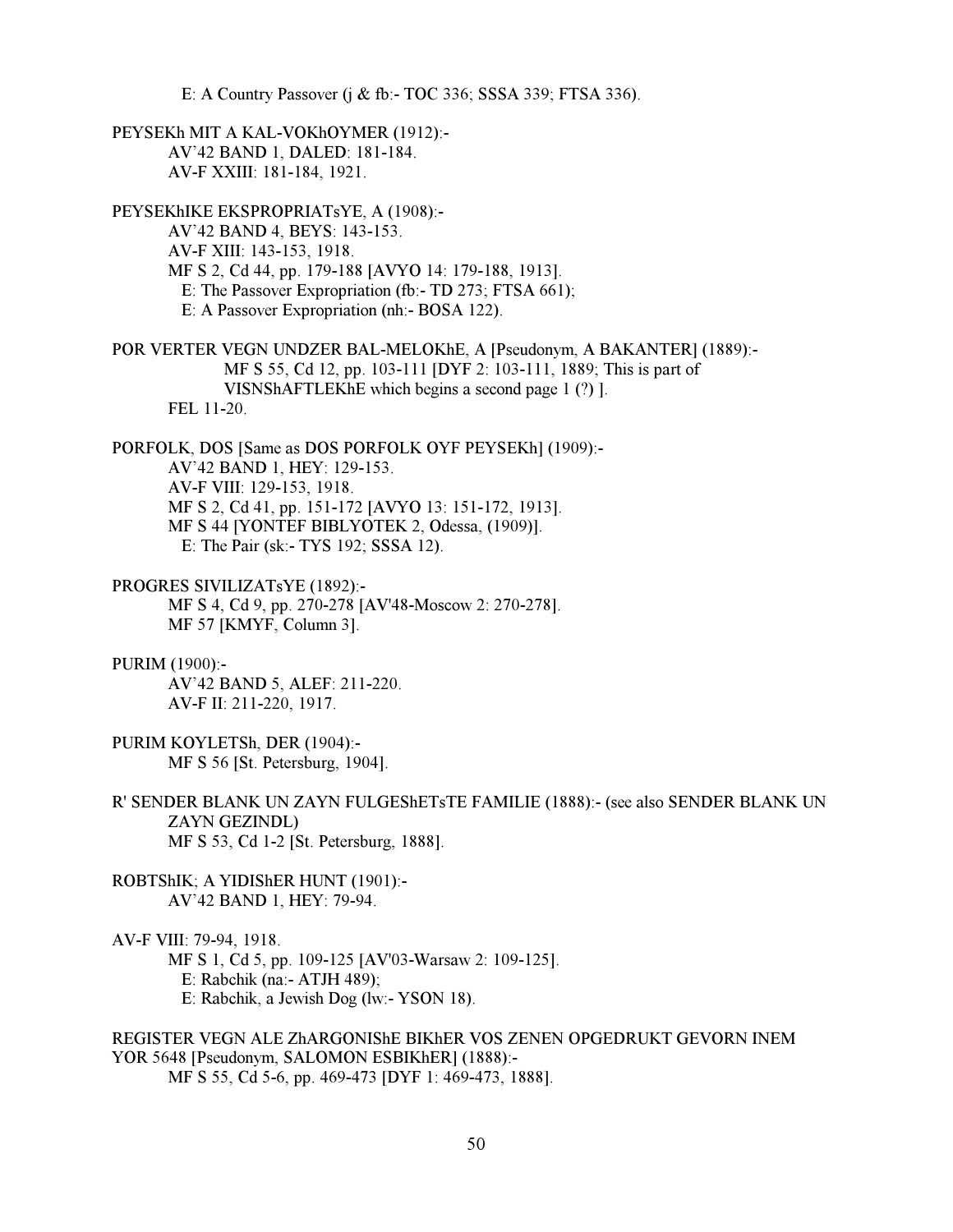REVOLUTsYE FUN YENER ZAYT SAMBATYON, DI (1906):- MF S 2, Cd 8-9, pp. 185-202 [AVYO 3: 185-202, 1909].

ROYTE YIDLEKh, DI (1900):-

 AV'42 BAND 3, HEY: 9-67. [FOTOGRAFYE FUN SHOLEM-ALEYKhEM'S KSAV-YAD 255]

 AV-F III: 9-67, 1917. [FOTOGRAFYE FUN SHOLEM-ALEYKhEM'S KSAV-YAD 255] MF S 2, Cd 40, pp. 55-82 [AVYO 13: 55-82, 1913].

OVBYL 133-144 (a segment).

E: The Little Redheaded Jews (cl:- SLST 191).

E: The Red Little Jews (jl  $\&$  msc:- WDJ 90).

RUF MIKh KNAKNISL [Simultaneously published in a New York paper entitled ZIKh GEBITN MIT DI YOYTsRES] (1911):- AV'42 BAND 5, HEY: 275-282

AV-F XXVIII: 275-282, 1923.

MF S 2, Cd 22, pp. 241-247 [AVYO 8: 241-247, 1911].

E: Go Climb a Tree If You Don't Like It (hh:- TDRS 269);

E: Sticks and Stones May Break My Bones (cl:- OCT 168).

RUSIShE KRITIK VEGN YUDIShN ZhARGON, DI [Pseudonym, ESTER] (1888):- MF S 55, Cd 5, pp. 454-458 [DYF 1: 454-458, 1888].

S'A LIGN (1906):-

 AV'42 BAND 3, DALED: 155-161. AV-F XXI: 155-161, 1921. MF S 2, Cd 6, pp. 251-258 [AVYO 2: 251-258, 1909]. E: It's a Lie (aar:- SAP 146); E: It's a Lie! (cl:- SLST 147).

SEDER, DER [A BILD] (1906):-

 AV'42 BAND 1, GIML: 135-137. AV-F XXII: 135-137, 1921.

SENDER BLANK UN ZAYN GEZINDL (1887):- (see also R' SENDER BLANK UN ZAYN FULGEShETsTE FAMILIE) AV'42 BAND 2, ALEF: 9-119. AV-F XI: 9-119, 1918. MF S 1, Cd 5-6, pp. 157-267 [AV'03-Warsaw 2: 157-267]. MF S 4, Cd 8-9, pp. 109-201 [AV'48-Moscow 2: 109-201].

ShALEKhMONES (1908):-

 MF S 3, Cd 3, pp. 287-293 [FB 287-293]. E: Sweets for Purim (lf:- Moment, 11(3): 56-57, 1986).

ShALEKh-MONES; A BILD (1916):-

 AV'42 BAND 1, DALED: 195-198. [Content is taken from part of PURIM (1900). This piece bears no relationship to ShALEKhMONES of 1908.] AV-F XXIII: 195-198, 1921. [See above.] E: Purim Sweet-Platters (cl:- OCT 269).

ShAT, MIR FORN KEYN AMERIKE (see MOTL PEYSE DEM KhAZNS, ERShTER TEYL)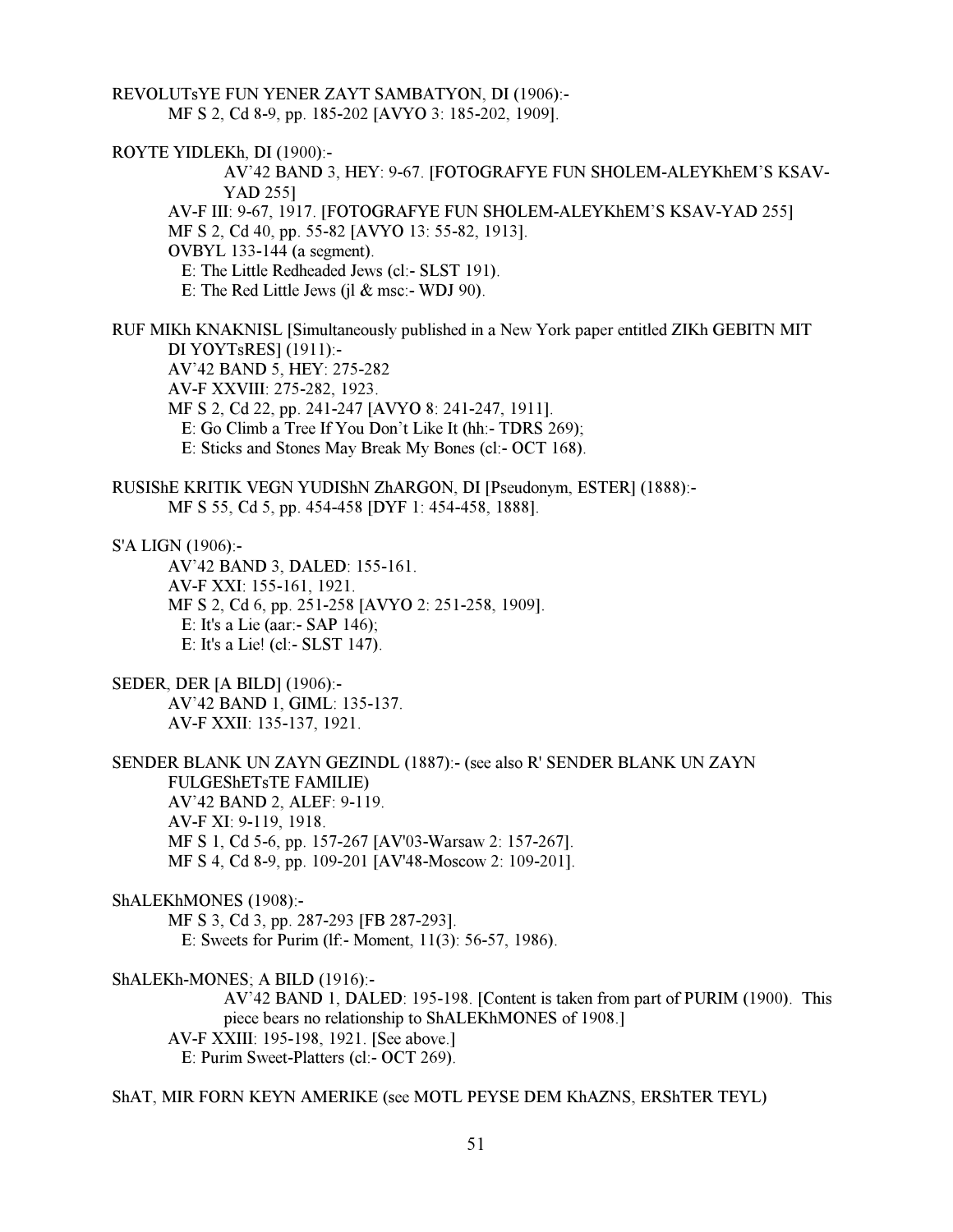ShIR-HAShIRIM (1909-1911):- (see also BLETLEKh ShIR-HAShIRIM)

AV'42 BAND 5, ALEF: 9-74.

AV-F II: 9-74, 1917.

Subsections:

 BUZI: 9-20. MIR RAYSN GRINS: 21-30.

IN DER DOZIKER NAKhT: 31-53.

ShABES NOKh ShVUES: 54-74.

 Separate segments have been translated by various authors. The translated page numbers of the Yiddish Version in AV-F II: are given in brackets:

E: A Page from the "Song of Songs" (hb:- JC 9)  $[9-20]$ 

E: A Page from the Song of Songs (j & fb:- TOC 42; SSSA 66; TYS 421; FTSA 42) [21-30]

- E: Another Page from the "Song of Songs" (hb:- JC 89) [21-30]
- E: Another Page from the Song of Songs (fb:- TD 46; FTSA 434) [21-30]
- E: This Night (hb:- JC 241) [31-53]
- E: Pages from the Song of Songs: This Night (cl:- SLST 47) [31-53]
- E: Final Pages from the Song of Songs (cl:- OCT 35) [54-74]

ShLIM-ShLIMMAZL (1901) [See MENAKhEM-MENDL, 1909]:- AV'42 BAND 5, DALED: 207-219. AV-F X: 207-219, 1918. MM'09 197-210.

- ShLOF ALEKSE (1905, 1908):- MF S 4, Cd 9, p. 280 [AV'48-Moscow 2: 280].
- ShLOF, MAYN KIND [Pseudonym, ShULAMIS] (1892):- MF S 57 [KMYF, Column 25-26]. MM'09 211-212. E: Sleep My Child (editors:- TGCYW 90)
- ShMUEL ShMELKIS UN ZAYN YUBILEUM (1908):- AV'42 BAND 4, ALEF: 203-237. AV-F I: 203-237, 1917.
- ShMUELIK (1905):- MF S 2, Cd 3, pp. 211-217 [AVYO 1: 211-217, 1909].
- ShOLEM-ALEYKhEM! (1902):- AV'42 BAND 3, VOV: 9-17. AV-F XV: 9-17, 1919.

ShOMERS MIShPET (1888):- SH ? (6): 163-174, 1972. SH ? (7): 167-177, 1972. MF S 54, Cd 1-2 [Berdichev, 1888].

ShOYN EYN MOL A SUKE! [earlier, ShOYN EYN MOL MOYShE! See also DI SUKE] (1903):- AV'42 BAND 1, VOV: 137-150. AV-F IX: 137-150, 1918. E: The Tabernacle (hb:- JC 106); E: Really a Sukkah! (as:- HTSA 3).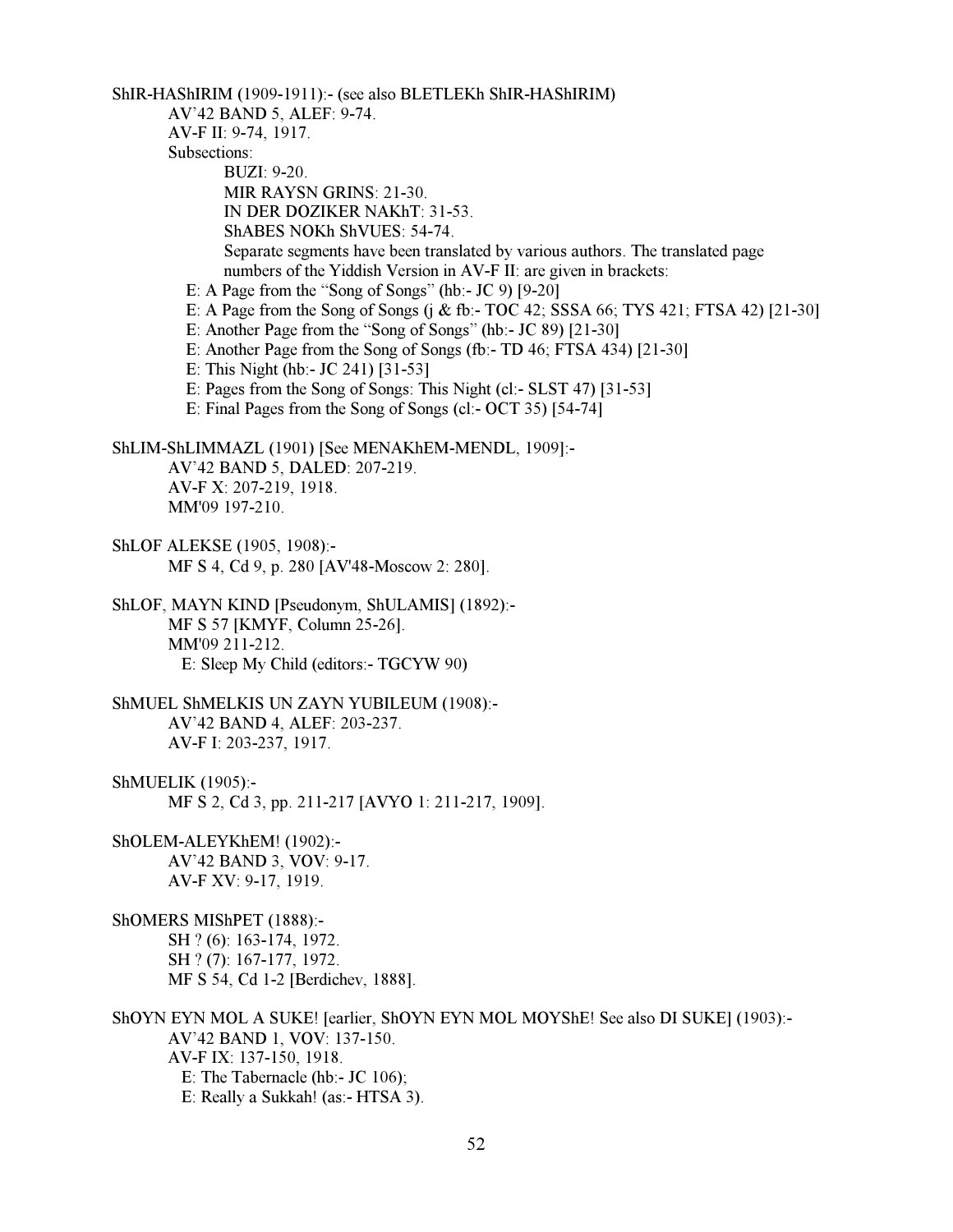ShPRINTsE (1907):- AV'42 BAND 5, GIML: 143-163. AV-F V: 143-163, 1918. MF S 2, Cd 3, pp. 231-248 [ AVYO 1: 231-248, 1909]. MF S 2, Cd 19, pp. 115-130 [AVYO 7: 115-130, 19-?]. TDM 141-163. E: A Match for Shprintzeh (ig:- SAP 93); E: Schprintze (fb:- TD 145; FTSA 533). E: Shprintze (hh:- TDRS 82; mk:- TGCYW 320-336). ShRAGE (1911):- AV'42 BAND 3, BEYS: 239-261. AV-F XXIV: 239-261, 1921. ShTOT FUN DI KLEYNE MENTShELEKh, DI (1901) (same as DI ShTOT KASRILEVKE):- AV'42 BAND 5, BEYS 9-17. AV-F VI: 9-17, 1918. E: The Town of the Little People (j & fb:- TOC 1; SSSA 28; FTSA 1); E: The Town of Tiny Folk (ig:- SAP 154). ShTOT KASRILEVKE, DI (1901) [same as DI ShTOT FUN DI KLEYNE MENTShELEKh] (1901):- MF S 1, Cd 7, pp. 83-88 [AV'03-Warsaw 3: 83-88]. ShVER TsU ZAYN A YID [Dramatization based on DER BLUTIKER ShPAS] (1914):- AV'42 BAND 3, GIML: 9-164. AV-F XXV: 9-164, 1923. E: It's Hard to be a Jew (msw:- SAP 235). SIMKhES-TOYRE (1903):- AV'42 BAND 1, GIML: 95-104. AV-F XXII: 95-104, 1921. STANTsYE BARANOVITSh (1909):- AV'42 BAND 5, HEY: 41-59. AV-F XXVIII: 41-59, 1923. MF S 2, Cd 20, pp. 39-53 [AVYO 8: 39-53, 1911]. E: Baranovich Station (hh:- TDRS 152); E: The Station at Baranovitch (cl:- OCT 193); E: Station Baranovich (rb:- BOSA 61). STANTsYE MAZEPEVKE (1894):- MF S 3, Cd 1-2, pp. 91-98 [FB 91-98]. FEL 21-26. HOYZ-FRAYND (ed. MORTKhE SPEKTOR) Vol. III, reprinted Warsaw, 1909: 157-162. STEMPENYU [A 1905 dramatization remains unpublished] (1888):- AV'42 BAND 2, ALEF: 123-254. AV-F XI: 123-254, 1918. MF S 1, Cd 9-10, pp. 2-131 [AV'03-Warsaw 4: 2-131]. MF S 4, Cd 11-12, pp. 5-113 [AV'48-Moscow 3: 5-113]. MF S 55, Cd 6-7, pp. 1-104 [DYF 1: (Suppl.) 1-104, 1888]. E: Stempeniu (jn:- TS, pp. 287-375; TGCYW 97)

E: Stempenyu (hb:- ST).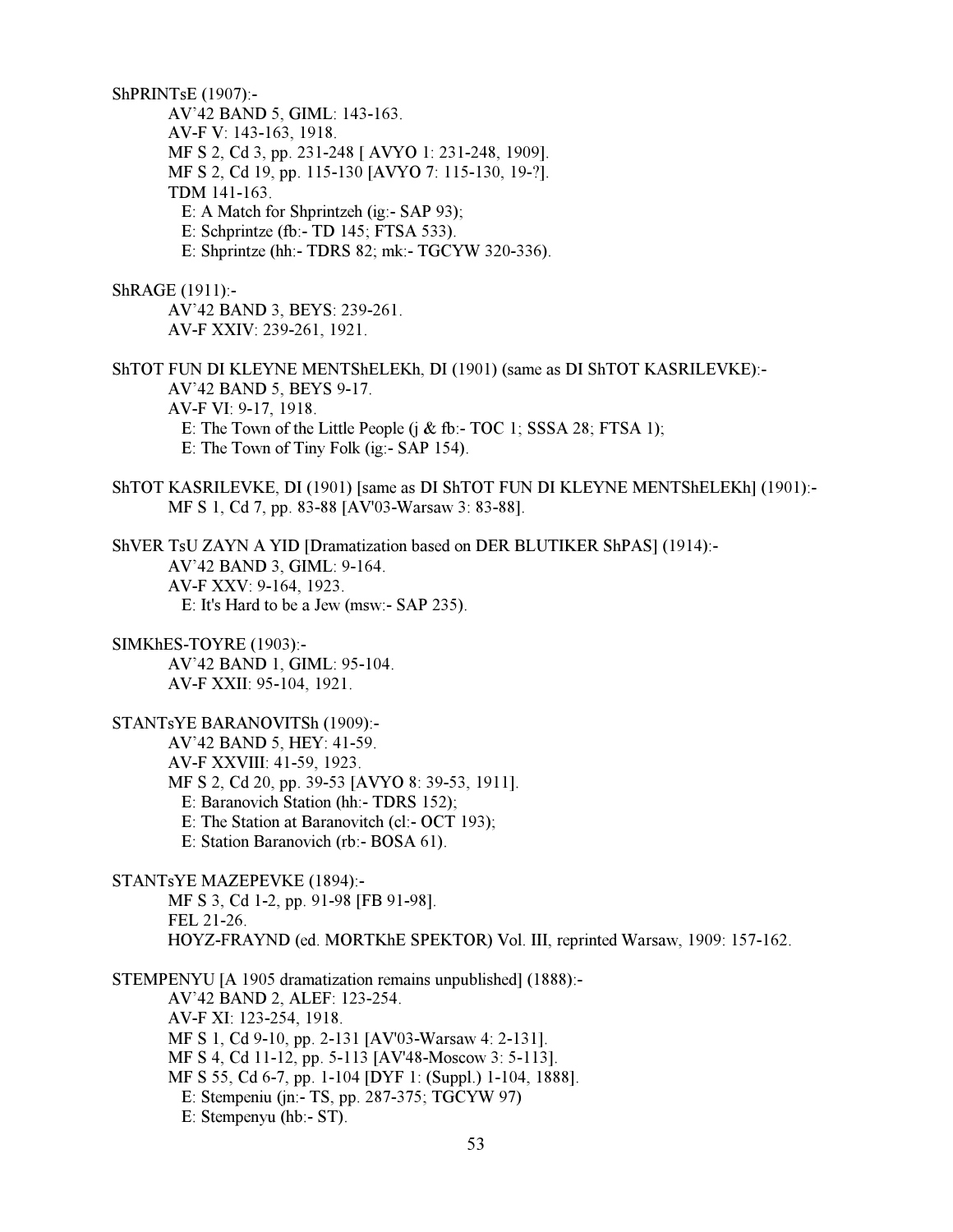SUKE, DI [See also ShOYN EYN MOL A SUKE] (1903):- MF S 2, Cd 16, pp. 163-174 [AVYO 6: 162-174, 1913]. TALES-KOTN, DER (1910):- AV'42 BAND 5, HEY: 141-151. AV-F XXVIII: 141-151, 1923. MF S 2, Cd 21, pp. 127-135 [AVYO 8: 127-135, 1911]. E: Ritual Fringes (cl:- OCT 226); E: The Tallis Koton (hh:- TDRS 199). TAYBELE [earlier, NATAShA] (1884):- AV'42 BAND 2, BEYS: 9-58. AV-F XX: 9-58, 1920. MF S 4, Cd 3, pp. 195-232 [AV'48-Moscow 1: 195-232]. TEPL, DOS (1901):- AV'42 BAND 3, DALED: 9-25. AV-F XXI: 9-25, 1921. MF S 2, Cd 41, pp. 103-116 [AVYO 13: 103-116, 1913]. MF S 29 [BFA, Warsaw, 1905, No. 7]. SAOV 195-214. E: The Little Pot (fb:- TD 180; FTSA 568); E: The Pot (bi:- TBT 118); E: The Pot (sbe:- BOSA 71). TEVYE DER MILKhIKER (1894):- [The first TEVYE story; revised 1903 as DOS GROYSE GEVINS] MF S 28 [HOYZFRAYND 4; Warsaw, 1895]. TEVYE DER MILKhIKER [The stage adaptation] (1915):- AV'42 BAND 3, GIML: 167-235. AV-F XXV: 167-235, 1923. TEVYE FORT KEYN ERETs-YISROEL (1909):- AV'42 BAND 5, GIML: 167-195. AV-F V: 167-195, 1918. MF S 2, Cd 19, pp. 138-155 [AVYO 7: 138-155, 19-?]. TDM 163-194. E: Tevye Goes to Palestine (fb:- TD 203; FTSA 591; mk:- TGCYW 337-359). E: Tevye Leaves for the Land of Israel (hh:- TDRS 97). TsAR BALEY-KhAYIM (1903):- AV'42 BAND 1, HEY: 193-200. AV-F VIII: 193-200, 1918. MF S 2, Cd 16, pp. 150-159 [AVYO 6: 150-159, 1913]. E: A Pity for the Living (hb:- JC 99); E: Pity for Living Creatures (cl:- SLST 101). TsENTER, DER (1910):- AV'42 BAND 5, HEY: 285-291.

 AV-F XXVIII: 285-291, 1923. MF S 2, Cd 22, pp. 251-254 [AVYO 8: 251-254, 1911]. E: The Tenth Man (cl:- SLST 153; hh:- TDRS 274).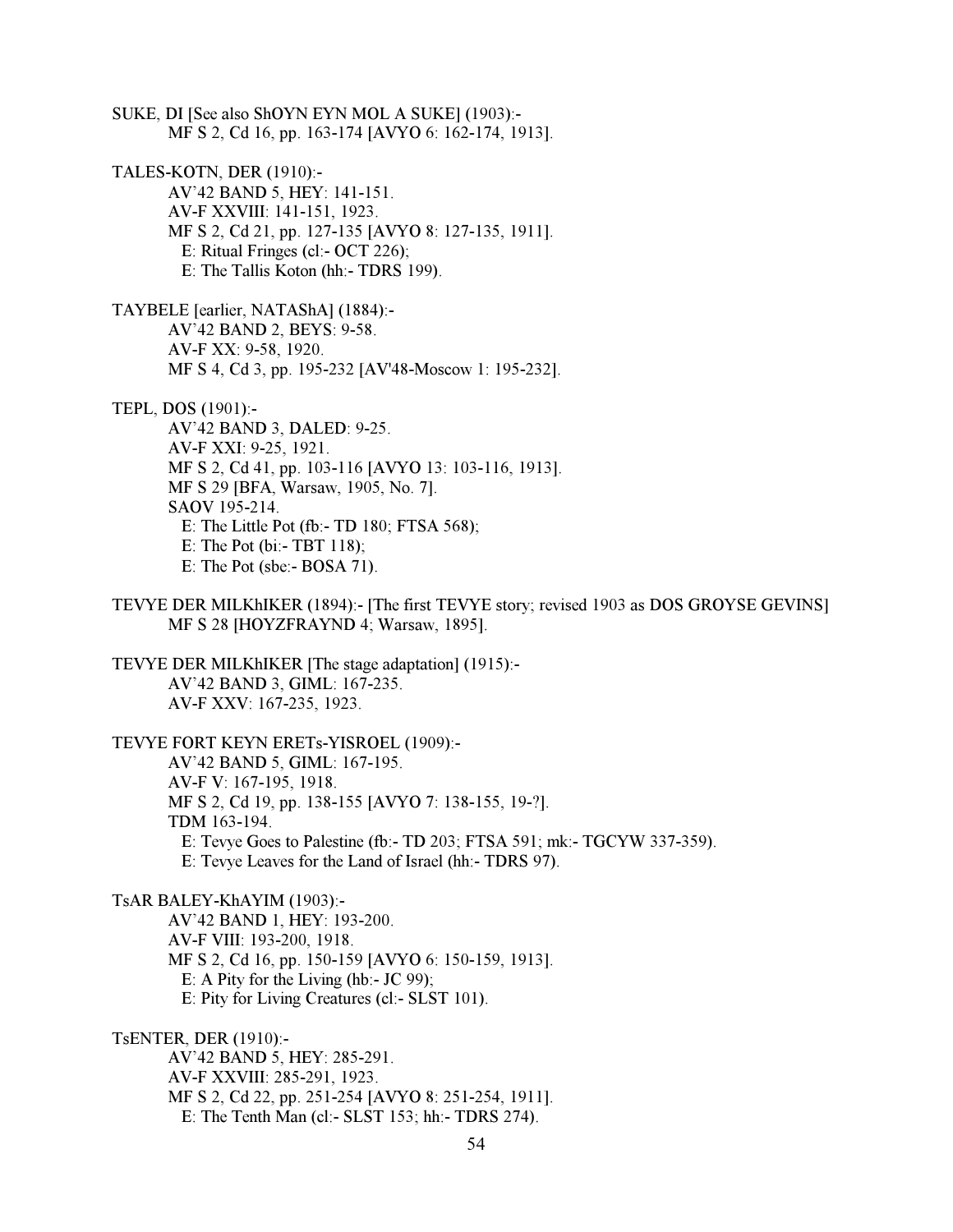TsEZEYT UN TsEShPREYT (Evolved through several forms, 1903-1906]:- AV'42 BAND 3, ALEF: 43-97. AV-F IV:- 43-97, 1917. MF S 51 [BFA, Warsaw, 1906].

TShUVE FUN DI GEHERTE REDAKTsYE, A (1887):- MF S 4, Cd 6, pp. 512-514 [AV'48-Moscow 1: 512-514].

TsU DER SUDE (1906):- AV'42 BAND 1, DALED: 91-102. AV-F XXIII: 91-102, 1921. MF S 2, Cd 2, pp. 167-178 [AVYO 1: 167-178, 1909]. E: The Purim Feast (fb:- TD 239; FTSA 627).

TsU DER "TOYB" (1894):- FEL 27-33.

TsU DER TsVEYTER OYFLAGE (1909) [Introduction to the 1909 MENAKhEM-MENDL letters]:- AV'42 BAND 5, DALED: I-II. AV-F X: I-II, 1918.

TsU DI LEZER (StY LEYENERS) [Introduction to AYZNBAHN GEShIKHTES] (1911):- AV'42 BAND 5, HEY: 7-8. AV-F XXVIII: 7-8, 1923. MF S 2, Cd 20, pp. 9-10 [AVYO 8: 9-10, 1911]. E: To the Reader (hh:- TDRS 135).

TsU MAYN BIOGRAFYE (1903):- AV'42 BAND 2, VOV: 273-281. AV-F XXVII: 273-281, 1923. E: Life of a Humorist (tk:- MMP 243).

TsU UNDZER POET (1884):- MF S 4, Cd p. 255 [AV'48-Moscow 2: 255]. TsU UNDZERE ShVESTER IN TsION [Dedicated to his four daughters] (1898):- MF S 49 [Warsaw, 1898]. OVBYL 119-132. E: To Our Sisters in Zion (jl & msc:- WDJ 83).

TsUGENUMEN (1909):-

 AV'42 BAND 5, HEY: 63-68. AV-F XXVIII: 63-68, 1923. MF S 2, Cd 20, pp. 57-61 [AVYO 8: 57-61, 1911]. E: Accepted (unnamed translator:- International Literature, Moscow, February, 1939); E: Eighteen from Pereschepena (hh:- TDRS 163).

TsUM NAYEM YOR (1884):- MF S 4, Cd 9, p. 265 [AV'48-Moscow 2: 265].

TsVEY ANTISEMITN (1905):- AV'42 BAND 4, DALED: 151-1161. AV-F XVII: 151-161, 1920.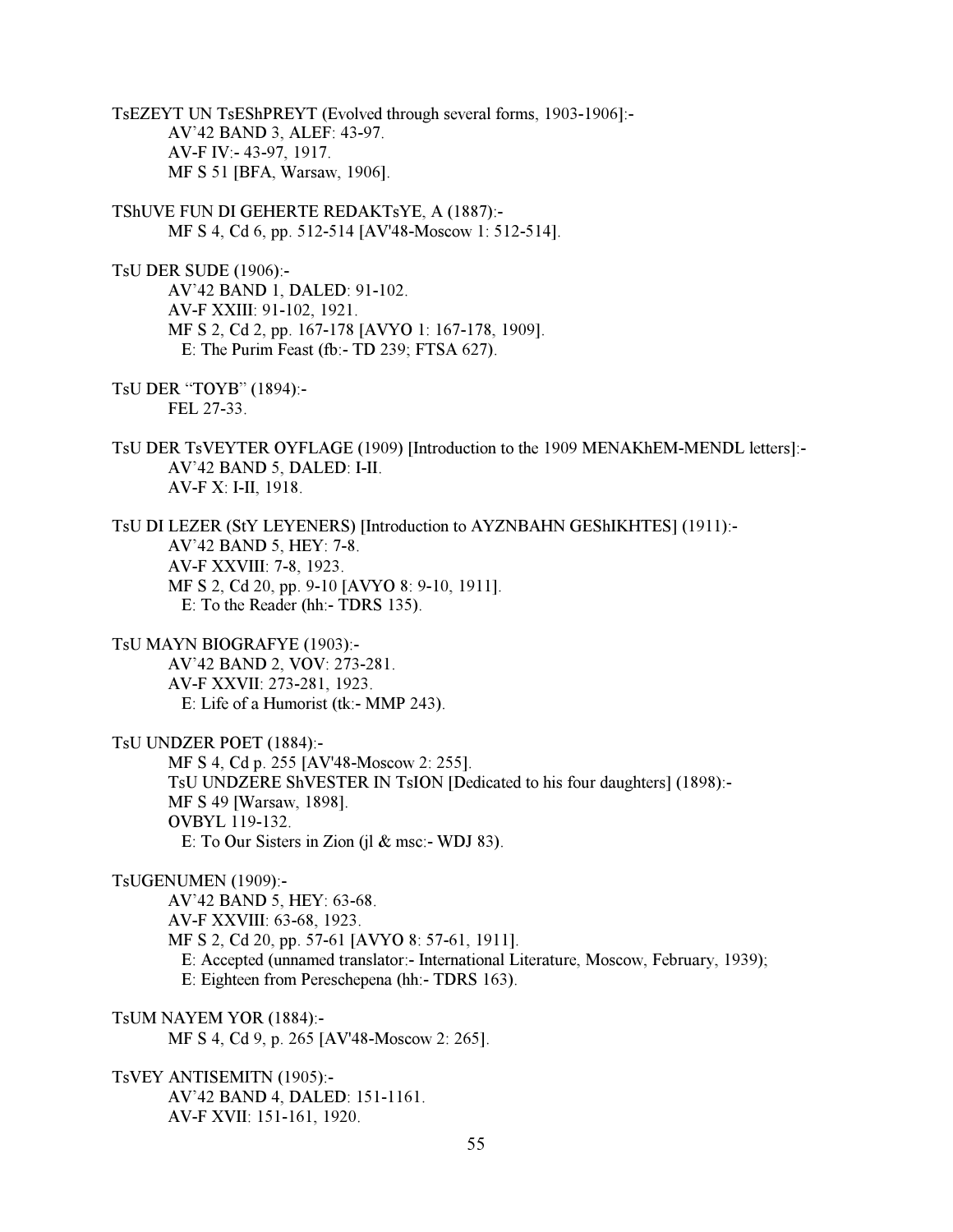MF S 2, Cd 9, pp. 203-213 [AVYO 3: 203-213, 1909]. E: Two Antisemites (cl:- OCT 206); E: Two Anti-Semites (mw:- BOSA 115). TsVEY ShALEKh-MONESN (1902):- AV'42 BAND 5, BEYS 87-103. AV-F VI: 87-103, 1918. MF S 1, Cd 8, pp. 135-149 [AV'03-Warsaw 3: 135-149]. E: Two Shalachmones, or A Purim Scandal (fb:- TD 192; FTSA 580). TsVEY ShTEYNER (1883):- MF S 3, Cd 1, pp. 11-36 [FB 11-36]. MF S 4, Cd 1, pp. 29-49 [AV'48-Moscow 1: 29-49]. SH 24 (3): 23-33, 1984.

TsVEY TOYTE (1909):- AV'42 BAND 4, BEYS: 181-199. AV-F XIII: 181-199, 1918. MF S 2, Cd 45, pp. 259-275 [AVYO 14: 259-275, 1913]. MF S 50 [Odessa, (1909)] E: Two Dead Men (j & fb:- TOC 51; SSSA 74; FTSA 51).

TsVIShN MEYSIM (?):- MF S 3, Cd 4, pp. 318-323 [FB 318-323].

TsVOE FUN ShOLEM-ALEYKHEM, DI (1915):- AV'42 BAND 2, VOV: 285-289. AV-F XXVII: 285-289. E: Last Will and Testament of Sholem-Aleykhem, The (editors:- TGCYW 481-484).

UGANDIADA (1905):- OVBYL 235-242. FEL 129-137. E: Ugandaade (jl & msc:- WDJ 154).

UNDZER KhAVER PINYE (see MOTL PEYSE DEM KhAZNS, ERShTER TEYL)

UNDZERE GABOYIM (1905):- MF S 4, Cd 9, p. 282 [AV'48-Moscow 2: 282].

VASERShTUB, DI [1st version, chapter 1, MOTL PEYSE DEM KhAZNS, TsVEYTER TEYL] (1914):- AV'42 BAND I, BEYS, 211-228. AV-F XIX: 211-228, 1920.

VAYIVREKh (1905):- (see also KAPORES) MF S 25 [BFA, Warsaw, 1905, No. 39].

VAYSE KAPORE, A (1904):- AV-F XXI: 47-54, 1921. MF S 2, Cd 43, pp. 67-73 [AVYO 14: 67-73, 1913]. E: A White Bird (cl:- OCT 161).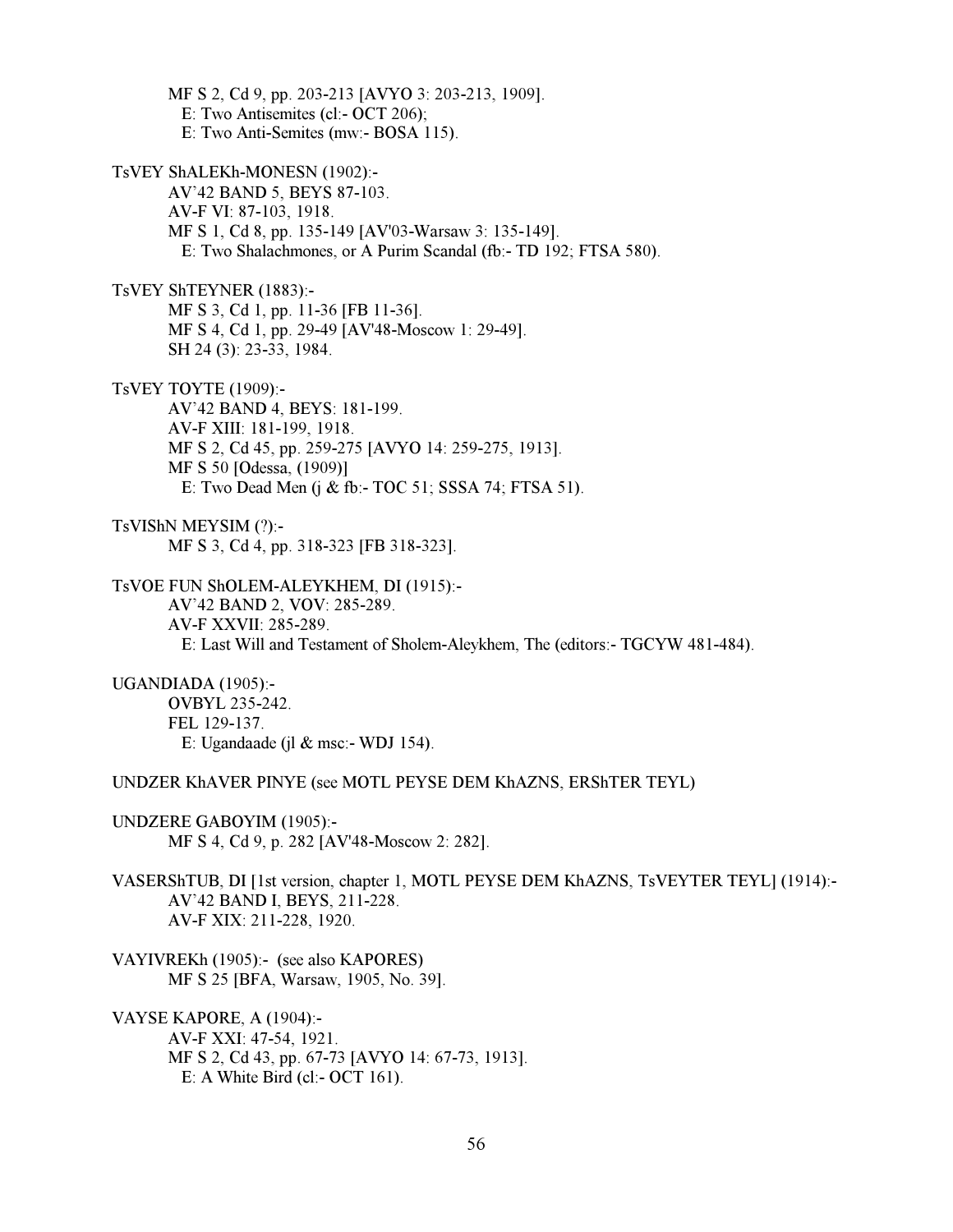VEGN FRIShMAN'S YUBILEUM (1913):- AV'42 BAND 3, VOV: 81-87. AV-F XV: 81-87, 1919.

VAKhALAKLAKES [Originally, MIR HOBN A ShTARKN GOT] (1914-1916):- AV'42 BAND 5, GIML: 223-230. AV-F V: 223-230, 1918. TDM E: Tevye Reads the Psalms (cl:- OCT 27).

VELT GEYT TsURIK, DI (1913):- AV'42 BAND 1, DALED: 187-191. AV-F XXIII: 187-191, 1921.

- VELT RAYZE, DI [Part 1 of 3: revised as DER ERShTER AROYSFOR] (1886):- MF S 4, Cd 3-4, pp. 281-342 [AV'48-Moscow 1: 281-342]. MF S 26, Cd 1 [St. Petersburg, 1886].
- VELT RAYZE, DI [Parts 2 & 3, DI BESTE YORN: basis of MAYN ERShTER ROMAN](1887):- MF S 26, Cd 2-3 [St. Petersburg, 1887].

VELVL GAMBETA (1903):- AV'42, BAND 4, ALEF: 241-255. AV-F I: 241-255, 1917. E: Velvel Gambeta (cl:- SLST 169).

VEN IKh BIN ROYTShILD (1902):-

 AV'42 BAND 5, BEYS 129-133. AV-F VI: 129-133, 1918. MF S 1, Cd 8, pp. 169-172 [AV'03-Warsaw 3: 169-172]. SAOV 76-81. E: If I Were Rothschild (msp:- SAP 153); E: If I Were Rothschild (fb:- TD 16; BOSA 129; FTSA 404); E: If I Were Rothschild (bi:- TBT 113).

VER BIN IKh? ODER TsVEY KUNI LEMLS (1904):- MF S 3, Cd 3, pp. 242-246 [FB 242-246]. FEL 115-118.

VER VEYST? (1903):- MF S 3, Cd 2, pp. 110-190 [FB 110-190].

VI AZOY HOT ZIKh DER MENTSh OYSGELERNT MAKhN FUN PAPIR ShMATES [Pseudonym, DR. SOLOMONIS RABINUS] (1892):- MF S 57 [KMYF Column 34].

- VI ShEYN IZ DER BOYM! (1910):- AV'42 BAND 3, VOV: 21-28. AV-F XV: 21-28, 1919.
- VIBORES, DI [used pseudonym, ShOLEM-ALEYKhEM for first time] (1883):- MF S 3, Cd 1, pp. 37-41 [FB 37-41]. MF S 4, Cd 1, pp. 50-53 [AV'48-Moscow 1: 50-53].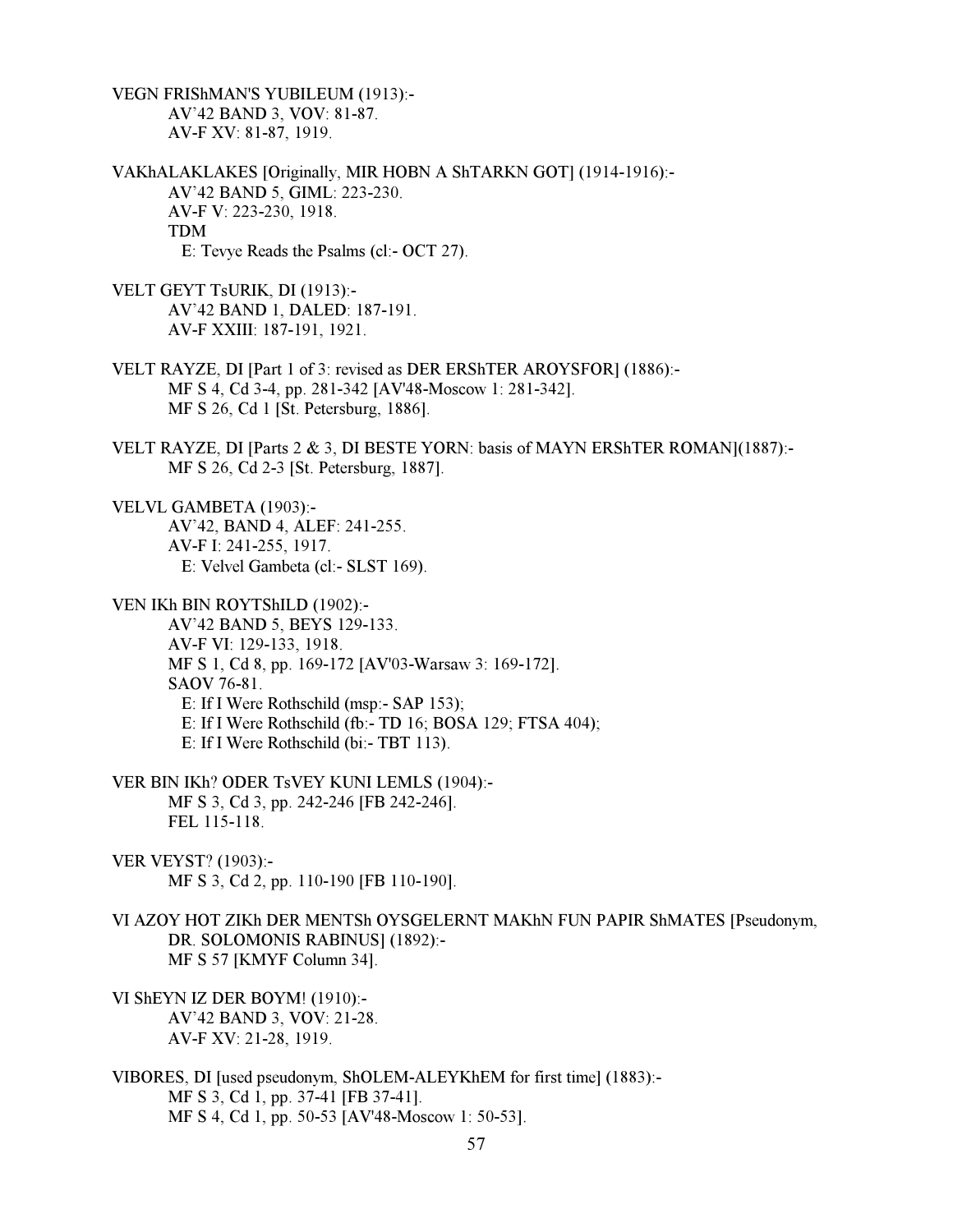E: The Election (lf:- TGCYW 77-80).

"VIGRIShNE BILYET," A (1902):- AV'42 BAND 4, DALED: 9-50. AV-F XVII: 9-50, 1920. MF S 2, Cd 4, pp. 1-35 [AVYO 2: 1-35, 1909]. E: The Lottery Ticket [abridged] (j & fb:-TOC 347; SSSA 350; FTSA 347)

VINTER (See LIDER FUNEM KhEYDER: VINTER) [DI YUDIShE FOLKS-BIBLYOTEK, 1]  $(1888):$ 

MF S 4, Cd 9, p. 268 [AV'48-Moscow 2: 268].

VOKh MIT Y.-L. PERETs, A (1915):- AV'42 BAND 3, VOV: 71-78. AV-F XV: 71-78, 1919.

VORT FAR A VORT, A (1915):-

 AV'42 BAND 4, ALEF: 147-168. AV-F I: 147-168, 1917. SAOV 266-292. E: Tit for Tat (j & fb:- TOC 200; SSSA 212; FTSA 200); E: What Kind of Rabbi We Have (j & fb:- BBJH 202 [excerpt]); E: Tit for Tat (ig:- SAP 148).

VOS IZ KhANIKE? (1901):- AV'42 BAND 5, ALEF: 187-208. AV-F II: 187-208, 1917. MF S 2, Cd 2, pp. 157-166 [AVYO 1: 157-166, 1909].

VOS TUT MEN? [Features MENAKhEM-MENDL] (1900):- MM'13, pp. 13-22. SH 9: 73-78, 1969.

VOS VET ZAYN FUN MIR? (see MOTL PEYSE DEM KhAZNS)

VOS ZOL MEN PEYSEKh ESN? (1904):- FEL 102-104.

YAKNEHOZ [Features MENAKhEM-MENDL] (1894):- AV'42 BAND 3, BEYS: 31-133. AV-F XXIV: 31-133, 1921. MF S 31, Cd 1-2 [Kiev, 1894].

YEDER FAR UNDZ (1905):-

 MF S 2, Cd 5, pp. 103-110 [AVYO 2: 103-110, 1909]. E: Everybody's For Us (lf:- Moment 10(10): 42, November 1985)

YIDIShE GAZETN UN ZhURNALN (1903):- FEL 54-59.

YIDIShE TOKhTER, A (1884):- MF S 4, Cd 9, p. 260 [AV'48-Moscow 2: 260].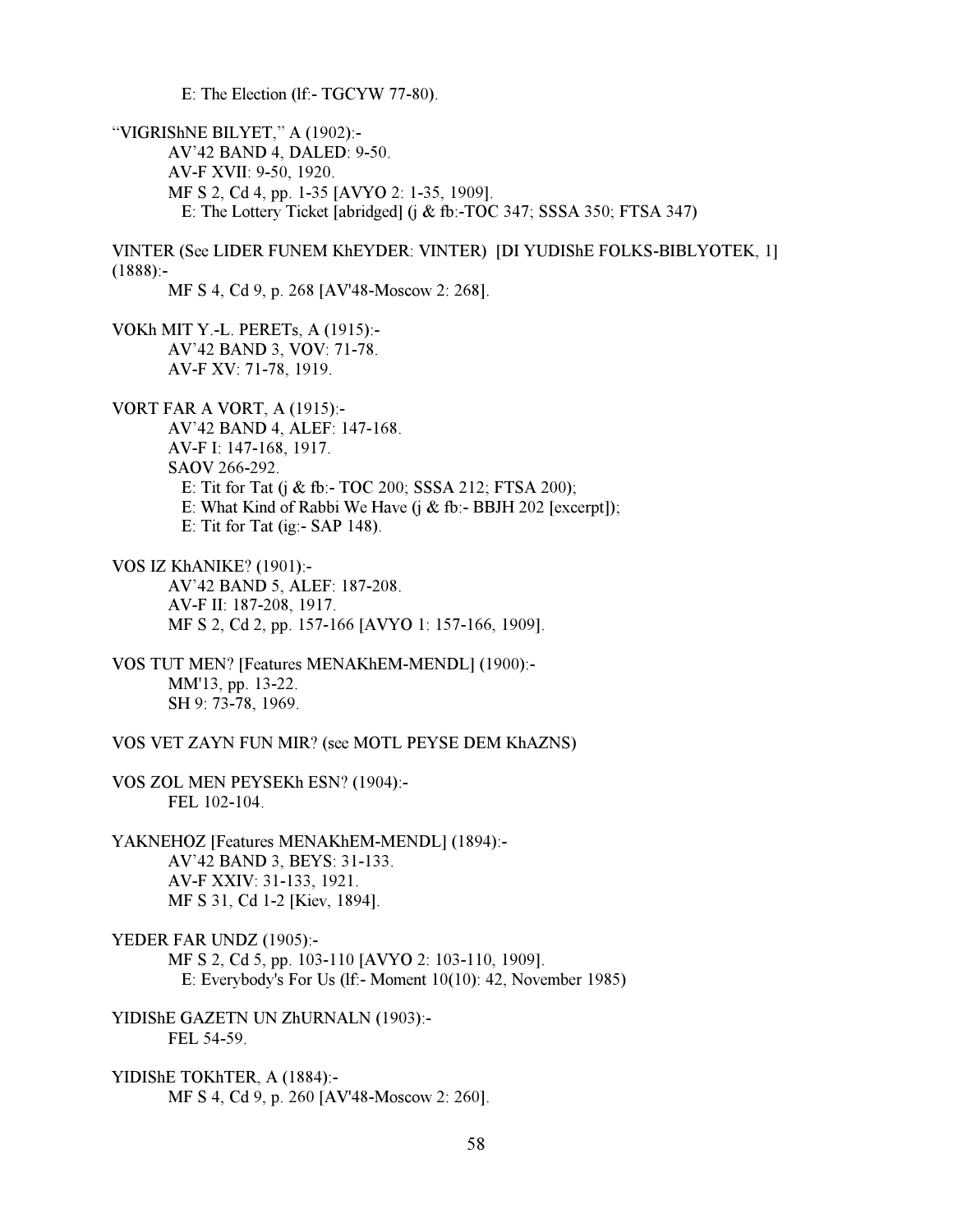YIDIShE TShINOVNIKES (1884):- MF S 4, Cd 9, p. 262 [AV'48-Moscow 2: 262]. YIDIShER KONGRES IN BAZL, DER (1897):- MF S 30 [Warsaw, 1897]. OVBYL 40-63 E: The Jewish Congress in Basel (il  $&$  msc:- WDJ 35). YUNGSTER FUN DI MLOKhIM, DER (1904):- AV'42 BAND 1, HEY: 227-245. AV-F VIII: 227-245, 1918. MF S 2, Cd 4, pp. 37-53 [AVYO 2: 37-53, 1909]. E: The Littlest of Kings (fb:- TD 114; FTSA 502). YONTEFDIKER TsIMES, DER (1904):- AV'42 BAND 3, DALED: 57-63. AV-F XXI: 57-63, 1921. MF S 2, Cd 44, pp. 115-120 [AVYO 14: 115-120, 1913]. YORShIM, DI [Originally, AN EYGENE ShTOT] (1902):- AV'42 BAND 5, BEYS 137-154. AV-F VI: 137-154, 1918. MF S 2, Cd 2, pp. 141-156 [AVYO 1: 141-156, 1909]. E: The Inheritors (j  $\&$  fb:- TOC 8; SSSA 35; FTSA 8). YOYSEF (1905):- AV'42 BAND 3, DALED: 107-133. AV-F XXI: 107-133, 1921. MF S 2, Cd 1, pp. 19-41 [AVYO 1: 19-41, 1909]. SAOV 236-265. YOSELE SOLOVEY; A YIDIShER ROMAN (1889):- AV'42 BAND 2, DALED: 7-261. AV-F XIV: 7-261, 1919. MF S 2, Cd 23-25, pp. 7-214 [AVYO 9: 7-214, 1913]. MF S 4, Cd 12-14, pp. 115-313 [AV'48-Moscow 3: 115-313]. MF S 55, Cd 12-14, pp. 1-180 [DYF 2 (suppl.):1-180, 1889]. E: The Nightingale (as:- TNTSYS; excerpts in TGCYW 181-201) YUDIShE FOLKS-BIBLYOTEK, DI [Vol 1] (1888):- MF S 55, Cd 1-7 [Kiev, 1888]. YUDIShE FOLKS-BIBLYOTEK, DI [Vol 2] (1889):- MF S 55, Cd 8-14 [Kiev, 1889]. ZEKS-UN-ZEKhTsIK, A (1910):- AV'42 BAND 5, HEY: 155-171. AV-F XXVIII: 155-171, 1923. MF S 2, Cd 21, pp. 139-152 [AVYO 8: 139-152, 1911]. SAOV 326-344. E: A Game of Sixty-Six (hh:- TDRS 207); E: Sixty-Six (ig:- SAP 143; cl:- OCT 214).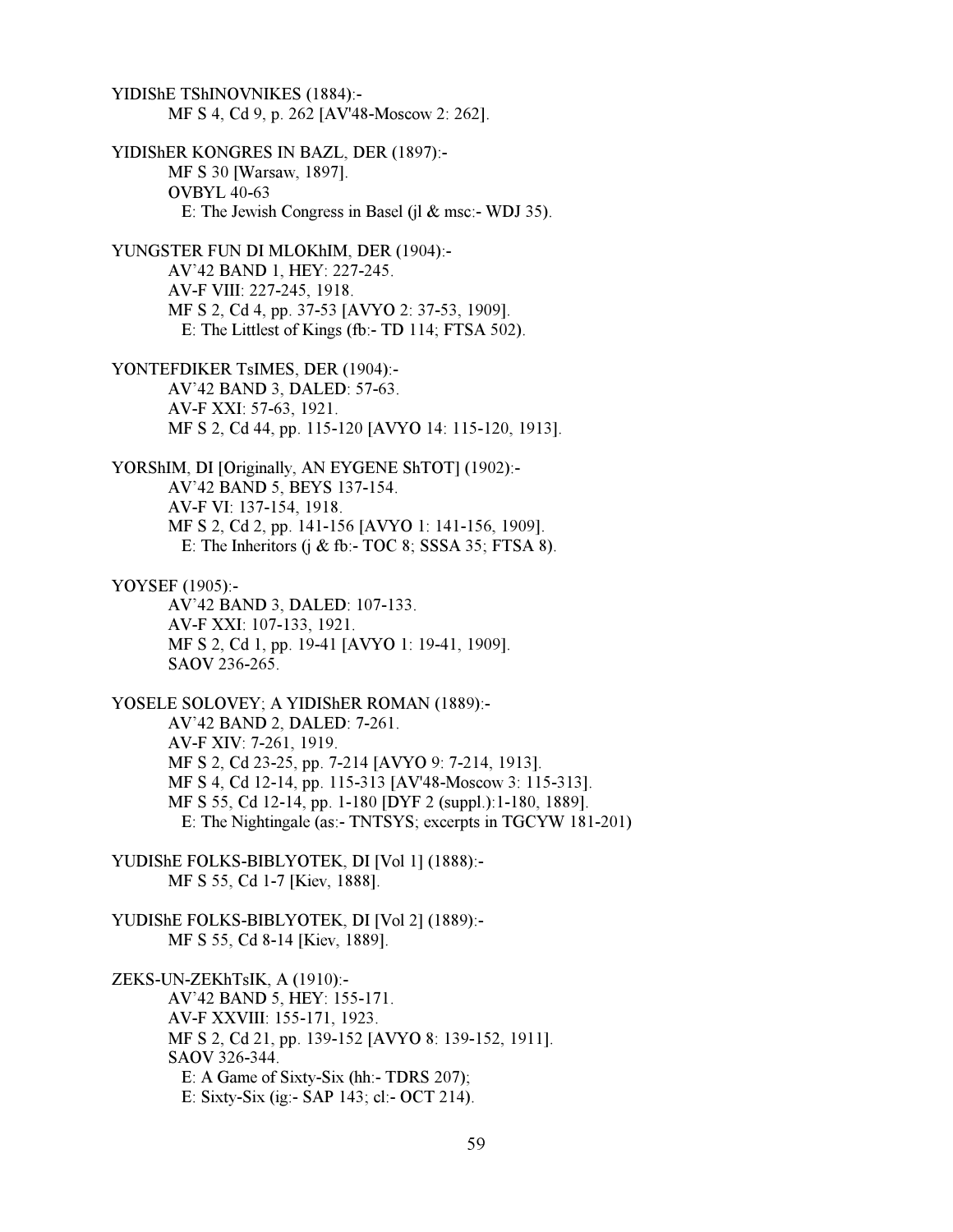ZELIK MEKhANIK (1890):- (see also OYF YIShEV ERETs-YISROEL) MF S 1, Cd 7, pp. 1-34 [AV'03-Warsaw 3: 1-34]. OVBYL 14-39. E: Selig Mechanic (jl & msc:- WDJ 21).

ZEYGER, DER (1900):- AV'42 BAND 1, HEY: 65-75. AV-F VIII: 65-75, 1918. MF S 1, Cd 5, pp. 143-155 [AV'03-Warsaw 2: 143-155]. E: The Clock (hf:- YT 115). E: The Clock That Struck Thirteen (j & fb:- TOC 67; SSSA 89; BOSA 82; FTSA 67).

# ZIKh GEBITN MIT DI YOYTsRES (See RUF MIKh KNAKNISL)

ZUMERDIKE ROMANEN (1914-1915):- AV'42 BAND 4, ALEF: 87-144. AV-F I: 87-144, 1917. E: Summer Romances (cl:- SAS 68)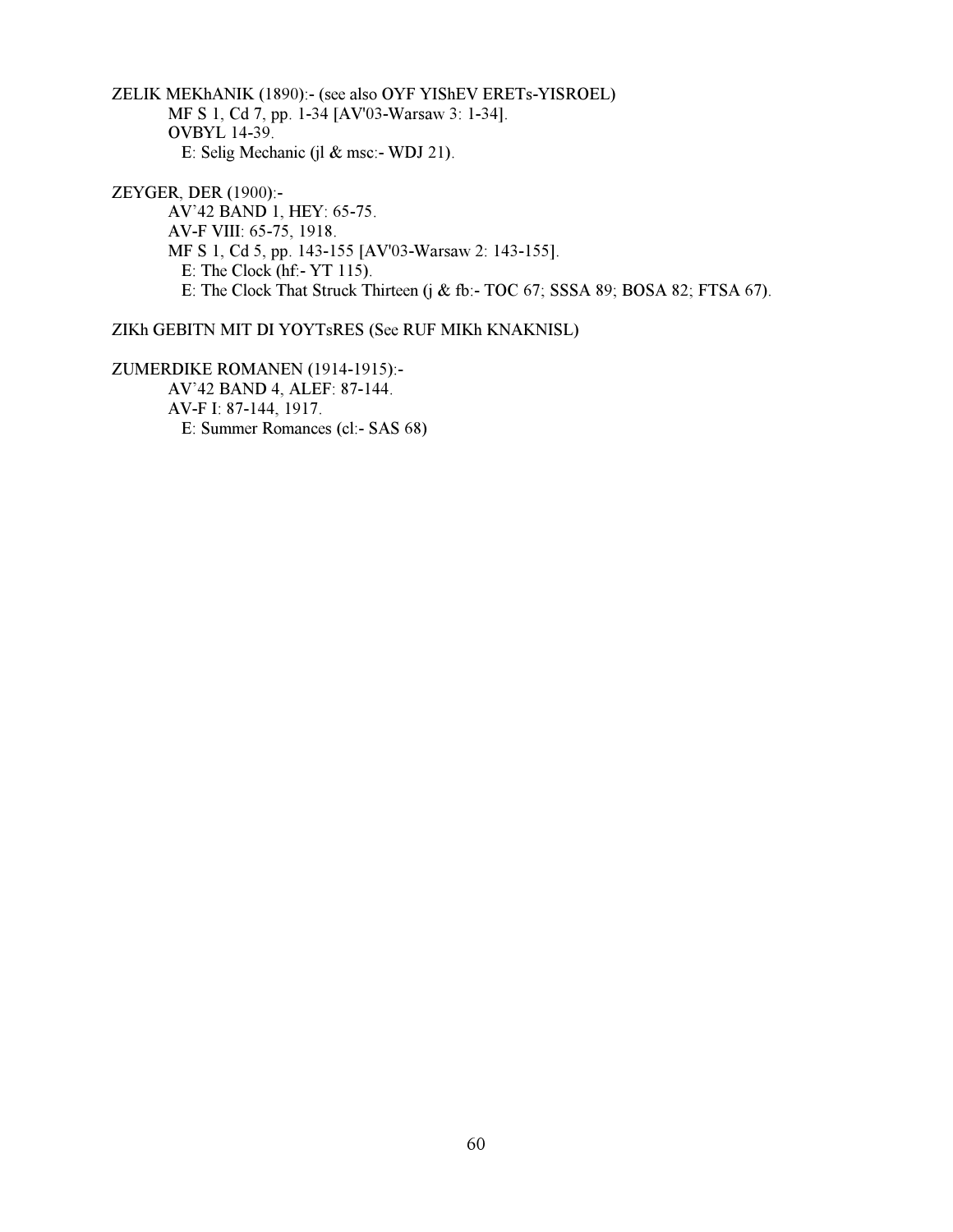# YIDDISH WORKS IN CHRONOLOGICAL ORDER:

A work dated over a span of years is listed in the earliest year.

### 1883

- IBERGEKhAPTE BRIV OYF DER POST, DI (1883-1884):- MF S 4, Cd 1-2, pp. 54-146 [AV'48-Moscow 1: 54-146].
- TsVEY ShTEYNER (1883):- MF S 3, Cd 1, pp. 11-36 [FB 11-36]. MF S 4, Cd 1, pp. 29-49 [AV'48-Moscow 1: 29-49]. SH 24 (3): 23-33, 1984.
- VIBORES, DI [used pseudonym, ShOLEM-ALEYKhEM for first time] (1883):- MF S 3, Cd 1, pp. 37-41 [FB 37-41]. MF S 4, Cd 1, pp. 50-53 [AV'48-Moscow 1: 50-53]. E: The Election (lf:- TGCYW 77-80).  $* * *$

#### 1884

- BRIV FUN A LITVAK (1884):- MF S 4, Cd 6, pp. 496-500 [AV'48-Moscow 1: 496-500].
- [BRIV FUN A LITVAK]-[Title assigned by editors of AV'48-Moscow] (1884):- MF S 4, Cd 6, pp. 491-495 [AV'48-Moscow 1: 491-495].
- BRIVL TsUM HERN ShOLEM-ALEYKhEM, A (1884):- MF S 4, Cd 5-6, pp. 487-489 [AV'48-Moscow 1: 487-489].
- ENTFER DEM VARShEVER LITVAK, AN (1884):- MF S 4, Cd 2, pp. 147-150 [AV'48-Moscow 1: 147-150].
- EREV ShABES (1884; 1883 according to LNYL, Column 696):- MF S 4, Cd 9, p. 258 [AV'48-Moscow 2: 258].
- HEKhER UN NIDRIKER [The 1903 revision] (1884):- MF S 1, Cd 7, pp. 35-56 [AV'03-Warsaw 3: 35-56]. MF S 4, Cd 3, pp. 233-249 [AV'48-Moscow 1: 233-249].
- IBERShRAYBUNG TsVIShN TsVEY ALTE KhAVERIM, AN (1884):- MF S 4, Cd 2-3, pp. 165-194 [AV'48-Moscow 1: 165-194].
- MAYNE BRIV TsU MAYN FRAYND ShOLEM-ALEYKhEM [Pseudonym, BARON PIPERNOTER]  $(1884):$ MF S 4, Cd 6, pp. 501-511 [AV'48-Moscow 1: 501-511].
- ME FREGT MIKh VOS IKh VEYN [Dedicated to Mordecai Spector] (1884):- GK 34 (1959) 102. MF S 4, Cd 9, pp. 256 [AV'48-Moscow 2: 256].
- TAYBELE [earlier, NATAShA] (1884):- AV'42 BAND 2, BEYS: 9-58.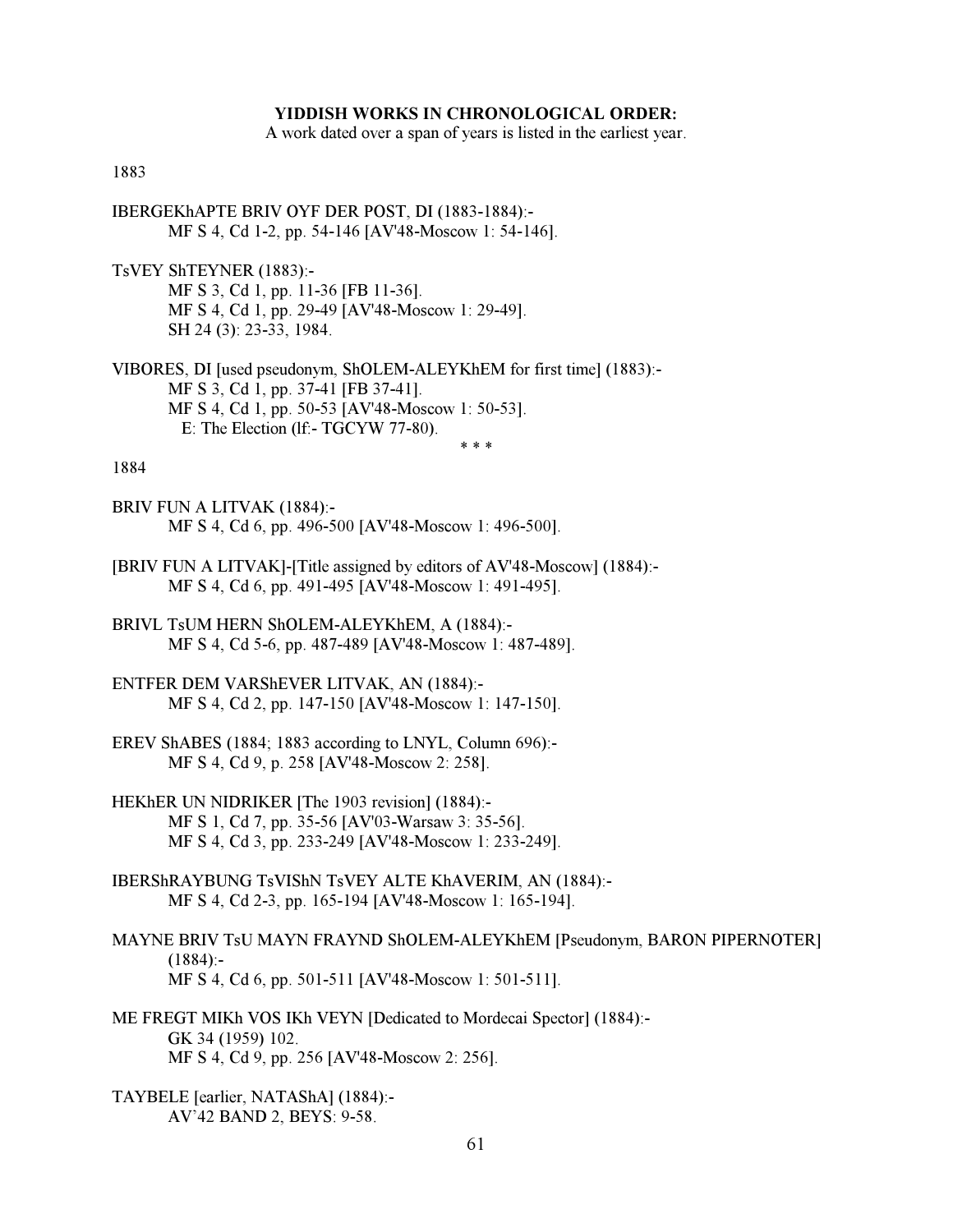AV-F XX: 9-58, 1920. MF S 4, Cd 3, pp. 195-232 [AV'48-Moscow 1: 195-232].

- TsU UNDZER POET (1884):- MF S 4, Cd p. 255 [AV'48-Moscow 2: 255].
- TsUM NAYEM YOR (1884):- MF S 4, Cd 9, p. 265 [AV'48-Moscow 2: 265].
- YIDIShE TOKhTER, A (1884):- MF S 4, Cd 9, p. 260 [AV'48-Moscow 2: 260].
- YIDIShE TShINOVNIKES (1884):- MF S 4, Cd 9, p. 262 [AV'48-Moscow 2: 262].  $* * *$

#### 1885

KANTOR GEShEFT (1885):- MF S 4, Cd 3, pp. 250-278 [AV'48-Moscow 1: 250-278].  $* * *$ 

# 1886

BILDER FUN DER BERDITShEVER GAS (1886-1887):- MF S 4, Cd 5, pp. 409-467 [AV'48-Moscow 1: 409-467 1948].

KINDER-ShPIL (1886):-

 AV'42 BAND 2, BEYS: 61-202. [revised]. AV-F XX: 61-202, 1920 [revised]. MF S 52 [St. Petersburg, 1887]. MF S 2, Cd 25-26, pp. 217-327 [AVYO 9: 217-327; revised]. MF S 4, Cd 7-8, pp. 5-107 [AV'48-Moscow 2: 5-107; revised].

MESERL, DOS (1886):-

 AV'42 BAND 1, HEY: 9-32. AV-F VIII: 9-32, 1918. DM 24 pp. 1983. MF S 1, Cd 1-2, pp. 75-98 [AV'03-Warsaw 1: 75-98]. MF S 38 [YUDIShES FOLKS-BLAT, St. Petersburg, 1887]. E: The Pocket-Knife (hb:- JC 187); E: The Pocketknife (fb:- SAP 99); E: The Penknife (cl:- SLST 113).

VELT RAYZE, DI [Part 1 of 3: revised as DER ERShTER AROYSFOR] (1886):- MF S 4, Cd 3-4, pp. 281-342 [AV'48-Moscow 1: 281-342]. MF S 26, Cd 1 [St. Petersburg, 1886].  $* * *$ 

# 1887

BESTE YORN, DI (1887) [Part 2 of DI VELT-RAYZE]:- MF S 4, Cd 4, pp. 343-367 [AV'48-Moscow 1: 343-367].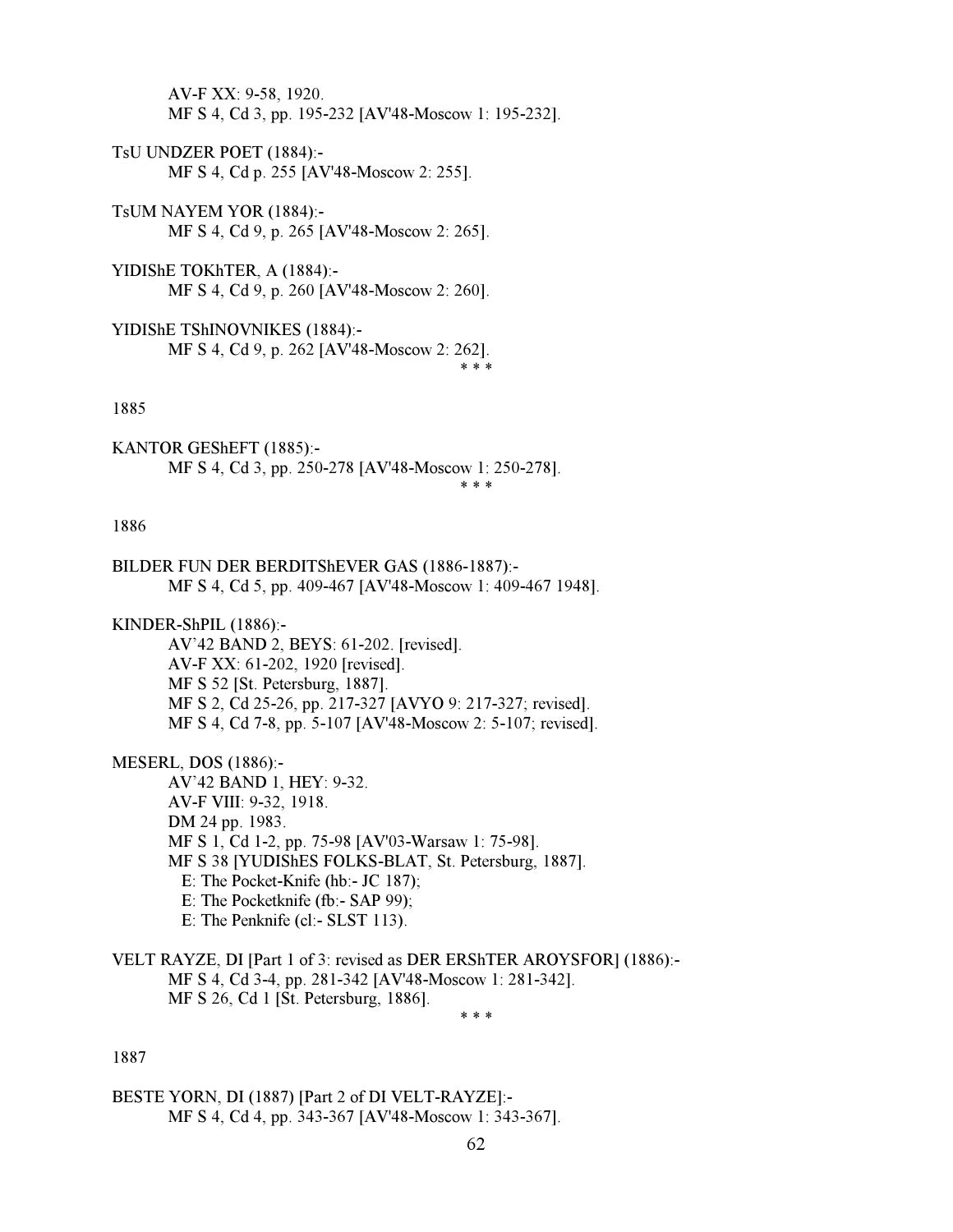MF S 26, Cd 2 [YUDIShES FOLKS-BLAT, St. Petersburg, Jan, 1887].

BESTE YORN, DI (1887) [Part 3 of DI VELT-RAYZE]:- MF S 4, Cd 4-5, pp. 368-407 [AV'48-Moscow 1: 368-407]. MF S 26, Cd 3 [YUDIShES FOLKS-BLAT, St. Petersburg, Feb, 1887].

EFENTLEKhER ANTVORT (1887):- MF S 4, Cd 9, p. 266 [AV'48-Moscow 2: 266].

FARVALGERT BRIVL FUN DI IBERGEKhAPTE BRIV FUN ShOLEM-ALEYKhEM, A [First letter from MENAKhEM-MENDL] (1887):- MF S 4, Cd 2, pp. 151-155 [AV'48-Moscow 1: 151-155].

FUN VAYTE MEDINES [From Carlsbad; precursor of MARYENBAD] (1887):- MF S 4, Cd 2, pp. 156-164 [AV'48-Moscow 1: 156-164].

GET, DER (1887):-

 AV'42 BAND 3, ALEF: 9-39 AV-F IV: 9-39, 1917. MF S 15 [BFA, Warsaw, 1905, No. 13-14]. HOYZ-FRAYND (ed. MORTKhE SPEKTOR) Vol.1, 1888, reprinted Warsaw, 1909: 45-62.

### HOFENUNG (1887):-

MF S 4, Cd 9, pp. 234-238 [AV'48-Moscow 2: 234-238].

KhOSN A DOKTOR, A [See also A DOKTOR of 1907] (1887):- MF 27 [a booklet, St. Petersburg, 1887].

KURTsE ANTVORTN OYF LANGE FRAGN (1887):- MF S 4, Cd 5, pp. 470-472 [AV'48-Moscow 1: 470-472].

### LEGBOYMER (1887):-

 MF S 33 [YUDIShES FOLKS-BLAT, St. Petersburg, 1887]. E: Legboymer (lf:- TGCYW 81-87). Note: The two versions of LEGBOYMER (see LEGBOYMER, 1901) deal with similar theme, but differ in place and character names and in mood.

SENDER BLANK UN ZAYN GEZINDL (1887) [see also R' SENDER BLANK UN ZAYN FULGEShETsTE FAMILIE, 1888]:- AV'42 BAND 2, ALEF: 9-119. AV-F XI: 9-119, 1918. MF S 1, Cd 5-6, pp. 157-267 [AV'03-Warsaw 2: 157-267]. MF S 4, Cd 8-9, pp. 109-201 [AV'48-Moscow 2: 109-201].

- TShUVE FUN DI GEHERTE REDAKTsYE, A (1887):- MF S 4, Cd 6, pp. 512-514 [AV'48-Moscow 1: 512-514].
- VELT RAYZE, DI [Parts 2 & 3, DI BESTE YORN: basis of MAYN ERShTER ROMAN](1887):- MF S 26, Cd 2-3 [St. Petersburg, 1887].  $* * *$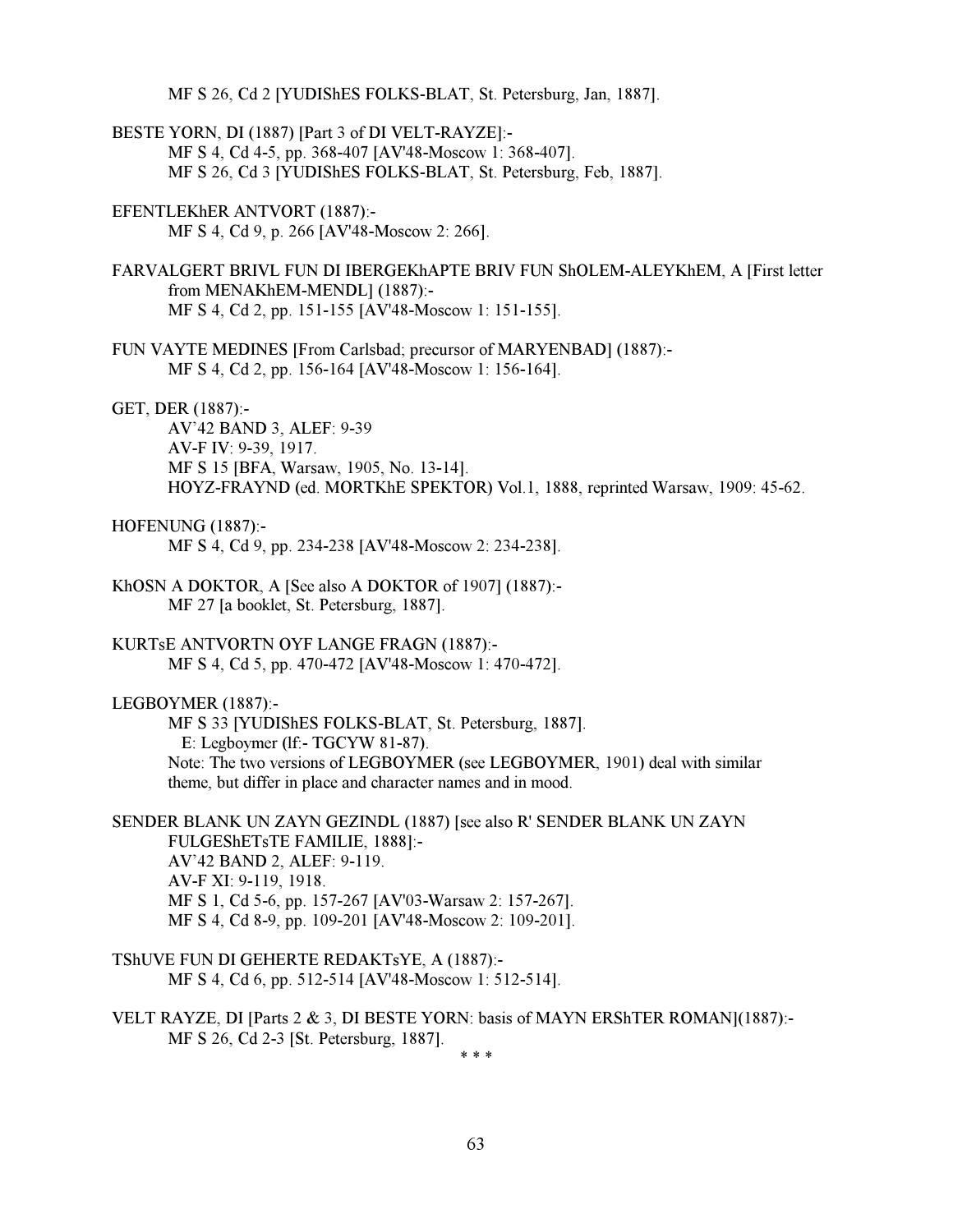1888

| ARBE KOYSES (1888):-                                                              |  |
|-----------------------------------------------------------------------------------|--|
| AV'42 BAND 1, GIML: 9-16.                                                         |  |
| AV-F XXII: 7-16, 1921.                                                            |  |
| MF S 4, Cd 9, pp. 202-207 [AV'48-Moscow 2: 202-207].                              |  |
| BILDER FUN DER ZhITOMIRER GAS (1888):-                                            |  |
| MF S 4, Cd 5, pp. 473-486 [AV'48-Moscow 1: 473-486].                              |  |
| BINTL BLUMEN, A(1888):- [Later revised, shortened and retitled BLUMEN (see 1903)] |  |
| MF S 11 [a pamphlet, Berdichev, 1888].                                            |  |
|                                                                                   |  |
|                                                                                   |  |
|                                                                                   |  |
|                                                                                   |  |
|                                                                                   |  |
|                                                                                   |  |
|                                                                                   |  |
|                                                                                   |  |
|                                                                                   |  |
|                                                                                   |  |
| X. IKh VEL ZIKh ON DIR NOYKEM ZAYN!25                                             |  |
|                                                                                   |  |
|                                                                                   |  |
|                                                                                   |  |
|                                                                                   |  |
|                                                                                   |  |
|                                                                                   |  |
|                                                                                   |  |

ETLEKhE VERTER VEGN ZhARGON OYSLEGE [Pseudonym, HEROYSGEBER] (1888):- MF S 55, Cd 6, pp. 474-476 [DYF 1: 474-476, 1888].

XVIII. DI NAYE VELT-FIRER................................43

FUNEM VEG (1888-1889):-

MF S 4, Cd 9, pp. 208-233 [AV'48-Moscow 2: 208-233].

HAYNE UN BERNE UN ZEYERE GEDANKEN IBER YIDN [Pseudonym, ShULAMIS] (1888):- MF S 55, Cd 5, pp. 435-444 [DYF 1: 435-444, 1888].

- KOYSEL MAROVI [Segment of BLUMEN or A BINTL BLUMEN] (1888):- OVBYL 13. E: The Western Wall (jl & msc:- WDJ 20).
- LIDER FUNEM KhEYDER: VINTER [Pseudonym, ShLUMIEL] (1888):- MF S 55, Cd 3, pp. 241-243 [DYF 1: 241-243]. E: Song of the Kheyder (editors:- TGCYW 93-94).
- OYFN LITERARIShN MARK [Pseudonym, S. BIKhERFRESER] (1888):- MF S 55, Cd 4, pp. 351-378 [DYF 1: 351-378, 1888].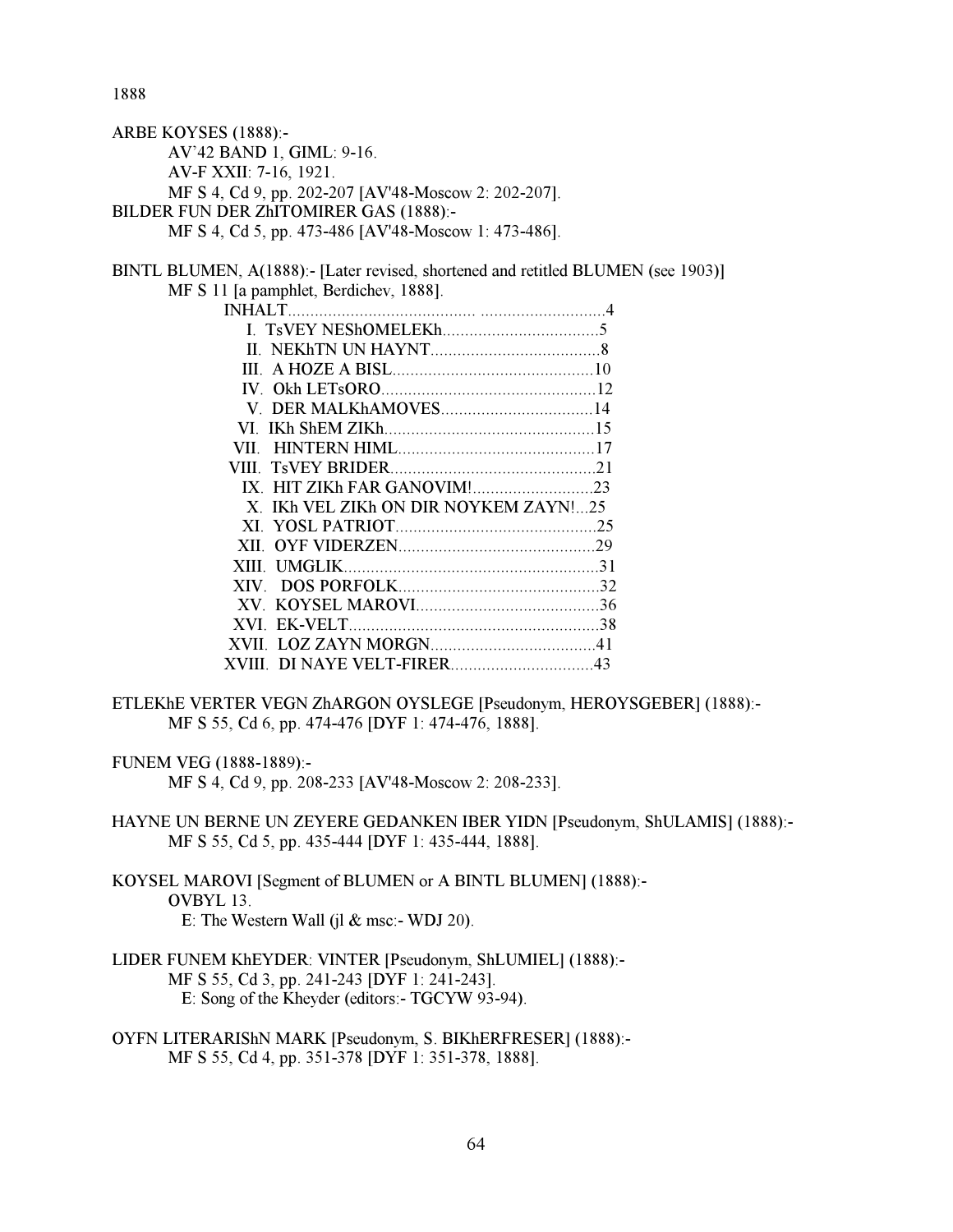R' SENDER BLANK UN ZAYN FULGEShETsTE FAMILIE (1888) [See also SENDER BLANK UN ZAYN GEZINDL, 1887]:- MF S 53, Cd 1-2 [St. Petersburg, 1888].

- REGISTER VEGN ALE ZhARGONIShE BIKhER VOS ZENEN OPGEDRUKT GEVORN INEM YOR 5648 [Pseudonym, SALOMON ESBIKhER] (1888):- MF S 55, Cd 5-6, pp. 469-473 [DYF 1: 469-473, 1888].
- RUSIShE KRITIK VEGN YUDIShN ZhARGON, DI [Pseudonym, ESTER] (1888):- MF S 55, Cd 5, pp. 454-458 [DYF 1: 454-458, 1888].

ShOMERS MIShPET (1888):- SH ? (6): 163-174, 1972. SH ? (7): 167-177, 1972. MF S 54, Cd 1-2 [Berdichev, 1888].

STEMPENYU [A 1905 dramatization remains unpublished] (1888):- AV'42 BAND 2, ALEF: 123-254. AV-F XI: 123-254, 1918. MF S 1, Cd 9-10, pp. 2-131 [AV'03-Warsaw 4: 2-131]. MF S 4, Cd 11-12, pp. 5-113 [AV'48-Moscow 3: 5-113]. MF S 55, Cd 6-7, pp. 1-104 [DYF 1: (Suppl.) 1-104, 1888]. E: Stempeniu (jn:- TS, pp. 287-375; TGCYW 97). E: Stempenyu (hb:- ST).

VINTER (See LIDER FUNEM KhEYDER: VINTER) [DI YUDIShE FOLKS-BIBLYOTEK, 1] (1888):- MF S 4, Cd 9, p. 268 [AV'48-Moscow 2: 268].

YUDIShE FOLKS-BIBLYOTEK, DI [Vol 1] (1888) (Includes many of the 1888 pieces):- MF S 55, Cd 1-7 [DYF 1, Kiev, 1888]

 $* * *$ 

1889

ASEYFE, DI [pseudonym ShULAMIS] (1889):- AV'42 BAND 3, BEYS: 9-28. AV-F XXIV: 9-28, 1921. MF S 55, Cd 10, pp. 205-220 [DYF 2: 205-220, 1889].

BRIF TsU A GUTN FRAYND, A (1889):- MF S 55, Cd 11, pp. 304-310 [DYF 2: 304-310, 1889].

POR VERTER VEGN UNDZER BAL-MELOKhE, A [Pseudonym, A BAKANTER] (1889):-

 MF S 55, Cd 12, pp. 103-111 [DYF 2: 103-111, 1889] This is within the section entitled VISNShAFTLEKhE which begins pagination at 1 for the second time]. FEL 11-20.

YOSELE SOLOVEY; A YIDIShER ROMAN (1889):- AV'42 BAND 2, DALED: 7-261. AV-F XIV: 7-261, 1919. MF S 2, Cd 23-25, pp. 7-214 [AVYO 9: 7-214, 1913]. MF S 4, Cd 12-14, pp. 115-313 [AV'48-Moscow 3: 115-313]. MF S 55 Cd 12-14, pp. 1-180 [DYF 2 (suppl.): 1-180]. E: The Nightingale (as:- TNTSYS; excerpts in TGCYW 181-201)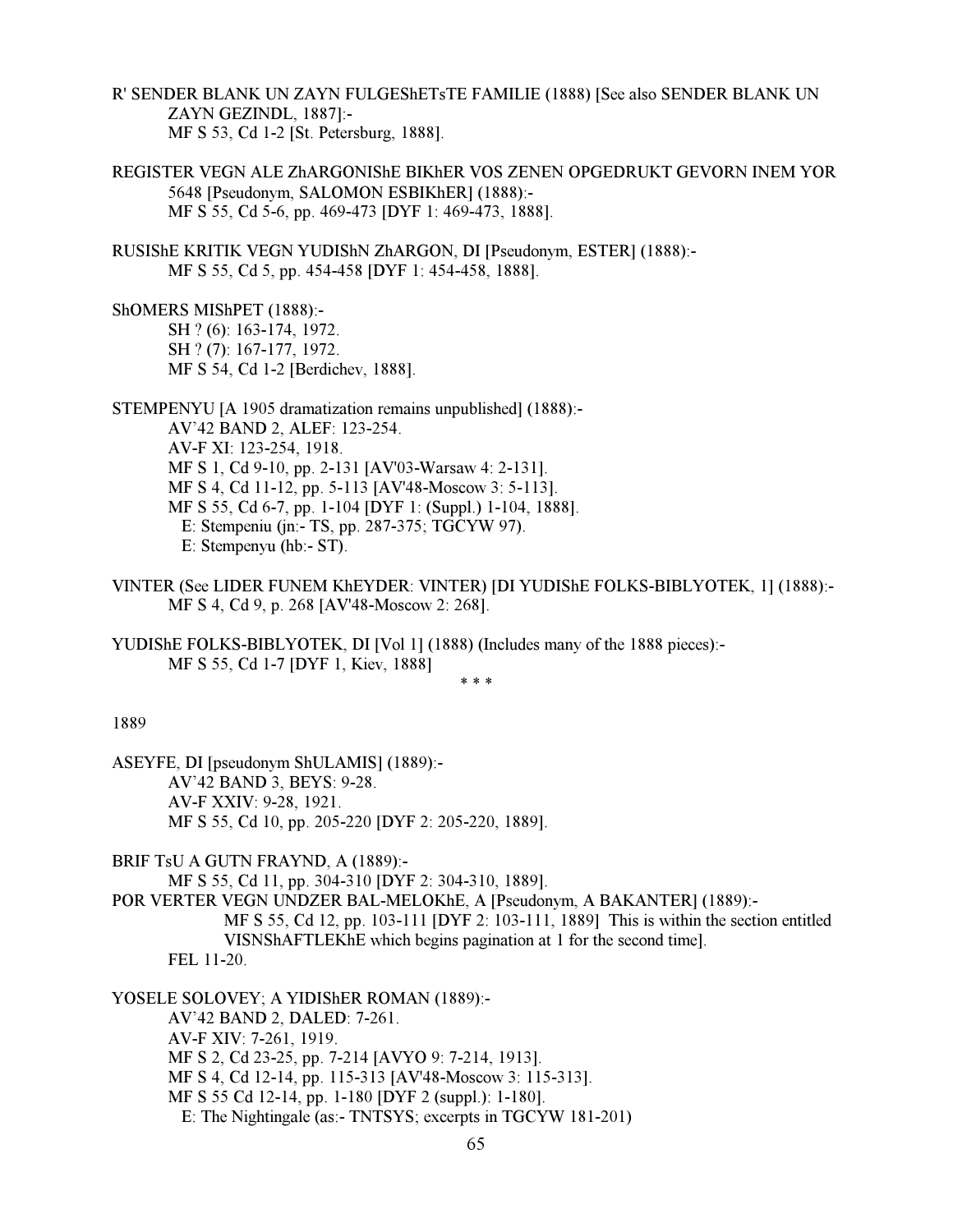YUDIShE FOLKS-BIBLYOTEK, DI [Vol 2] (Includes all pieces dated 1889):- MF S 55, Cd 8-14 [Kiev, 1889].

 $* * *$ 

# 1890

- OYF YIShEV ERETs-YISROEL (1890):- (see also ZELIK MEKhANIK) MF S 7 [Kiev, 1890].
- ZELIK MEKhANIK [See also OYF YIShEV ERETs-YISROEL] (1890):- MF S 1, Cd 7, pp. 1-34 [AV'03-Warsaw 3: 1-34]. OVBYL 14-39. E: Selig Mechanic (jl & msc:- WDJ 21).

 $* * *$ 

#### 1892

- IN BEYS-HAMIDRASh [Variant of unfinished poem PROGRES SIVILIZATsYE (1892), published posthumously in DER TOG (New York), 1924].
- KOL MEVASER TsU DER YUDIShER FOLKS-BIBLYOTEK (1892):- MF S 57 [KMYF, Odessa, 1892]. (All works of 1892 appeared first here.)
- KRITIK: Y.L. PERETs, POEZIE (?) (1892):- MF S 57 [KMYF, Column 31].
- LONDON (1892) [This is the 1892 version. In the original MENAKhEM-MENDL letters, the home ShTETL is MAZEPEVKE, not KASRILEVKE. See the 1909 revision].:- MF S 57, Column 7-24 [KMYF, Column 7-24].
- NEKROLOG: DOS "YUDIShE FOLKS-BLAT" IZ GEShTORBN (1892):- MF S 57 [KMYF, Column 37].
- PROGRES SIVILIZATsYE (1892):- MF S 4, Cd 9, pp. 270-278 [AV'48-Moscow 2: 270-278]. MF 57 [KMYF, Column 3].
- ShLOF, MAYN KIND [Pseudonym, ShULAMIS] (1892):- MF S 57 [KMYF, Column 25]. MM'09 211-212. E: Sleep My Child (editors:- TGCYW 90).
- VI AZOY HOT ZIKh DER MENTSh OYSGELERNT MAKhN FUN PAPIR ShMATES [Pseudonym, DR. SOLOMONIS RABINUS] (1892):- MF S 57 [KMYF Column 34].

 $* * *$ 

1893

GRUS FUN DER HEYM, A (1893-1894):- FEL 34-46.

 $* * *$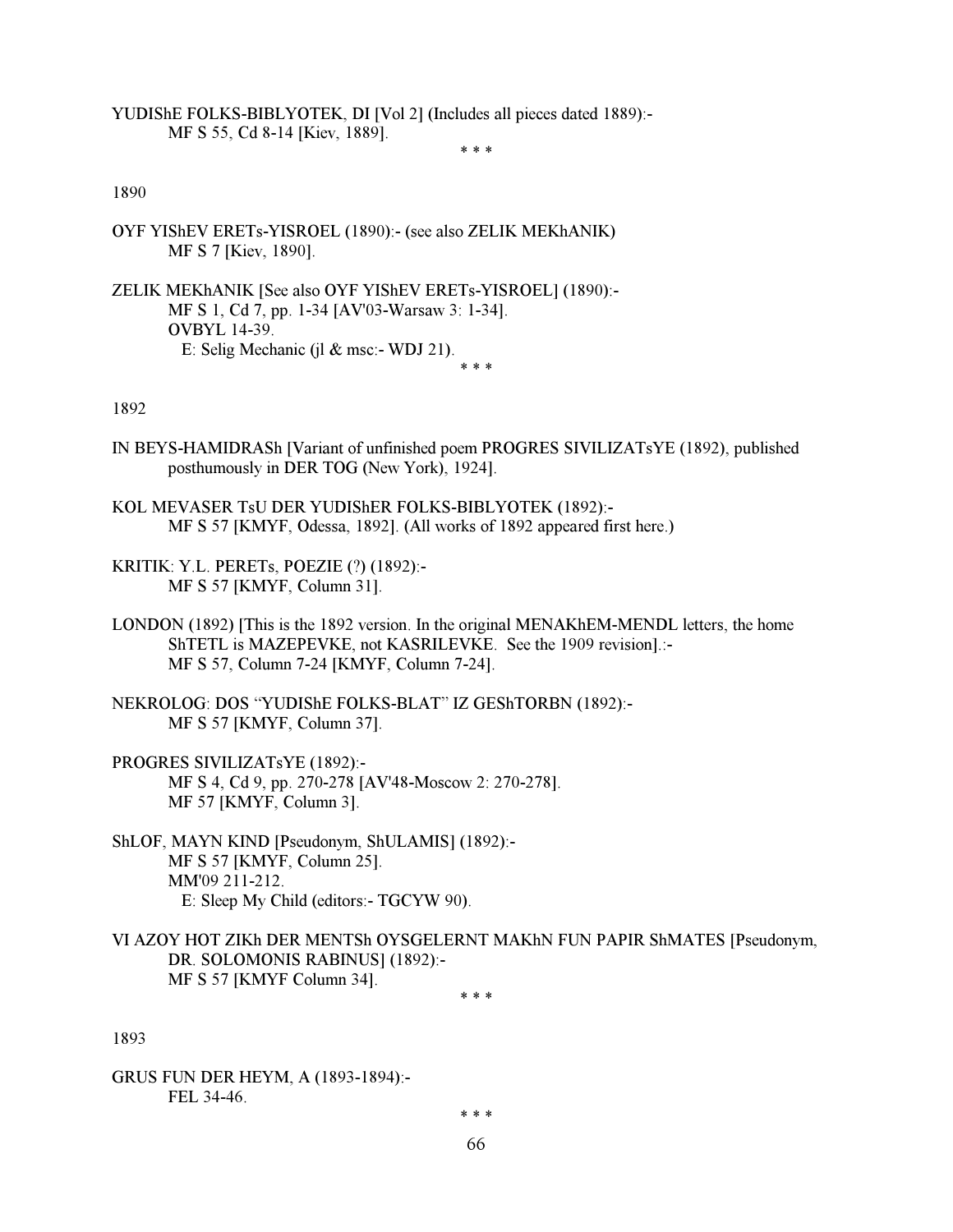1894

STANTsYE MAZEPEVKE (1894):- MF S 3, Cd 1-2, pp. 91-98 [FB 91-98]. FEL 21-26. HOYZ-FRAYND (ed. MORTKhE SPEKTOR) Vol. III, reprinted Warsaw, 1909: 157-162.

TEVYE DER MILKhIKER (1894):- [The first TEVYE story; revised 1903 as DOS GROYSE GEVINS] MF S 28 [HOYZFRAYND 4; Warsaw, 1895].

TsU DER "TOYB" (1894):- FEL 27-33.

YAKNEHOZ [Features MENAKhEM-MENDL] (1894):- AV'42 BAND 3, BEYS: 31-133. AV-F XXIV: 31-133, 1921. MF S 31, Cd 1-2 [Kiev, 1894].

 $* * *$ 

1896

BOYDEM, A (1899 according to the FOLKSFOND OYSGABE, but Berkowitz, DER TOG (New York), Nov. 4,1923, page 10, notes that A BOYDEM was written 1896):- AV'42 BAND 5, GIML: 43-63. AV-F V: 43-63, 1918. MF S 1, Cd 2, pp. 125-143 [AV'03-Warsaw 1: 125-143]. MF S 2, Cd 18, pp. 33-49 [AVYO 7: 33-49, 19-?]. TDM 45-66. E: The Bubble Bursts (fb:- TD 1; BOSA 151; FTSA 389). E: Tevye Blows a Small Fortune (hh:- TDRS 20). E: The Soap Bubble (mk:- TGCYW 249-264). PAPIRLEKh (MENAKhEM-MENDL) [1896 in the FOLKSFOND OYSGABE; 1895 in DSAB with a continuation in1900; Shmeruk in LNYL dates it 1896]. AV'42 BAND 5, DALED: 45-80. AV-F X: 45-80, 1918. MM'09 63-96. HOYZ-FRAYND (ed. MORTKhE SPEKTOR) Vol. IV, reprinted Warsaw, 1909:pp 97-122. E:Menachem Mendel and Shayneh Shayndel (ig:- SAP 162 [PAPIRLEKh]. E: Menachem-Mendel, Fortune Hunter (na:- ATJH 24 [Fragment of PAPIRLEKh].

 $* * *$ 

1897 YIDIShER KONGRES IN BAZL, DER (1897):- MF S 30 [Warsaw, 1897]. OVBYL 40-63 E: The Jewish Congress in Basel (il  $&$  msc:- WDJ 35).

 $* * *$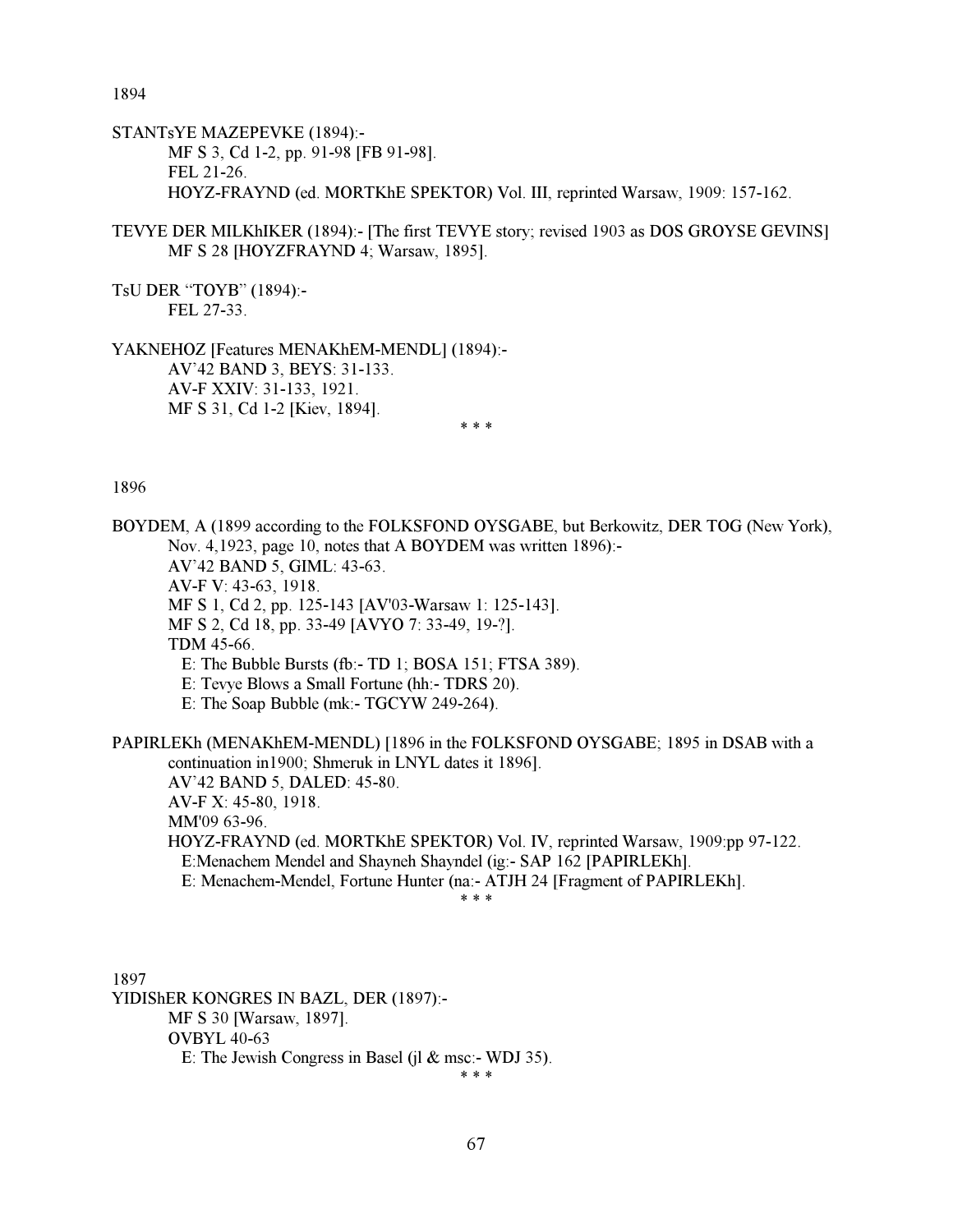1898

MEShIEKhS TsAYTN (1898):- MF S 40 [Berdichev, 1898]. OVBYL 80-118 E: Messianic Times: A Zionist Novel (jl & msc:- WDJ 58).

OYF VOS BADARFN YIDN A LAND? (1898):- MF S 6 [Warsaw, 1898]. OVBYL 64-79. E: Why Do Jews Need a Land of Their Own? (jl & msc:- WDJ 49; TGCYW 470-480).

TsU UNDZERE ShVESTER IN TsION [Dedicated to his four daughters] (1898):- MF S 49 [Warsaw, 1898]. OVBYL 119-132. E: To Our Sisters in Zion (il  $&$  msc:- WDJ 83).

1899

BOYDEM, A (See 1896)

HAYNTIKE KINDER (1899):-

 AV'42 BAND 5, GIML: 67-91. AV-F V: 67-91, 1918. MF S 1, Cd 2, pp. 144-167 [AV'03-Warsaw 1: 144-167]. MF S 2, Cd 18, pp. 53-72 [AVYO 7: 53-72, 19-?]. TDM 67-94. E: Modern Children (j & fb:- TOC 218; TD 20; SSSA 229; FTSA 408); E: The Younger Generation (ig:- SAP 81). E: Today's Children (hh:- TDRS 35; mk:- TGCYW 265-283).

IN SFORIM KLEYTL (1899):-

 MF S, 3, Cd 2, pp. 99-109 [FB 99-109; includes prologue]. FEL 47-53 (The prologue is omitted leaving the parody's target unnamed.)

MAZLTOV! (1899):-

 AV'42 BAND 3, BEYS: 137-167. AV-F XXIV: 137-167, 1921. MF S 36 [BFA, Warsaw, 1907, No. 61-62].

 $* * *$ 

MILYONEN (1899) [See MENAKhEM-MENDL (1909)]:- AV'42 BAND 5, DALED: 83-153. AV-F X: 83-153, 1918. MM'09 97-154

 $* * *$ 

1900

ARBE KOYSES (1900):- AV'42 BAND 5, ALEF: 223-239. AV-F II: 223-239, 1917.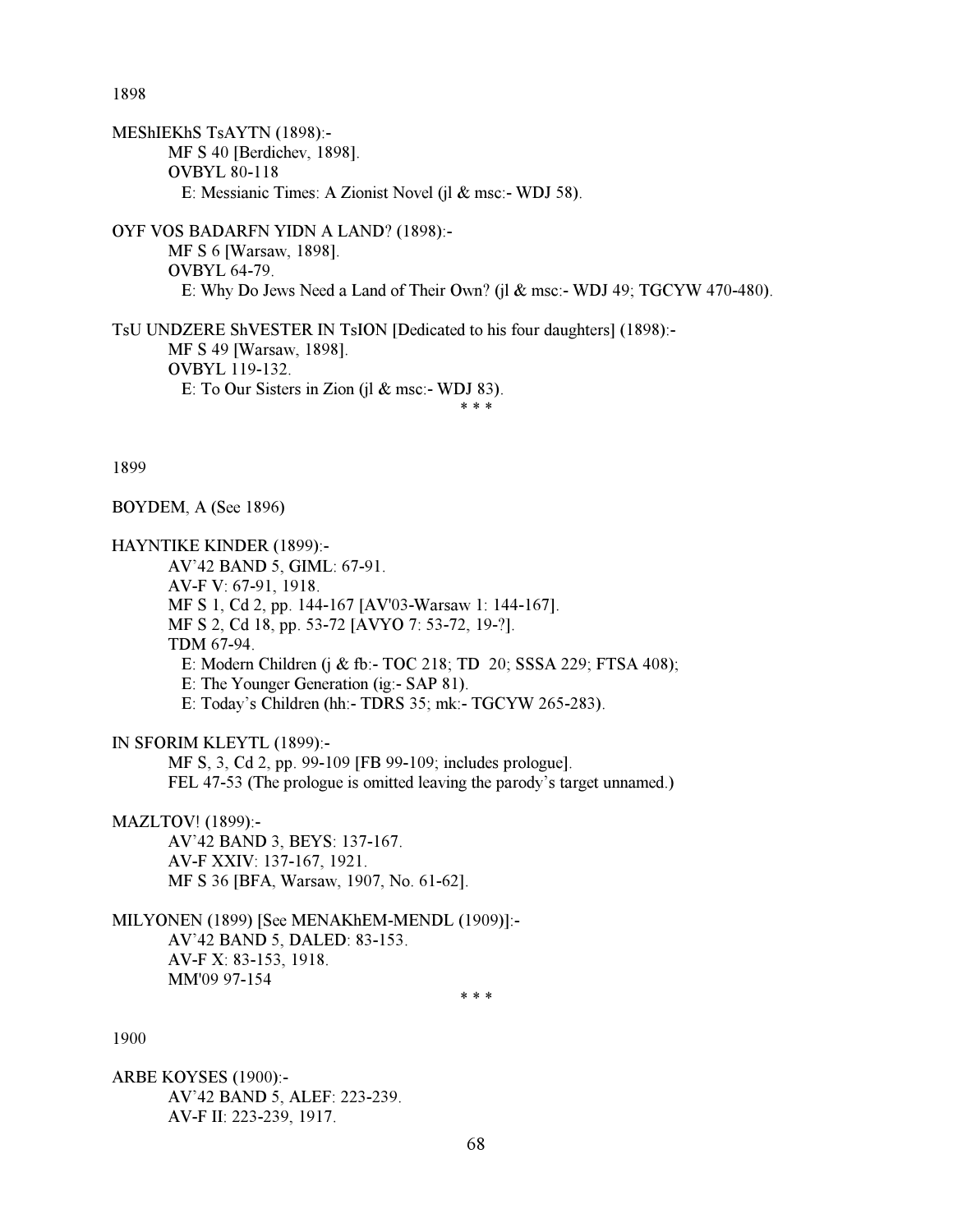BEKhIPOZN [KhAPENDIK, features MENAKhEM-MENDL returning home] (1900):- AV'42 BAND 1, GIML: 19-31. AV-F XXII: 19-31, 1921. SH 9: 79-84, 1969. E: In Haste (j & fb:- TOC 146; SSSA 162; FTSA 146).

BRIV-OYSTAYTSh TsVIShN MENAKhEM-MENDLEN UN ShOLEM-ALEYKhEMEN (1900-1904):- [Contains material included in MM'13. MENAKhEM-MENDL'S home shtetl is uniformly MAZEPEVKE wherever mentioned. In MM'13, KASRILEVKE is also inserted.] SH 9 (2): 73-94, 1969

FARKIShEFTER ShNAYDER, DER (1900 according to FOLKSFOND OYSGABE; 1901 according to DSAB, p. 364. The first version was entitled A MAYSE ON AN EK. Its publication under the original title is dated 1901.):-

 AV'42 BAND 4, GIML: 9-68. AV-F XVI: 9-68, 1920. MF S 2, Cd 40, pp. 3-51[AVYO 13: 3-51, 1913]. SAOV 7-75. E: The Enchanted Tailor (j & fb:- TOC 93; SSSA 114; FTSA 93); E: The Bewitched Tailor (bi:- TBT 65); E: The Haunted Tailor (lw:- BOSA 2).

FON, DI (1900):-

 AV'42 BAND 1, VOV: 9-26. AV-F IX: 9-26,1918. MF S 1, Cd 4-5, pp. 89-107 [AV'03-Warsaw 2: 89-107]. E: The Flag (cl:- OCT 73).

[IKh BIN KRANK] Title assigned by the editors of AV'48-Moscow (1900):- MF S 4, Cd 9, p. 278 [AV'48-Moscow 2: 278].

KhANIKE-GELT (1900):-

 AV'42 BAND 1, VOV: 29-50. AV-F IX: 29-50, 1918. MF S 1, Cd 4, pp. 1-23 [AV'03-Warsaw 2: 1-23]. E: Hannukah Money (j & fb:- TOC 183; SSSA 196; FTSA 183); E:Hanukah Money (lw:- YSON 11 [a fragment]); E: Hanukah Money (us & es:- HM).

## MEShUGOIM (1900):-

 AV'42 BAND 3, HEY: 71-134. AV-F III: 71-134, 1917. OVBYL 145-188. E: Lunatics (il  $&$  msc:- WDJ 98).

M.-M. VARShAVSKI UN ZAYNE LIDER (1900):- AV'42 BAND 3, VOV: 53-58. AV-F XV: 53-58, 1919. E: Warshawsky's Songs (jb:- MOMENT 5(5): 57-59, 1980).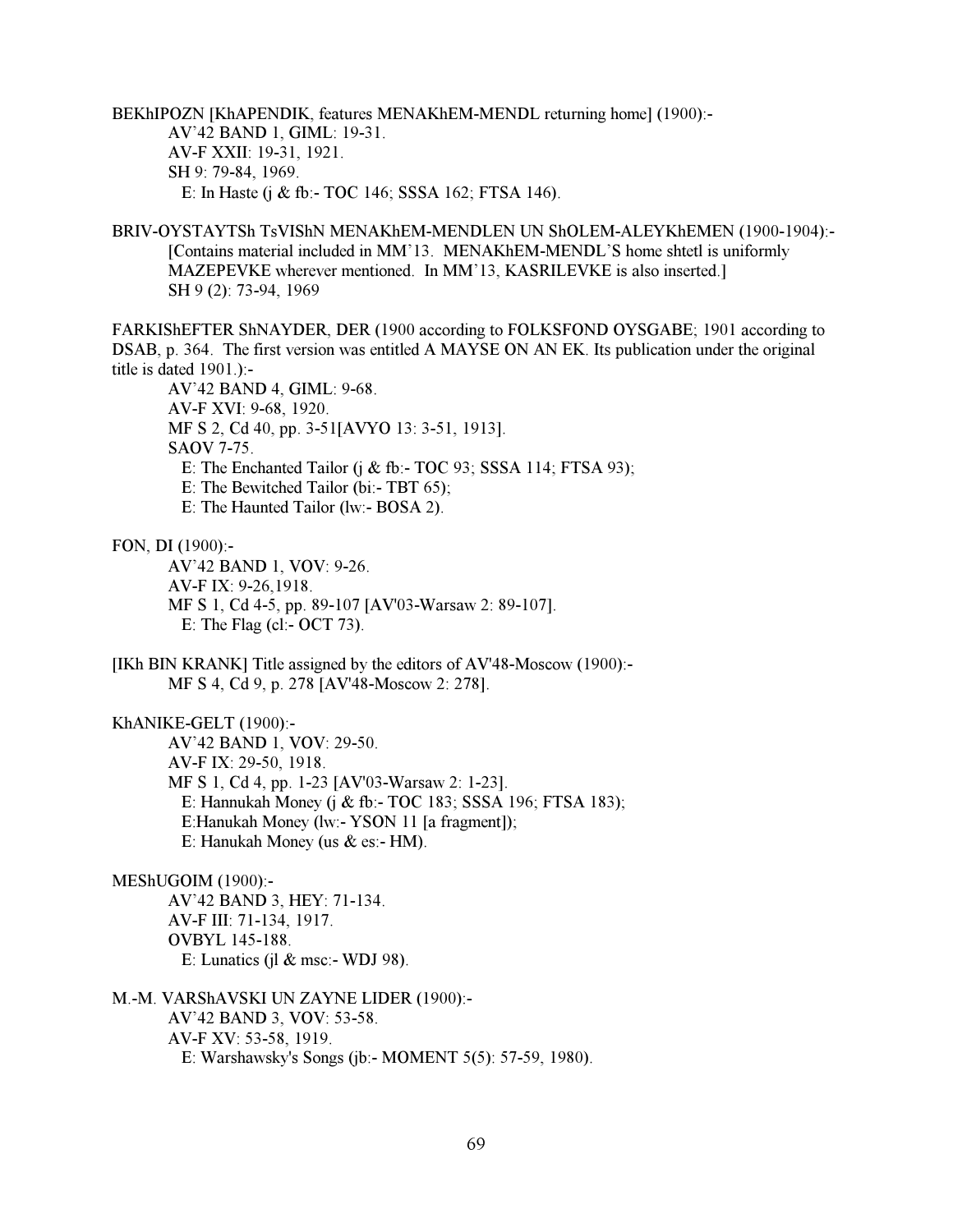ROYTE YIDLEKh, DI (1900):- AV'42 BAND 3, HEY: 9-67. [FOTOGRAFYE FUN SHOLEM-ALEYKhEM'S KSAV-YAD 255] AV-F III: 9-67, 1917. [FOTOGRAFYE FUN SHOLEM-ALEYKhEM'S KSAV-YAD 255] MF S 2, Cd 40, pp. 55-82 [AVYO 13: 55-82, 1913]. OVBYL 133-144 (a segment). E: The Little Redheaded Jews (cl:- SLST 191). E: The Red Little Jews (jl  $&$  msc:- WDJ 90).

#### PURIM (1900):-

 AV'42 BAND 5, ALEF: 211-220. AV-F II: 211-220, 1917.

VOS TUT MEN? [Features MENAKhEM-MENDL] (1900):- MM'13, pp. 13-22. SH 9: 73-78, 1969.

ZEYGER, DER (1900):-

 AV'42 BAND 1, HEY: 65-75. AV-F VIII: 65-75, 1918. MF S 1, Cd 5, pp. 143-155 [AV'03-Warsaw 2: 143-155]. E: The Clock (hf:- YT 115). E: The Clock That Struck Thirteen (j & fb:- TOC 67; SSSA 89; BOSA 82; FTSA 67).  $* * *$ 

# 1901

BAYM KENIG AKhAShVERES (1901):- AV'42 BAND 1, VOV: 53-71. AV-F IX: 53-71, 1918. MF S 1, Cd 4, pp. 25-44 [AV'03-Warsaw 2: 25-44, 1903]. E: Visiting with King Ahasuerus (cl:- OCT 51).

ES FIDLT NIShT [Originally, DREYFUS DER TsVEYTER, 1901] (See MENAKhEM-MENDL,  $1909$ :- AV'42 BAND 5, DALED: 183-204. AV-F X: 183-204, 1918. MM'09 173-196 [the MENAKhEM-MENDL "canon"].

FARShTERTER PEYSEKh, A (1901):- AV'42 BAND 1, VOV: 75-97. AV-F IX: 75-97, 1918. MF S 1, Cd 4, pp. 45-68 [AV'03-Warsaw 2: 45-68]. E: The Ruined Passover (cl:- SAS 287); E: A Ruined Passover (as:- HTSA 45).

GOLES DATShE [Originally, IN BOYBERIK] (1901):- AV'42 BAND 4, HEY: 9-72. AV-F XII: 9-72, 1918. MF S 2, Cd 38-39, pp. 241-296 [AVYO 12: 241-296, 1912]. E: Going to the Country (aar:- SAP 136 [a fragment]) E: A Home Away from Home (cl:- SAS 308).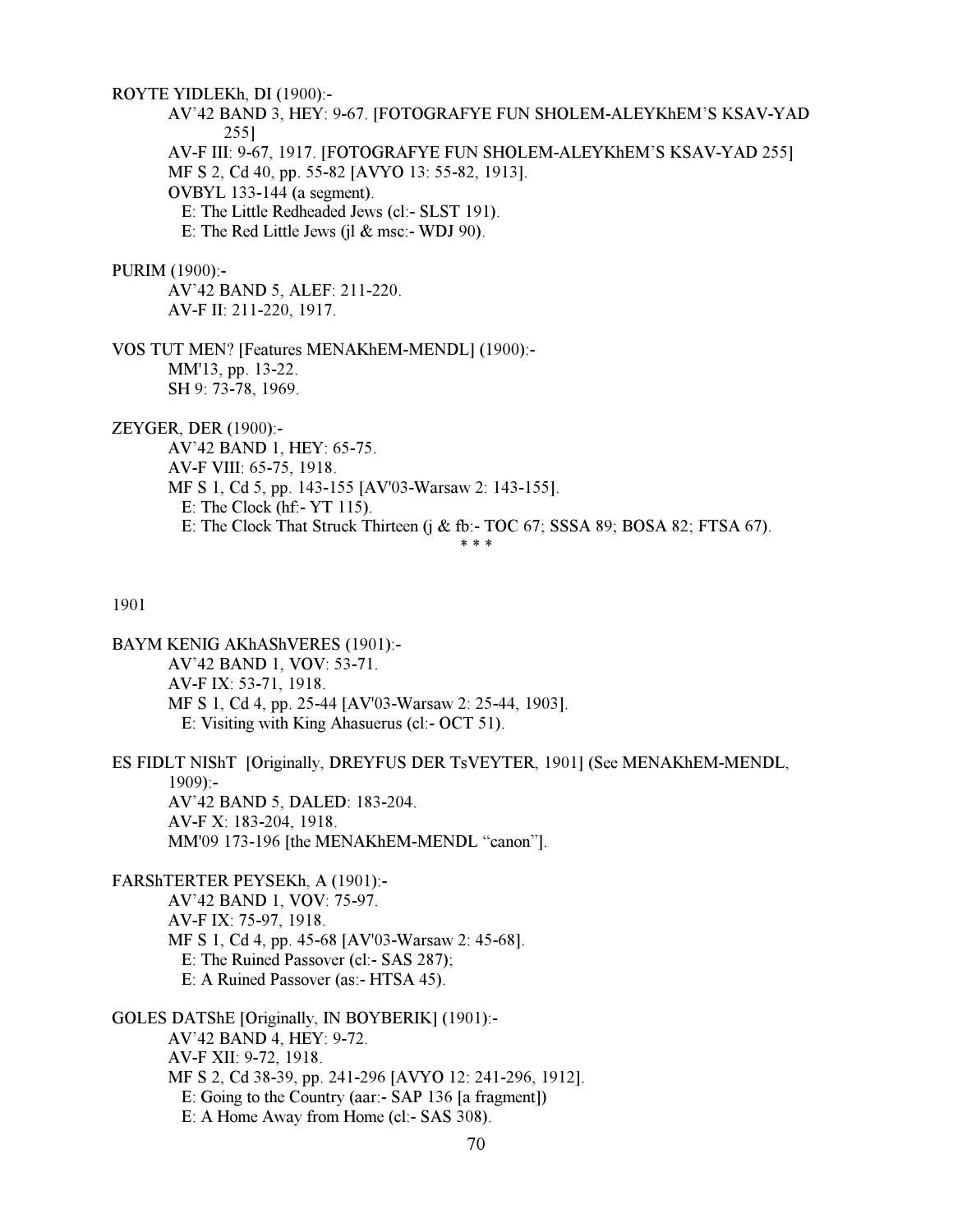KASRILEVKER BANDITN, 1901 (Part VII of NAYE KASRILEVKE, DOS)

KASRILEVKER HOTELN, 1901 (Part II of NAYE KASRILEVKE, DOS.)

KASRILEVKER RESTORANEN, 1901 (Part III of NAYE KASRILEVKE, DOS)

KASRILEVKER SREYFES, 1901 (PART VI of NAYE KASRILEVKE, DOS)

KASRILEVKER TEATER, 1901 (Part V of NAYE KASRILEVKE, DOS)

KASRILEVKER TRAMVAY, 1901 (Part I of NAYE KASRILEVKE, DOS.)

KASRILEVKER VAYN UN KASRILEVKER ShIKIRIM, 1901 (Part IV of NAYE KASRILEVKE, DOS

LEGBOYMER (1901) [See also LEGBOYMER (1887)]:- AV'42 BAND 1, VOV: 101-120. AV-F IX: 101-120, 1918. MF S 1, Cd 4, pp. 69-88 [AV'03-Warsaw 2: 69-88].

MAYSE ON AN EK, A [See DER FARKIShEFTER ShNAYDER(1900)] MF S 39 [Warsaw, 1901].

NAKhES FUN KINDER (1901):- AV'42 BAND 5, BEYS 33-40. AV-F VI: 33-40, 1918. MF S 1, Cd 8, pp. 98-104 [AV'03-Warsaw 3: 98-104]. E: The Joys of Parenthood (fb:- TD 109; FTSA 497).

NAYE KASRILEVKE, DOS [Originally, GANTs BERDITShEV] (1901):- AV'42 BAND 4, BEYS: 63-128. AV-F XIII: 63-128, 1918. MF S 2, Cd 8, pp. 105-155 [AVYO 3: 105-155, 1909]. E: A Guide to Kasrilevke (ig:- IK 11).

ONGELEGTER BRIS, AN (1901):- AV'42 BAND 5, BEYS 21-29. AV-F VI: 21-29, 1918. MF S 1, Cd 7-8, pp. 89-97 [AV'03-Warsaw 3: 89-97]. E: Birth (cl:- SAS 109).

ROBTShIK; A YIDIShER HUNT (1901):- AV'42 BAND 1, HEY: 79-94. AV-F VIII: 79-94, 1918. MF S 1, Cd 5, pp. 109-125 [AV'03-Warsaw 2: 109-125]. E: Rabchik (na:- ATJH 489); E: Rabchik, a Jewish Dog (lw:- YSON 18).

ShLIM-ShLIMMAZL (1901 [See MENAKhEM-MENDL, 1909]:- AV'42 BAND 5, DALED: 207-219. AV-F X: 207-219, 1918. MM'09 197-210. [The MENAKhEM-MENDL "canon"]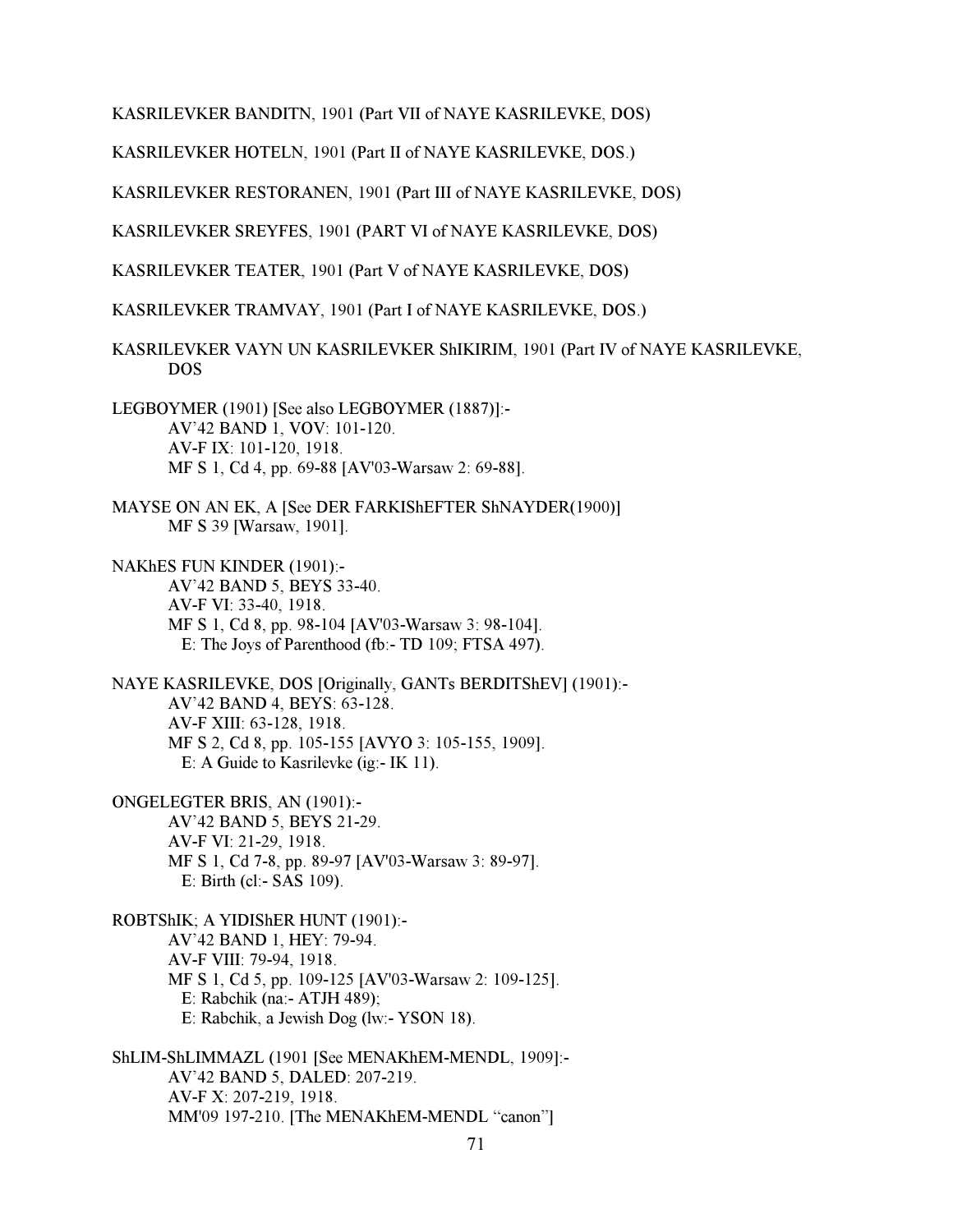ShTOT FUN DI KLEYNE MENTShELEKh, DI [same as DI ShTOT KASRILEVKE] (1901):- AV'42 BAND 5, BEYS 9-17. AV-F VI: 9-17, 1918. E: The Town of the Little People  $(i \&$  fb:- TOC 1; SSSA 28; FTSA 1); E: The Town of Tiny Folk (ig:- SAP 154).

ShTOT KASRILEVKE, DI [same as DI ShTOT FUN DI KLEYNE MENTShELEKh] (1901):- MF S 1, Cd 7, pp. 83-88 [AV'03-Warsaw 3: 83-88].

TEPL, DOS (1901):-

 AV'42 BAND 3, DALED: 9-25. AV-F XXI: 9-25, 1921. MF S 2, Cd 41, pp. 103-116 [AVYO 13: 103-116, 1913]. MF S 29 [From BFA, Warsaw, 1905, No. 7]. SAOV 195-214. E: The Little Pot (fb:- TD 180; FTSA 568); E: The Pot (bi:- TBT 118); E: The Pot (sbe:- BOSA 71).

VOS IZ KhANIKE? (1901):- AV'42 BAND 5, ALEF: 187-208. AV-F II: 187-208, 1917. MF S 2, Cd 2, pp. 157-166 [AVYO 1: 157-166, 1909].<br>\*\*\*  $* * *$ 

1902

BAShERT AN UMGLIK [Originally, AFIKOYMEN] (1902):- AV'42 BAND 5, HEY: 255-271. AV-F XXVIII: 255-271, 1923. MF S 2, Cd 22, pp. 223-238 [AVYO 8: 223-238, 1911]. MF S 9 [BFA, Warsaw, 1905, No. 8]. E: Fated for Misfortune (hh:- TDRS 259); E: A Predestined Disaster (cl:- OCT 149).

DAYTSh, DER (1902):- AB'42 BAND 4, GIML: 133-147. AV-F XVI: 133-147, 1920. MF S 2, Cd 5, pp. 111-124 [ From AVYO 2: 111-224, 1909]. E: The German (fb:- TD 281; FTSA 669).

DREYFUS IN KASRILEVKE [Originally, ES KON NIT ZAYN!] (1902):- AV'42 BAND 5, BEYS 61-68. AV-F VI: 61-68, 1918. MF S 1, Cd 8, pp. 117-124 [AV'03-Warsaw 3: 117-124]. E: Dreyfus in Kasrilevka (j & fb:- TOC 260; SSSA 269; BOSA 111; FTSA 260); E: Dreyfus in Kasrilevke (ha:- TYS 187).

DRITE KLAS [Originally, BRIV FUN VEG] (1902):- AV'42 BAND 5, HEY: 295-303. AV-F XXVIII: 295-303, 1923.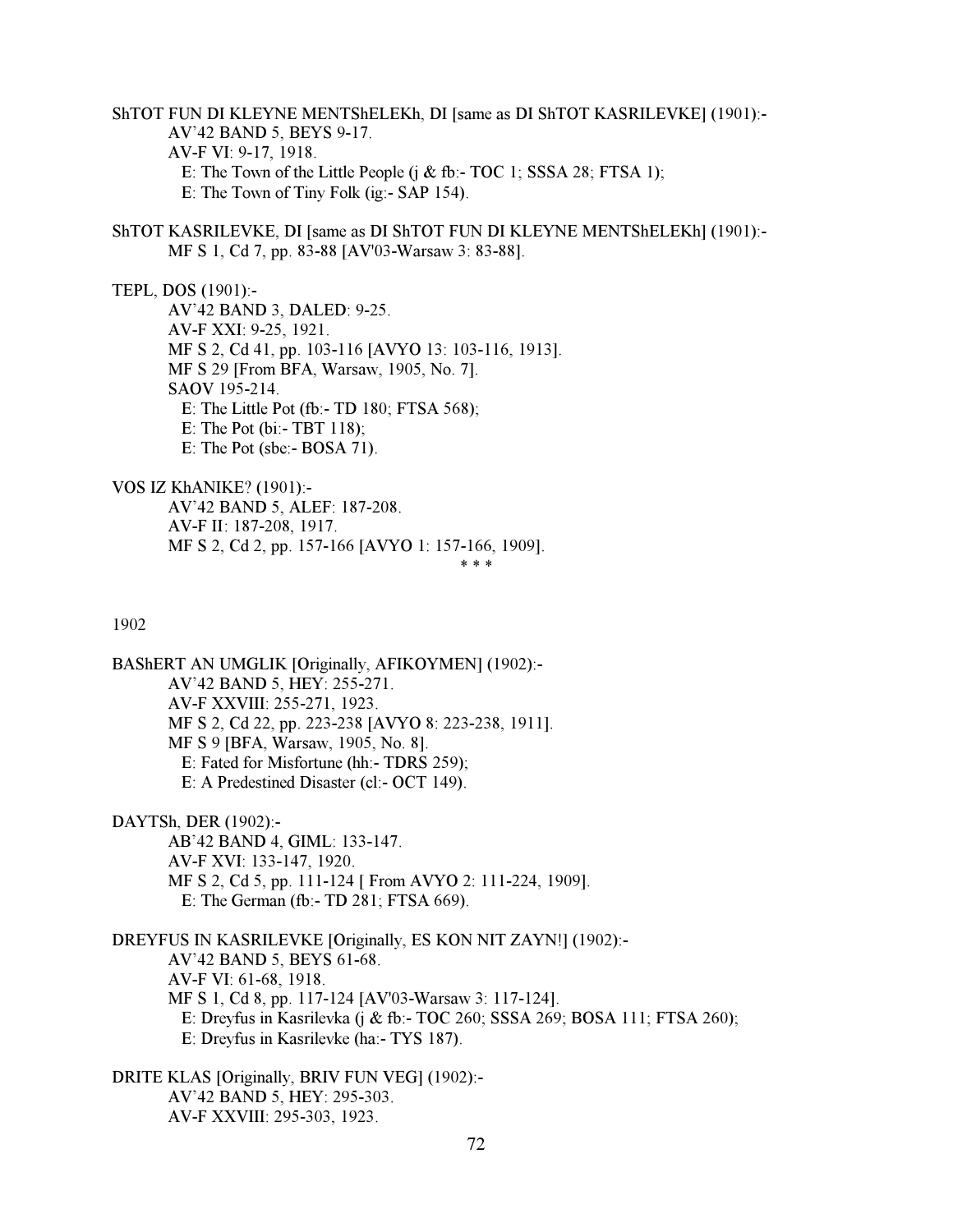MF S 2, Cd 22, pp. 255-262 [AVYO 8: 255-262, 1911]. E: Third Class (fb:- TD 292; FTSA 680; hh:- TDRS 279). ESREG, DER [Also titled A TOYTER ESREG] (1902):- AV'42 BAND 1, DALED 21-38 AV-F XXIII: 21-38, 1921. E: The Dead Citron (hb:- JC 119); E: The Esrog (cl:-  $SLST$  26); E: The Esrog (as:- HTSA 69). FARBEYNKT AHEYM (1902):- AV'42 BAND 5, BEYS 115-126. AV-F VI: 115-126, 1918. MF S 1, Cd 8, pp. 155-168 [AV'03-Warsaw 3: 155-168]. OVBYL 189-197 E: Homesick (cl:- SAS 222). E: Homesick (jl & msc:- WDJ 125). FARShTERTER KhASENE, A (1902):- AV'42 BAND 5, BEYS 43-49. AV-F VI: 43-49, 1918. MF S 1, Cd 8, pp. 105-111 [AV'03-Warsaw 3: 105-111]. FINF-UN-ZIBETsIK TOYZNT (1902):- AV'42 BAND 4, GIML: 71-130. AV-F XVI: 71-130, 1920. MF S 47 [BFA, Warsaw, 1905]. MF S 2, Cd 1-2, pp. 51-111 [AVYO 1: 51-111, 1909]. E: 75,000 (cl:- SAS 235). FUNEM PRIZEV (1902):- AV'42 BAND 5, HEY: 197-211. AV-F XXVIII: 197-211, 1923. MF S 2, Cd 21, pp. 173-185 [AVYO 8: 173-185, 1911]. MF 46 [BFA, Warsaw, 1905, No. 1]. E: The Automatic Exemption (hh:- TDRS 229); E: Who is Itsik? (aar:- SAP 104); E: Back from the Draft (cl:- OCT 247). GENDZ (1902):- AV'42 BAND 3, DALED: 29-44. AV-F XXI: 29-44, 1921. MF S 2, Cd 45, pp. 243-255 [AVYO 14: 243-255, 1913]. E: Geese (cl:- SAS 116). GIMENAZYE [Originally, TsU DER ShKhITE] (1902):- AV'42 BAND 5, HEY: 175-193. AV-F XXVIII: 175-193, 1923. MF S 2, Cd 21, pp. 155-170 [AVYO 8: 155-170, 1911]. MF S 16 [BFA, Warsaw, 1905, No. 4]. E: College (ig:- SAP 137); E: High School (hh:- TDRS 217); E: Gymnasiye (hf:- YT 162);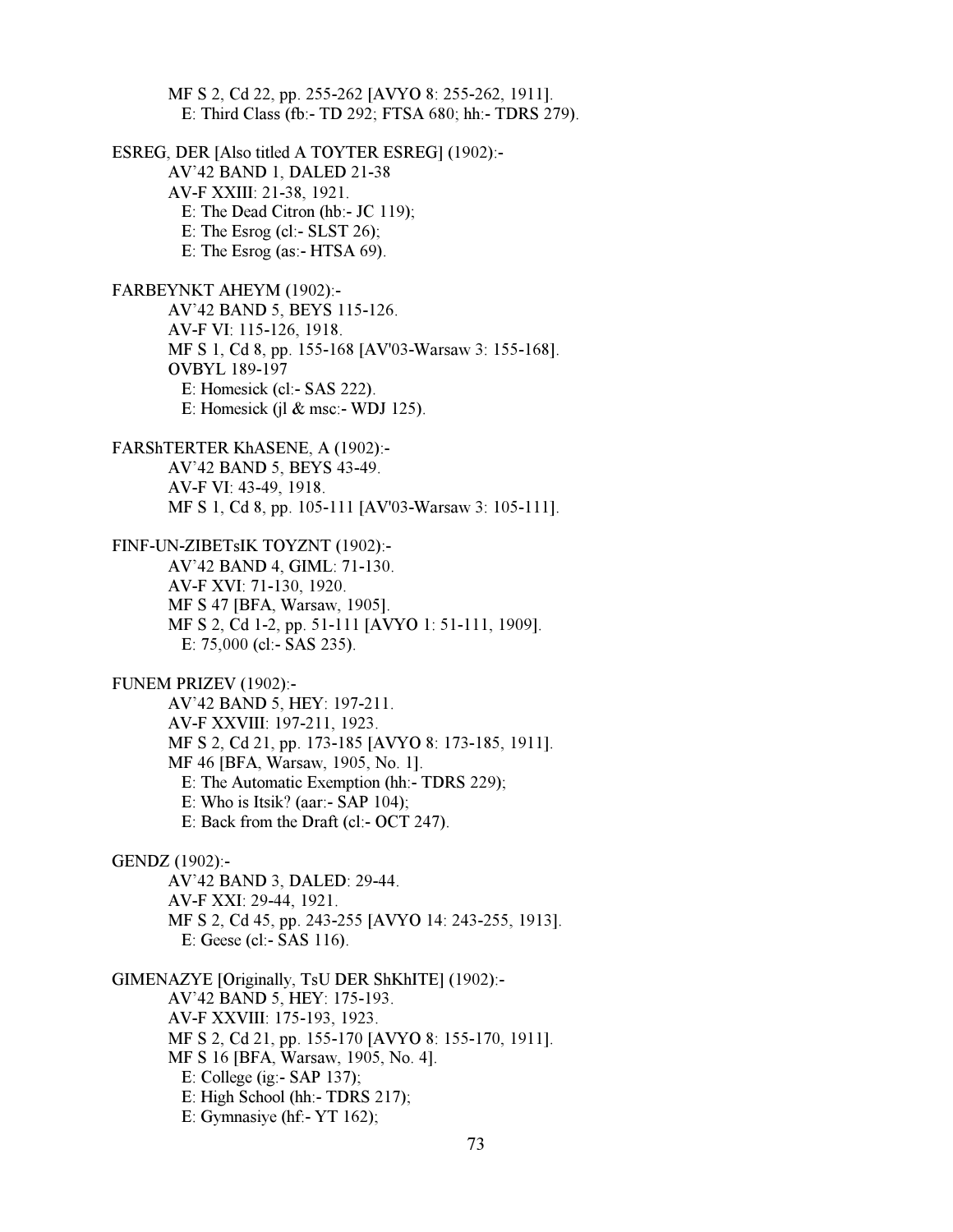E: Gy-Ma-Na-Si-A (fb:- TD 225; FTSA 613).

IM MEG MEN MEKANE ZAYN (1902):- AV'42 BAND 5, BEYS 79-84. AV-F VI: 79-84, 1918. MF S 1, Cd 8, pp. 130-134 [AV'03-Warsaw 3: 130-134]. E: Someone to Envy (cl:-SAS 171). KASRILEVKER MOYShEV-SKEYNIM [UN FAR MAYNE OREMELAYT?, 1902, revised] (1910):- AB'42 BAND 4, BEYS: 131-140. AV-F XIII: 131-140, 1918. MF S 2, Cd 42, pp. 119-126 [AVYO 13: 119-126, 1913]. E: Epilogue: Reb Yozifil and the Contractor (ig:- IK 119). KINEHORE NIT (1902):- AV'42 BAND 5, BEYS 71-76. AV-F VI: 71-76, 1918. MF S 1, Cd 8, pp. 125-129 [AV'03-Warsaw 3: 125-129]. MA NIShTANE? (1902):- AV'42 BAND 1, DALED: 9-17. AV-F XXIII: 9-17, 1921. MESUShELEKh; A YIDISh FERDL (1902):- AV'42 BAND 1, HEY; 97-111. AV-F VIII: 97-111, 1918. MF S 1, Cd 5, pp. 127-142 [AV'03-Warsaw 2: 127-142]. E: Methuselah (bi:- TBT 158); E: Methuselah--a Jewish Horse (cl:- OCT 87). MEYLEKh MIT DER MALKE, DER (1902):- AV'42 BAND 5, ALEF: 77-88. AV-F II: 77-88, 1917. MF S 37 [BFA, Warsaw, 1905, No. 37 (A MEYLEKh MIT TsVEY MALKES)]. NIShT FAR KEYN YIDN GEDAKhT, (1902):- AV'42 BAND 5, BEYS 53-58. AV-F VI: 53-58, 1918. MF S 1, Cd 8, pp. 112-116 [AV'03-Warsaw 3: 112-116]. E: May God Have Mercy (fb:- TD 141; FTSA 529). NIShTO KEYN MEYSIM (1902):- AV'42 BAND 5, BEYS 107-111. AV-F VI: 107-111, 1918. MF S 1, Cd 8, pp. 150-154 [AV'03-Warsaw 3: 150-154]. E: There's No Dead (cl:- SAS 156). OYFN FIDL (1902):- AV'42 BAND 1, HEY: 35-61. AV-F VIII: 35-61, 1918. MF S 1, Cd 2-3, pp. 169-195 [AV'03-Warsaw 1: 169-195]. E: On the Fiddle (hb:-  $JC$  210); E: The Fiddle (j & fb:- TOC 301; SSSA 307; FTSA 301).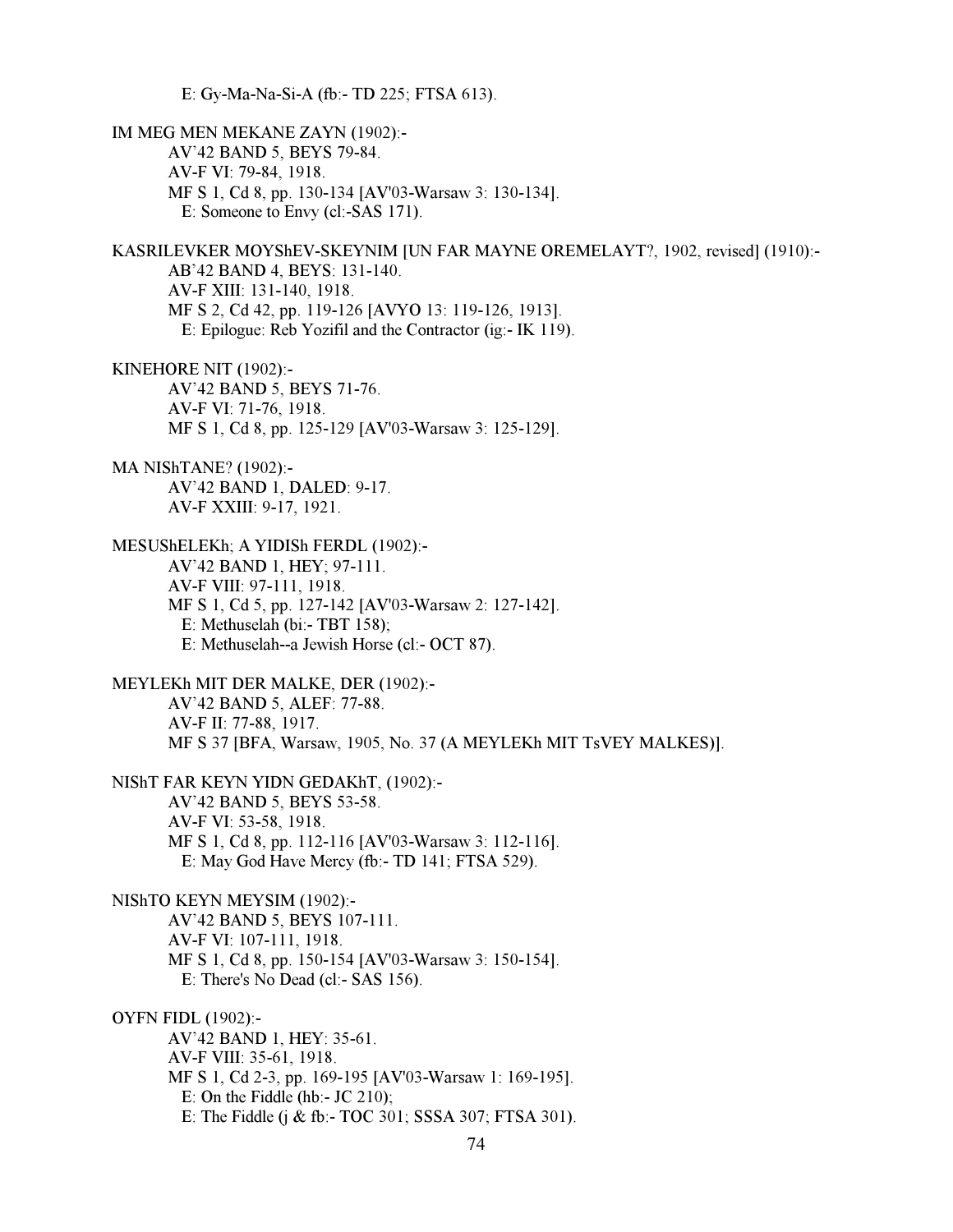OYSGETREYSLT (1902):- AV'42 BAND 5, BEYS 213-221. AV-F VI: 213-221, 1918. MF S 2, Cd 44, pp. 105-111 [AVYO 14: 105-111, 1913]. E: A Yom Kippur Scandal (j&fb:-TOC 138; SSSA 155; BOSA 37; FTSA 138); E: The Search (ng:- TYS 182). ShOLEM-ALEYKhEM! (1902):- AV'42 BAND 3, VOV: 9-17. AV-F XV: 9-17, 1919. TsVEY ShALEKh-MONESN (1902):- AV'42 BAND 5, BEYS 87-103. AV-F VI: 87-103, 1918. MF S 1, Cd 8, pp. 135-149 [AV'03-Warsaw 3: 135-149]. E: Two Shalachmones, or A Purim Scandal (fb:- TD 192; FTSA 580). VEN IKh BIN ROYTShILD (1902):- AV'42 BAND 5, BEYS 129-133. AV-F VI: 129-133, 1918. MF S 1, Cd 8, pp. 169-172 [AV'03-Warsaw 3: 169-172]. SAOV 76-81. E: If I Were Rothschild (msp:- SAP 153); E: If I Were Rothschild (fb:- TD 16; BOSA 129; FTSA 404); E: If I Were Rothschild (bi:- TBT 113). "VIGRIShNE BILYET," A (1902):- AV'42 BAND 4, DALED: 9-50. AV-F XVII: 9-50, 1920. MF S 2, Cd 4, pp. 1-35 [AVYO 2: 1-35, 1909]. E: The Lottery Ticket (abridged j&fb:- TOC 347; SSSA 350; FTSA 347). YORShIM, DI [Originally, AN EYGENE ShTOT] (1902):- AV'42 BAND 5, BEYS 137-154. AV-F VI: 137-154, 1918. MF S 2, Cd 2, pp. 141-156 [AVYO 1: 141-156, 1909]. E: The Inheritors (j & fb:- TOC 8; SSSA 35; FTSA 8).  $* * *$ 

#### 1903

ADIE [Features MENAKhEM-MENDL. Content similar to material used in KEYN AMERIKE] (1903):- MM'13, pp. 23-28.

AFORIZMEN (1903):- FEL 86-93.

- ALEMEN GLAYKh [Originally, NOKh DER KhALUKE] (1903):- MF S 2, Cd 8, pp. 157-182 [AVYO 3: 157-182].
- ASEYFE FUN YIKO IN PARIZ, AN (1903):- MF S 3, Cd 3, pp. 198-205 [FB 198-205]. FEL 67-73.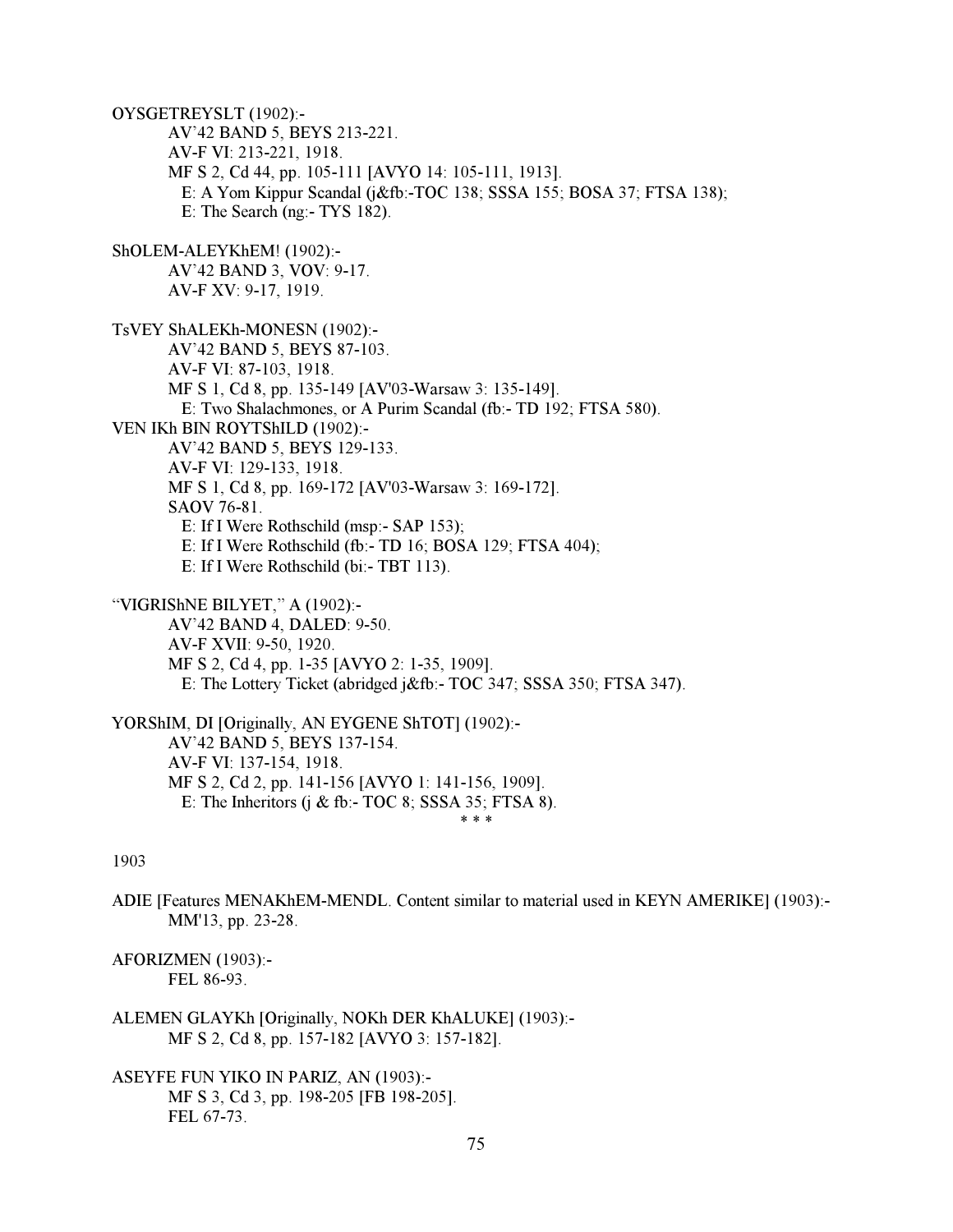BAShEFENISh (1903):- AV'42 BAND 1, HEY: 173-189. AV-F VIII: 173-189, 1918. E: Creature (jb:- Moment, 8(5): 50-54, May 1983).

BEKOVEDE PARNOSE, A [Originally, A NAYE PARNOSE, 1903] (SeeMENAKhEM-MENDL,  $1909$ :- AV'42 BAND 5, DALED: 157-179. AV-F X: 157-179, 1918. MM'09 155-172.

BLUMEN [Shortened, revised 1903 version of A BINTL BLUMEN of 1888]:- AV'42 BAND 1, HEY: 203-223 (Pagination below applies equally to AV-F VIII: 203-223).

AV-F VIII: 203-223, 1918.

|  | FUNEM BARG-SINAY205-207  |  |  |
|--|--------------------------|--|--|
|  | KOYSEL MAROVI208         |  |  |
|  |                          |  |  |
|  |                          |  |  |
|  |                          |  |  |
|  | AYNGETEYLT ZIKh214       |  |  |
|  | TsVEY NEShOMELEKh215-217 |  |  |
|  | Ikh ShEM ZIKh218-219     |  |  |
|  |                          |  |  |
|  | MALKhAMOVES222-223       |  |  |
|  |                          |  |  |

MF S 1, Cd 7, pp. 57-79 [AV'03-Warsaw 3: 57-79].

 MF S 4, Cd 9, pp 239-252 [AV'48-Moscow 2: 239-252; [Account of changes, additions, and parts excluded from the later edition are found in AV'48-Moscow 2: 338-345]. SH 24 (3): 34-38, 1984

DREYDL, DOS (1903):-

 AV-F IX: 175-203, 1918. MF S 2, Cd 17, pp. 213-234 [AVYO 6: 213-234, 1913]. E: The Spinning-Top (hb:- JC 153); E: The Dreydl (cl:- SLST 65); E: Benny's Luck (as:- HTSA 17).

EREV PEYSEKh IBERN BUG (see OYF PEYSEKh AHEYM, 1903)

EREV-PEYSEKhIKE EMIGRATsYE, DI (1903):-

 AV'42 BAND 1, VOV: 219-231. AV-F IX: 219-231, 1918. MF S 2, Cd 3, pp. 219-230 [AVYO 1: 219-230, 1909]. E: The Passover Eve Vagabonds (cl:- SAS 214); E: The Passover Eve Exiles (as:- HTSA 109).

ERShTER AROYSFOR, DER (The 1903 revision of part one of DI VELT-RAYZE):- MF S 1, Cd 1, pp. 3-74 [AV'03-Warsaw 1: 3-74].

EYNER FUN TOYZNT (1903):- AV'42 BAND 3, HEY: 235-251. AV-F III: 235-251, 1917. E: One in a Million (sw:- BOSA 245).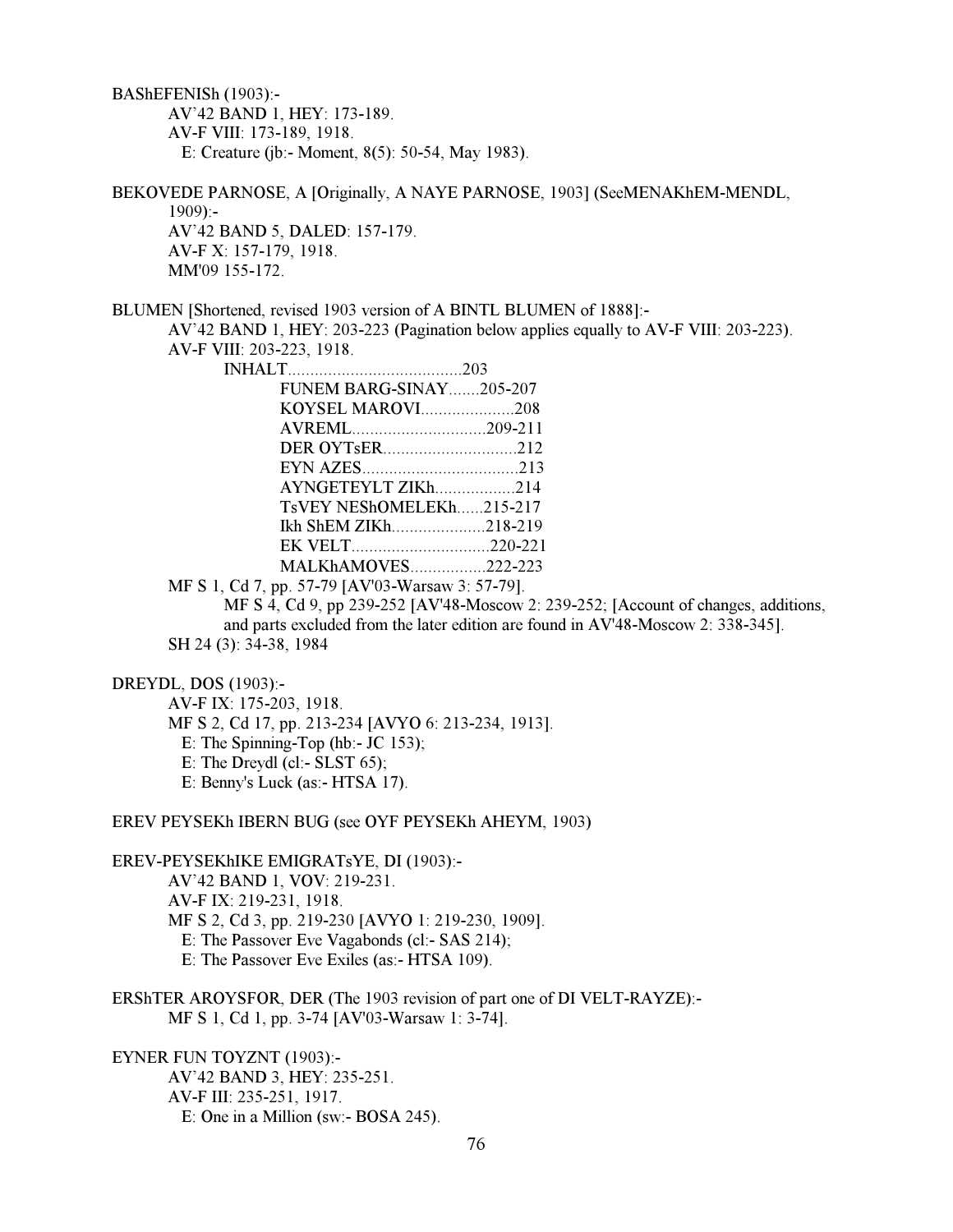FIShL DER MELAMED (see OYF PESEKh AHEYM, 1903)

FREYLEKhE KOMPANYE, DI [Originally, DRAY ShKhEYNIM UN EYNER A BALEBOS] (1903):- AV'42 BAND 4, GIML: 151-209. AV-F XVI: 151-209, 1920. MF S 2, Cd 7-8, pp. 49-98 [AVYO 3: 49-98, 1909]. SAOV 91-157. GRINGER TONES, A (1903):- AV'42 BAND 4, BEYS: 167-177. AV-F XIII: 167-177, 1918. MF S 2, Cd 43, pp. 55-63 [AVYO 14: 55-63, 1913]. MF S 18 [BFA, Warsaw, 1905, No. 15]. E: An Easy Fast (hf:- YT 143); E: An Easy Fast (fb:- TD 172; FTSA 560). GRINS OYF ShVUES (1903):- AV'42 BAND 1, VOV: 123-133. AV-F IX: 123-133, 1918. MF S 2, Cd 16, pp. 141-149 [AVYO 6: 141-149, 1913]. MF S 19 [BFA, Warsaw, 1905, No. 6]. E: Greens for "Shevuos" (hb:- JC 79). GROYSE GEVINS, DOS [1903 revision of TEVYE DER MILKhIKER (1894)]:- AV'42 BAND 5, GIML: 15-40. [TEVYE's KOTOYNTI, included]. AV-F V: 15-40, 1918 [TEVYE's KOTOYNTI, included]. MF S 1, Cd 2, pp. 99-124 [AV'03-Warsaw 1: 99-124; KOTOYNTI omitted]. MF S 2, Cd 18, pp. 9-30 [AVYO 7: 9-30, 19-?; KOTOYNTI omitted]. TDM 19-45. E: The Grand Prize (mk:- TGCYW 229-247). E: Tevye Wins a Fortune  $(i \& fb - TOC 21$ ; SSSA 47; FTSA 21); E: Tevye Strikes it Rich (hh:- BOSA 134; TDRS 3). E: From Drayman to Dairyman (ig:- SAP 75). HOMEN UN ZAYNE TEKhTER (1903):- AV'42 BAND 1, DALED: 41-51. AV-F XXIII: 41-51, 1921. MF S 2, Cd 42, pp. 199-207 [AVYO 13: 199-207, 1913]. HUNDERT EYNS (1903):- AV'42 BAND 4, DALED: 103-115. AV-F XVII: 103-115, 1920. MF S 2, Cd 2-3, pp. 179-190 [AVYO 1: 179-190, 1909]. E: One Hundred and One (cl:- OCT 283). IN DI VAREMBEDER (1903):- AV'42 BAND 4 HEY: 75-118. AV-F XII: 75-118, 1918. MF S 2, Cd 38, pp. 201-237 [AVYO 12: 201-237, 1912]. E: To the Hot Springs (cl:- SAS 350). KAPORES (1903):- (see also VAYIVREKh) AV'42 BAND 1, HEY: 115-126.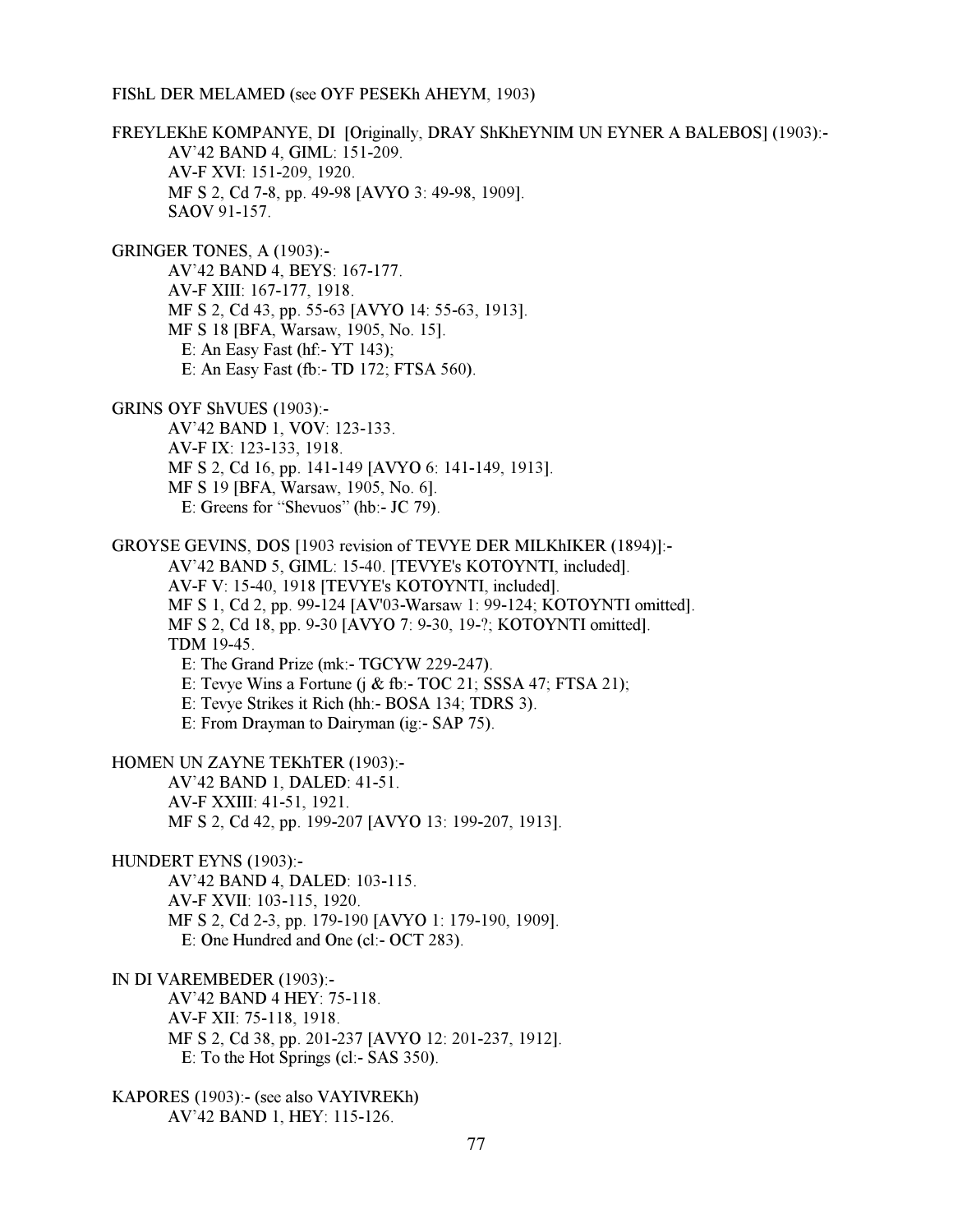AV-F VIII: 115-126, 1918. MF S 2, Cd 41, pp. 175-184 [AVYO 13: 175-184, 1913]. MF S 32 [Lemberg, 1906].

KASRILEVKER NISROFIM [Originally, DI GROYSE DEPUTATsYE FUN DI KLEYNE MENTShELEKh; in 1910, revised as KASRILEVKE IN YEHUPETs; finally KASRILEVKER NISROFIM] (1903-1910)]:- AV'42 BAND 4, BEYS: 9-60. AV-F XIII: 9-60, 1918. MF S 2, Cd 37-38, pp. 155-198 [AVYO 12: 155-198, 1912]. E: The Poor and the Rich (ig:- IK 71).

KOTOYNTI (1903):- AV'42 BAND 5, GIML: 9-11. AV-F V: 9-11. E: I Am Not Worthy (mk:- TGCYW 227-228).

KEYN AMERIKE [Features MENAKhEM-MENDL. Content is similar to two other works: AN AGENT, and ADIE, which also features MENAKhEM-MENDL] (1903):- MF S 3, Cd 3, pp. 206-221 [FB 206-221]. DI TsUKUNFT 8(20): 414-420, 1903. SH 9: 84-90, 1969.

KOL NIDRE [FARLORENE NEShOMES] (1903):- AV'42 BAND 1, GIML: 61-91. AV-F XXII: 61-91, 1921. MF S 2, Cd 43-44, pp. 77-101 [AVYO 14: 77-101, 1912].

KONKURENTN (1903):- AV'42 BAND 5, ALEF: 139-150. AV-F II: 139-150, 1917.

KONSILIUM FUN DOKTOYRIM, A (1903):- OVBYL 198-208 FEL 74-85 E: Doctors in Consultation (jl & msc:- WDJ 131).

- LATKES ShEL KhANIKE (1903):- AV'42 BAND 5, ALEF: 123-136. AV-F II: 123-136, 1917.
- LETsONES (1903):- FEL 60-66.

MAYN ERShTER ROMAN (1903):- AV'42 BAND 4, DALED: 119-148. AV-F XVII: 119-148, 1920. MF S 2, Cd 9, pp. 229-253 [AVYO 3: 229-253, 1909]. SAOV 158-192. E: My First Love Affair (bi:- TBT 5); E: My First Love Affair (cl:- SAS 129).

MAYN KhASID [Part of LETsONES] (1903):- MF S 2, Cd 9, pp. 267-270 [AVYO 3: 267-270, 1909].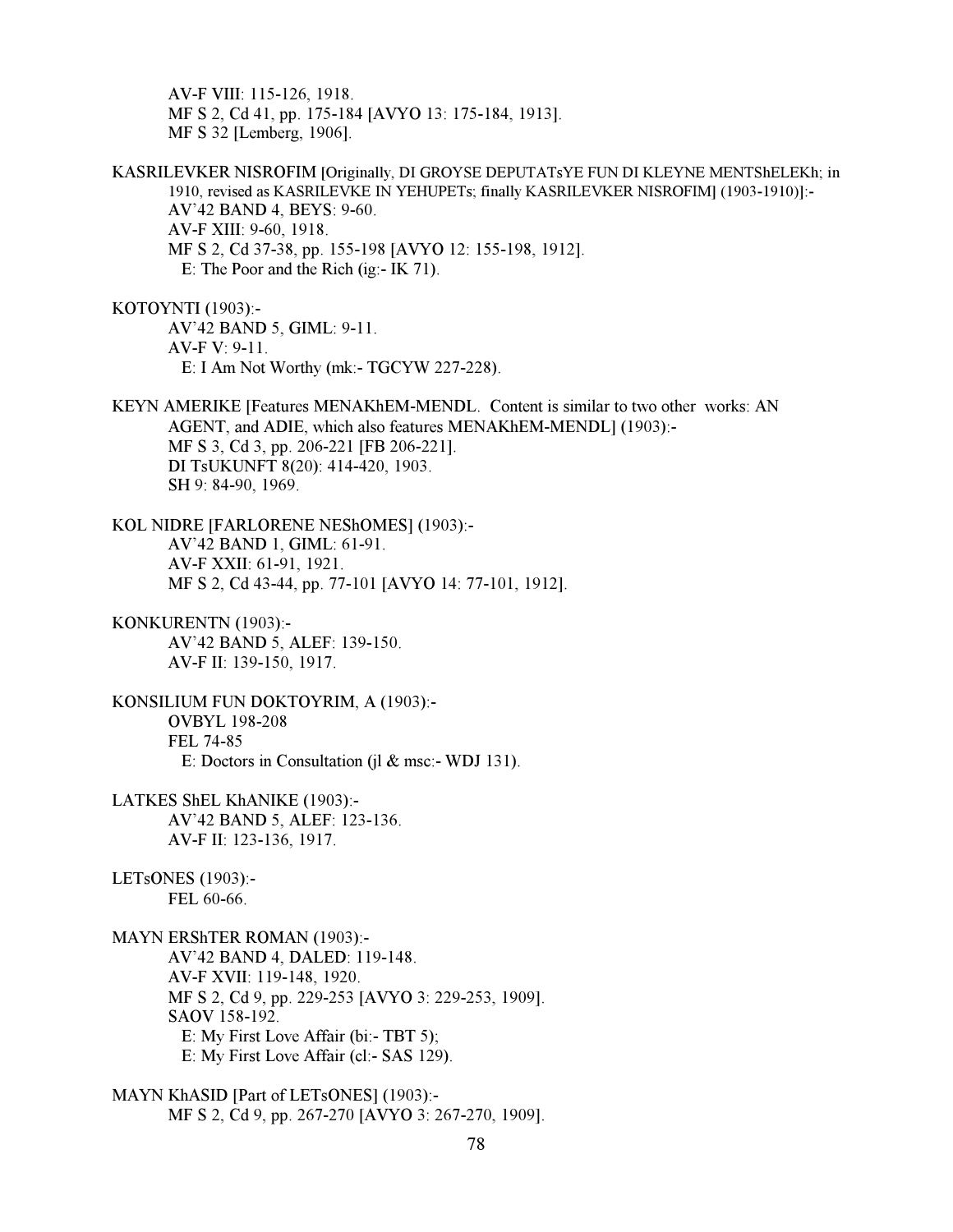FEL 61-64.

ME TOR NIT ZAYN KEYN GUTER (1903):- AV'42 BAND 5, HEY: 215-228. AV-F XXVIII: 215-228, 1923. MF S 2, Cd 21-22, pp. 189-200 [AVYO 8: 189-200, 1911]. SAOV 295-310. E: It Doesn't Pay to Be Good (hh:- TDRS 238); E: It Doesn't Pay to do Favors (cl:- OCT 179). MITN ETAP (1903):- AV'42 BAND 4, DALED: 53-100. AV-F XVII: 53-100, 1920. MF S 2, Cd 6, pp. 213-250 [AVYO 2: 213-250, 1909]. E: The Convoy (j& fb:- TOC 265; SSSA 274; FTSA 265). MOShKELE GANEV [A variant, IN YENE TEG, was posthumously published] (1903):- GK 113 (1984), 5-33. MF S 34 [Warsaw, (1913)]. NAY-GEBORENE ODER RASL, DOS (1903):- MF S 3, Cd 3, pp. 247-255 [FB 247-255]. FEL 94-101 NISREF, A (1903):- AV'42 BAND 5, HEY: 231-242. AV-F XXVIII: 231-242, 1923. MF S 2, Cd 22, pp. 203-212 [AVYO 8: 203-212, 1911]. MF S 42 [BFA, Warsaw. 19-?, No. ?]. E: Burned Out (hh:- TDRS 247); E: Burnt Out (cl:- OCT 292). OYF PEYSEKh AHEYM [Originally, EREV PEYSEKh IBERN BUG] (1903):- AV'42 BAND 1, GIML: 35-57. AV-F XXII: 35-57, 1921. MF S 2, Cd 43, pp. 9-28 [AVYO 14: 9-28, 1913]. MF S 8 [BFA, Warsaw, 1905, No. 3]. E: Fishel the Teacher (hf:- YT 125); E: Home for Passover (j & fb:- TOC 75; SSSA 97; BOSA 89; FTSA 75). PESELE DEM REBNS (1903):- AV'42 BAND 1, HEY: 157-170. AV-F VIII: 157-170, 1918. E: Dad and Brat (ig:- SAP 132). ShOYN EYN MOL A SUKE! [earlier, ShOYN EYN MOL MOYShE!, See also DI SUKE] (1903):- AV'42 BAND 1, VOV: 137-150. AV-F IX: 137-150, 1918. E: The Tabernacle (hb:- JC 106); E: Really a Sukkah! (as:- HTSA 3). SIMKhES-TOYRE (1903):- AV'42 BAND 1, GIML: 95-104.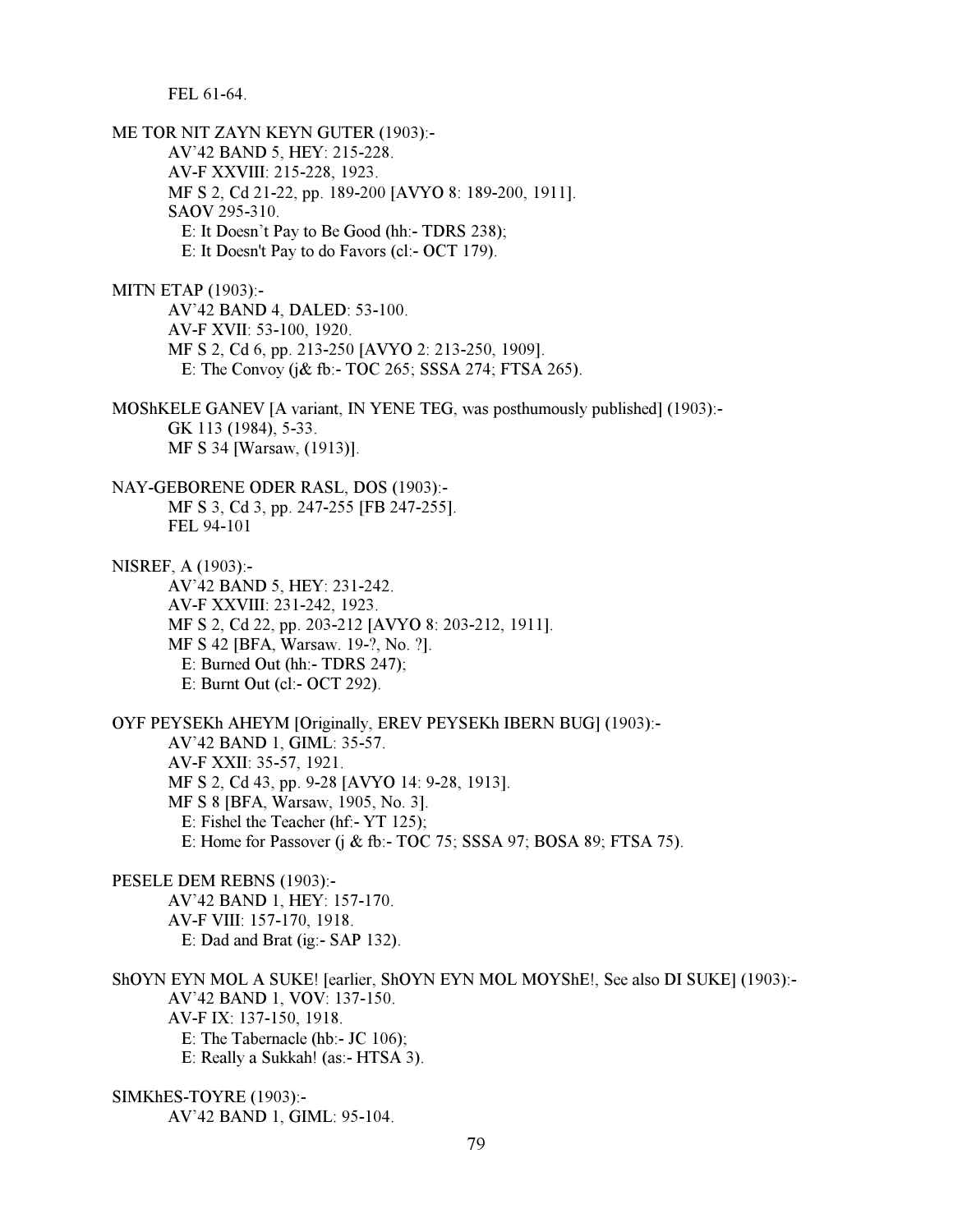AV-F XXII: 95-104, 1921.

SUKE, DI (1903) [see also ShOYN EYN MOL A SUKE]:- MF S 2, Cd 16, pp. 163-174 [AVYO 6: 162-174, 1913].

TsAR BALEY-KhAYIM (1903):-

 AV'42 BAND 1, HEY: 193-200. AV-F VIII: 193-200, 1918. MF S 2, Cd 16, pp. 150-159 [AVYO 6: 150-159, 1913]. E: A Pity for the Living (hb:- JC 99); E: Pity for Living Creatures (cl:- SLST 101).

TsEZEYT UN TsEShPREYT (Evolved through several forms, 1903-1906]:- AV'42 BAND 3, ALEF: 43-97. AV-F IV:- 43-97, 1917. MF S 51 [BFA, Warsaw, 1906].

- TsU MAYN BIOGRAFYE (1903):- AV'42 BAND 2, VOV: 273-281. AV-F XXVII: 273-281, 1923. E: Life of a Humorist (tk:- MMP 243).
- VELVL GAMBETA (1903):- AV'42, BAND 4, ALEF: 241-255. AV-F I: 241-255, 1917. E: Velvel Gambeta (cl:- SLST 169).
- VER VEYST? (1903):- MF S 3, Cd 2, pp. 110-190 [FB 110-190].
- YIDIShE GAZETN UN ZhURNALN (1903):- FEL 54-59.

 $* * *$ 

## 1904

AGENT, AN (1904):- MF S 2, Cd 8, pp. 99-104 [AVYO 3: 99-104, 1909]. FEL 119-122. E: Two Stories (lf:- MOMENT 11(7): 47-48, 1986).

AKDOMES (1904):- AV'42 BAND 1, GIML: 121-131. AV-F XXII: 121-131, 1921. MF S 2, Cd 9, pp. 217-225 [AVYO 3: 217-225, 1909].

BAYM DOKTOR [Originally, A MENTSh MIT A MOGN] (1904):- AV'42 BAND 3, DALED: 95-103. AV-F XXI: 95-103, 1921. MF S 2, Cd 41, pp. 129-135 [AVYO 13: 129-135, 1913]. MF S 10 [BFA, Warsaw, 1905, No. 12]. E: At the Doctor's (cl:- SAS 175).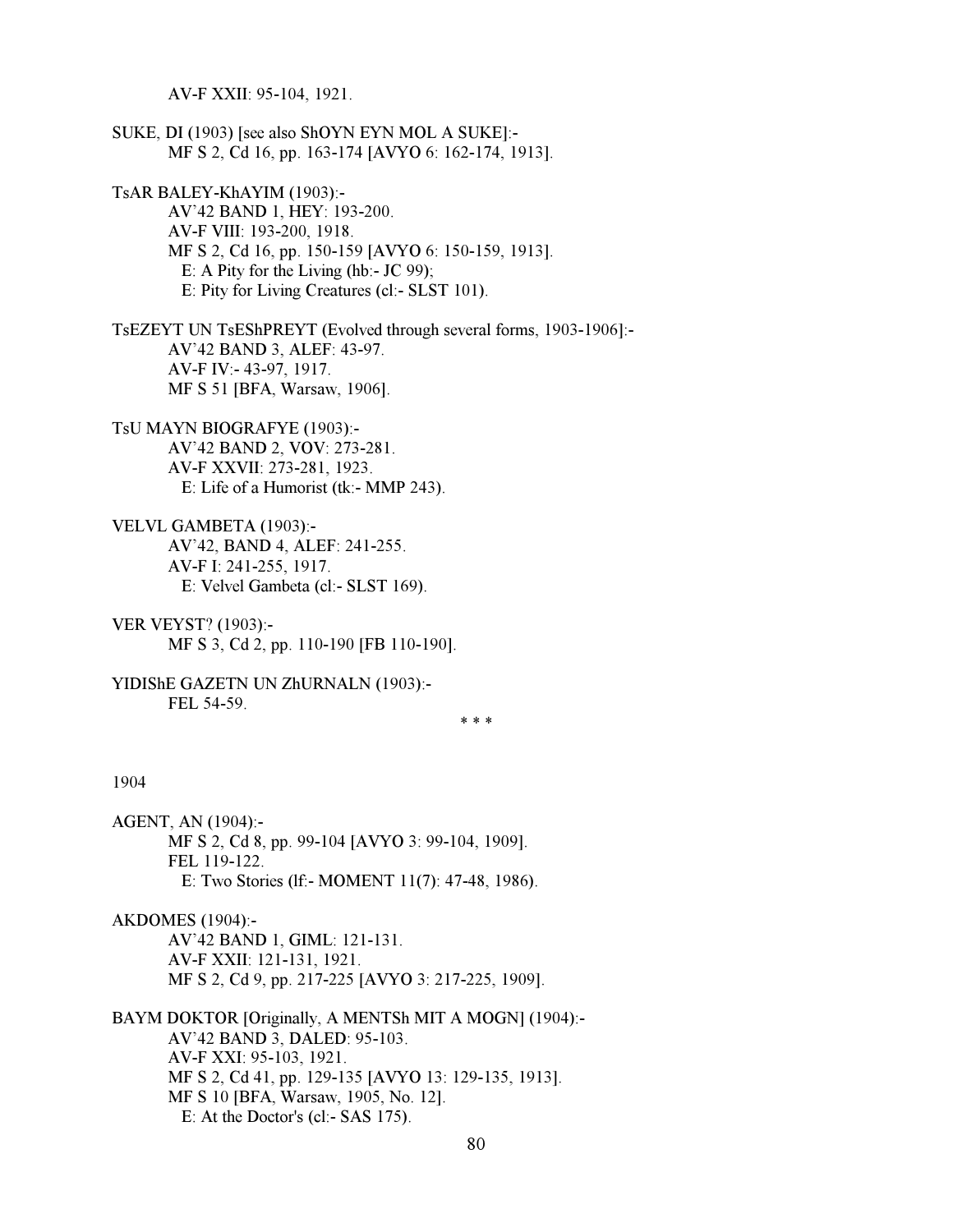DOKTOR TEODOR HERTsL (1904):- MF S 21 [a separate booklet, Odessa, 1904]. OVBYL 209-234. E: Dr. Theodor Herzl (j $\alpha$  msc:- WDJ 139). DOVID MEYLEKh YISROEL (1904):- AV'42 BAND 5, ALEF: 175-183. AV-F II: 175-183, 1917. E: David, King of Israel (cl:- OCT 272). ERShTE KOMUNE, DI (1904):- AV'42 BAND 1, VOV: 153-174. AV-F IX: 153-174, 1918. MF S 2, Cd 3, pp. 191-209 [AVYO 1: 191-209, 1909]. E: The First Commune (as:- HTSA 122). ERShTE NAKhT PEYSEKh OYF DER MILKhOME , DI (1904):- AV'42 BAND 1, GIML: 107-117. AV-F XXII: 107-117, 1921. MF S 2, Cd 42, pp. 187-195 [AVYO 13: 187-195, 1913]. E: The First Passover Night of the War (cl:- OCT 259). EYTsE, AN (1904):- AV'42 BAND 3, DALED: 73-91. AV-F XXI: 73-91, 1921. MF S 2, Cd 40-41, pp. 85-99 [AVYO 13: 85-99, 1913]. MF S 43 [BFA, Warsaw, 1905, No. 11]. SAOV 215-235. E: A Consultation (msp:- SAP 113); E: Advice (bi:- TBT 132); E: A Bit of Advice (cl:- SLST 131). FARShPILTER LEGBOYMER, A (1904):- AV'42 BAND 1, DALED: 9-88. AV-F XXIII: 79-88, 1921. MF S 2, Cd 16, pp. 107-114 [AVYO 6: 107-114, 1913]. MF S 45 [BFA, Warsaw, 1905, No. 5]. E: A Lost "L'ag Beomer" (hb:- JC 50); E: A Lost Lag B'omer (cl:- SLST 107). FIR-PENIMDIKER RABINER, DER (1904):-

 MF S 3, Cd 3, pp. 230-241 [FB 230-241]. FEL 105-114. E: Two Stories (lf:- MOMENT 11(7): 49-51, 1986).

GEBENTShT LAND, A [Features MENAKhEM-MENDL] (1904):- MF S 3, Cd 3, pp. 222-229 [FB 222-229]. SH 9: 90-94, 1969. MM'13, pp. 29-34.

GETsL [Originally, A MAYSE MIT NIS] (1904):- AV'42 BAND 1, DALED: 55-67.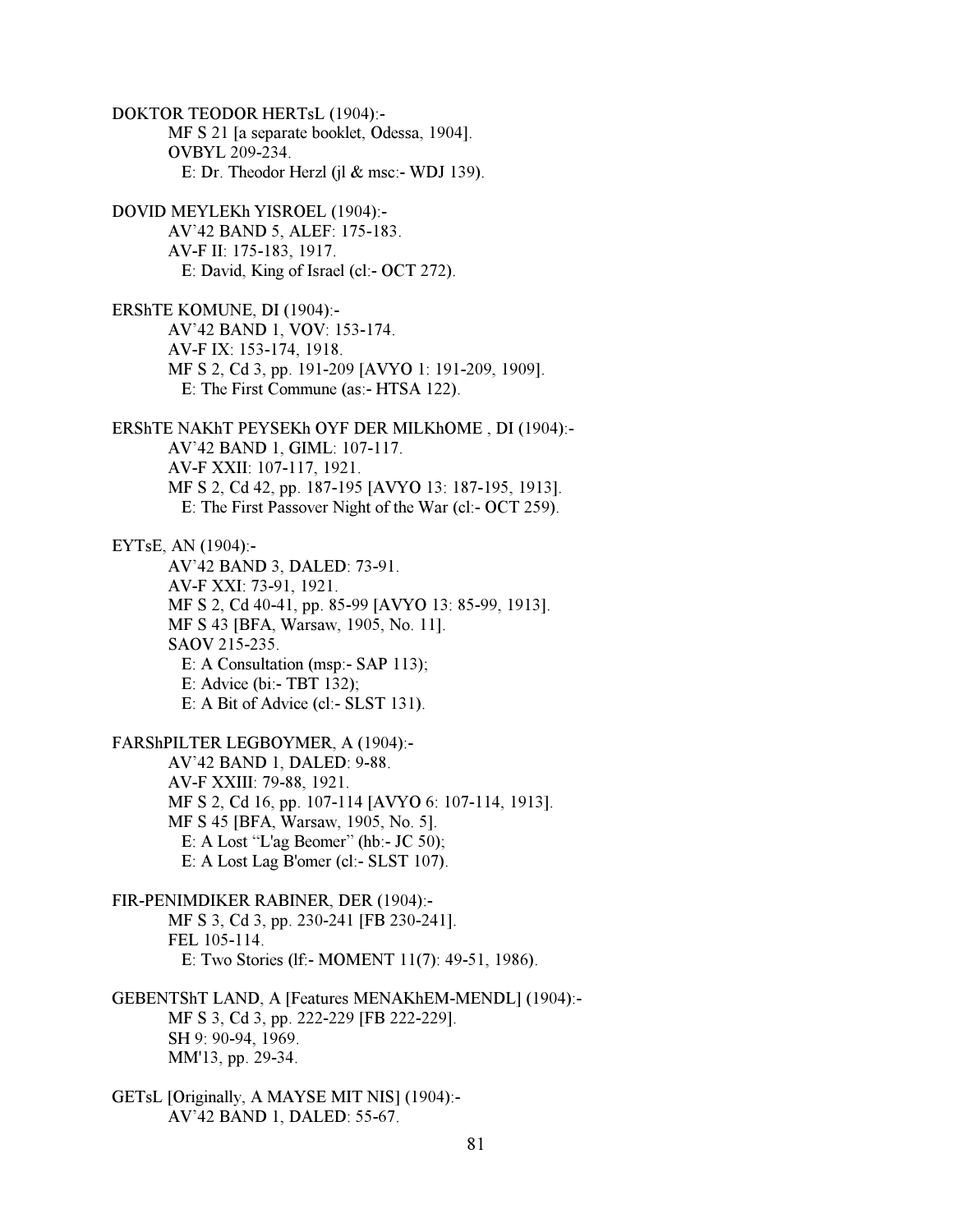AV-F XXIII: 55-67, 1921. MF S 2, Cd 15-16, pp. 93-103 [AVYO 6: 93-103, 1913]. MF S 17 [BFA, Warsaw, 1905, No. 13-14]. E: Getzel (hb:- JC 38)

GROYSE BEHOLE FUN DI KLEYNE MENTShELEKh, DI (1904):- AV'42 BAND 5, BEYS 157-210. AV-F VI: 157-210, 1918. MF S 2, Cd 7, pp. 3-48 [AVYO 3: 3-48, 1909]. E: The Great Panic of the Little People (cl:- OCT 98).

HODL (1904):-

 AV'42 BAND 5, GIML: 95-118. AV-F V: 95-118, 1918. MF S 2, Cd 18, pp. 75-93 [AVYO 7: 75-93, 19-?]. MF S 23 [BFA, Warsaw, 1905, No. 9-10]. E: Hodel (j&fb:-TOC 382; SSSA 383; TD 53; TYS 168; GJSS 106; FTSA 441). E: Hodel (mk:- TGCYW 284-302). E: Hodl (hh:- TDRS 53).

LEYENYU; A BILD (1904):- AV'42 BAND 1, DALED: 71-76. AV-F XXIII: 71-76, 1921.

MILKhIKS [Originally, DI MILKhIKE SUDE] (1903 in AV-F or AV'42; 1904 in DSAB):- AV'42 BAND 4, BEYS: 157-164. AV-F XIII: 157-164, 1918. MF S 2, Cd 9, pp. 257-263 [AVYO 3: 257-263, 1909]. SAOV 82-90.

NEGIDIShE PREZhENITsE, A (1904):- AV'42 BAND 3, DALED: 67-69. AV-F XXI: 67-69, 1921.

OYLEM HABE [story] (1904):- AV'42 BAND 4, GIML: 213-245. AV-F XVI: 213-245, 1920. MF S 2, Cd 2, pp. 112-139 [AVYO 1: 112-139, 1909]. E: Eternal Life (j & fb:- TOC 158; SSSA 173; FTSA 158); E: Eternal Life (sb:- TYS 151; BOSA 43).

PURIM KOYLETSh, DER (1904):- MF S 56 [St. Petersburg, 1904].

VAYSE KAPORE, A (1904):- AV-F XXI: 47-54, 1921. MF S 2, Cd 43, pp. 67-73 [AVYO 14: 67-73, 1913]. E: A White Bird (cl:- OCT 161).

VER BIN IKh? ODER TsVEY KUNI LEMLS (1904):- MF S 3, Cd 3, pp. 242-246 [FB 242-246]. FEL 115-118.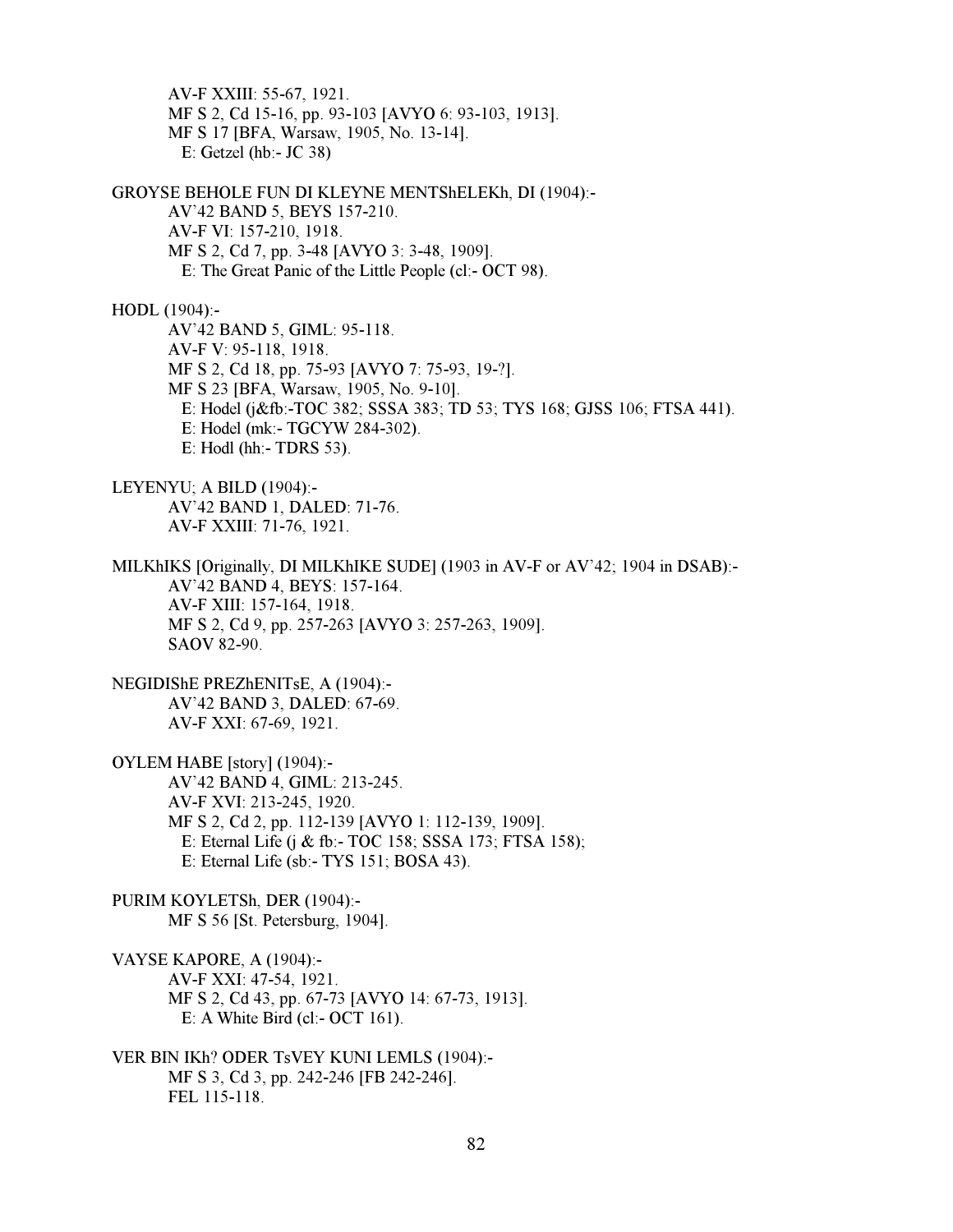VOS ZOL MEN PEYSEKh ESN? (1904):- FEL 102-104.

YUNGSTER FUN DI MLOKhIM, DER (1904):- AV'42 BAND 1, HEY: 227-245. AV-F VIII: 227-245, 1918. MF S 2, Cd 4, pp. 37-53 [AVYO 2: 37-53, 1909]. E: The Littlest of Kings (fb:- TD 114; FTSA 502).

YONTEFDIKER TsIMES, DER (1904):- AV'42 BAND 3, DALED: 57-63. AV-F XXI: 57-63, 1921. MF S 2, Cd 44, pp. 115-120 [AVYO 14: 115-120, 1913].  $* * *$ 

#### 1905

AGENTN [Features MENAKhEM-MENDL] (1905):- AV'42 BAND 3, BEYS: 199-218. AV-F XXIV: 199-218, 1921. MF S 5 [BFA, Warsaw, 1908]. E: Agents--a One-Act Play (cl:- SAS 275).

EPITAFYE FUN ShOLEM-ALEYKhEM, DI (1905-1915):- AV'42 BAND 2, VOV: 2293. AV-F XXVII: 293, 1923. MF S 4, Cd 9, p. 284 [AV'48-Moscow 2: 284]. E: Epitaph (ig:- SAP 183; editors:- TGCYW 484).

FETER PINYE MIT DER MUME REYZE, DER [Confiscated by Czarist censor] (1905):- MF S 48 [BFA, Warsaw, 1905, No. 2]. MF S 3, Cd 3, pp. 256-266 [FB 256-266].

GLIKLEKhE RAYZE, A (1905):- FEL 123-128.

HOMEN UN MORTKhE(1905-1916):- AV'42 BAND 1, GIML: 225-237. AV-F XXII: 225-237, 1921.

KhABNE (1905):- AV'42 BAND 3, DALED: 137-151. AV-F XXI: 135-151, 1921. E: The Village of Habne (cl:- OCT 302).

NAYER NIGUN, DER (1905):- MF S 2, Cd 42, pp. 257-263 [AVYO 13: 257-263, 1913].

OPGEShLOGENE HEShAYNES (1905):- AV'42 BAND 4, DALED: 165-189. AV-F XVII: 165-189, 1920. MF S 2, Cd 16-17, pp. 191-209 [AVYO 6: 191-209, 1913]. E: Isshur the Beadle, pp. 163-177 (hb:- JC 131);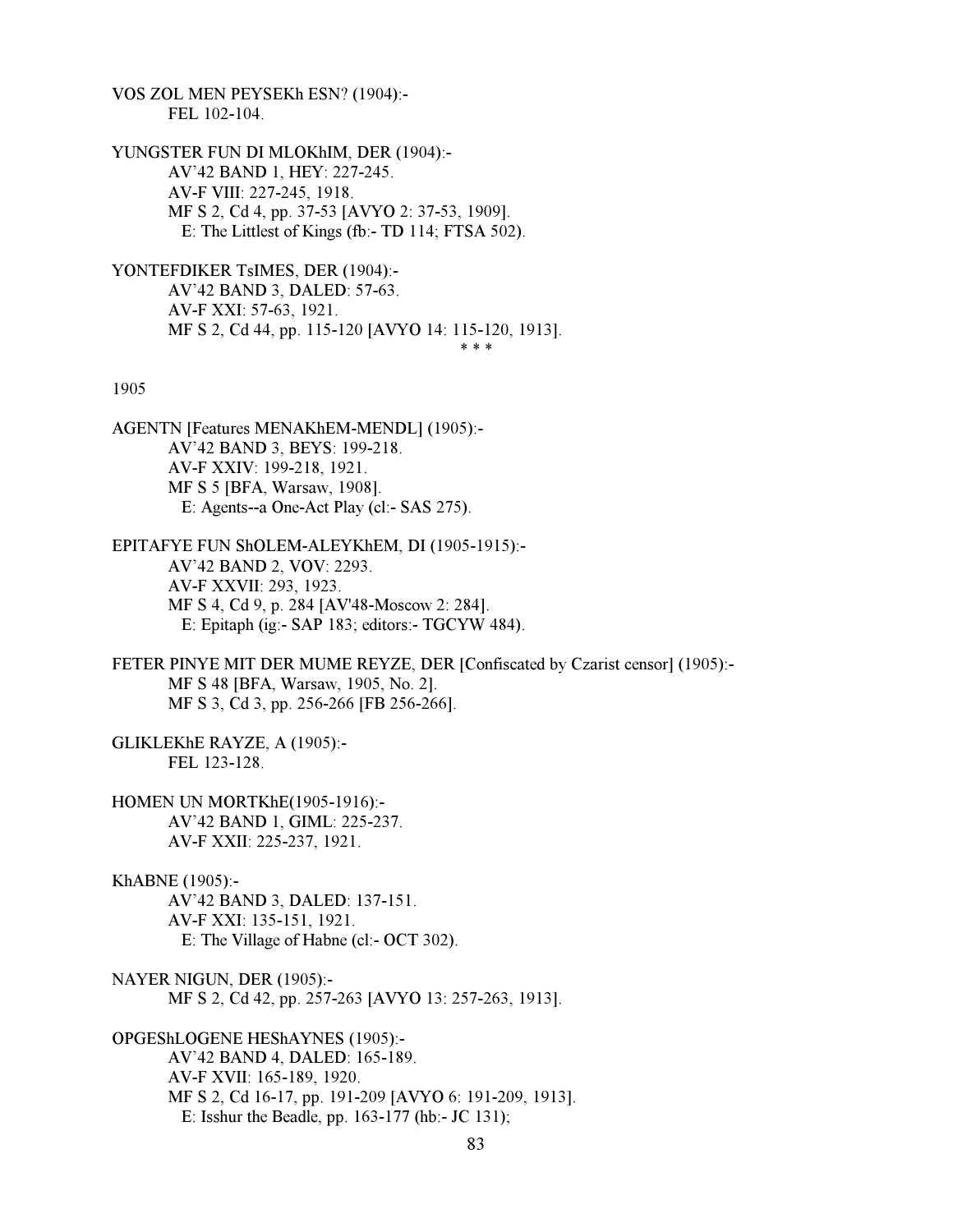E: Isser the Shamesh, pp. 163-177 (cl:- SLST 179); E: Boaz the Teacher, pp. 178-189 (hb:- JC 143); E: Boaz the Teacher, pp. 178-189 (cl:- SLST 161). ShLOF ALEKSE (1905, 1908):- MF S 4, Cd 9, p. 280 [AV'48-Moscow 2: 280]. ShMUELIK (1905):- MF S 2, Cd 3, pp. 211-217 [AVYO 1: 211-217, 1909]. TsVEY ANTISEMITN (1905):- AV'42 BAND 4, DALED: 151-1161. AV-F XVII: 151-161, 1920. MF S 2, Cd 9, pp. 203-213 [AVYO 3: 203-213, 1909]. E: Two Antisemites (cl:- OCT 206); E: Two Anti-Semites (mw:- BOSA 115). UGANDIADA (1905):- OVBYL 235-242. FEL 129-137. E: Ugandaade (jl & msc:- WDJ 154). UNDZERE GABOYIM (1905):- MF S 4, Cd 9, p. 282 [AV'48-Moscow 2: 282]. YEDER FAR UNDZ (1905):- MF S 2, Cd 5, pp. 103-110 [AVYO 2: 103-110, 1909]. E: Everybody's For Us (lf:- Moment 10(10): 42, November 1985) YOYSEF (1905):- AV'42 BAND 3, DALED: 107-133. AV-F XXI: 107-133, 1921. MF S 2, Cd 1, pp. 19-41 [AVYO 1: 19-41, 1909]. SAOV 236-265.  $* * *$ 1906 DOVID BEN DOVID, A DRAME IN FIR AKTN, FINF BILDER (1906):- GK 34 (1959) 18-xx. FARBITN DI YOYTsRES (1906-1915):- AV'42 BAND 3, BEYS: 171-196. AV-F XXIV: 171-196, 1921. KhAVE (1906):- AV'42 BAND 5, GIML: 121-140. AV-F V: 121-140, 1918.

 MF S 2, Cd 1, pp. 1-18 [AVYO 1: 1-18, 1909]. MF S 2, Cd 19, pp. 97-112 [AVYO 7: 97-112, 19-?]. TDM 120-141. E: Chaveh--Tevyeh's Third Daughter (ig:- SAP 88); E: Chava (fb:- TD 93; BOSA 165; FTSA 481; hh:- TDRS 69 mk:- TGCYW 303-318).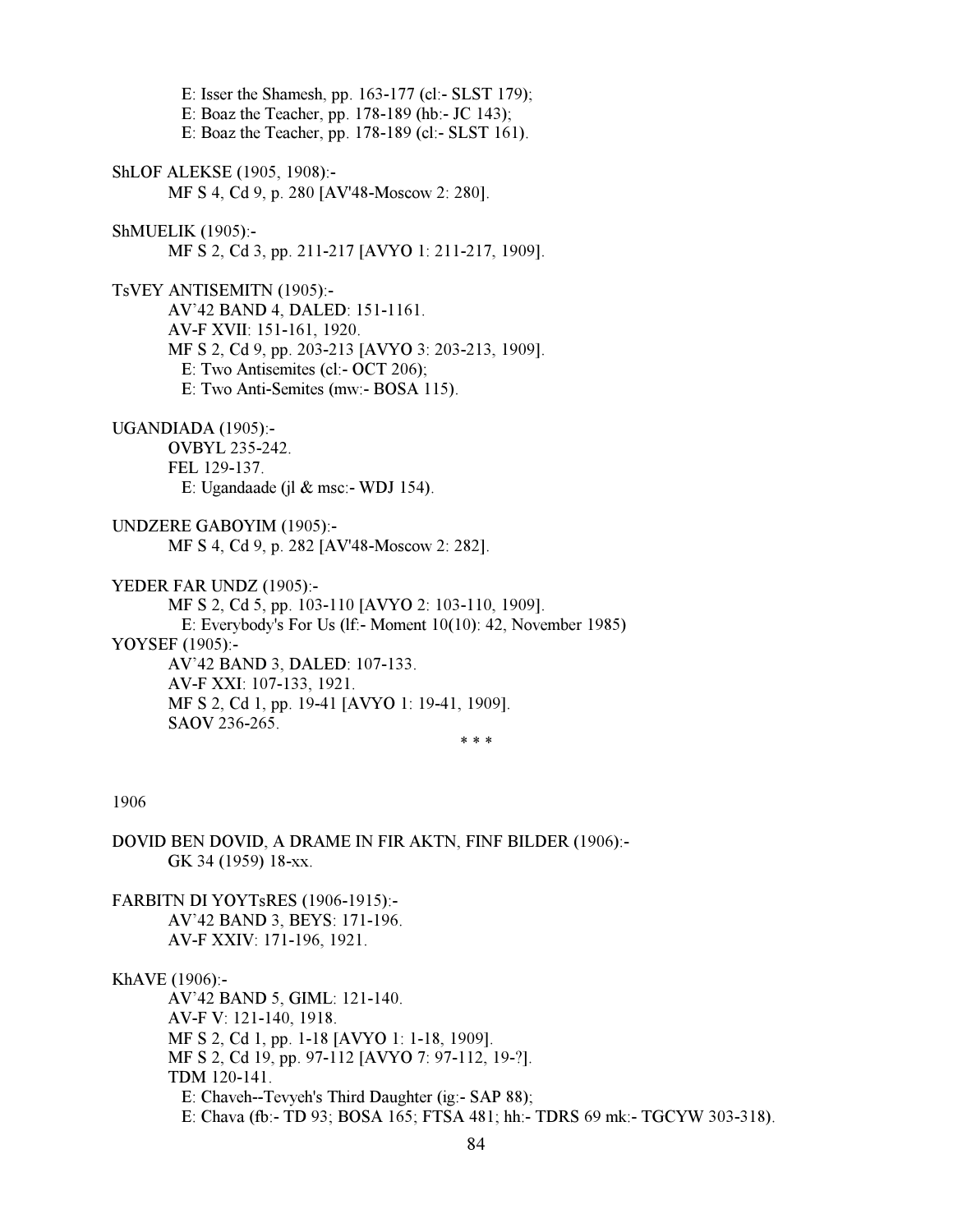OREYEKh, DER (1906):- AV'42 BAND 1, DALED: 105-115. AV-F XXIII: 105-115, 1921. MF S 2, Cd 4, pp. 55-64 [AVYO 2: 55-64, 1909]. E: The Passover Guest (hf:- YT 153); E: The Guest (cl:- SLST 37); E: The Guest (eb:- BOSA 223).

REVOLUTsYE FUN YENER ZAYT SAMBATYON, DI (1906):- MF S 2, Cd 8-9, pp. 185-202 [AVYO 3: 185-202, 1909].

S'A LIGN (1906):-

 AV'42 BAND 3, DALED: 155-161. AV-F XXI: 155-161, 1921. MF S 2, Cd 6, pp. 251-258 [AVYO 2: 251-258, 1909]. E: It's a Lie (aar:- SAP 146); E: It's a Lie! (cl:- SLST 147).

SEDER, DER [A BILD] (1906):- AV'42 BAND 1, GIML: 135-137. AV-F XXII: 135-137, 1921.

TsU DER SUDE (1906):-

 AV'42 BAND 1, DALED: 91-102. AV-F XXIII: 91-102, 1921. MF S 2, Cd 2, pp. 167-178 [AVYO 1: 167-178, 1909]. E: The Purim Feast (fb:- TD 239; FTSA 627).<br>\*\*\*  $* * *$ 

1907

AYNDRUKN FUN TsIONIShTIShN KONGRES (1907) [This is probably the same piece to which Berkowitz refers in DOS ShOLEM-ALEYKhEM BUKh as KONGRES BILDER]:- OVBYL 243-258. E: Impressions from a Zionist Congress (jl & msc:- WDJ 160).

DOKTOR, A (1907 revision of A KhOSN A DOKTOR of 1887):- AV'42 BAND 3, ALEF: 101-115. AV-F IV: 101-115, 1917. MF S 20 [BFA, Warsaw, 1907, No. 63-64]. E: She Must Marry a Doctor (ign:- SAP 230).

DRAY ALMONES (1907):-

 AV'42 BAND 3, DALED: 165-212. AV-F XXI: 165-212, 1921. MF S 2, Cd 4-5, pp. 67-102 [AVYO 2: 65-102, 1909]. E: The Three Widows (bi:- TBT 28); E: Three Widows (cl:- SAS 182).

ERShTE YIDIShE REPUBLIK, DI (1907):- MF S 2, Cd 5-6, pp. 125-211 [AVYO 2: 125-211, 1909]. OVBYL 259-337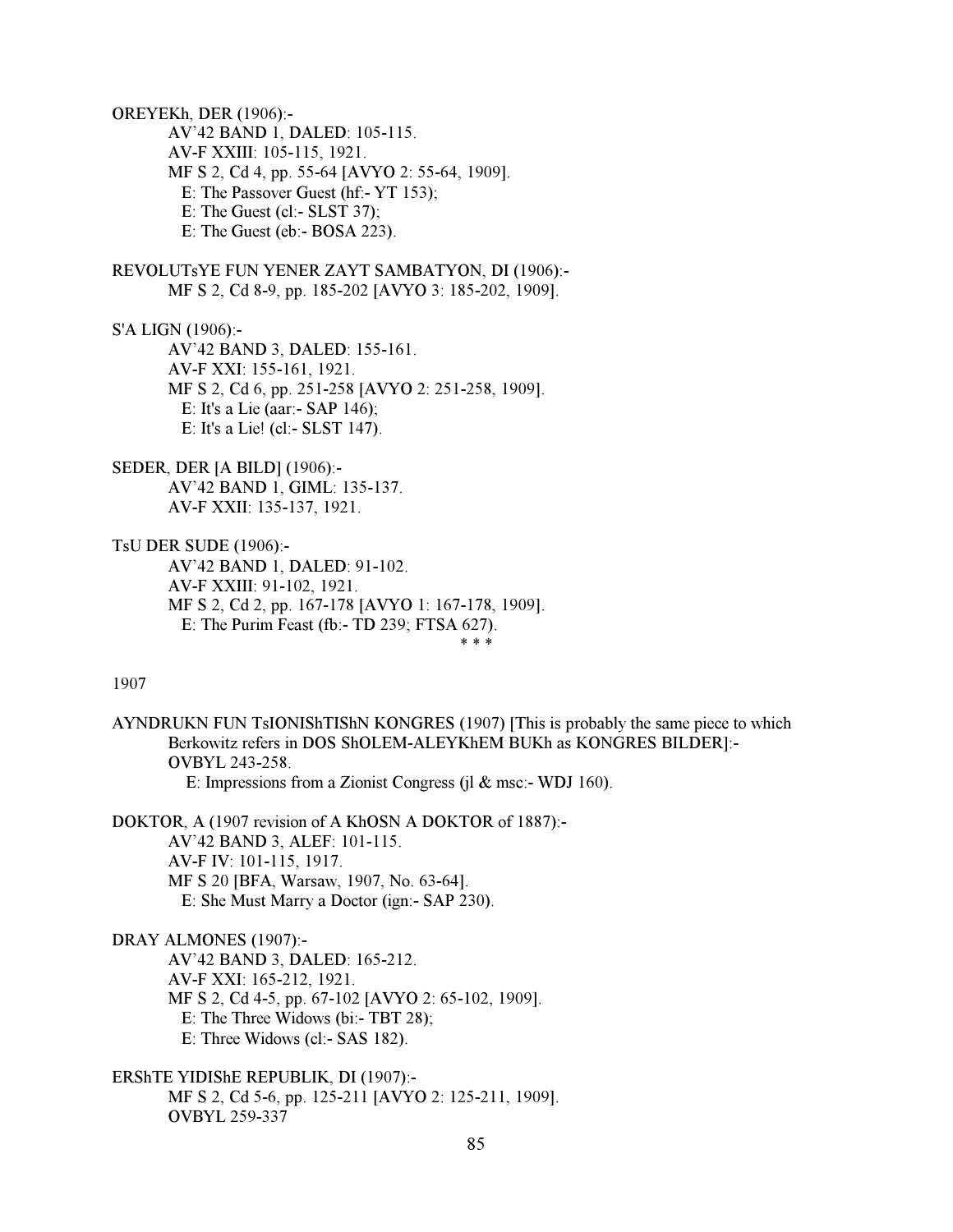E: The First Jewish Republic (jl  $&$  msc:- WDJ 168).

IN ShTUREM; A ROMAN IN TsVEY TEYL [Originally, DER MABL] (1907):- AV'42 BAND 2, GIML: 7-100 (ERShTER TEYL) AV'42 BAND 2, GIML: 103-221 (TsVEYTER TEYL) AV-F VII: 7-100, 1918. (ERShTER TEYL) AV-F VII: 103-221, 1918 (TsVEYTER TEYL). SH 31 (1 to 5), 1991 E: In the Storm (as:- ITS; excerpts in TGCYW 411-428). MOTL PEYSE DEM KhAZNS, ERShTER TEYL (1907):- AV'42 BAND 1, ALEF: 9-292. (pagination of chapters below are for this edition) AV-F XVIII: 9-292, 1920. (pagination of chapters below are for this edition, as well) MF S 2, Cd 12-14, pp. 5-220 [AVYO 5: 5-220, 1911; see article by Chone Shmeruk in SIMAN KRI'A 12/13, pp. 310-326, Feb. 1981 re: various versions of MOTL.] E: The Adventures of Mottel the Cantor's Son (tk:- MCS; excerpts in TGCYW 397-405 [Tamara Kahana (tk) appears to have based her translation on the FOLKSFOND edition (AV-F XVIII), except for her omission of the chapter, IKh HOB A RAYKhE ShTELE, which is also absent from the 1911 edition]). List of chapters tr. by others. Pages refer to AV-F XVIII or AV'42 BAND 1 ALEF I. HAYNT IZ YONTEF--ME TOR NIShT VEYNEN (pp. 9-30) E: You Mustn't Weep--It's Yom-Tev (j & fb:- TOC 239; SSSA 249; FTSA 239). II. MIR IZ GUT-- IKh BIN A YOSEM (pp. 31-40) E: I'm Lucky-I'm an Orphan (j & fb:- TOC 254; SSSA 263; FTSA 254); E: I Am Lucky--I'm an Orphan (ig:- SAP 120). III. VOS VET ZAYN FUN MIR? (pp. 41-58) E: What'll Become of Me? (ig:- SAP 122); E: What Will Become of Me? (fb:- TD 83; FTSA 471). IV. MAYN BRUDER ELYE HOT KhASENE (pp. 59-70) E: My Brother Elyeh is Getting Married (ig:- SAP 124). V. IKh HOB A RAYKhE ShTELE (pp. 71-82) E: A Job As Easy As Pie (cl:- OCT 237). VII. MAYN BRUDER ELYE'S GETRANK (pp. 93-104) E: My Brother Elyeh's Beverage (ig:- SAP 126); E: My Brother Elye's Drink (gf:- BOSA 194). VIII. MIR FARFLEYTsN DI VELT MIT TINT (pp. 105-117) E: We Flood the World With Ink (gf:- BOSA 199). IX. NOKhVEYENIShN FUN DI TINT-FARFLEYTsUNG (pp. 119-125) E: Aftermath of the Ink-Flood (gf:- BOSA 206). X. A GAS NIST (pp. 127-138) E: A Street Sneezes (gf:- BOSA 208). XI. UNDZER KhAVER PINYE (pp. 139-150) E: Our Chum Pinny (ig:- SAP 129). XII. ShAT, MIR FORN KEYN AMERIKE (pp. 151-164) E: We're Off to America (ig:- SAP 130). NIShTO KEYN NAYES [2 letter and glossary] [Originally, TsVEY LEShONE TOYVE BRIVLEKh]  $(1907)$ :- AV'42 BAND 1, GIML: 141-148. AV-F XXII: 141-148, 1921. MF S 2, Cd 1, pp. 43-50 [AVYO 1: 43-50, 1909]. E: Otherwise, There's Nothing New (cl:- SLST 237).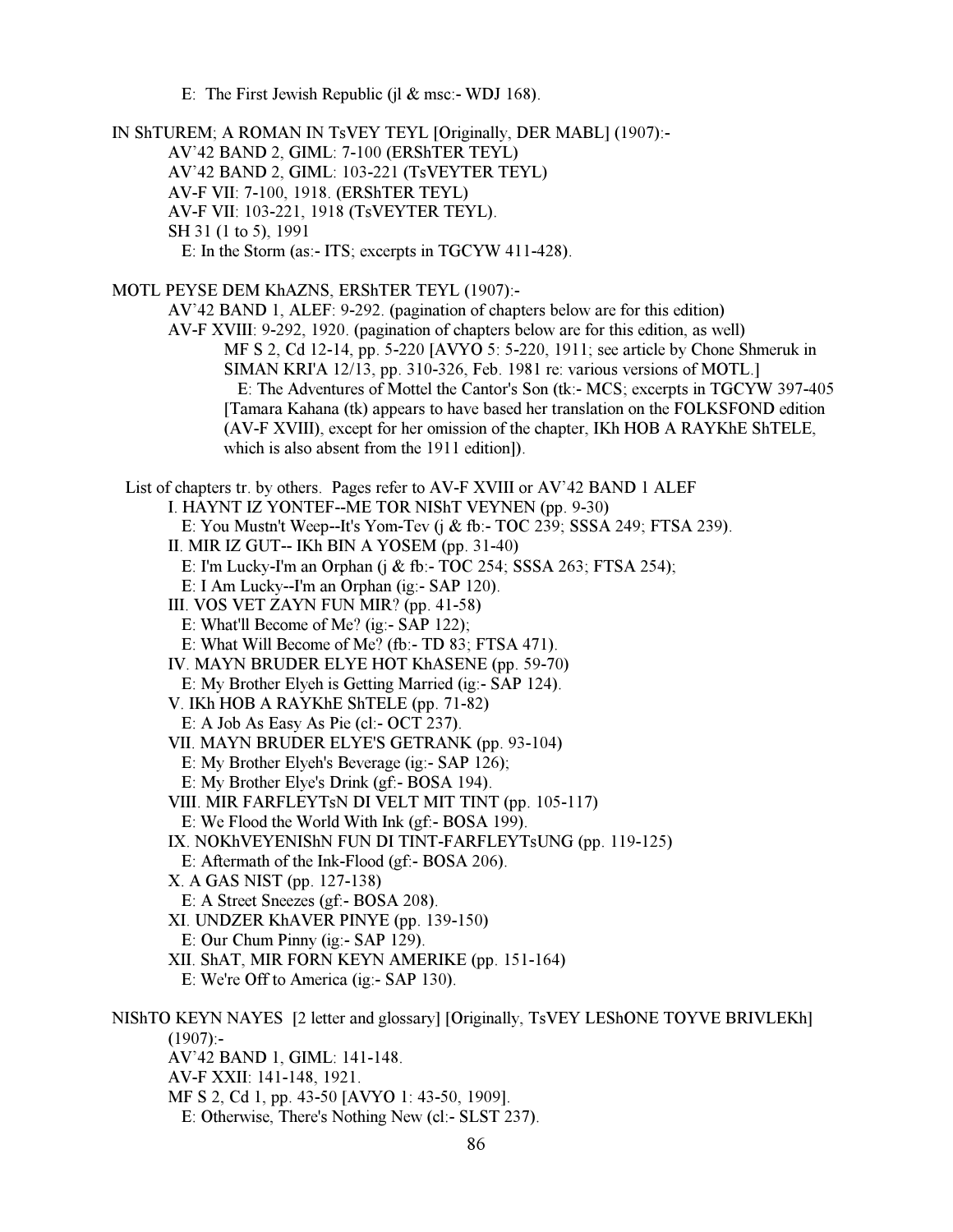ShPRINTsE (1907):- AV'42 BAND 5, GIML: 143-163. AV-F V: 143-163, 1918. MF S 2, Cd 3, pp. 231-248 [ AVYO 1: 231-248, 1909]. MF S 2, Cd 19, pp. 115-130 [AVYO 7: 115-130, 19-?]. TDM 141-163 E: A Match for Shprintzeh (ig:- SAP 93); E: Schprintze (fb:- TD 145; FTSA 533). E: Shprintze (hh:- TDRS 82; mk:- TGCYW 320-336).

MENTShN (Dated 1907 in FOLKSFOND OYSGABE, 1908 in DSAB):- AV'42 BAND 3, ALEF: 119-150. AV-F IV: 119-150, 1917.

 $* * *$ 

## 1908

AYNGEMAKhTs (1908):- MF S 3, Cd 3, pp. 272-277 [FB 272-277]. FEL 141-145.

AZ GOT VIL, ShIST A BEYZIM (1908):- AV'42 BAND 1, DALED: 127-131. AV-F XXIII: 127-131, 1921.

BERELE (1908):- AV'42 BAND 5, ALEF: 91-105. AV-F II: 91-105, 1917.

BEYZIM UN DI BARShT, DI (1908):- MF S 3, Cd 3, pp. 267-271 [FB 267-271]. FEL 138-140.

DRAY KEPLEKh (1908):- AV'42 BAND 1, DALED: 135-143. AV-F XXIII: 135-143, 1921. MF S 2, Cd 16, pp. 131-137 [AVYO 6: 131-137, 1913]. E: Three Little Heads (hb:- JC 71); E: Three Little Heads (j & fb:- TOC 329; SSSA 333; FTSA 329).

## ELYE HANOVE (1908):-

 AV'41 BAND 1, DALED: 119-124. AV-F XXIII: 119-124, 1921. MF S 2, Cd 15, pp. 85-89 [AVYO 6: 85-89, 1913]. E: Elijah the Prophet (hb:- JC 33); E: Elijah the Prophet (cl:- SLST 21).

FINF OYSYES [Simultaneously printed in a New York paper, entitled DZhEK] (1908):- FEL 146-148

FIR ZENEN MIR GEZESN (1908):-

 AV'42 BAND 3, VOV: 111-186. [pp.111-153 were translated into English by eb:- BOSA 254). AV-F XV: 111-186, 1919. [pp.111-153 were translated into English by eb:- BOSA 254).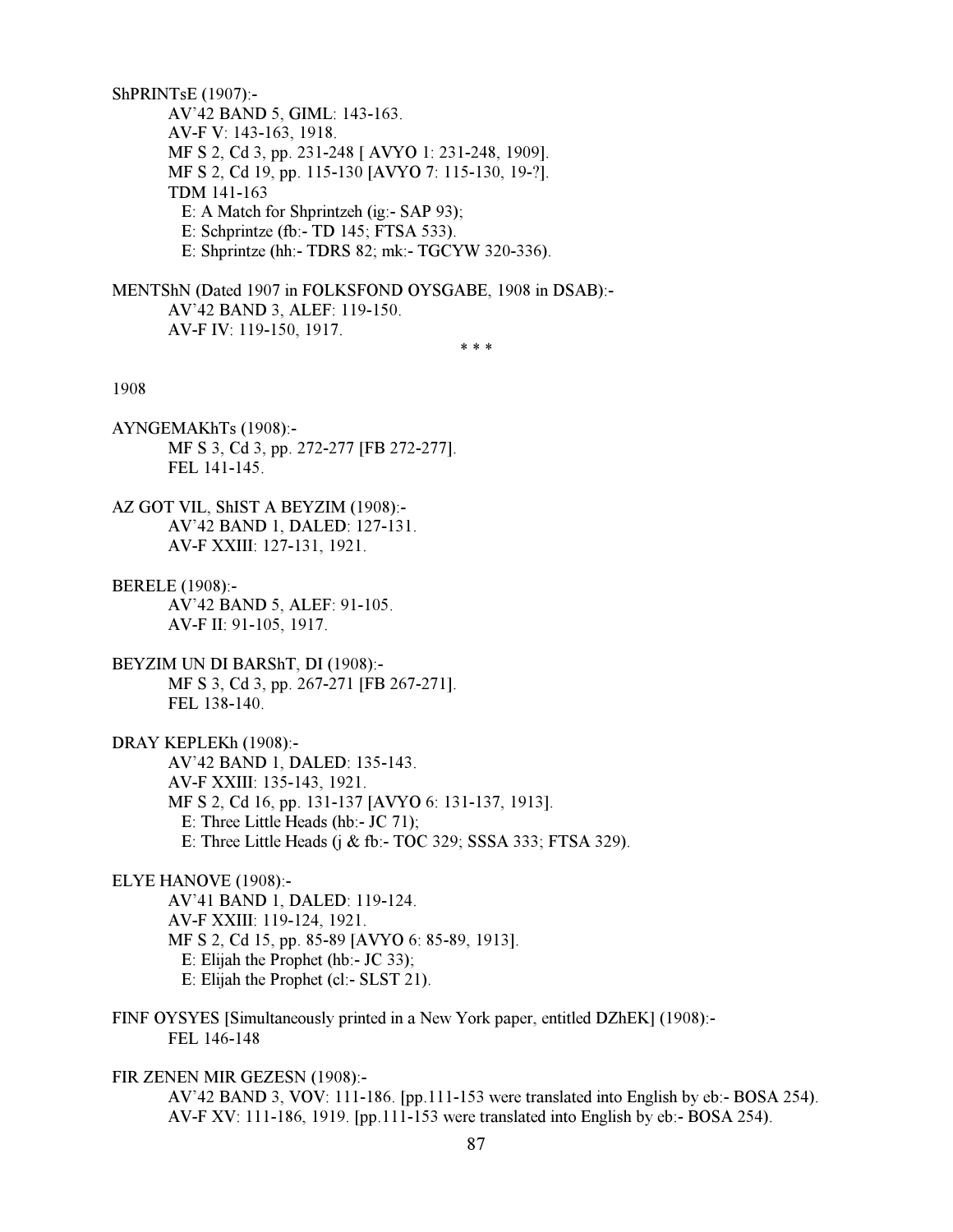MF S 2, Cd 42, pp. 211-254 [AVYO 13: 211-254, 1913]. E: Once There Were Four (eb:- BOSA 254).

FRIER PEYSEKh, A (1908):-

 AV'42 BAND I, GIML: 151-168. AV-F XXII: 151-168, 1921. MF S 2, Cd 44, pp. 163-176 [AVYO 14: 163-176, 1913]. E: A Premature Passover (ab:- SAP 109).

GOLDGREBER, DI [Originally entitled DER OYTsER] (1908):- DI TsUKUNFT October, pp. 555-568; November, pp. 618-623; December, pp. 682-687, 1927.

PEYSEKhIKE EKSPROPRIATsYE, A (1908):- AV'42 BAND 4, BEYS: 143-153. AV-F XIII: 143-153, 1918. MF S 2, Cd 44, pp. 179-188 [AVYO 14: 179-188, 1913]. E: The Passover Expropriation (fb:- TD 273; FTSA 661); E: A Passover Expropriation (nh:- BOSA 122).

ShALEKhMONES (1908):-

 MF S 3, Cd 3, pp. 287-293 [FB 287-293]. E: Sweets for Purim (lf:- Moment, 11(3): 56-57, 1986).

ShMUEL ShMELKIS UN ZAYN YUBILEUM (1908):- AV'42 BAND 4, ALEF: 203-237. AV-F I: 203-237, 1917.

 $* * *$ 

1909

BLETLEKh ShIR-HAShIRIM (1909-1911) [See also ShIR-HAShIRIM]:- MF S 2, Cd 15, pp. 9-66 [AVYO 6: 9-66, 1913].

BLINTsES (1909):-

 AV'42 BAND 1, GIML: 171-197. AV-F XXII: 171-197, 1921. MF S 2, Cd 43, pp. 31-52 [AVYO 14: 31-52, 1913].

#### BLONDZhENDE ShTERN (1909-1910):-

 New York: Hebrew Publishing Co., 1920, 489 pp. MF S 12, Cd 1-5 [New York: Jewish Press Publishing Co., 1912]. (Part one) MF S 2, Cd 27-30 [AVYO 10: 9-336, 1914]. (Part two) MF S 2, Cd 31-35 [AVYO 11: 7-398, 1914]. E: Wandering Star (fb:- WS; excerpts in TGCYW 205-222).

FUN DER RIVYERE [Simultaneously published in a New York paper as ITALIE] (1909):- AV'42 BAND 3, DALED: 215-220. AV-F XXI: 215-220, 1921. E: From the Riviera (cl:- SAS 303).

GAZLONEM (1909):-

 AV'42 BAND 1, DALED: 147-160. AV-F XXIII: 147-160, 1921.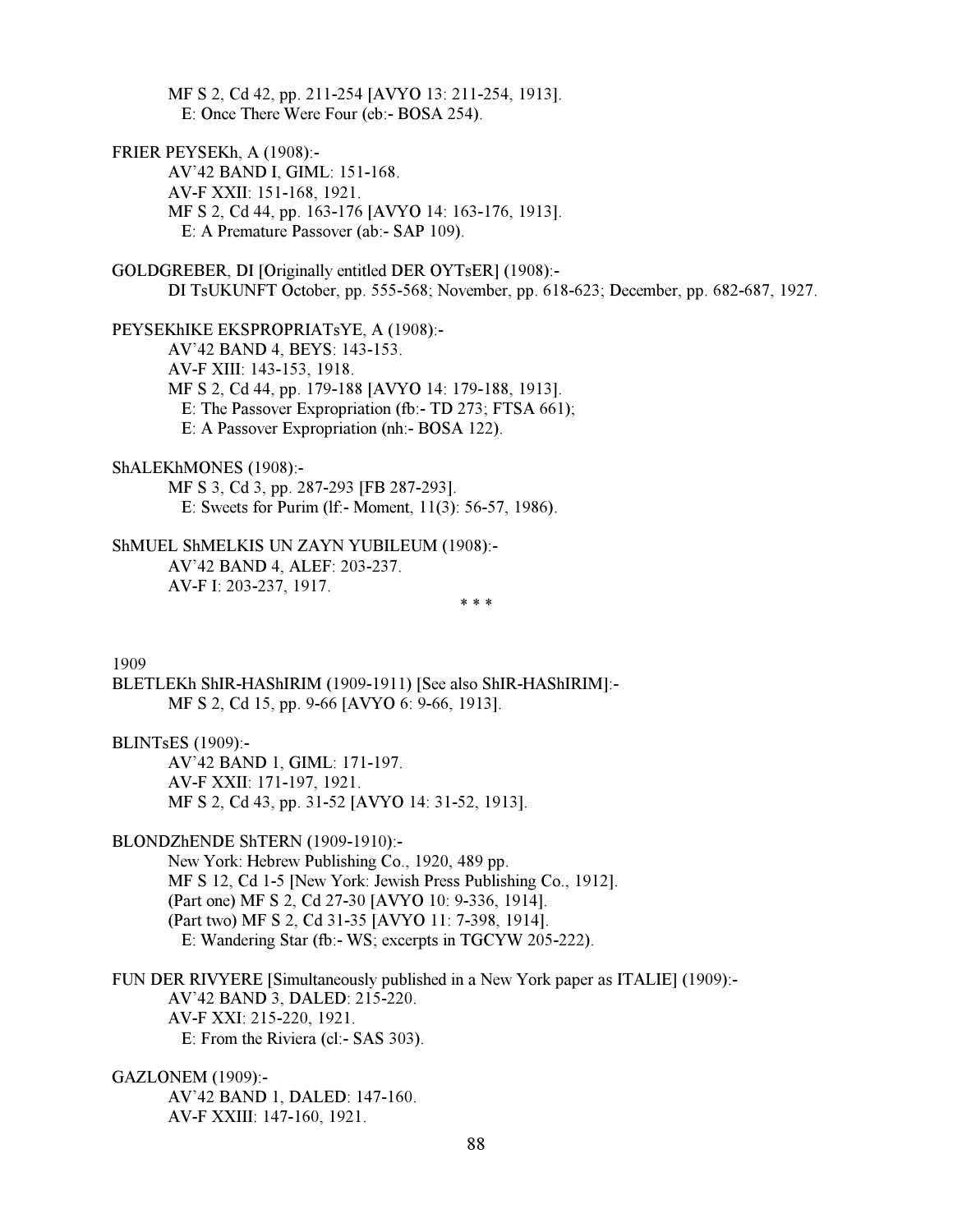MF S 2, Cd 16, pp. 117-128 [AVYO 6: 117-128, 1913]. MF S 14 [a booklet, Odessa, 1909]. E: Murderers (hb:- JC 58); E: Robbers! (cl:- SLST 83); E: Bandits (sl:- BOSA 214).

GLIKLEKhSTER IN KODNE, DER (1909):-

AV'42 BAND 5, HEY: 25-38.

AV-F XXVIII: 25-38, 1923.

SAOV 311-325.

E: The Man from Kodny (ig:- SAP 117);

E: The Happiest Man in Kodno (fb:- TD 69; FTSA 457);

E: The Happiest Man in All Kodny (hh:- TDRS 143).

E: The Luckiest Man in Kodno (bi:- TBT 147).

GOLDShPINERS, DI (1909):-

 AV'42 BAND 5, BEYS 225-244. AV-F VI: 225-244, 1918. MF S 2, Cd 44, pp. 143-160 [AVYO 14: 143-160, 1913]. MF S 13 [a booklet, St. Petersburg, 1909]. E: The Goldspinners (as:- HTSA 86).

IBER A NOMEN (1909) [This is the same piece to which Berkowitz refers in DOS ShOLEM-ALEYKhEM BUKh as FARVOS IKh GIB NIT AROYS KEYN TsAYTUNG (See Berkowitz, I.D. in UNDZERE RIShOYNIM Vol. 3, page 253]. FEL 149-175.

KEYVER-OVES (1909):-

 AV'42 BAND 5, HEY: 91-101. AV-F XXVIII: 91-101, 1923. MF S 2, Cd 20, pp. 83-91 [AVYO 8: 83-91, 1911]. E: A Daughter's Grave (j & fb:- TOC 402; SSSA 401; FTSA 218); E: Elul (hh:- TDRS 177).

KhAROYSES (1909):-

 AV'42 BAND 4, BEYS: 203-221. AV-F XIII: 203-221, 1918. MF S 2, Cd 45-46, pp. 279-294 [AVYO 14: 279-294, 1913].

KhASENE ON KLEZMER, A (1909):-

 AV'42 BAND 5, HEY: 129-137. AV-F XXVIII: 129-137, 1923. MF S 2, Cd 21, pp. 117-124 [AVYO 8: 117-124, 1911]. E: A Wedding without Musicians (fb:- TD 78; FTSA 466); E: The Wedding that Came Without its Band (hh:- TDRS 194).

KONKURENTN (1909):-

 AV'42 BAND 5, HEY: 11-21. AV-F XXVIII: 11-21, 1923. MF S 2, Cd 20, pp. 13-21 [AVYO 8: 13-21, 1911]. E: Competitors (fb:- TD 38; FTSA 426; hh:- TDRS 136).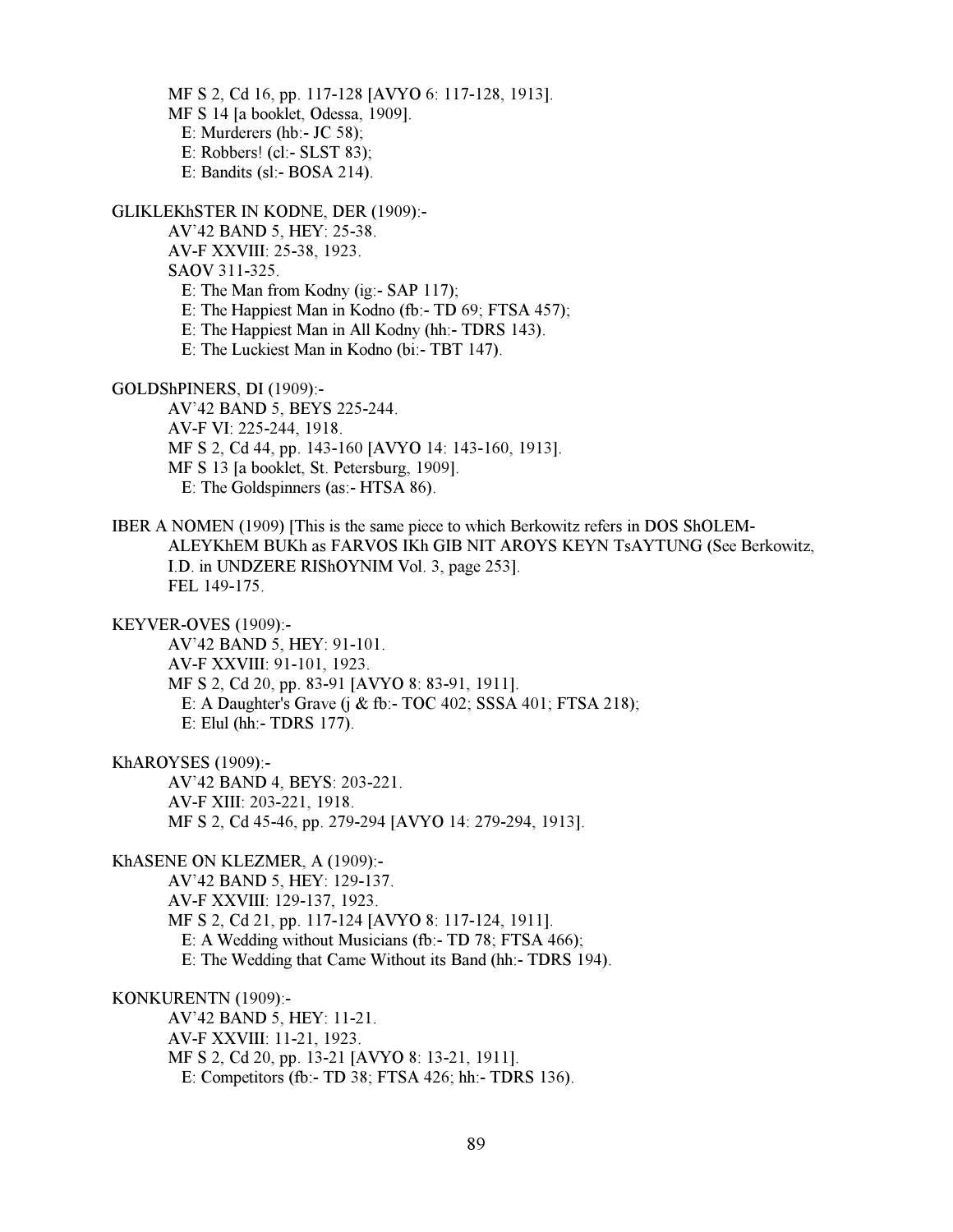LEYDIKGEYER, DER (1909):- AV'42 BAND 5, HEY: 105-109 AV-F XXVIII: 105-109, 1923. MF S 2, Cd 20-21, pp. 95-98 [AVYO 8: 95-98, 1911]. E: The Slowpoke Express (hh:- TDRS 184). LONDON (1909):- [revision of 1892 version]. AV'42 BAND 5, DALED: 11-42 [the 1909 "canonized" variant]. AV-F X: 11-42, 1918 [the 1909 "canonized" variant]. MM'09 34-62 [the 1909 "canonized" variant]. MENAKhEM-MENDL [TsVEYTER OYFLAGE - The "Canonized" edition] (1909):- AV'42 BAND 5, DALED: 11-219. AV-F X: 11-219, 1918. MF S 2, Cd 10-11, pp. 7-178 [AVYO 4: 7-178, 1910]. MM'09 Pagination below refers to AV-F X or AV'42 BAND 5, DALED. TsU DER TsVEYTER OYFLAGE....I-II LONDON.......................................11-42 PAPIRLEKh...................................45-80 MILYONEN................................83-153 A BEKOVEDE PARNOSE.......157-179 ES FIDLT NIShT.......................183-204 ShLIM-ShLIM-MAZL...............207-219 E:Menachem Mendel and Shayneh Shayndel (ig:- SAP 162 [PAPIRLEKh]. E: Menachem-Mendel, Fortune Hunter (na:- ATJH 24 [Fragment of PAPIRLEKh]. E: The Adventures of Menahem-Mendl (tk:- MM; excerpts in TGCYW 378-396). MENTSh FUN BUENES-AYRES, DER (1909):- AV'42 BAND 5, HEY: 71-88. AV-F XXVIII: 71-88, 1923. MF S 2, Cd 20, pp. 65-79 [AVYO 8: 65-79, 1911]. E: The Man from Buenos Aires (fb:- TD 128; FTSA 516; hh:- TDRS 166). NES FUN HOYShANE-RABE, DER (1909):- AV'42 BAND 5, HEY: 113-126. AV-F XXVIII: 113-126, 1923. MF S 2, Cd 21, pp. 101-114 [AVYO 8: 101-114, 1911]. E: The Miracle of Hashono Rabo (j & fb:- TOC 371; SSSA 372; FTSA 228); E: The Miracle of Hoshana Rabbah (ig:- SAP 158; hh: TDRS 186). NITO VER S'ZOL LAKhN [Also in New York paper under title BEYNAShMOShES] (1909):- FEL 176-179. PORFOLK, DOS [Same as DOS PORFOLK OYF PEYSEKh] (1909):- AV'42 BAND 1, HEY: 129-153. AV-F VIII: 129-153, 1918. MF S 2, Cd 41, pp. 151-172 [AVYO 13: 151-172, 1913]. MF S 44 [YONTEF BIBLYOTEK 2, Odessa, (1909)]. E: The Pair (sk:- TYS 192; SSSA 12). ShIR-HAShIRIM (1909-1911):- (see also BLETLEKh ShIR-HAShIRIM) AV'42 BAND 5, ALEF: 9-74. AV-F II: 9-74, 1917. Subsections: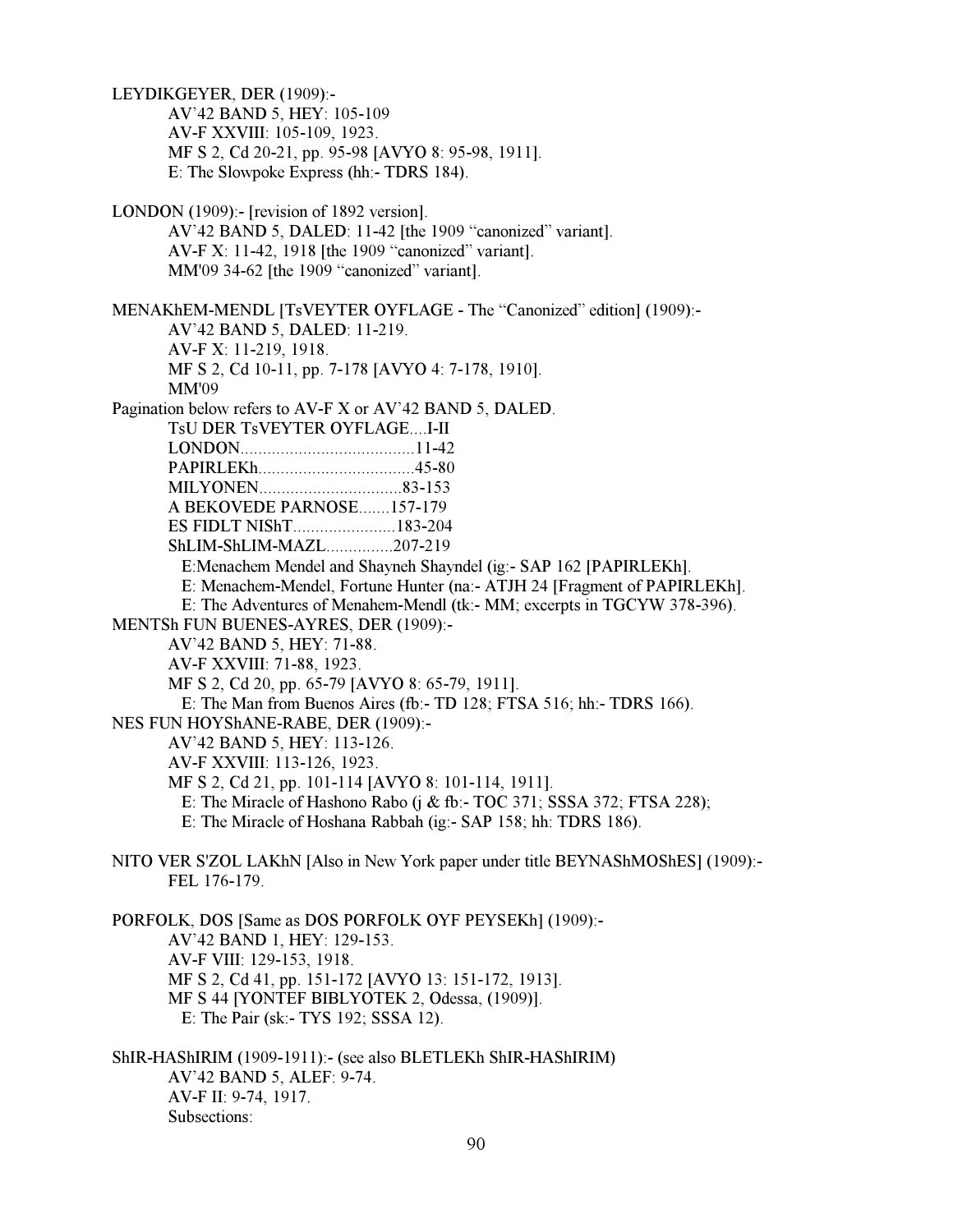BUZI: 9-20. MIR RAYSN GRINS: 21-30. IN DER DOZIKER NAKhT: 31-53. ShABES NOKh ShVUES: 54-74. Separate segments have been translated by various authors. The translated page numbers of the Yiddish Version in AV-F II: are given in brackets:

E: A Page from the "Song of Songs" (hb:- JC 9) [9-20]

E: A Page from the Song of Songs (j & fb:- TOC 42; SSSA 66; TYS 421; FTSA 42) [21-30]

E: Another Page from the "Song of Songs" (hb:- JC 89) [21-30]

E: Another Page from the Song of Songs (fb:- TD 46; FTSA 434) [21-30]

E: This Night (hb:- JC 241) [31-53]

E: Pages from the Song of Songs: This Night (cl:- SLST 47) [31-53]

E: Final Pages from the Song of Songs (cl:- OCT 35) [54-74]

STANTsYE BARANOVITSh (1909):-

AV'42 BAND 5, HEY: 41-59.

AV-F XXVIII: 41-59, 1923.

MF S 2, Cd 20, pp. 39-53 [AVYO 8: 39-53, 1911].

E: Baranovich Station (hh:- TDRS 152);

E: The Station at Baranovitch (cl:- OCT 193);

E: Station Baranovich (rb:- BOSA 61).

TEVYE FORT KEYN ERETs-YISROEL (1909):-

AV'42 BAND 5, GIML: 167-195.

AV-F V: 167-195, 1918.

MF S 2, Cd 19, pp. 138-155 [AVYO 7: 138-155, 19-?].

TDM 163-194.

E: Tevye Goes to Palestine (fb:- TD 203; FTSA 591; mk:- TGCYW 337-359).

E: Tevye Leaves for the Land of Israel (hh:- TDRS 97).

TsU DER TsVEYTER OYFLAGE (1909) [Introduction to the 1909 MENAKhEM-MENDL letters]:- AV'42 BAND 5, DALED: I-II. AV-F X: I-II, 1918.

TsUGENUMEN (1909):-

 AV'42 BAND 5, HEY: 63-68. AV-F XXVIII: 63-68, 1923. MF S 2, Cd 20, pp. 57-61 [AVYO 8: 57-61, 1911]. E: Accepted (unnamed translator:- International Literature, Moscow, February, 1939); E: Eighteen from Pereschepena (hh:- TDRS 163).

TsVEY TOYTE (1909):-

 AV'42 BAND 4, BEYS: 181-199. AV-F XIII: 181-199, 1918. MF S 2, Cd 45, pp. 259-275 [AVYO 14: 259-275, 1913]. MF S 50 [Odessa, (1909)] E: Two Dead Men (j & fb:- TOC 51; SSSA 74; FTSA 51).

 $* * *$ 

1910

ESTER (1910):- AV'42 BAND 1, VOV: 207-215.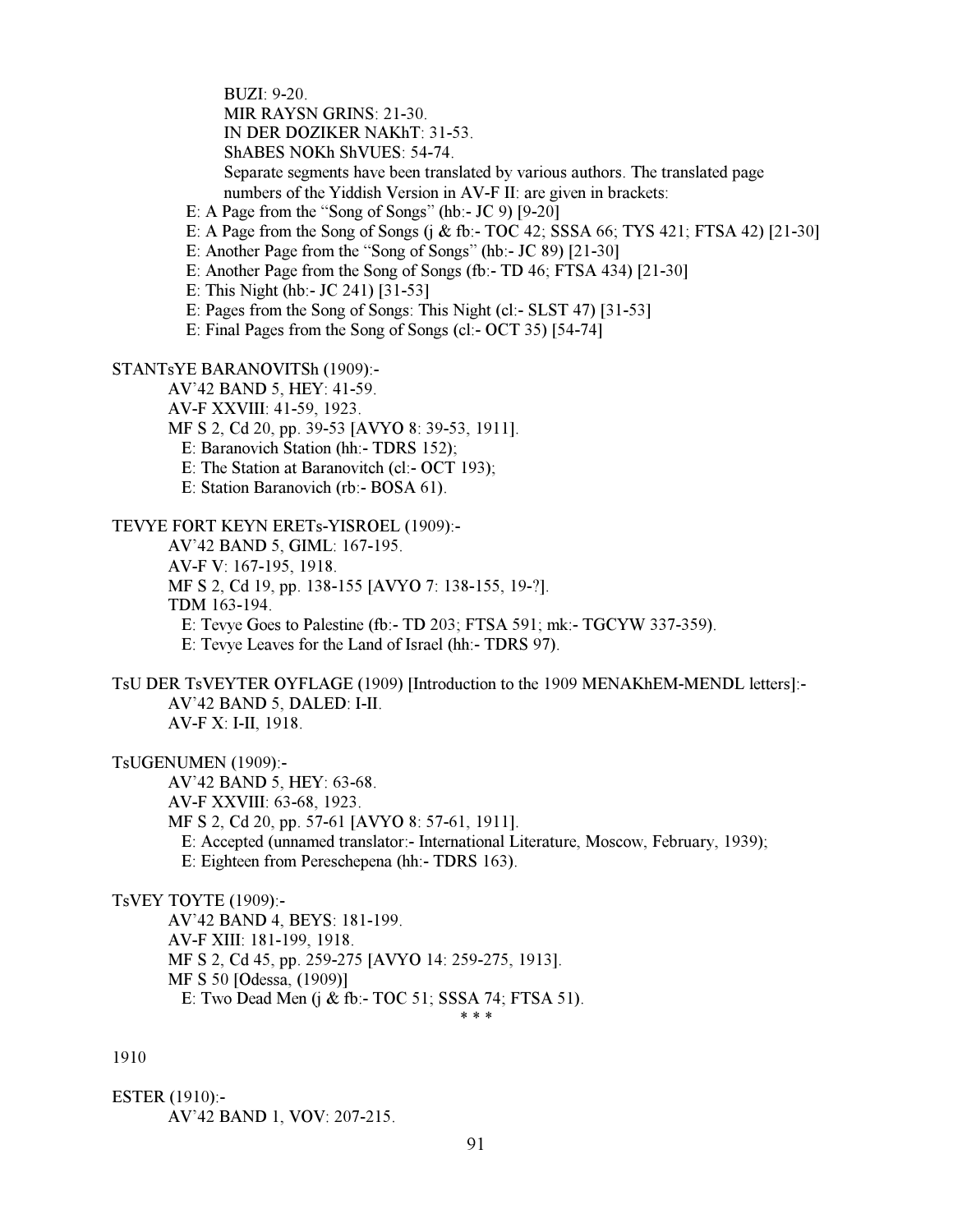AV-F IX: 207-215, 1918. MF S 2, Cd 17, pp. 237-244 [AVYO 6: 237-244, 1913]. E: Esther (hb:- JC 178); E: Esther (cl:- SLST 93).

GUT MORGN! (1910):- MF S 3, Cd 4, pp. 294-296 [FB 294-296]. FEL 191-193.

KASRILEVKER MOYShEV-SKEYNIM [See 1902]

KENIG PIK (1910):- AV'42 BAND 3, BEYS: 221-235. AV-F XXIV: 221-235, 1921.

MAYN BAKANTShAFT MIT A.-L. LEVINSKI (1910):- AV'42 BAND 3, VOV: 43-50. AV-F XV: 43-50, 1919.

NITO KEYN MAZL! (1910):- AV'42 BAND 5, HEY: 245-251. AV-F XXVIII: 245-251, 1923. MF S 2, Cd 22, pp. 215-219 [AVYO 8: 215-219, 1911]. SAOV 345-351. E: Hard Luck (hh:- TDRS 255); E: No Luck! (cl:- OCT 174).

OYTO-DA-FE (1910):- AV'42 BAND 3, VOV: 31-40. AV-F XV: 31-40, 1919. E: Auto-Da-Fe (jb:- Moment 9(5): 42-44, May 1984).

PEYSEKh IN DORF, A (1910):- AV'42 BAND 1, DALED: 163-178. AV-F XXIII: 163-178, 1921. MF S 2, Cd 15, pp. 69-81 [AVYO 6: 69-81, 1913]. E: Passover in a Village. An Idyll (hb:- JC 20); E: A Country Passover (j & fb:- TOC 336; SSSA 339; FTSA 336).

TALES-KOTN, DER (1910):- AV'42 BAND 5, HEY: 141-151. AV-F XXVIII: 141-151, 1923. MF S 2, Cd 21, pp. 127-135 [AVYO 8: 127-135, 1911]. E: Ritual Fringes (cl:- OCT 226); E: The Tallis Koton (hh:- TDRS 199).

TsENTER, DER (1910):- AV'42 BAND 5, HEY: 285-291. AV-F XXVIII: 285-291, 1923. MF S 2, Cd 22, pp. 251-254 [AVYO 8: 251-254, 1911]. E: The Tenth Man (cl:- SLST 153; hh:- TDRS 274).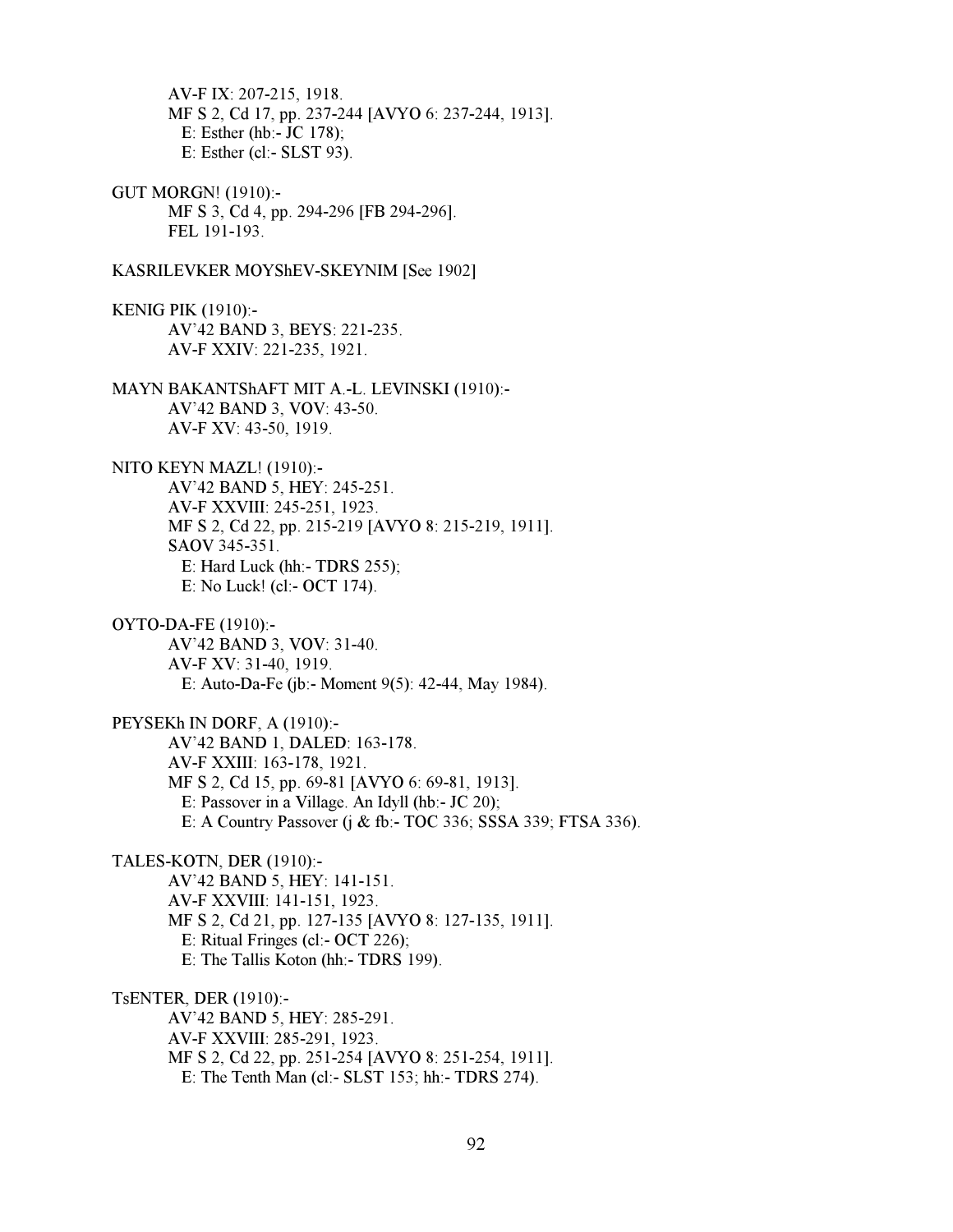VI ShEYN IZ DER BOYM! (1910):- AV'42 BAND 3, VOV: 21-28. AV-F XV: 21-28, 1919.

ZEKS-UN-ZEKhTsIK, A (1910):- AV'42 BAND 5, HEY: 155-171. AV-F XXVIII: 155-171, 1923. MF S 2, Cd 21, pp. 139-152 [AVYO 8: 139-152, 1911]. SAOV 326-344. E: A Game of Sixty-Six (hh:- TDRS 207); E: Sixty-Six (ig:- SAP 143; cl:- OCT 214).  $* * *$ 

1911

- GITL PURIShKEVITSh (1911):- AV'42 BAND 3, DALED: 223-234. AV-F XXI: 221-234, 1921. MF S 2, Cd 41, pp. 139-148 [AVYO 13: 139-148, 1913]. E: Gitl Purishkevitch (cl:- OCT 139).
- MARYENBAD [Originally, FUN NALEVKIS BIZ MARYENBAD] (1911):- AV'42 BAND 4, HEY: 121-292. AV-F XII: 121-292, 1918. MF S 2, Cd 36-37, pp. 3-51 [AVYO 12: 3-51, 1912]. E: Marienbad (as:- MB; excerpts in 430-448)
- ME HULYET (1911):-

 AV'42 BAND 4, DALED: 227-259. AV-F XVII: 227-259, 1920. MF S 2, Cd 45, pp. 215-239 [AVYO 14: 215-239, 1913]. E: The Merrymakers (fb:- TD 162; FTSA 550). [pp. 227-242 of the Yiddish translated]

MEN IZ ZIKh MOYKhL (1911):-

 AV'42 BAND 4, DALED: 193-223 (Introduction p. 193). AV-F XVII: 193-223, 1920 (Introduction p. 193). MF S 2, Cd 44-45, pp. 191-212 [AVYO 14: 191-212, 1913]. E: The Day Before Yom Kippur (j & fb:- TOC 319; SSSA 324; FTSA 319) Only a part.

MONUMENT FAR HERTsL, A (1911):- OVBYL 338-340.

OYFN HIML A YARID (1911):- MF S 3, Cd 4, pp. 305-317 [FB 305-317]. FEL 180-190.

RUF MIKh KNAKNISL [Also in a New York paper as ZIKh GEBITN MIT DI YOYTsRES] (1911):- AV'42 BAND 5, HEY: 275-282 AV-F XXVIII: 275-282, 1923. MF S 2, Cd 22, pp. 241-247 [AVYO 8: 241-247, 1911]. E: Go Climb a Tree If You Don't Like It (hh:- TDRS 269); E: Sticks and Stones May Break My Bones (cl:- OCT 168).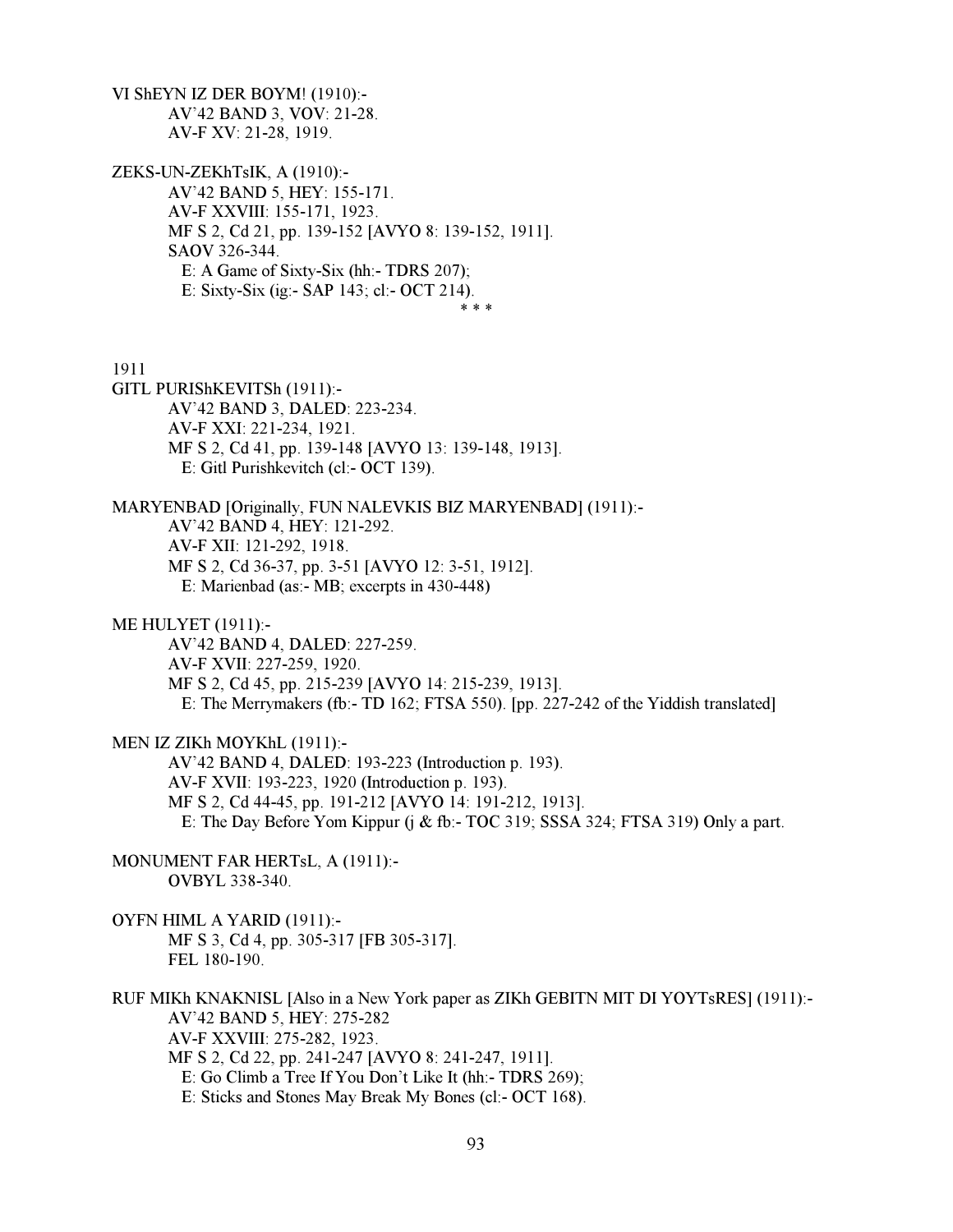ShRAGE (1911):- AV'42 BAND 3, BEYS: 239-261. AV-F XXIV: 239-261, 1921.

TsU DI LEZER (StY LEYENERS) [Introduction to AYZNBAHN GEShIKHTES] (1911):- AV'42 BAND 5, HEY: 7-8. AV-F XXVIII: 7-8, 1923. MF S 2, Cd 20, pp. 9-10 [AVYO 8: 9-10, 1911]. E: To the Reader (hh:- TDRS 135).

 $* * *$ 

#### 1912

DOKTOYRIM (1912):- AV'42 BAND 3, DALED: 237-241. AV-F XXI: 237-241, 1921. GEKOYFT OYLEM-HABE! (1912):- FEL 201-204.

KNORTN (1912):- AV'42 BAND 1, GIML: 201-222. AV-F XXII: 201-222, 1921. MF S 2, Cd 44, pp. 123-140 [AVYO 14: 123-140, 1913]. E: Cnards (j & fb:- TOC 412; SSSA 410; FTSA 372).

KOMEDI-BRAK (1912):- MF S 3, Cd 4, pp. 297-304 [FB 297-304]. FEL 194-200.

PEYSEKh MIT A KAL-VOKhOYMER (1912):- AV'42 BAND 1, DALED: 181-184. AV-F XXIII: 181-184, 1921.

 $* * *$ 

# 1913

DRAY LUKhES (1913):- AV'42 BAND 5, ALEF: 109-119. AV-F II: 109-119, 1917. E: Three Calendars (cl:- SAS 147).

[FUN MENAKhEM-MENDLS BRIV] (1913):-

 OVBYL 341-389 [A selection from the 1913 series of Menachem Mendel letters]. E: From Menachem Mendel's Letters to His Wife Sheine Sheindel (jl & msc:- WDJ 213).

FUNEM YARID; LEBNS BAShRAYBUNG, ERShTER BUKh:- AV'42 BAND 2, HEY: 7-265. AV-F XXVI: 7-265,1923.

FUNEM YARID, LEBNS BAShRAYBUNG, TsVEYTER BUKh:- AV'42 BAND 2, VOV: 7-269 AV-F XXVII: 7-269, 1923.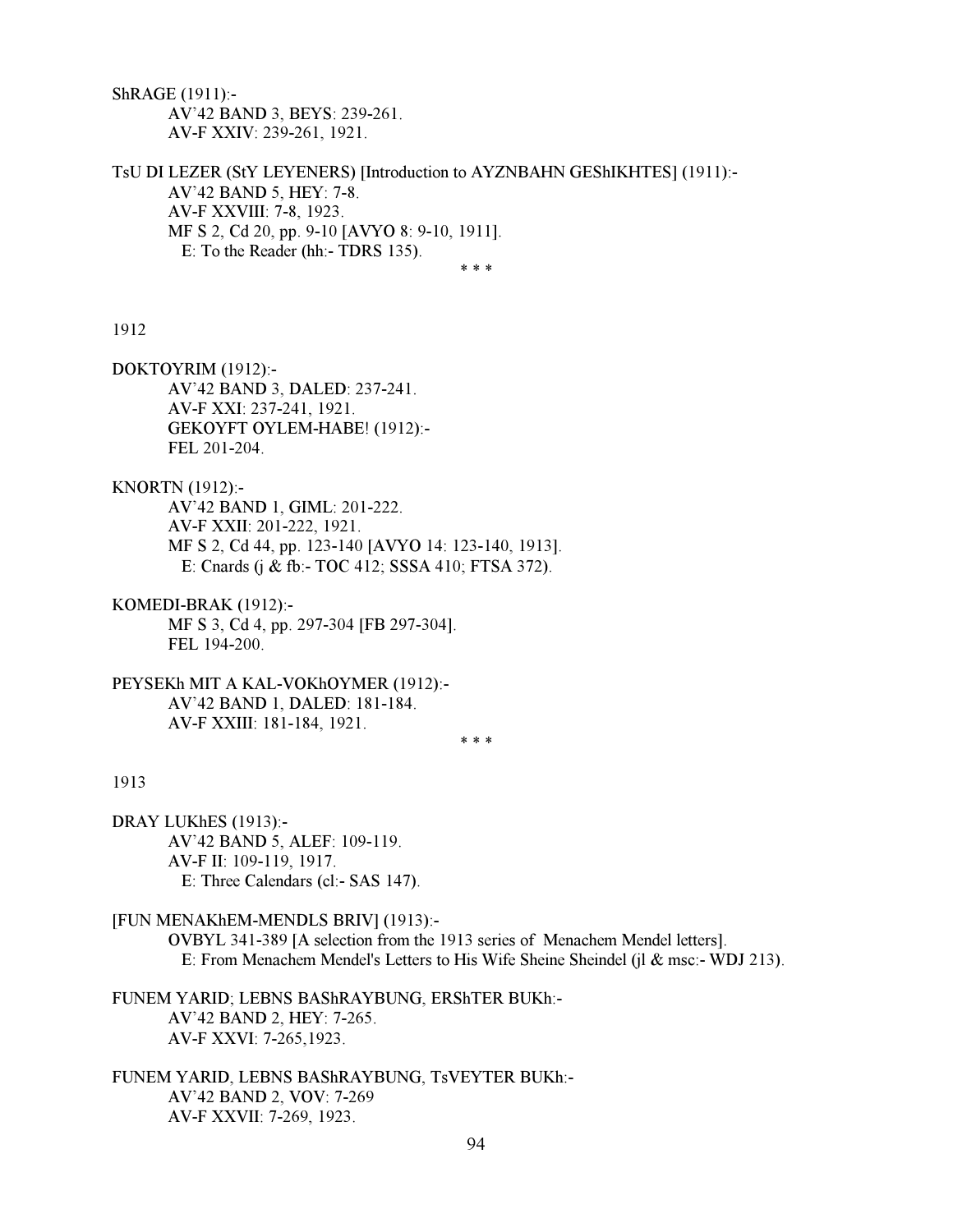E: The Great Fair (tk:- TGF [Part III was not translated]) E: From the Fair (cl:- FTF [Complete translation]; excerpts in TGCYW 35-71)

IBER A HITL (1913):-

 AV'42 BAND 5, ALEF: 243-254. AV-F II: 243-254, 1917. E: On Account of a Hat (ir:- TYS 111; SSSA 3; GJSS 97; YSON 31; BSOA 103; BBJH 8).

LEShONE-TOYVE (1913-1915):- AV'42 BAND 4, ALEF: 171-183. AV-F I: 171-183, 1917. E: Happy New Year! (cl:- SAS 160).

MENAKhEM-MENDL [DER TsVEYTER] (1913):- MM'13

VEGN FRIShMAN'S YUBILEUM (1913):- AV'42 BAND 3, VOV: 81-87. AV-F XV: 81-87, 1919.

VELT GEYT TsURIK, DI (1913):- AV'42 BAND 1, DALED: 187-191. AV-F XXIII: 187-191, 1921.

 $* * *$ 

1914

AFIKOYMEN (1914):- AV'42 BAND 5, ALEF: 153-171. AV-F II: 153-171, 1917.

BLUTIKER ShPAS, DER [Later dramatized as ShVER TsU ZAYN A YID] (1914):- MF S 2, Cd 47-51, pp. 7-422 [AVYO 16: 7-422, 1915]. SH Vol 29 (7 to 12) and Vol 30 (1 to 12), 1988-1989. E: The Bloody Hoax (as:- TBH; excerpts in TGCYW 451-465).

FRIShMAN TsU GAST BAY ShOLEM-ALEYKhEM (1914):- AV'42 BAND 3, VOV: 91-98. AV-F XV: 91-98, 1919.

KASRILEVKER PROGRES [Originally, DOS MODERNE KASRILEVKE] (1914-1915):- AV'42 BAND 4, ALEF: 11-84 AV-F I: 11-84, 1917. E: Progress in Kasrilevke (cl:- SAS 17).

LEKh-LEKhO (1914):- AV'42 BAND 5, GIML: 199-220. AV-F V: 199-220, 1918. TDM 195-218. E: Get Thee Out (fb:- TD 257; BOSA 179; FTSA 645; mk:- TGCYW 360-376). E: Lekh-Lekho (hh:- TDRS 116; mk:- TGCYW 360-376).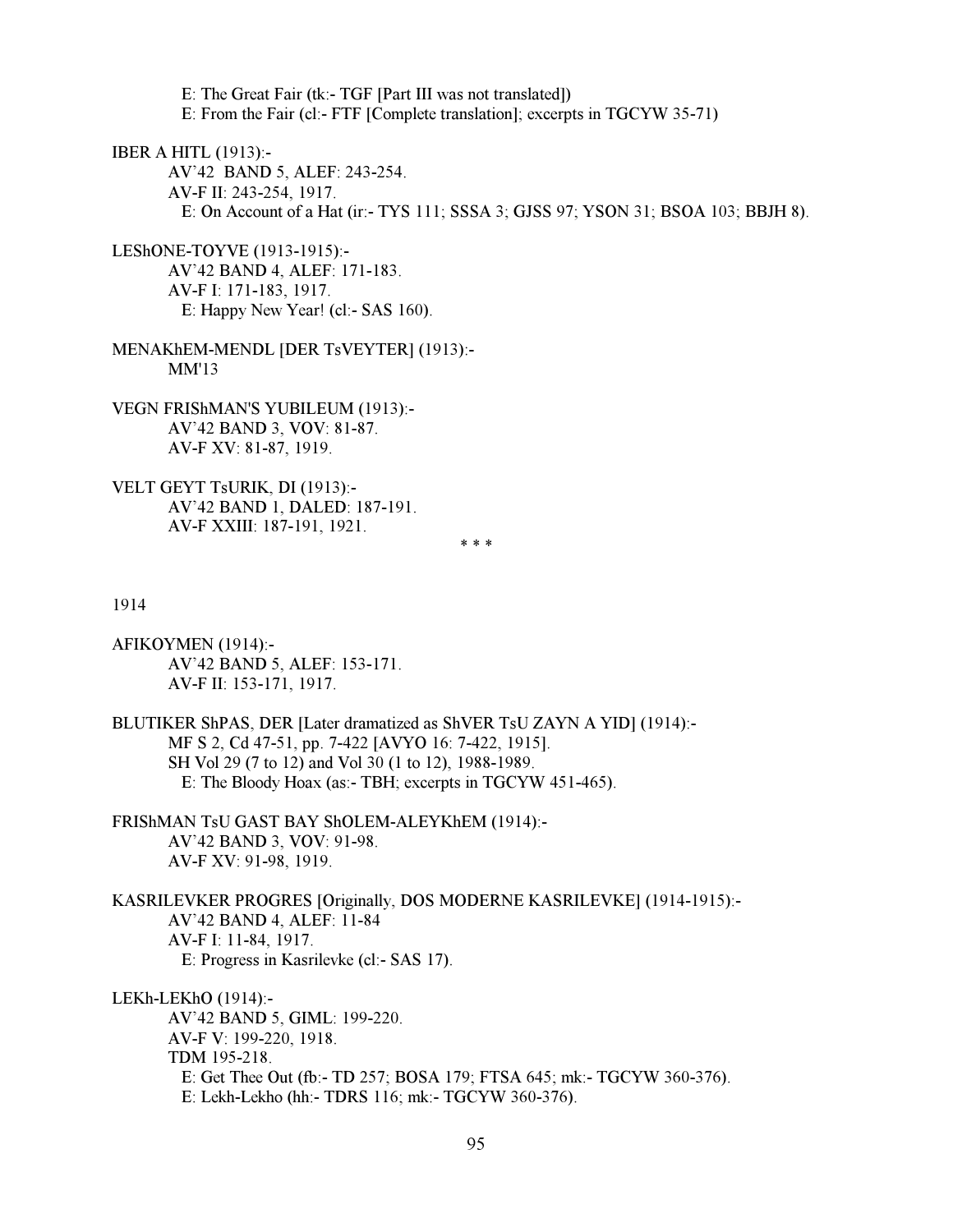ShVER TsU ZAYN A YID [Dramatization based on DER BLUTIKER ShPAS] (1914):- AV'42 BAND 3, GIML: 9-164. AV-F XXV: 9-164, 1923. E: It's Hard to be a Jew (msw:- SAP 235).

VASERShTUB, DI [1st version, chapter 1, MOTL PEYSE DEM KhAZNS, TsVEYTER TEYL] (1914):- AV'42 BAND I, BEYS, 211-228. AV-F XIX: 211-228, 1920.

VAKhALAKLAKES [Originally, MIR HOBN A ShTARKN GOT] (1914-1916):- AV'42 BAND 5, GIML: 223-230. AV-F V: 223-230, 1918. TDM 219-227. E: Tevye Reads the Psalms (cl:- OCT 27).

ZUMERDIKE ROMANEN (1914-1915):- AV'42 BAND 4, ALEF: 87-144. AV-F I: 87-144, 1917. E: Summer Romances (cl:- SAS 68).  $* * *$ 

## 1915

BERL-AYZIK (1915):- AV'42 BAND 5, BEYS 247-254. AV-F VI: 247-257, 1918. E: Berl Isaac and the Wonders of America (ig:- SAP 172); E: On America (cl:- SAS 230).

FUN PEYSEKh BIZ SUKES (1915):-

 AV'42 BAND 4, ALEF: 187-199. AV-F I: 187-199, 1917. E: From Passover to Succos, or The Chess Player's Story (fb:- TD 247; FTSA 635).

```
GROYSE GEVINS, DOS [stage play] (1915):-
```
AV'42 BAND 3, ALEF: 153-256.

AV-F IV: 153-256, 1917.

 DI TsUKUNFT (1916) January, pp.117-127; March, 223-236; April, 307-319; May, 393-400. MAYSES FUN TOYZNT EYN NAKhT (1915):-

AV'42 BAND 3, HEY: 137-232.

AV-F III: 137-232, 1917.

E: The Krushniker Delegation (sb:- BOSA 232 [Translated in part]

MISTER BOYM IN KLAZET (1915):-

 AV'42 BAND 3, BEYS: 283-289. AV-F XXIV: 283-289, 1921.

MISTER GRIN HOT A DZhAB (1915):-

 AV'42 BAND 3, DALED: 245-249. [FARENGLIShTE VERTER 260-261] AV-F XXI: 245-249, 1921. [FARENGLIShTE VERTER 260-261] E: Mr. Green Has a Job (cl:- SLST 233).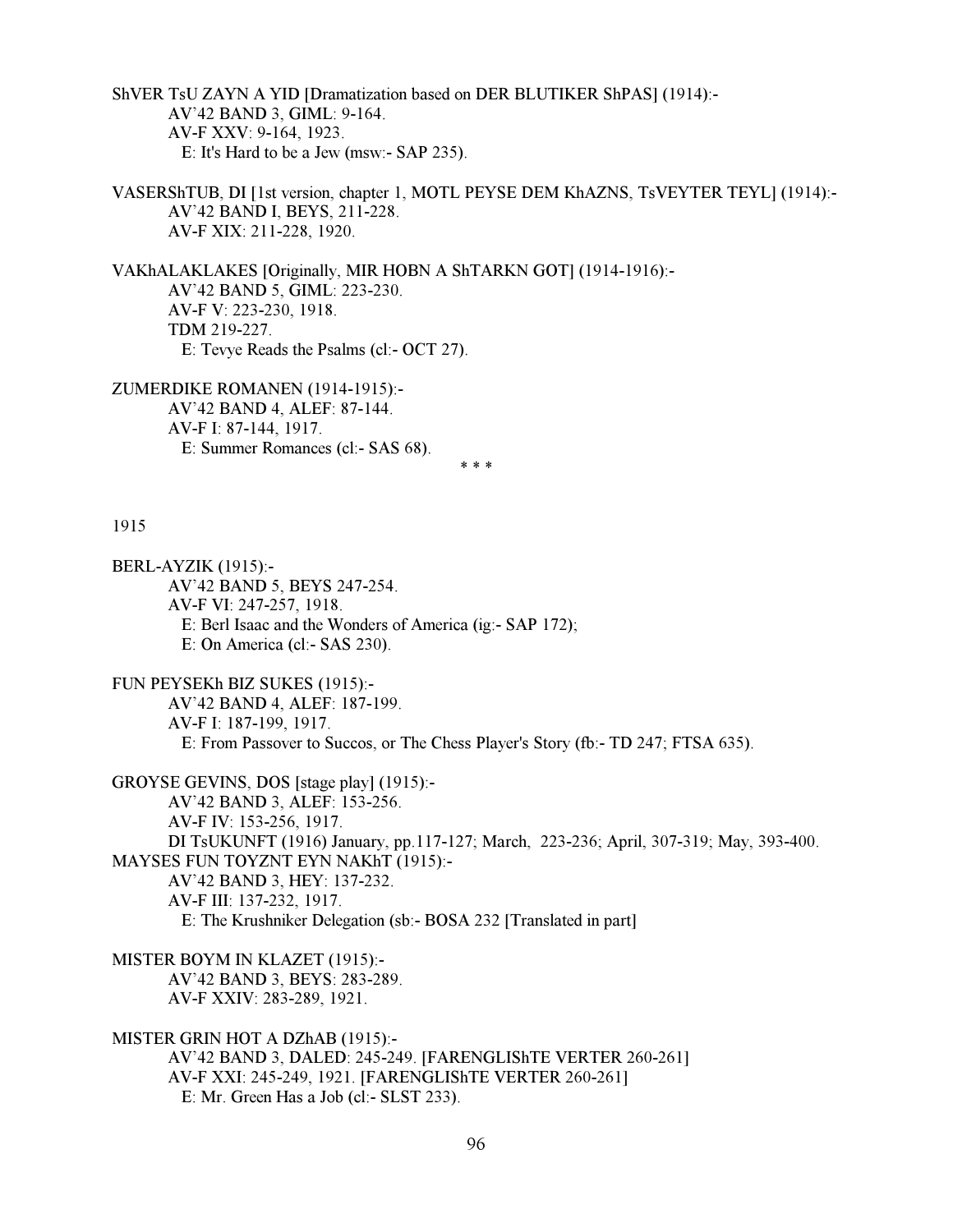MISTEYK, DER (1915) SH 1 (2): 91-107, 1961 (Part One) SH 1 (3): 89-102, 1961 (Part Two)

- OYLEM-HABE [one-act play] (1915):- AV'42 BAND 3, BEYS: 265-280. AV-F XXIV: 265-280, 1921. E: Heaven (msw:- SAP 226).
- TEVYE DER MILKhIKER [The stage adaptation] (1915):- AV'42 BAND 3, GIML: 167-235. AV-F XXV: 167-235, 1923.
- TsVOE FUN ShOLEM-ALEYKHEM, DI (1915):- AV'42 BAND 2, VOV: 285-289. AV-F XXVII: 285-289. E: Last Will and Testament of Sholem-Aleykhem, The (editors:- TGCYW 481-484).
- VOKh MIT Y.-L. PERETs, A (1915):- AV'42 BAND 3, VOV: 71-78. AV-F XV: 71-78, 1919.

VORT FAR A VORT, A (1915):- AV'42 BAND 4, ALEF: 147-168. AV-F I: 147-168, 1917. SAOV 266-292. E: Tit for Tat (j & fb:- TOC 200; SSSA 212; FTSA 200). E: What Kind of Rabbi We Have [excerpt] (j & fb:- BBJH 202). E: Tit for Tat (ig:- SAP 148).

 $* * *$ 

# 1916

- FIR KAShES FUN AN "AMERIKAN BOY," DI [Variant of MA NIShTANE] (1916):- AV'42 BAND 1, DALED: 15-17. AV-F XXIII: 15-17, 1921.
- IN TsVEYEN A ZEKS-UN-ZEKhTsIK (1916):- AV'42 BAND 3, BEYS: 293-303. AV-F XXIV: 293-303, 1921.
- KIDALTO VEKIDAShTO (1916):- AV'42 BAND 1, HEY: 249-256. AV-F VIII: 249-256, 1918. E: The Holiday Kiddush (cl:- OCT 65).
- MAYN BAKANTShAFT MIT Kh.-N. BYALIK (1916):- AV'42 BAND 3, VOV: 101-107. AV-F XV: 101-107, 1919.101. E: My Acquaintance with Chaim Nachman Bialik (jcl:- Yiddish, New York, 1(2): 75-77, 1973).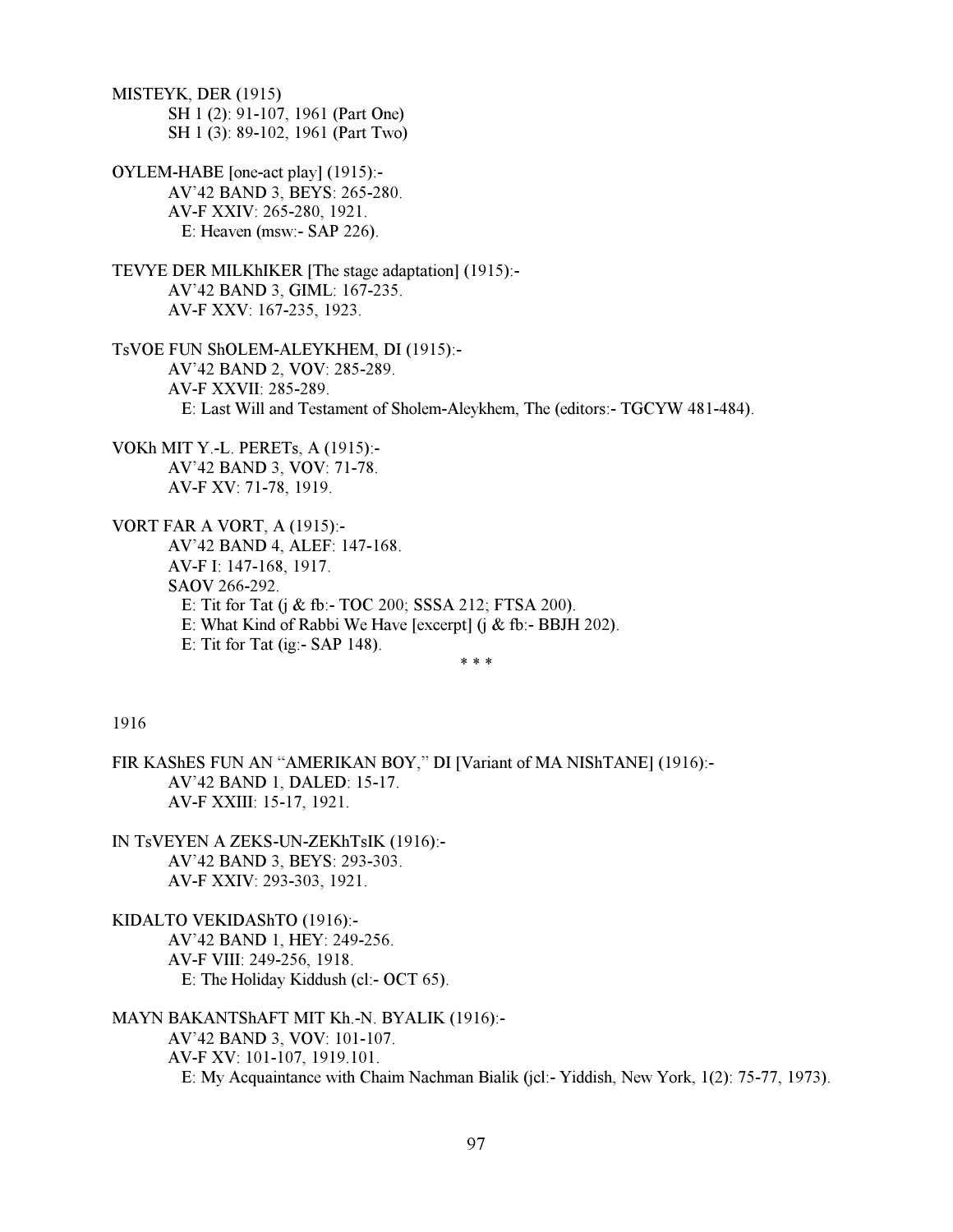MAYSE MIT A GRINHORN, A (1916):-

 AV'42 BAND 3, DALED: 253-259. [FARENGLIShTE VERTER 260-261] AV-F XXI: 253-259, 1921. [FARENGLIShTE VERTER 260-261] E: The Story of a Greenhorn (cl:- SLST 243).

MOTL PEYSE DEM KhAZNS, TsVEYTER TEYL: IN AMERIKE (1916):- AV'42 BAND 1, 9-228. AV-F XIX: 9-228, 1920. E: The Adventures of Mottel the Cantor's son (tk:- MCS).

ShALEKh-MONES; A BILD (1916):-

 AV'42 BAND 1, DALED: 195-198. [Content is taken from part of PURIM (1900). This piece bears no relationship to ShALEKhMONES of 1908.] AV-F XXIII: 195-198, 1921. [See above.] E: Purim Sweet-Platters (cl:- OCT 269).

# POSTHUMOUS PUBLICATIONS

TsVIShN MEYSIM (?):- MF S 3, Cd 4, pp. 318-323 [FB 318-323].

GEFEYRLEKhE MATsE, DI (?):- AV'42 BAND 1, DALED: 201-204. AV-F XXIII: 201-204, 1921. E: The Malicious Matza (cl:- OCT 278).

On page 369 of DOS ShOLEM-ALEYKhEM BUKh (DSAB), there is additional information on pieces that remained unpublished during Sholem Aleichem's lifetime, but whose dates of preparation may be known. TsVIShN MEYSIM was published in FARGESENE BLETLEKh taken from DSAB. DSAB contains not only letters but some unfinished pieces, and early versions of some publications.<br>\*\*\*

 $* * *$ 

# OTHER PSEUDONYMS OF Sholem Rabinowitz and The Titles for Which They Were Used

1. A BAKANTER (A POR VERTER VEGN UNDZER BAL-MELUKhE, 1889).

- 2. A BAL-MELUKhE (BRIV FUN KIEV, 1903-1904).
- 3. BARON PIPERNOTER (MAYNE BRIV TsU MAYN FRAYND ShOLEM-ALEYKhEM, 1884).
- 4. DR. SOLOMONIS RABINUS (VI AZOY HOT ZIKh DER MENTSh OYSGELERNT MAKhN FUN PAPIR ShMATES, 1892).
- 5. ER (NAYE BIKhER [a review], 1902).
- 6. ESTER (RUSIShE KRITIK VEGN YUDIShN ZhARGON, 1888).
- 7. GAMALIL BEN PADHOTsUR (A BRIVL TsUM HERN ShOLEM-ALEYKhEM, 1884).
- 8. HEROYSGEBER (ETLEKhE VERTER VEGN ZhARGON OYSLEGE, 1888).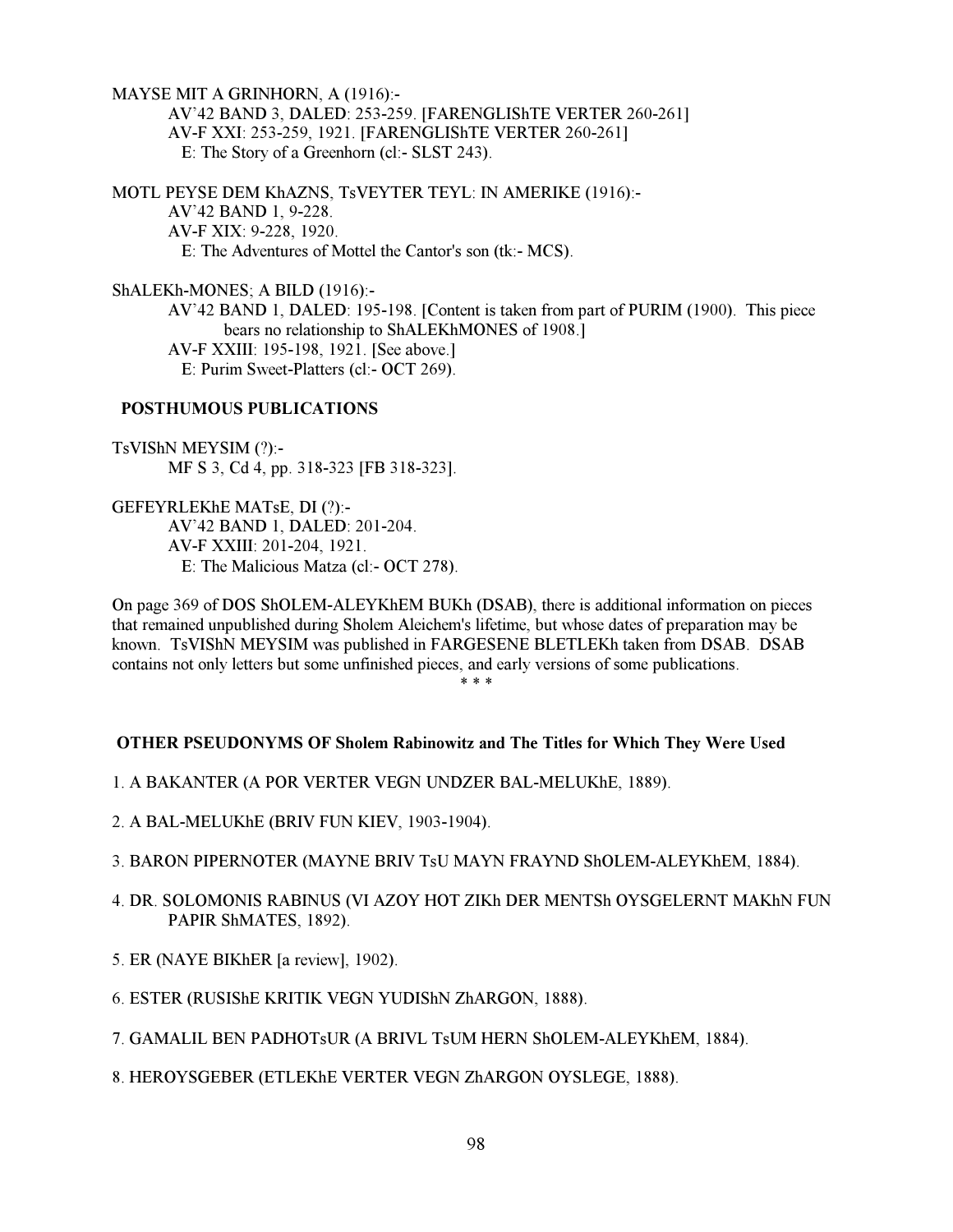- 9. SALOMON ESBIKhER (BIBLIOGRAFYE, or A REGISTER VEGN ALE ZhARGONIShE BIKhER VOS ZENEN OPGEDRUKT GEVORN INEM YOR 5648, 1888).
- 10. S. BIKhERFRESER (OYFN LITERARIShN MARK, 1888).
- 11. Sh.. EL.. (AROP FUNEM POZORNEM STOLB, 1887).
- 12. ShLUMIEL (LIDER FUN KhEYDER, 1888).
- 13. ShULAMIS (HAYNE UN BERNE UN ZEYERE GEDANKEN IBER YIDN, 1888; DI ASEYFE, 1889; ShLOF, MAYN KIND, 1892).

## UNPUBLISHED PIECES FOR THE STAGE [From Shmeruk's article in LNYL, Column 694]

LETsTER KORBN, DER [Concerning the pogroms and the revolution] (1905) NAYE LEBN, DOS (1907) STEMPENYU [The dramatization] (1905) VUHIN? (1907)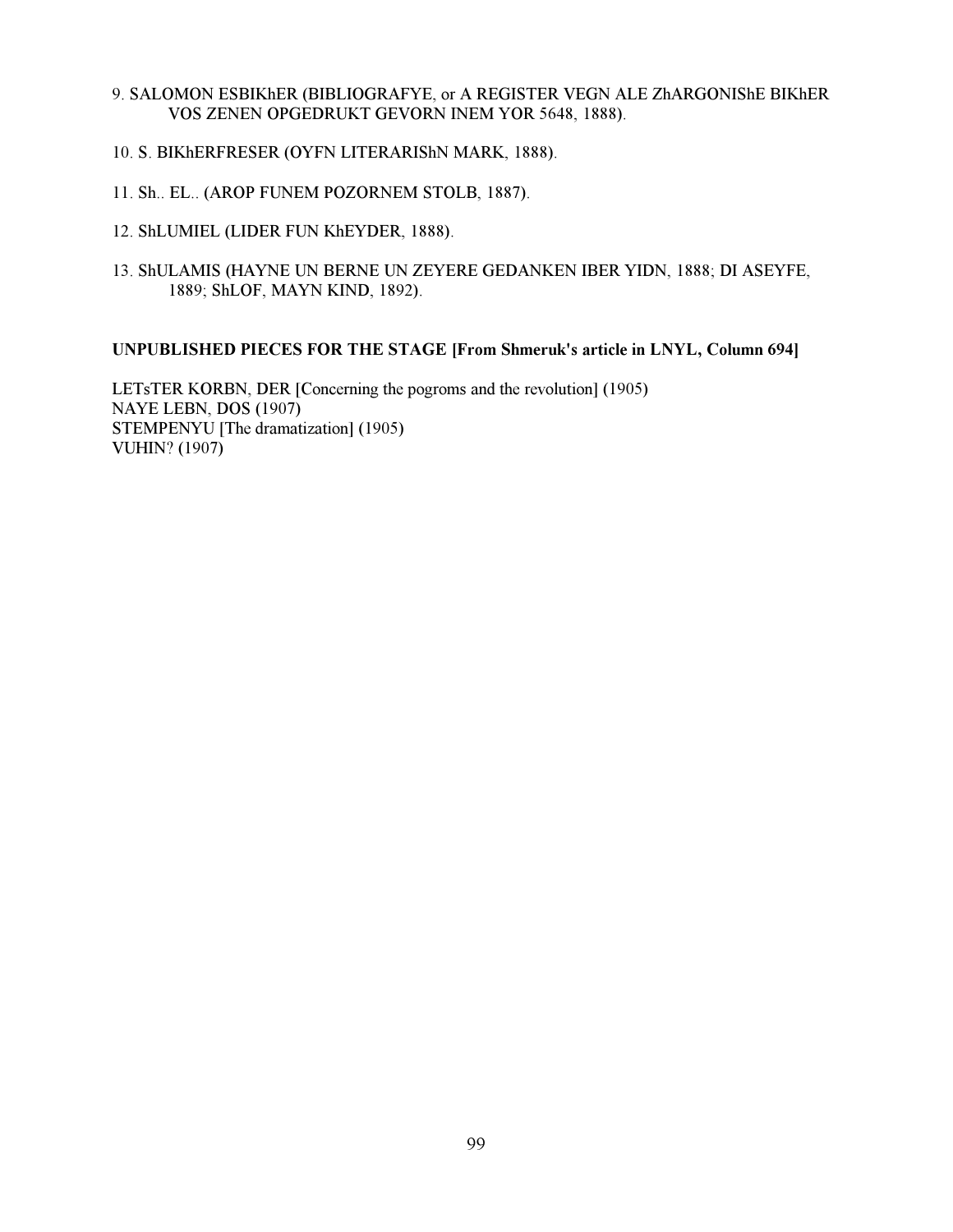# VOLUME NUMBER CONVERSIONS

These three editions used identical printing matrices. Volume titles were retained, but different numbers assigned. The 28-volume Folksfond Oysgabe (1917-1923) number system was the first.

|                                          | <b>FOLKSFOND</b> | MORGN-          | <b>FORVERTs</b>      |
|------------------------------------------|------------------|-----------------|----------------------|
| <b>Volume Titles</b>                     | <b>OYSGABE</b>   | <b>FRAYHAYT</b> | OYSGABE (>42)        |
|                                          |                  | (>37)<br>19     |                      |
| FUN KASRILEVKE                           | $\mathbf I$      |                 | <b>BAND 4, ALEF</b>  |
| FUN PEYSEKh BIZ PEYSEKh                  | $\mathbf{I}$     | $\overline{27}$ | <b>BAND 5, ALEF</b>  |
| <b>MAYSES UN FANTAZYES</b>               | III              | 28              | BAND 3, HEY          |
| <b>DRAMATIShE ShRIFTN</b>                | IV               | $\overline{5}$  | <b>BAND 3, ALEF</b>  |
| <b>GANTs TEVYE DER MILKHIKER</b>         | $\mathbf{V}$     | $\mathbf{1}$    | BAND 5, GIML         |
| KLEYNE MENTShELEKh MIT KLEYNE HASOGES    | VI               | 3               | <b>BAND 5, BEYS</b>  |
| IN ShTUREM: A ROMAN IN TSVEY TEYL        | <b>VII</b>       | $\overline{24}$ | <b>BAND 2, GIML</b>  |
| MAYSES FAR YIDIShE KINDER: ERShTER BUKh  | <b>VIII</b>      | $\overline{7}$  | <b>BAND 1, HEY</b>   |
| MAYSES FAR YIDIShE KINDER: TSVEYTER BUKh | $\mathbf{IX}$    | 8               | BAND 1, VOV          |
| MENAKhEM-MENDL                           | $\mathbf X$      | $\overline{2}$  | <b>BAND 5, DALED</b> |
| YIDIShE ROMANEN                          | XI               | $\overline{21}$ | <b>BAND 2, ALEF</b>  |
| ZUMER-LEBN                               | XII              | 11              | BAND 4, HEY          |
| <b>ALT-NAY KASRILEVKE</b>                | XIII             | $\overline{4}$  | <b>BAND 4, BEYS</b>  |
| YOSELE SOLOVEY                           | <b>XIV</b>       | $\overline{22}$ | <b>BAND 2, DALED</b> |
| YIDIShE ShRAYBER                         | XV               | 12              | BAND 3, VOV          |
| OREME UN FREYLEYKhE: ERShTER BUKh        | <b>XVI</b>       | 9               | BAND 4, GIML         |
| OREME UN FREYLEYKhE: TSVEYTER BUKh       | <b>XVII</b>      | 10              | <b>BAND 4, DALED</b> |
| MOTL PEYSE DEM KhAZNS: ERShTER TEYL:     | <b>XVIII</b>     | 13              | <b>BAND 1, ALEF</b>  |
| FUN DER HEYM KEYN AMERIKE                |                  |                 |                      |
| MOTL PEYSE DEM KhAZNS: TsVEYTER TEYL:    | XIX              | $\overline{14}$ | <b>BAND 1, BEYS</b>  |
| <b>IN AMERIKE</b>                        |                  |                 |                      |
| YUGNT-ROMANEN                            | $\overline{XX}$  | 23              | <b>BAND 2, BEYS</b>  |
| <b>MONOLOGN</b>                          | XXI              | 25              | <b>BAND 3, DALED</b> |
| LEKOVED YONTEF: ERShTER BUKh             | <b>XXII</b>      | $\overline{17}$ | <b>BAND 1, GIML</b>  |
| LEKOVED YONTEF: TSVEYTER BUKh            | <b>XXIII</b>     | 18              | <b>BAND 1, DALED</b> |
| <b>KOMEDYES</b>                          | <b>XXIV</b>      | 6               | <b>BAND 3, BEYS</b>  |
| FUN TsEY VELTN                           | <b>XXV</b>       | $\overline{20}$ | BAND 3, GIML         |
| FUNEM YARID: ERShTER BUKh                | <b>XXVI</b>      | 15              | <b>BAND 2, HEY</b>   |
| FUNEM YARID: TSVEYTER BUKh               | <b>XXVII</b>     | 16              | <b>BAND 2, VOV</b>   |
| <b>AYZNBAN GEShIKhTES</b>                | <b>XXVIII</b>    | 26              | <b>BAND 5, HEY</b>   |